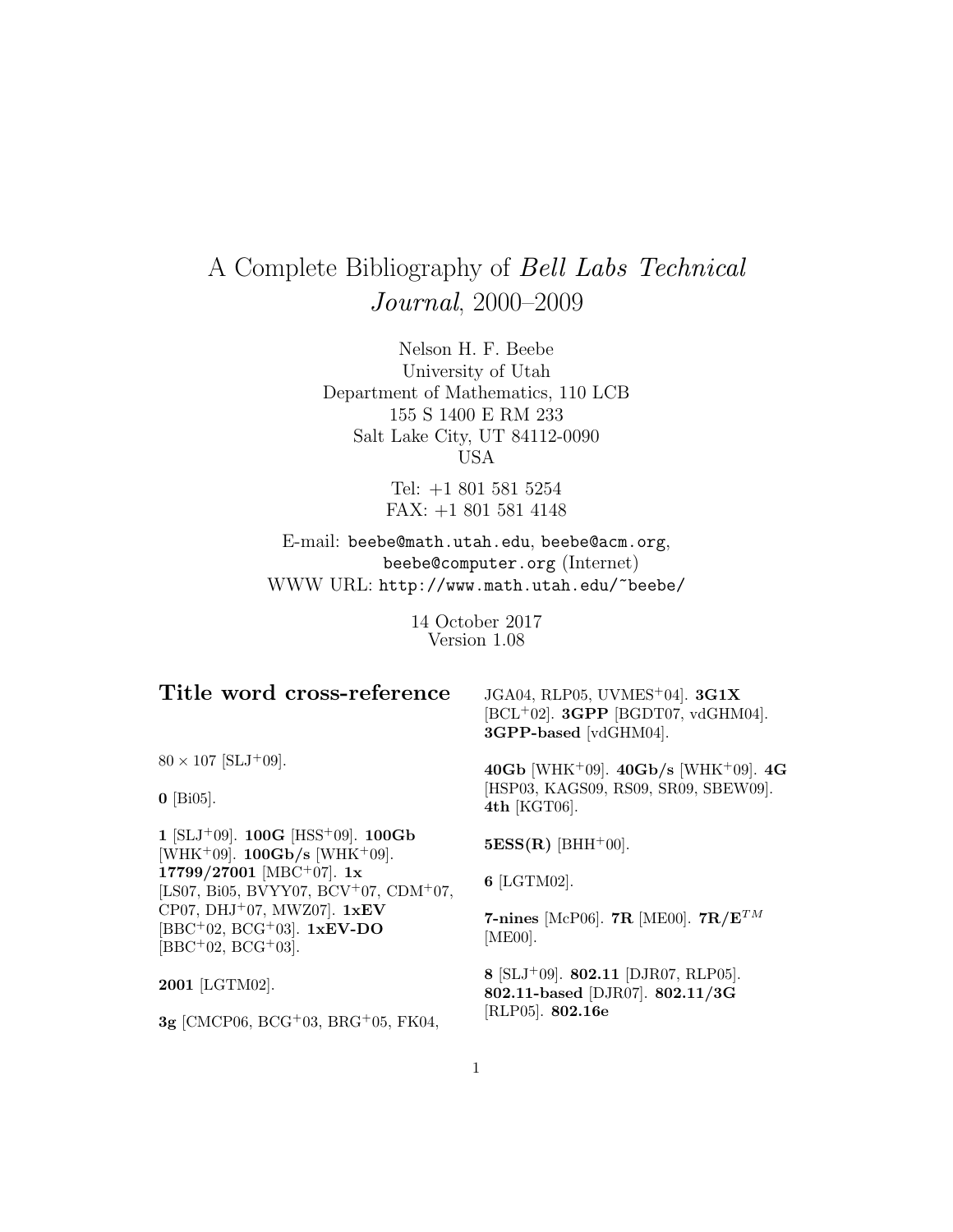$[BCC^{+}07, BCG^{+}09, DKR^{+}06].$ **802.16e-based** [BCC<sup>+</sup>07, BCG<sup>+</sup>09].

**911** [AMBK<sup>+</sup>07]. **911-NOW** [AMBK<sup>+</sup>07]. **95** [Ahm02].

**Absence** [Dan08]. **accelerated** [AJK06]. **access** [BDSS07, BJM<sup>+</sup>02, CMMZ08, CMPW02, Cla09, DGH<sup>+</sup>02, DLM<sup>+</sup>02, De 09, FYJB09, GMW07, HP08, HPvV<sup>+</sup>08, LBF<sup>+</sup>04, Maz06, NO08, OVN08, PS07, PRS01, PZBT03, SR09, SLW<sup>+</sup>09, TBVV08, Ton02, TB04, UGDS01, VFRO08, WvLS08]. **access-independent** [BDSS07]. **Accounting** [FHW01]. **Accurately** [AGK<sup>+</sup>03]. **Achieving** [Koc07, YJY06, McP06]. **across**  $[AEM<sup>+</sup>06, KTW00, LHMS05, LBF<sup>+</sup>04,$  $OC08$ , TB08,  $ZBLvB05$ .  $action$  [Gol05]. **active** [PUV07]. **activity** [Ded03]. **adapter** [Wan00]. **Adapting** [JGA04]. **Adaptive** [ABBE08, Rad04, RTM<sup>+</sup>04, Lau00]. **added** [ARS<sup>+</sup>06, RTM<sup>+</sup>04]. **addressing** [DMO00, Koc02]. **administrative** [NS03]. **admission** [ABF<sup>+</sup>07, HKUW03, OVN08]. **Advanced** [CCH<sup>+</sup>01, IBPF08, OJ04, DEK<sup>+</sup>05, IGNC<sup>+</sup>05, KRA06a, MBB00]. **Advances** [GDS<sup>+</sup>00, Koc02, Kol09, KSO03, QW05, CGJ<sup>+</sup>02, KP09]. **advantage** [BBTD05]. **Advantages** [Maz06]. **advertisement** [ZMS08]. **aeronautics** [Tri02]. **against** [DDL08, HLS09, WRL<sup>+</sup>09]. **agent** [Sun06, VW08]. **agents** [AG04]. **aggregated** [Rao06]. **aggregation** [HHVST07]. **agile** [Cho04b]. **agreements** [Har05, MvHdMvE03]. **aided** [BYA09]. **air** [BGDT07]. **Alcatel** [Ano07a, Ano07b, Ano07c, Ano07d, Ano08a, Ano08b, Ano08c, Ano08d, Ano09a, Ano09b, Ano09c, Ano09d,  $BDE+07$ ,  $RCB+09$ . **alerting** [Fre06]. **algorithm** [HKUW03, JLN03]. **algorithms** [AMG05, Ahm02, BGW09, CKR05, Nak03,  $\text{ZKN}^{+}08$ . **all-IP** [SJM<sup>+</sup>04]. **Alliance** [BGTU05].

**Alternative** [LS07]. **aluminum** [CMC<sup>+</sup>05]. **Ambient** [TGC<sup>+</sup>08]. **American** [KT07, Tri02]. **among** [LUV08]. **Analysis**  $[EM08, Ra006, Tsa00, BCC<sup>+</sup>07, BCG<sup>+</sup>09,$ BCL<sup>+</sup>02, BCSW09, Bru05, CLOU06,  $FDC+07$ ,  $HJvO+06$ ,  $JLD+06$ ,  $LUV08$ ,  $Mac04$ , PSST07, TM05, UVMES06, vVWBH05]. **analytics** [BH08]. **analyze** [GM07]. **Analyzing** [MA06, ABC<sup>+</sup>05, BF06]. **ANIQUE** [KT07]. **antenna** [BYA09]. **antennas** [LCM+02]. **API** [GGHH+03]. **APIs** [BMOP00]. **Application** [SBSS01, ABF<sup>+</sup>07, BVYY07, CCC<sup>+</sup>02, DSW08, Flo06, GA00, GM07, JGA04, JLN03, Lar08, LS01, MHH05, Rad04, Yan02]. **Application-level** [SBSS01]. **Applications** [AH08, CRVX02, BMvB06, BCV09, BCD<sup>+</sup>08, BYA09, CGLU03, GFB05, HV06,  $KKL+02$ , Lab08, LDFK05, MGS+05, MBB00, NO08, RKKM05, SSM<sup>+</sup>00, Sie01, SRR08, SBLD08, TB04, UGDS01, Vla03, UVMES06, WXT<sup>+</sup>08]. **applied** [Ram07]. **Applying** [HSP03, KM03, RHSG03]. **Approach** [Mac04, Aiz05, BBK<sup>+</sup>09, CMCP06, CMMZ08, CRVX02, HHS07, HLS09, KRA06a, Moo04, SMZ<sup>+</sup>09, SSC<sup>+</sup>08]. **Approaches** [HH04, Gol06]. **April** [LGTM02]. **arbitrary** [LCM<sup>+</sup>02]. **arbitration** [PPN09]. **architect** [MGKO08]. **architectural** [HKH05]. **architecture** [BLS06, Bas03, BH08, BMM<sup>+</sup>02, BU07, DHK00, DGJ02, DNPQ01, Dos03, Fis07, GB00, GR03, HPvV<sup>+</sup>08, IAM02, JCL07, KUV03, LSF05, LBF<sup>+</sup>04, Maz06, MMD00, PCR<sup>+</sup>08, PRT05, Rao06, SSSK00, SJM<sup>+</sup>04, TB04, UVMES<sup>+</sup>04, UVMES06, VFRO08, VVL<sup>+</sup>09, XLVN01, BUV03]. **Architectures**  $[BWT^+04, Bel04, DEK^+05, DHM^+03,$ DER<sup>+</sup>03, FLM<sup>+</sup>06, HK04, KRA06a, KSA08, NO08, SDC08, SPNR03, VDR08]. **area** [BD00]. **Areas** [Koc04, DJR07]. **array** [CMC<sup>+</sup>05]. **art** [Pyr03a]. **ASON** [HJvO<sup>+</sup>06]. **ASON/GMPLS** [HJvO<sup>+</sup>06]. **Aspects** [GMW07, SZVdLvW08, DKR<sup>+</sup>06].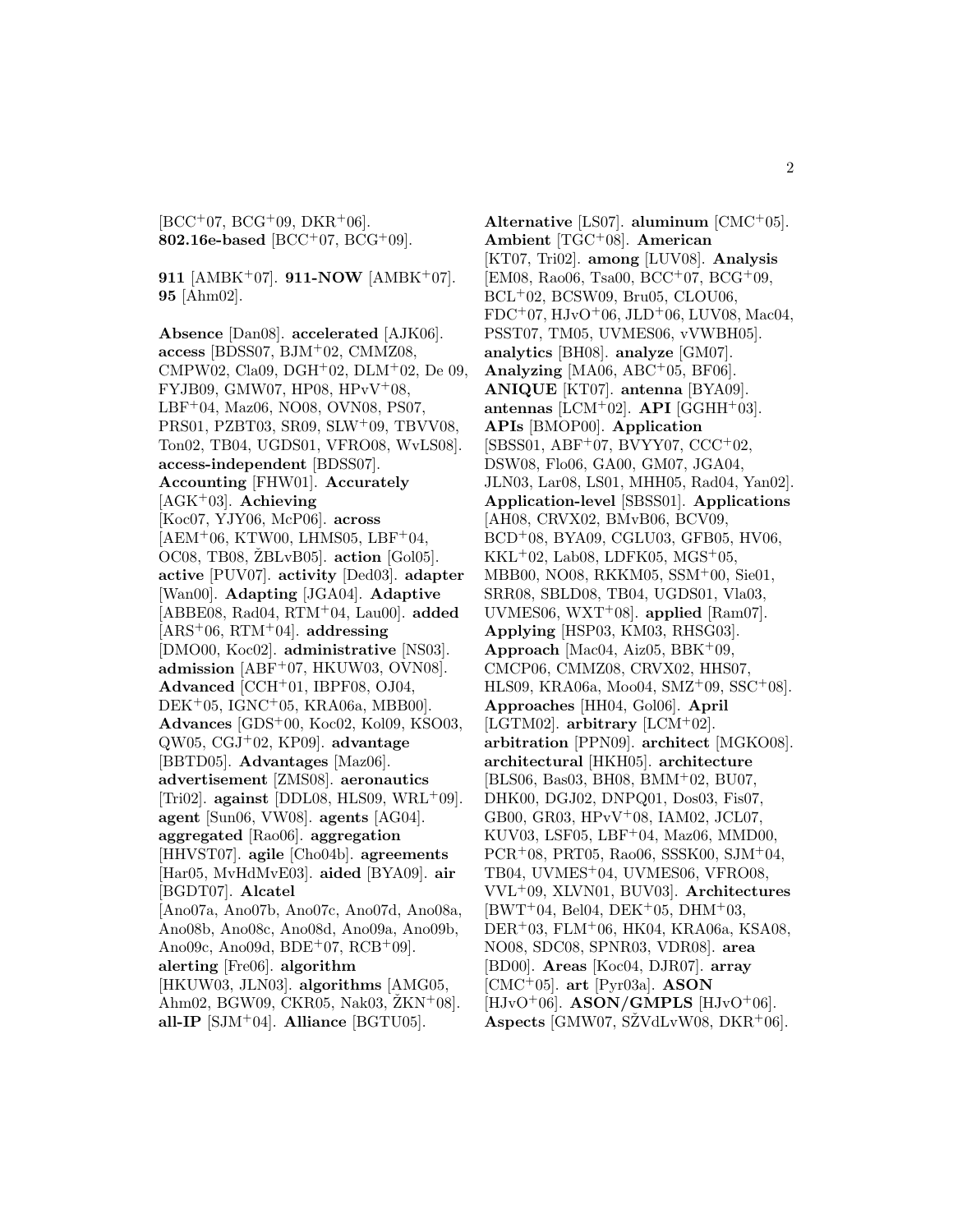**assessment** [BBR<sup>+</sup>09, CC04]. **assisted** [RBW08]. **associated** [CGJ<sup>+</sup>02]. **assurance** [BLP02, MWW06]. **Asynchronous** [Ton02]. **ATM** [MMD00, Sch00]. **attacks**  $[HLS09, LB07]$ . **Augmenting**  $[DJM^+07]$ . **Authenticating** [CGV09]. **Authentication**  $[MD04, \angle ZBLvB05, BBG^+02]$ . **authoring** [DDHS01]. **Authorization** [CKR<sup>+</sup>04]. **auto** [LB07]. **auto-updating** [LB07]. **Automated** [BFMT00, HB09, LRR<sup>+</sup>04]. **automatically** [XLVN01]. **Automating** [HS00, LWM08]. **automation** [MD02, RNMP08]. **Autonomous** [Cla09]. **availability** [ABSZ06, BF06, JK02, MA06, McP06, MC06, PMCR06, UVMES06]. **avatar** [CKT08]. **aware** [GHW08, NDC<sup>+</sup>09].

**backbone** [CP04, HJM<sup>+</sup>04]. **backhaul** [BYA09, LS07]. **backpressure** [MvHdMvE03]. **backup** [LRR<sup>+</sup>04]. **band** [SSSK00]. **band/multi** [FEK02]. **bandwidth** [BDM<sup>+</sup>06, VSL<sup>+</sup>08, NDM<sup>+</sup>06]. **banking** [LLZH09, Ram07]. **base** [BBK<sup>+</sup>07, BBM<sup>+</sup>09, Fis07, KKL<sup>+</sup>02]. **based**  $[AMT06, BCC<sup>+</sup>07, BCG<sup>+</sup>09, BLS06, BR03,$  $BBC^+09$ , Cho04a, CMPW02, CEL<sup>+</sup>04, DPB09, DSA<sup>+</sup>09, DJR07, FK04, GKP<sup>+</sup>02, HHS08, HKUW03, HLS<sup>+</sup>06, KTW00, KAGS09, KUV03, LSF05, LBF<sup>+</sup>04, LDFK05, Ma07, Maz06, MC06, MKL+05, NQR<sup>+</sup>01, PMCR06, PS07, RFBJ04, RNMP08, SAN03, TSC<sup>+</sup>03, VVL<sup>+</sup>09, Wan07, XLVN01, vdGHM04, NDC<sup>+</sup>09. **battery** [LSF05]. **beam** [PWW<sup>+</sup>05]. **bearer** [AMT06, ABK<sup>+</sup>00]. **become** [KS06]. **becomes** [Net00]. **behavior** [BCD<sup>+</sup>08, DRC<sup>+</sup>05, HSP03]. **behind** [BKLW00]. **Bell** [Ano00a, Ano00b, Ano00c, Ano00d, Ano01a, Ano01b, Ano02a, Ano02b, Ano03a, BRMS00, Das00, Geh03, GM07, Hol00, MBC<sup>+</sup>07, OJ04]. **benefiting** [Bur08]. **best** [BCV<sup>+</sup>07, HL03]. **between** [AMG05, RTM<sup>+</sup>04, SRR08]. **Beyond**  $[ARS<sup>+</sup>06, HAH<sup>+</sup>05, CMCP06, Net00,$ 

SBSS01]. **Biased** [DFR06]. **Bio** [Aiz05]. **Bio-inspired** [Aiz05]. **bit** [LGC06, SLJ<sup>+</sup>09].  $bit/s/Hz$  [SLJ<sup>+</sup>09]. **BLAST** [LCM<sup>+</sup>02]. **Blended** [HV06, CJKS06, PUV07]. **Blending**  $[BDE^+07]$ . **block**  $[LLCM02]$ . **book** [PUV07]. **boosted** [VDR08]. **Brainpower** [BBTD05]. **breach** [MCP<sup>+</sup>03]. **bridge** [SSSK00, AMT03]. **briefs** [Ano00a, Ano00b, Ano00c, Ano00d, Ano01a, Ano01b, Ano02a, Ano02b, Ano03a]. **brink** [MCP<sup>+</sup>03]. **broadband** [BKMV09, De 09, HKH05, PZBT03, RWGS09, TBVV08]. **Broadcast** [BVYY07, GSCF09,  $AdLvWH<sup>+</sup>07, SLKAM09$ . **Broadcast-multicast** [BVYY07]. **broker** [DEK<sup>+</sup>05]. **brokering** [KRA06a].  $B$ roker<sup>TM</sup> [BDE<sup>+</sup>07, KRA06b]. **Building** [GCSB07, KM03, SSSK00, BDE<sup>+</sup>07, SBC<sup>+</sup>01]. **burst** [LGTM02, SLK<sup>+</sup>09]. **business** [Bar06, GA00, JMS04, PWHH00, RGAK01].

**C** [Tri02, DLM<sup>+</sup>07]. **CA** [KAGS09]. **cache** [BGW09]. **Caching** [KSA08, Rad04]. **Calculation** [JK02]. **Call** [Bru05, CLW<sup>+</sup>06, CLC07, CGR02, FDC<sup>+</sup>07, GA00, KSO03, MD04, VW08]. **Call-routing** [Bru05]. **calls** [SSSK00]. **campus** [RLP05]. **campus-wide** [RLP05]. **capabilities** [Mal04]. **capability** [ABC<sup>+</sup>05, KRA06b]. **Capacitive** [EPL<sup>+</sup>05]. **capacity** [AFRZ07, CMMZ08, DJM<sup>+</sup>07, FTV06, KMSW02, NNT05, RBW08, UVMES06, DC09]. **capital** [LUV08]. **Capitalizing** [Koc03]. **capture** [BHH<sup>+</sup>00]. **Carbon** [Ram05, HSK<sup>+</sup>09]. **care** [GA00]. **carrier** [HHH<sup>+</sup>06, LE09]. **carrier-grade** [HHH<sup>+</sup>06]. **cascade** [MGS<sup>+</sup>05]. **Case** [Ram07, GEOT04, MA06]. **Catastrophe** [Fre06]. **CCMS** [IB03]. **CDMA** [CMMZ08, CR04, CDL07, CEL<sup>+</sup>04, DHJ<sup>+</sup>07, GKP<sup>+</sup>02, Lau00, Ma07, MWZ07]. **CDMA-based** [GKP<sup>+</sup>02]. **CDMA2000**  $[BFL+02, BCL+02, CP07, DLM+07,$  $DLM+02$ ,  $DHJ+07$ ,  $MKL+05$ ,  $SGRP04$ .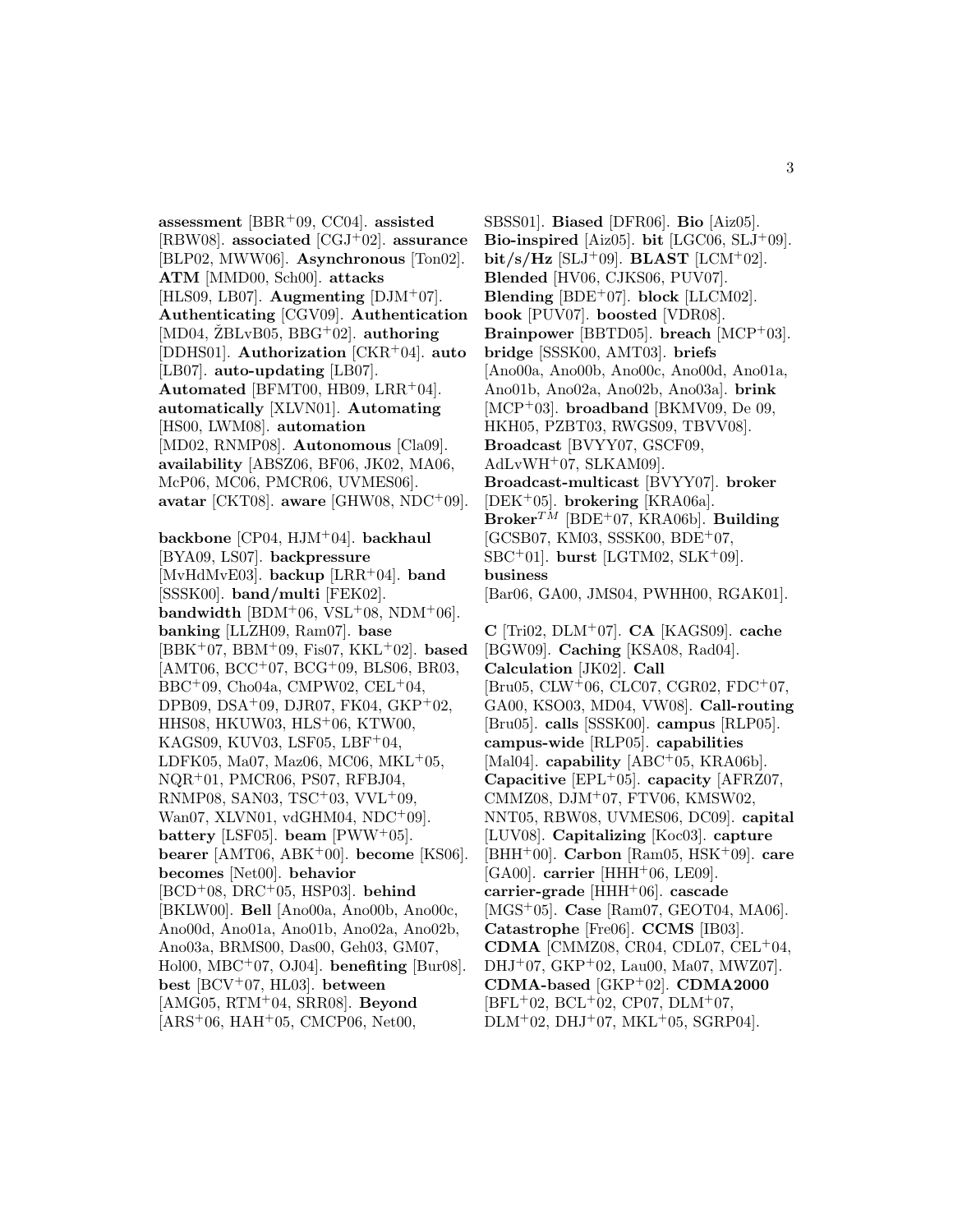**CDMA2000-1x** [DHJ<sup>+</sup>07]. **cell** [AMG05,  $RCB+09$ ]. **cellular** [BBD<sup>+</sup>05,  $FHM<sup>+</sup>05$ , NT09, SLKAM09, Fre06. **CELNET** [BRG<sup>+</sup>05]. **center** [Bes07, Ma07]. **centers** [NNT05]. **central** [LMR09]. **CEO** [Rus04]. **certificates** [KAGS09]. **certificates-based** [KAGS09]. **Chairman** [Pow04, Rus04]. **challenge** [MGKO08]. **Challenges** [ASK04, BBE<sup>+</sup>08, GJ04a, JJM<sup>+</sup>05, NO08, AH08, ELM00, HSS<sup>+</sup>09, Jos08]. **change** [AMS00, IB03, TA04]. **changes** [MW00]. **Changing** [CCH<sup>+</sup>01]. **channel** [ABK<sup>+</sup>00, CDL07, Lau00]. **channels** [LLCM02]. **characterization** [BF06, Sun05]. **charging** [CLW<sup>+</sup>06, LC08, Maz06]. **China** [WXT<sup>+</sup>08]. **chip** [HAH<sup>+</sup>05]. **circuit**  $[AEM<sup>+</sup>06, CEL<sup>+</sup>04, ELOW02, JLD<sup>+</sup>06].$ **circuits** [DRC<sup>+</sup>05, WHK<sup>+</sup>09]. **city** [TGC<sup>+</sup>08]. **civilian** [VWC<sup>+</sup>04]. **class** [DFR06, PSST07]. **clean** [BBK<sup>+</sup>09]. **client** [IBPF08]. **close** [FM08]. **cluster** [Ma07]. **co** [Bes06]. **co-locating** [Bes06]. **coding** [Lau00, SGK09]. **collaborative** [AdLvWH<sup>+</sup>07, BCG<sup>+</sup>09]. **collection** [TA04]. **Com** [Lab08]. **commerce** [CKR<sup>+</sup>04]. **commercialization** [PWHH00]. **Commission** [Pow04]. **Common** [CP07, CE06, LC08]. **communicate** [CCH<sup>+</sup>01]. **communicating** [Lab08]. **communication** [Aro06, BCC<sup>+</sup>07, BBLS08, BCSW09, CCC<sup>+</sup>02, HB09, Koc05, KP09, NQR<sup>+</sup>01, CV08]. **Communications** [Pow04, AH08, BKLW00, DKK00, DSA<sup>+</sup>09,  $HLS<sup>+</sup>06, LGTM02, LRR<sup>+</sup>04, MHM06,$ Rau04, RKR06, SPNR03, VK05, ZTH<sup>+</sup>00]. **community** [TGC<sup>+</sup>08]. **comparative** [TM05]. **Comparing** [HMM07]. **Comparison** [ESHKW06, EFH04]. **Compensation** [BXK<sup>+</sup>09]. **Compensation/mitigation** [BXK<sup>+</sup>09]. **competency** [TM05]. **competitive** [BBLS08, BBTD05]. **competitiveness** [MDMF03]. **complex** [Rad07]. **complexity**

[DHK00, HSP03, Wan00]. **Component** [Bas03, BR03, MDMF03]. **compound** [GHW08]. **comprehensive** [RKR06]. **Computer** [Pyr03a]. **concept** [CHS08]. **concepts** [HP08, HMM07, Mal04]. **concerns** [RP08]. **concurrent** [IB03]. **conduction** [Sha07]. **configuration** [IB03, LWM08]. **congestion** [EFH04]. **connecting** [DJR07]. **connection** [ABC<sup>+</sup>05, JOR00]. **connection-oriented** [ABC<sup>+</sup>05]. **considerations** [AHL<sup>+</sup>02, ABSZ06, BUV03, GJ04b, MESG06]. **considering** [Wan06]. **consistency** [LHMS05]. **constrained** [VSL<sup>+</sup>08]. **constructing** [AG04]. **consumer** [BBLS08]. **Contemplating** [GJ04a]. **Content** [VDR08, BBE<sup>+</sup>08, BGW09, RBW08, RNMP08, SSC<sup>+</sup>08, ZMS08, vdGB08]. **context** [BCD<sup>+</sup>08, BKMB06, MRL07, TF07]. **context-free** [TF07]. **Continuing** [KP09]. **continuity** [JMS04, MGKO08]. **continuous** [DRNY04]. **control** [ARS<sup>+</sup>06, AAG<sup>+</sup>09, AMT06, ABF<sup>+</sup>07, CLW<sup>+</sup>06, CGLU03, CLC07, CGR02, FM08, HSF<sup>+</sup>05, HHS08, HKUW03, KMSW02, Kro04, LMMV06, MD04, NQR<sup>+</sup>01, OVN08, SBSS01, SLM02, TB04, WPK<sup>+</sup>07, XLVN01, CEJ<sup>+</sup>03]. **Controllable** [SvWdBvdG02]. **controlled** [Aiz05]. **controller** [LC08]. **controls** [Cho04b]. **Converged** [JJM<sup>+</sup>05, LC08, MGKO08, ABBST08, AKN<sup>+</sup>07, AH08, ABBE08, BMOP00, BLP02, BDSS07, Bel04, CLC07, DCHY00, DHK00, HLS<sup>+</sup>06, SM05, SJM<sup>+</sup>04]. **convergence** [BCRL05, ELOW02, GHVH06]. **cool** [Sha07]. **cooperation** [BGW09]. **coordination** [HSP03]. **COPS** [IAM02]. **CORBA** [BR03]. **core**  $[AdLvWH<sup>+</sup>07, CPH09, CEL<sup>+</sup>04, DLM<sup>+</sup>02,$ DDHS01, ELOW02, FHW01, GMW07, HHVST07, IGNC<sup>+</sup>05]. **correctness** [LLZH09]. **corrosion** [FS06]. **Cost** [CDL07, AMS00, DJR07, FTV06, GM06,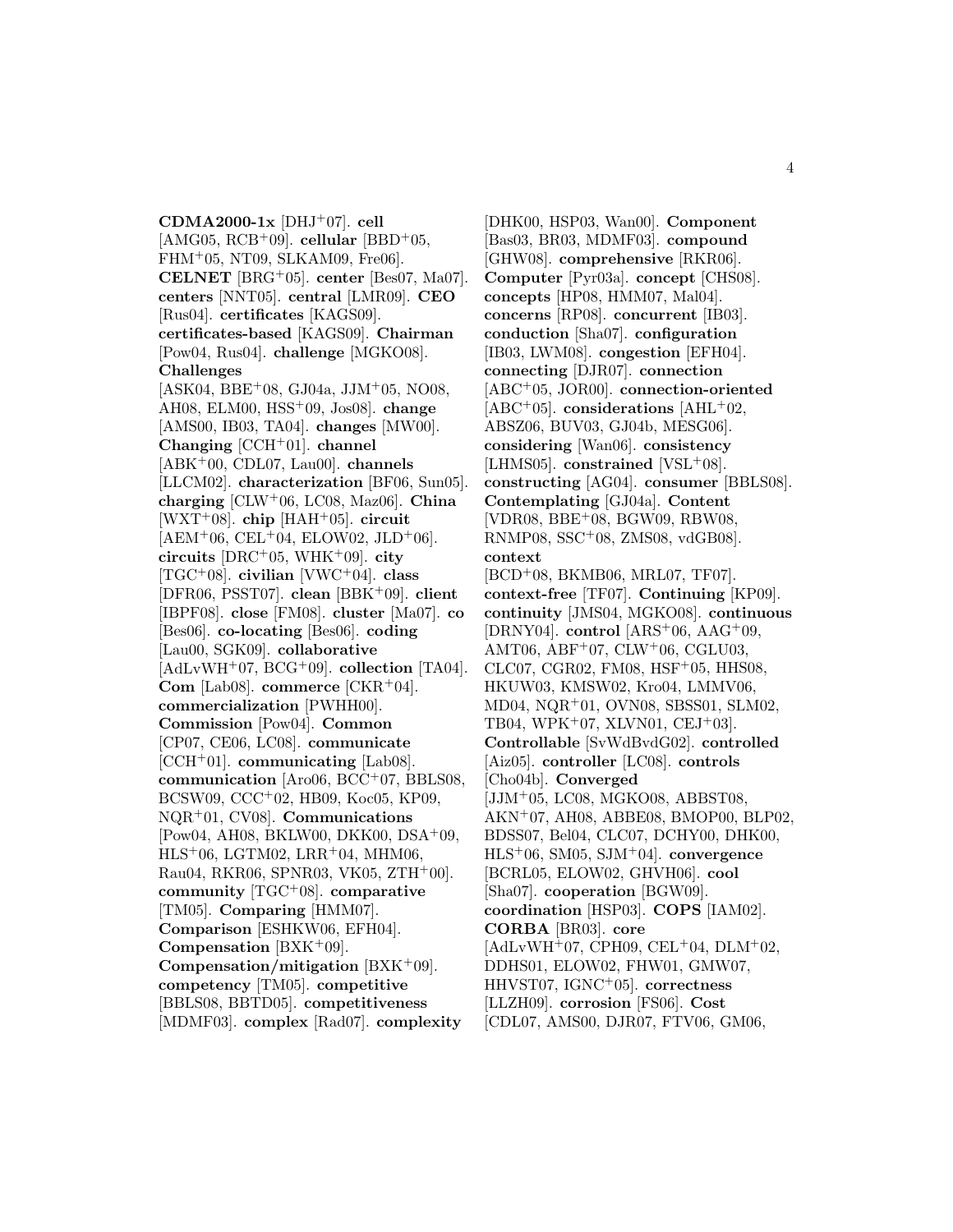MC06, PS07, Tsa00, Wan06]. **costs** [DMO00]. **count** [AMG05]. **counter** [HLS09]. **coverage** [CPH09, MZP<sup>+</sup>09, SFK<sup>+</sup>07]. **CPE** [YJY06]. **Craftsmanship** [Pyr03a]. **creation** [KMS<sup>+</sup>02, LPST01]. **creativity** [Koc04]. **criteria** [Yan02]. **Critical** [CLOU06, AJK06, HKO<sup>+</sup>04, OC08]. **Cross** [TGC<sup>+</sup>08]. **Cross-media** [TGC<sup>+</sup>08]. **crown** [Geh03]. **crystallization** [Aiz05]. **crystals** [DRC<sup>+</sup>05]. **CSCF** [LUV08]. **current** [AK03]. **customer** [BLH<sup>+</sup>05]. **CyberCarrier** [BCGM00]. **cycle** [DK04]. cycling  $[JLD+06]$ .

**dash** [DSA<sup>+</sup>09]. **Data** [MB03, ABC<sup>+</sup>05, Bel04, BFL<sup>+</sup>02, BFL04,  $Bes07, BCL+02, BHLN02, BBC+02,$  $\rm BCV^{+}07$ , Bru05, DLM<sup>+</sup>07, DLM<sup>+</sup>02, DCHY00, DHK00, FDC+07,  $GKP+02$ , HB09, JLD<sup>+</sup>06, KTW00, KFL00, LHMS05, LCBM09, LMR<sup>+</sup>06, MA06, MKL<sup>+</sup>05, RR01, SSM<sup>+</sup>00, Vla03, Wis04]. **data-based** [KTW00]. **Data-driven** [MB03]. **DDos** [HHS07]. **decades** [BRMS00]. **decision** [CS04, LGH07, Yan02]. **decision-making** [Yan02]. **decoding** [Ton02]. **Dedication** [Ano04a]. **Defining** [Har05]. **DEFINITY** [GA00]. **Delivering** [GMS<sup>+</sup>00]. **delivery** [ABBST08, BMOP00, VSL<sup>+</sup>08, Hao08, LS01, SFK<sup>+</sup>07, SSC<sup>+</sup>08, ZMS08]. **demodulation** [AdLvWH<sup>+</sup>07]. **denial** [HLS09]. **deployable** [AGK<sup>+</sup>03]. **Deploying** [Bur08]. **Deployment** [HC09, BDM<sup>+</sup>06, Cla09, FCG<sup>+</sup>06, LUV08, NNT05, OC08, Van05]. **deployments** [BH08, DC09]. **Design**  $[AdLvWH<sup>+</sup>07, BCC<sup>+</sup>07, BCG<sup>+</sup>09, CCE<sup>+</sup>06,$  $LLZH09, \, \text{MRD}^+05, \, \text{SW09}, \, \text{ABN}^+03,$  $BBK+09$ ,  $BDM+06$ ,  $DKLS01$ ,  $FHM+05$ , Lar08, LMR09, MC06, Moo04, RKKM05,  $UVMES<sup>+</sup>04$ , LDFK05, WDC<sup>+</sup>05]. **Designing** [Aro06, Sol07, ASK04, AGK<sup>+</sup>03, Rub09, Ale07]. **Detecting** [LCBM09]. **detection** [CKR05, LCM<sup>+</sup>02, MCP<sup>+</sup>03,

Sha04, TF07, Ton02]. **Deterministic** [Ma07]. **Deterministic-based** [Ma07]. **development** [AdLvWH<sup>+</sup>07, BMOP00,  $BEM<sup>+</sup>05$ ,  $BDM<sup>+</sup>06$ ,  $BFMT00$ ,  $DK04$ ,  $Hol00$ , MD02, PWHH00, VW08, Wan00]. **device** [GT07, RKKM05, WHK<sup>+</sup>09]. **devices** [GFB05, LCBM09, RKKM05, SBC<sup>+</sup>01, TB08, WDC<sup>+</sup>05]. **Devising** [SSSK00]. **DHBT** [WHK<sup>+</sup>09]. **DHT** [HHS08]. **DHT-based** [HHS08]. **Diabelli** [CEJ06]. **diagnostics** [SDC08]. **diameter** [Wan07]. **dictionaries** [KTW00]. **different** [Maz06]. **digital** [AdLvWH<sup>+</sup>07, MPGS08, VDR09,  $WAB<sup>+</sup>08$ ,  $ZKN<sup>+</sup>08$ . **Dimensioning** [LE09]. **directions** [MSSS00, NO08]. **Disaster**  $[DRNY04, AMBK<sup>+</sup>07, BWT<sup>+</sup>04, GEOT04,$ HMR04, Kro04]. **disasters** [CCRV04]. **disparate** [RFBJ04]. **displayed** [CGV09]. **dissemination** [BBE<sup>+</sup>08]. **Distributed** [AAG<sup>+</sup>09, FYJB09, Moo04, ADH<sup>+</sup>01, IB03, LHMS05, MB03, Nak03, XLVN01]. **distribution** [BGW09, ESHKW06, FM08, PBDS09, Rao06, RBW08, She07, vdGB08]. **division** [FYJB09]. **DNS** [Bes07]. **do** [Bi05, BVYY07, CDM<sup>+</sup>07, BBC<sup>+</sup>02, BCG<sup>+</sup>03, MWZ07, LS07, BCV<sup>+</sup>07, CP07, DLM<sup>+</sup>07]. **Documenting** [HK04]. **Domain** [WSS<sup>+</sup>06, GM07, HRB<sup>+</sup>02, PDDS09, Pyr03b, SW09]. **domains** [TBVV08]. **dots** [DRC<sup>+</sup>05]. **downlink** [BHT09, DGH<sup>+</sup>02]. **downtime** [KZFB06]. **driven** [BDSS07, DNPQ01, MB03, SMZ<sup>+</sup>09]. **Driving**  $[ARS^+06]$ . **drop**  $[VSL^+08]$ . **DSL** [VSL<sup>+</sup>08]. **Dual** [TAS<sup>+</sup>07]. **due** [CMC<sup>+</sup>05]. **durations** [BF06]. **during** [Kro04]. **DVB** [Rub09, SLKAM09, SLK<sup>+</sup>09]. **DVB-SH** [Rub09, SLKAM09, SLK<sup>+</sup>09]. **DWDM** [FTV06, SLJ<sup>+</sup>09]. **Dynamic** [BBD<sup>+</sup>05, KMSW02,  $MVI^+01$ ,  $AAG^+09$ ,  $BBG^+02$ ,  $CEJ<sup>+</sup>03$ , Lub00, NT09, SŽVdLvW08]. **dynamics** [BBLS08, HSF<sup>+</sup>05].

**e-business** [RGAK01]. **early** [GM07]. **Economic** [FFG<sup>+</sup>07a, FFG<sup>+</sup>07b, PDDS09,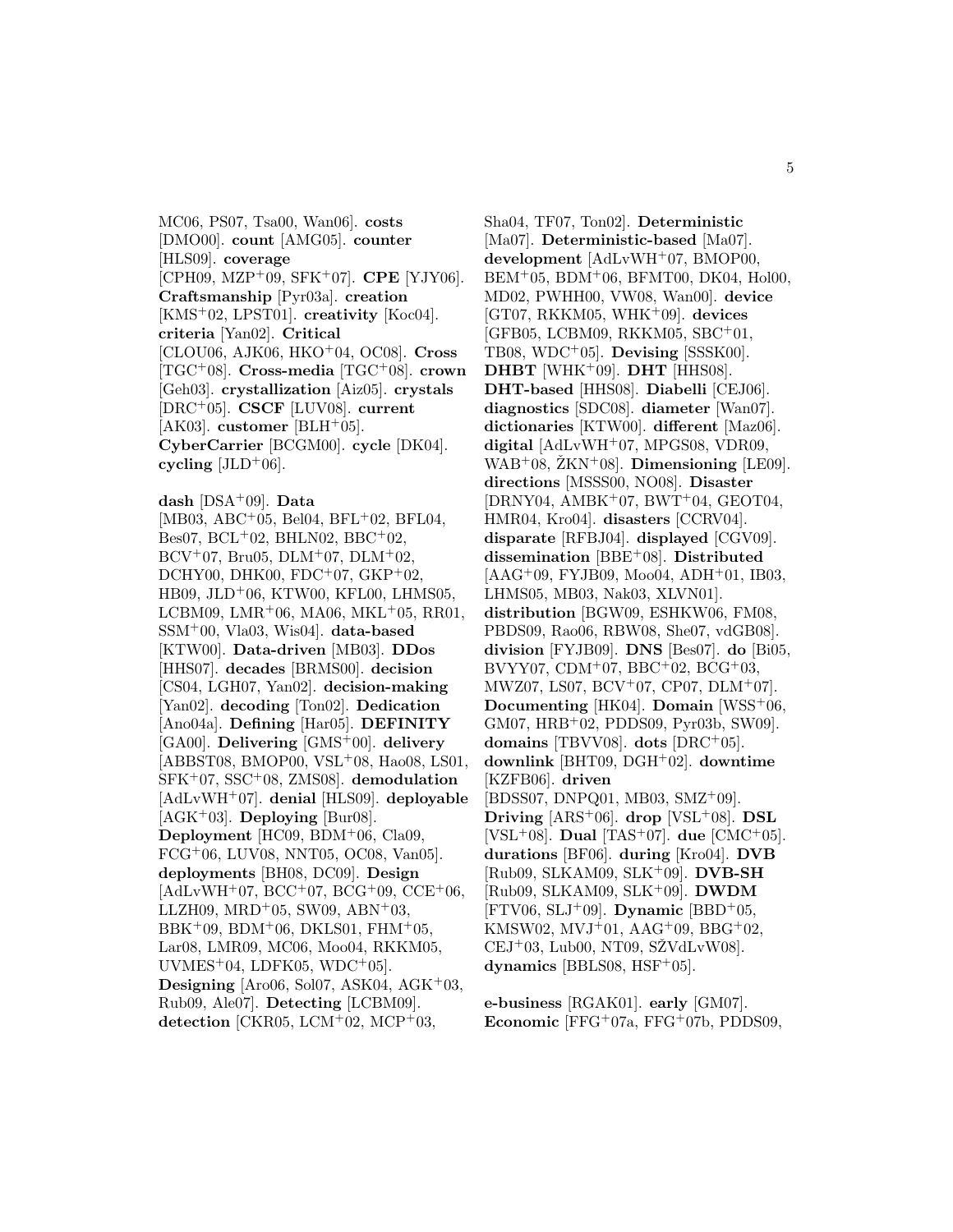PSST07, vVWBH05]. **Economics** [BIGKR07, WZ03]. **ecosystem** [FM08, SBLD08]. **edge** [MKL<sup>+</sup>05]. **effect** [DM03]. **Effective** [KKKC08, Kro04, CDL07, Har05]. **effects** [AMS00, KMSW02]. **efficiencies** [DLM<sup>+</sup>07]. **Efficiency** [vdGB08, SLJ<sup>+</sup>09]. **Efficient** [NT09, SLKAM09, AMG05, HHVST07, NNT05, SGK09]. **effort** [AdLvWH<sup>+</sup>07, BCV<sup>+</sup>07]. **Effortless** [JOR00]. **efforts** [BFL04]. **eGEM** [HJvO<sup>+</sup>06]. **Eight** [RKR06]. **Electrically** [KTKH05]. **electronic** [RKKM05]. **element** [ELM00, MDMF03, EJV00]. **elements** [LHMS05]. **emergency** [AMBK<sup>+</sup>07, HKH05]. **emergent** [HSP03]. **Emerging** [ZJP03, AH08, ABF<sup>+</sup>07, BCSW09, NO08, VDR09, VVL<sup>+</sup>09]. **EMS** [ME00]. **emulation** [VW08]. **emulator** [HJvO<sup>+</sup>06]. **enable** [CRVX02]. **enabled** [BBD<sup>+</sup>00, BLV00, CJKS06, DDHS01, SBLD08, SJM<sup>+</sup>04]. **Enabling** [Bar06, BKMB06, FZ09, LMR07, SRR08, SJ01, FEK02, HKQ<sup>+</sup>04, HSK<sup>+</sup>09]. **End** [ABSZ06, SGRP04, SDC08, Bis05a, CRVX02, JCL07]. **End-to-end** [ABSZ06, SGRP04, SDC08, JCL07]. **endeavors** [Das00]. **endpoint** [ACEM04]. **endpoints** [BH05, BHH05]. **engine** [ABBST08, BH08]. **engineering** [BCG<sup>+</sup>03, CEJ<sup>+</sup>03, HL03, MR01, Pyr03a, Yan02]. **engineers** [Rub09]. **enhance** [MBC<sup>+</sup>07]. **Enhanced** [BLV00, PUV07, ZS08, BVYY07, CKR<sup>+</sup>04,  $DLM+07, HSK+09, KFL00, SLK+09, LKL00$ . **Enhancement** [SR09, AHKK06, CMC<sup>+</sup>05, HMS<sup>+</sup>07]. **Enhancing** [RHSG03, RKR06]. **ensuring** [MVX<sup>+</sup>04]. **Enterprise** [Mil00, Ram07]. **environment**  $[CCC+02, LPST01, Ram07, RPB+04].$ **environments** [ABBE08]. **epitaxy** [PWW<sup>+</sup>05]. **equipment** [GEOT04, LMR09]. **error** [SLK<sup>+</sup>09]. **eSAE** [LPST01]. **ESD**

[FS06]. **essential** [DMO00]. **essentials** [vVWBH05]. **estimation** [GHW08, KT07]. **Ethernet** [BIGKR07, Gol06, HHVST07, MZP<sup>+</sup>09, MvHdMvE03].  $\mathbf{E}^{TM}$  [ME00]. **European** [BBK<sup>+</sup>09, VFRO08]. **EV** [Bi05, BVYY07, CDM<sup>+</sup>07, BCV<sup>+</sup>07, CP07, DLM<sup>+</sup>07, LS07, MWZ07]. **EV-do** [Bi05, BVYY07, CDM<sup>+</sup>07, BCV<sup>+</sup>07, CP07, DLM<sup>+</sup>07, MWZ07, LS07]. **Evaluation** [HHS08, AK03, Ahm02, Kol09]. **event** [LGTM02, Nak03]. **every** [RCB<sup>+</sup>09]. **everywhere** [AKW00]. **Evolution** [BGK<sup>+</sup>06, BD00, DGH<sup>+</sup>02, GKP<sup>+</sup>02, MMD00, AKW00, BGDT07, CCD<sup>+</sup>00, CV08, DHJ<sup>+</sup>07, HSF<sup>+</sup>05, HJM<sup>+</sup>04, JJM<sup>+</sup>05, LS01, RS09, SJ01, ZTH+00, DLM+07. **evolutionary** [RWGS09]. **evolutions** [VDR09]. **Evolving** [Aus06, DMO00]. **Evros** [SFK<sup>+</sup>07]. **examples** [FFG<sup>+</sup>07b]. **excel** [JLN03]. **exchange** [BBG<sup>+</sup>02, CRVX02]. **excursion** [DRC<sup>+</sup>05]. **existing** [HC09, TAS<sup>+</sup>07]. **expenses** [LUV08]. **experience** [ADH<sup>+</sup>09, Van05]. **experiences** [TGC<sup>+</sup>08]. **experiments** [WHK<sup>+</sup>09]. **Experium**<sup>TM</sup> [BBTD05]. **exploiting** [BKMB06]. **exploration** [AMG05]. **extended** [DK04]. **Extending** [BH05, SFK<sup>+</sup>07]. **extensible** [AG04]. **Extreme** [Pyr03b].

**fabricated** [PWW<sup>+</sup>05]. **fabrication** [WDC<sup>+</sup>05]. **factor** [Sha07]. **fading** [LLCM02]. **failure** [MCP<sup>+</sup>03, Rao06]. **fairness** [SR09]. **Fast** [ADH<sup>+</sup>01, Lub00, Nak03, PPN09]. **FASTeR** [ANPP04]. **fault**  $[CKR05, \, \text{IGNC}^+05, \, \text{MB}03, \, \text{NQR}^+01].$ **fault-tolerant** [NQR<sup>+</sup>01]. **feature** [DDHS01, HS00]. **features** [CCD<sup>+</sup>00]. **Federal** [Pow04]. **feedbacks** [LLCM02]. **femtocell** [CHS08, CPH09, DC09]. **femtocells** [BKMV09, HC09]. **Fi** [GMW07]. **fiber** [GDS<sup>+</sup>00, LGC06, WZ03, vVWBH05]. **fiber-to-the-premises** [vVWBH05]. **field**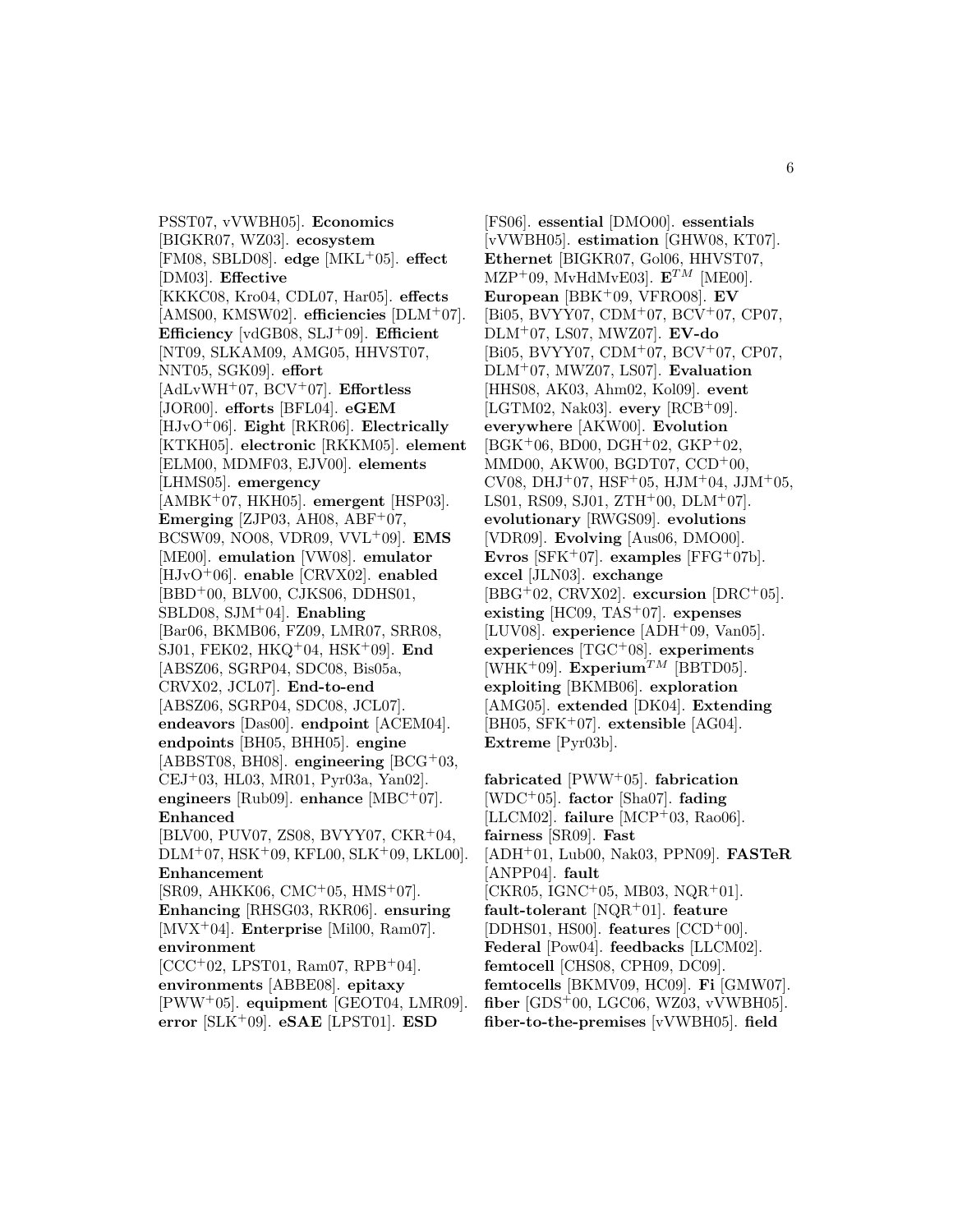[BHH<sup>+</sup>00, Bi05, McP06]. **file** [She07]. **finance** [Der04]. **fingerprinting** [GT07]. **firewalls** [SvWdBvdG02]. **Flexent(R)**  $[DLM^+02, ELOW02]$ . **Flexent**<sup>TM</sup>  $[EJVO0]$ . **flexible** [DKLS01]. **Flow** [NDC<sup>+</sup>09]. **Flow-based** [NDC<sup>+</sup>09]. **flowing** [DFR06]. **focus**  $[PCR+08]$ . **footprint**  $[HSK+09]$ . **force** [LDFK05]. **forecasting** [AJK06]. **form** [Sha07]. **form-factor** [Sha07]. **Formal** [FHOS04]. **Forward** [BCL<sup>+</sup>02, Bi05]. **foundations** [ARS<sup>+</sup>06]. **FPGA** [DK04]. **Framework** [BF06, AG04, ABBE08, BGK<sup>+</sup>06, BR03, BCSW09, CC04, GB00,  $GM07, HMH04, LGH07, MVX^{+}04,$ MBC<sup>+</sup>07, MB03, MK01, RKR06, Wan01]. **Free** [WDC<sup>+</sup>05, Fre06, TF07]. **Free-space** [WDC<sup>+</sup>05]. **frequency** [Fis07, PBDS09]. **Friends** [CJKS06, MBB00]. **function**  $[ABF<sup>+</sup>07, Kol09, LGH07, LC08].$ **Functionality** [DEK<sup>+</sup>05, HSK<sup>+</sup>09]. **Future**  $[DNPQ01, VK05, BBK<sup>+</sup>09, BBD<sup>+</sup>05,$ DKK00, HKH05, Koc02, KS06].

**GaAs** [PWW<sup>+</sup>05]. **gains** [RBW08]. **gaming** [NO08]. **GaN** [FEK02]. **gas**  $[DFR06]$ . gateway  $[HHH05, HHH^+06]$ . **Gb**  $[SLJ^+09]$ . **Gb/s**  $[SLJ^+09]$ . **gene**  $[HAH^+05]$ . **general** [ADH<sup>+</sup>01]. **Generalized** [XLVN01]. **generating** [SJ01]. **generation** [AP05, Ale07, AMT03, BBDK04, BBR<sup>+</sup>09, BM03, BBC<sup>+</sup>02, BU07, Bur08, CE06, CGLU03, CMPW02, De 09, DSW08, Fis07,  $FHM+05$ , Hao08,  $HPvV+08$ , KMSW02, KKL<sup>+</sup>02, KMS<sup>+</sup>02, Koc05, Koc07, KP09, KGT06, LPW02, LKL00, LPST01, MMBDK08, NO08, PCR<sup>+</sup>08, RP08, SBC<sup>+</sup>01, SLW<sup>+</sup>09, SJ01, SJM<sup>+</sup>04, WvLS08, SLM02]. **generator** [Wan01]. **Generic** [LGH07, Liu08]. **geographically** [IB03]. **Gigabit** [MZP<sup>+</sup>09]. **Global**  $[IAM02, Cow07, FFG<sup>+</sup>07a, FFG<sup>+</sup>07b,$ PWHH00, RWGS09, Van05]. **GMPLS** [HJvO<sup>+</sup>06]. **GoS** [DC09]. **grade** [HHH<sup>+</sup>06, LE09]. **grammar** [TF07]. **grid**

[BCV09]. **ground** [Aus06]. **group** [Rao06]. **growing** [Koc03]. **growth** [AJK06]. **guide** [Rub09].

**handling** [Ma07]. **handoff** [Ahm02]. **handover** [DKR<sup>+</sup>06]. **handset** [DJM<sup>+</sup>07]. **happening** [Aus06]. **hardening** [Bur08, Moo04]. **hardware** [AJK06, Moo04]. **harmonized** [Maz06]. **haul** [FTV06]. **Health** [GA00]. **healthier** [CKR05].  $heterogeneous$  [RPB<sup>+</sup>04,  $ZBLvB05$ ]. **hierarchical** [PPN09, Rao06]. **High** [DSA<sup>+</sup>09, BBC<sup>+</sup>02, BDL09, BXK<sup>+</sup>09,  $DGH<sup>+</sup>02$ , FTV06, GGHH<sup>+</sup>03, GKP<sup>+</sup>02, LGC06,  $MGS^+05$ , Vla03. high-performance [GGHH<sup>+</sup>03]. **high-power** [MGS<sup>+</sup>05]. **high-speed**  $[BBC + 02, BDL09, BXK + 09, DGH + 02,$ GKP<sup>+</sup>02, Vla03]. **higher** [DLM<sup>+</sup>07]. **historical** [KTW00]. **Hoadley** [JLN03]. **home** [TBVV08, VVL<sup>+</sup>09, WZ03]. **homeland** [BBDK04]. **homomorphism** [TF07]. **hop** [AAG<sup>+</sup>09, SLW<sup>+</sup>09]. **hosted** [CKT08]. **hosting** [CCC<sup>+</sup>02]. **HSDPA** [BJK<sup>+</sup>07, GSCF09]. **HSPA** [RWGS09]. **HSUPA** [BJK<sup>+</sup>07]. **human** [Mac04]. **Hunsaker** [Tri02]. **Hybrid** [EACM00, RLP05, SLKAM09, ZS08]. **Hz**  $[SLJ+09]$ .

**identification** [Mac04, TF07]. **idle** [CLdJH08]. **IEC** [BFL04]. **IEEE**  $[BCC<sup>+</sup>07, BCG<sup>+</sup>09, DKR<sup>+</sup>06, DJR07].$ **IETF** [BFL04]. **IFEC** [SLK+09]. **II** [FFG<sup>+</sup>07b]. **imaging** [JBR<sup>+</sup>09]. **immunity** [Moo04]. **impact** [HC09, Kol09]. **impacts** [UVMES06]. **imperative** [PWHH00]. **imperfect** [Wan06]. **implementation** [PS07, RLP05, Wan01]. **implementations** [CKR<sup>+</sup>04]. **Implementing**  $[CR04, GB00, GGHH<sup>+</sup>03, HH04].$ **implications** [DC09]. **improved** [GM06, Mal04]. **Improving** [Bes06, Bes07]. **IMS** [AMT06, AFG<sup>+</sup>06, ABSZ06, AEM<sup>+</sup>06,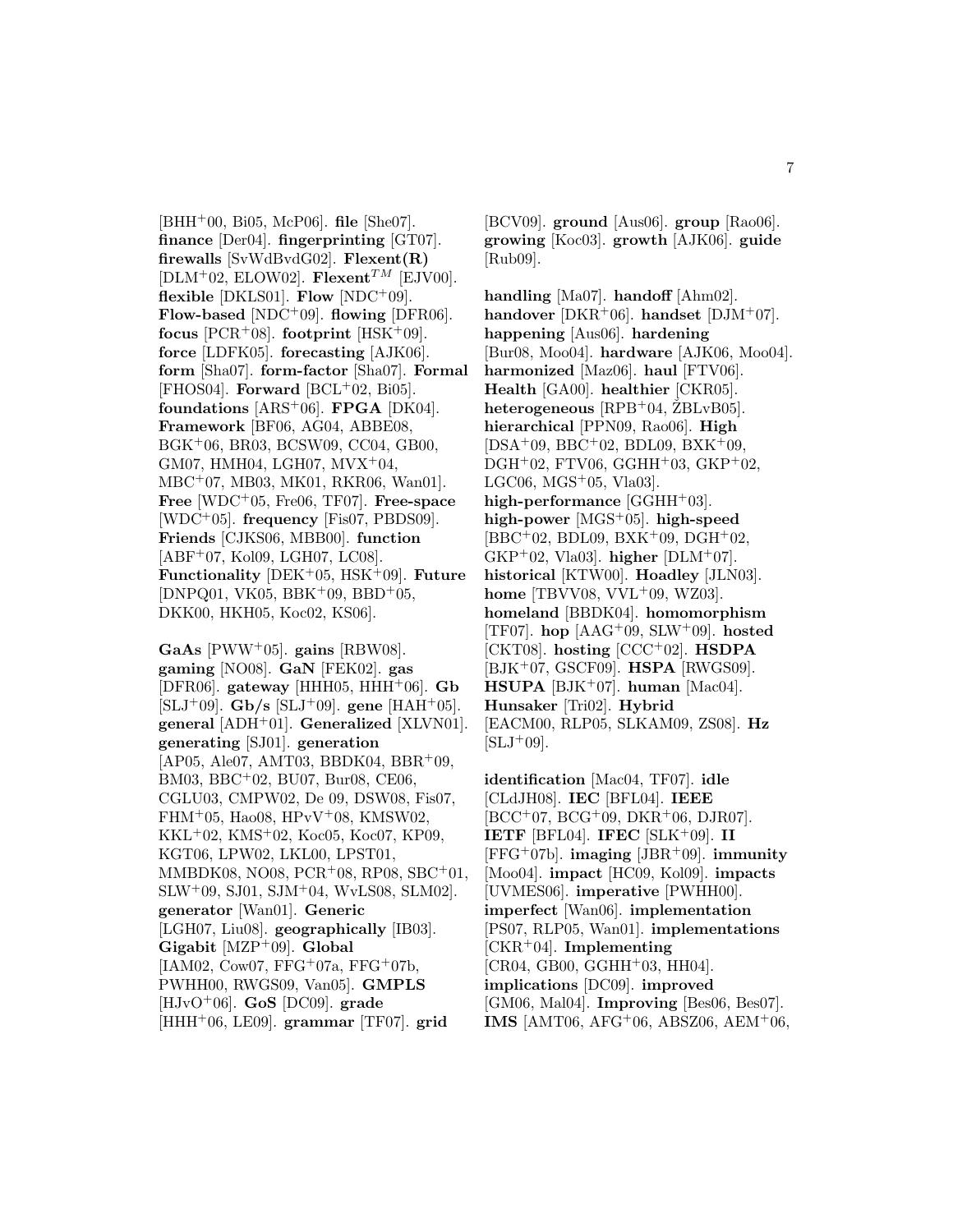BGK<sup>+</sup>06, Bes06, Bes08, BKMB06, CJKS06,  $CFL+06$ , CEJ06, CEL $+04$ , ELOW02, GL06, GMW07, HV06, HMS<sup>+</sup>07, IBPF08, JCL07, Jos08, KRA06b, LUV08, LMR<sup>+</sup>06, Liu08, Maz06, PMCR06, PCR<sup>+</sup>08, PSST07, SBLD08, UVMES06, WRL+09, WSS+06, WC08]. **IMS-based** [Maz06, PMCR06]. **IMS-enabled** [SBLD08]. **increase** [CPH09]. **Increased** [MDMF03]. **independent** [BDSS07, DFS<sup>+</sup>05]. **indexing** [RNMP08]. **industry** [BGTU05]. **inference** [HB09]. **Inferring** [MRL07]. **Information** [MBC<sup>+</sup>07, BKMB06, Cho04b]. **infrared** [JBR<sup>+</sup>09, MGS<sup>+</sup>05]. **infrastructure**  $[AKN<sup>+</sup>07, BCC<sup>+</sup>04, CLOU06, FM08,$ KRLV08, LRR<sup>+</sup>04, Mac04, Rau04, RKR06, Sha04, SBEW09, VDR09]. **infrastructures** [HKO<sup>+</sup>04, OC08]. **ingredients** [RKR06]. **initiation** [DGJ02, GL03, GJ04b, Zen04]. **innovation** [Ano00a, Ano00b, Ano00c, Ano00d, Ano01a, Ano01b, Ano02a, Ano02b, Ano03a, Koc04, TA04]. **innovations** [BRMS00, HPvV<sup>+</sup>08]. **innovative** [SBLD08]. **InP** [DSA<sup>+</sup>09, WHK<sup>+</sup>09]. **InP-based** [DSA<sup>+</sup>09]. **IN(R)** [CCC<sup>+</sup>02]. **insight** [Pan06]. **inspired** [Aiz05]. **installation** [Moo04]. **integrated** [CC04, HRB<sup>+</sup>02, Pan06, SLM02]. **Integrating** [MC06, SM05, ASK04, TAS<sup>+</sup>07]. **integration** [GA00, MHH05, WDC<sup>+</sup>05]. **integrity** [MD04]. **Intelligence** [FM08, Cho04b, MK01]. **Intelligence-ready** [FM08]. **Intelligent** [BJM<sup>+</sup>02, DHM<sup>+</sup>03, HHH05, HHH<sup>+</sup>06, Jai02, Pan06, ZMS08, BH05, VSL<sup>+</sup>08, GMS<sup>+</sup>00, STB07, Sun06].  $\mathbf{Intelligent}^{TM}$ [DHM<sup>+</sup>03, Dos03, GR03, SPNR03]. **Inter** [BCC<sup>+</sup>04, PDDS09]. **inter-domain** [PDDS09]. **Inter-infrastructure** [BCC<sup>+</sup>04]. **interaction** [KRA06b]. **interactions** [SRR08, TGC<sup>+</sup>08]. **interactive** [NO08, RNMP08, ZMS08]. **intercept** [FS06]. **interface** [Ale07, AMT03, BGDT07].

**interleaved** [SW09]. **international** [AdLvWH<sup>+</sup>07]. **Internet** [LS01, BBK<sup>+</sup>09, GM07, PRS01, SBC<sup>+</sup>01, SBSS01, UGDS01]. **interoperability** [CFL<sup>+</sup>06, JOR00]. **intranet** [Bes07]. **Introduction** [Kor06, AHKK06]. **Intrusion** [Sha04]. **intrusive** [KT07]. **Intuitive** [BCD<sup>+</sup>08]. **invocation** [Liu08]. **iOptimize** [ABC<sup>+</sup>05]. **IP** [AHL<sup>+</sup>02, AK03, BLS06, Bar06, BDSS07, BCV<sup>+</sup>07, CLW<sup>+</sup>06, CGLU03, CLC07, CMPW02, CLdJH08, DM03, Koc03, MWW06, PS07, SBSS01, SJM<sup>+</sup>04, TAS<sup>+</sup>07, VDR09]. **IP-based** [BLS06, CMPW02, PS07]. **IP-driven** [BDSS07]. **IPsec** [KAGS09]. **IPTV** [BDE<sup>+</sup>07, DDL08, ESHKW06, EM08, HHVST07, KSA08, SDC08, VDR08]. **IPv4** [CFL<sup>+</sup>06]. **IPv4/IPv6** [CFL<sup>+</sup>06]. **IPv6** [CFL<sup>+</sup>06]. **IS-95** [Ahm02]. **ISO** [BFL04, MBC<sup>+</sup>07]. **issue** [PT07]. **Issues** [ACEM04]. **ISUP** [EFH04]. **Iterative** [LCM<sup>+</sup>02]. **ITU** [BFL04, Ram07]. **ITU-T** [Ram07].

**Java** [BFMT00, GGHH<sup>+</sup>03]. **Jerome** [Tri02]. **jewel** [Geh03]. **Jini** [JOR00]. **just** [CMMZ08]. **just-in-time** [CMMZ08].

**key** [BBG<sup>+</sup>02]. **km** [SLJ<sup>+</sup>09]. **Knowledge** [BBTD05].

**Labs** [GM07, OJ04, Ano00a, Ano00b, Ano00c, Ano00d, Ano01a, Ano01b, Ano02a, Ano02b, Ano03a, BRMS00, Das00, Geh03, Hol00, MBC<sup>+</sup>07, OJ04]. **LambdaRouter**  $[NQR+01]$ . **LambdaUnite(R)**  $[BDM+06]$ . **LambdaXtreme** $(R)$  [FTV06, FCG+06]. **LAN** [HVKL03]. **landscape** [PWHH00]. **language** [BFMT00, KSO03]. **LANs** [Sha04]. **large** [TB04]. **large-scale** [TB04]. **laser** [MGS<sup>+</sup>05]. **lasers** [BKLW00, DSA<sup>+</sup>09]. **last** [VSL<sup>+</sup>08]. **Law** [Bis05a]. **layer** [AHKK06, Aus06, FHM<sup>+</sup>05, HMS<sup>+</sup>07, HKQ<sup>+</sup>04, STB07]. **layers** [DM03].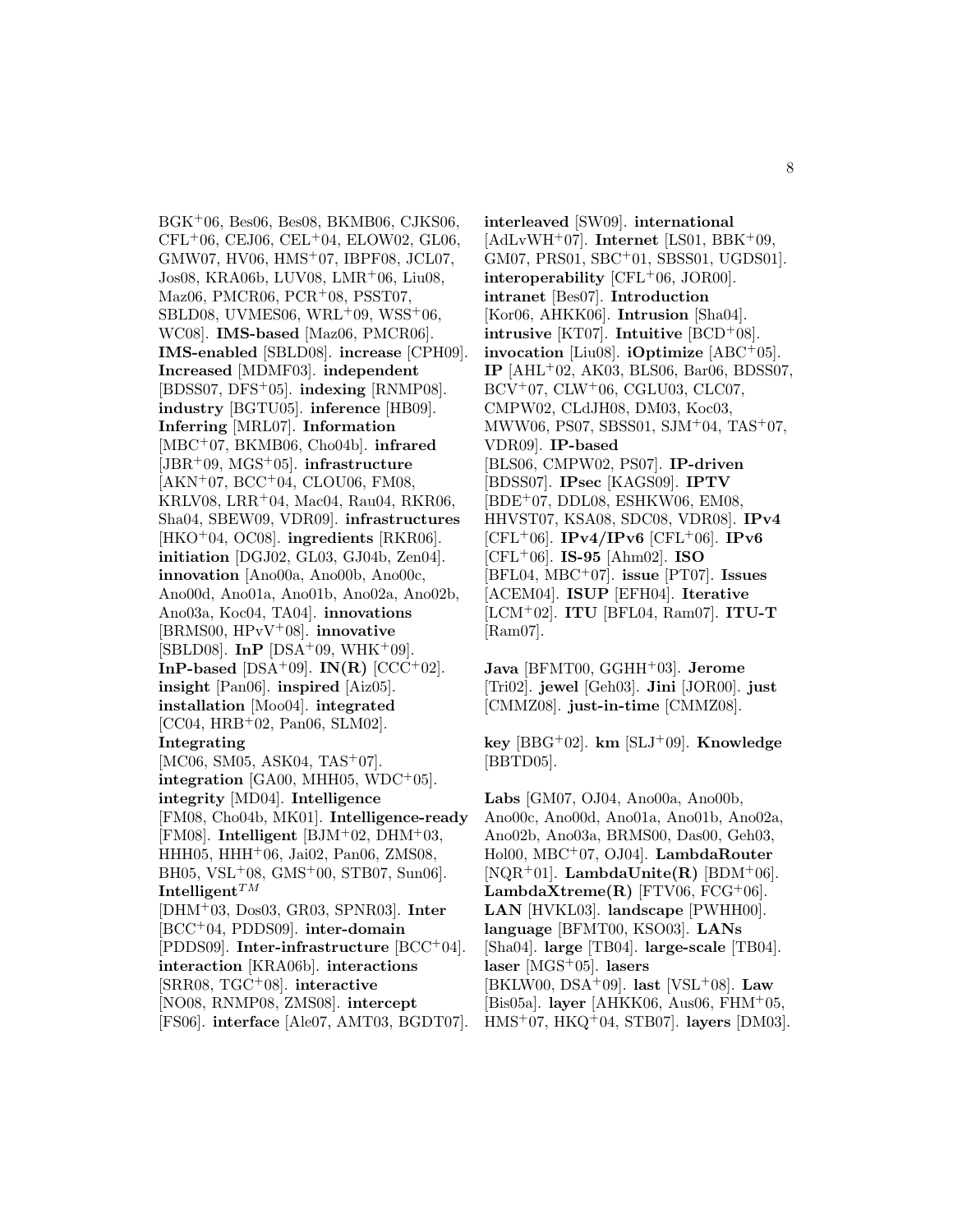**Learning** [BCD<sup>+</sup>08, TAS<sup>+</sup>07]. **legacy** [AEM<sup>+</sup>06]. **Letter** [OJ04, Pow04, Rus04]. **level** [BCG<sup>+</sup>03, Har05, LWM08, MvHdMvE03, SBSS01, SŽVdLvW08<sup>[1]</sup>. **levels**  $[RTM+04]$ . **life** [AJK06, Der04, DK04, Geh03, Van05]. **life-cycle** [DK04]. **lifestyle** [CJKS06, PUV07]. **lightpaths** [DKLS01].  $\text{line } [\text{Hol}00, \text{MPGS}08, \text{WAB}^+08, \text{ZKN}^+08].$ **link** [BDE<sup>+</sup>07, BCL<sup>+</sup>02, Bi05, CEJ<sup>+</sup>03, DM03, GKP<sup>+</sup>02, Lau00]. **live** [TAS<sup>+</sup>07]. **locating** [Bes06]. **Location** [SAN03, HLS<sup>+</sup>06]. **Location-based** [SAN03, HLS<sup>+</sup>06]. **locked** [DSA<sup>+</sup>09]. **long** [BGDT07, FTV06]. **loss** [DDL08]. **low** [DJR07, FTV06]. **low-cost** [DJR07]. **LTE** [RWGS09]. **Lucent** [BDE<sup>+</sup>07, Ano06b, Ano06c, Ano06d, Ano01c, Ano02c, Ano02d, Ano02e, Ano03b, Ano03c, Ano03d, Ano03e, Ano04b, Ano04c, Ano04d, Ano04e, Ano05a, Ano05b, Ano05c, Ano05d, Ano06a, Ano07a, Ano07b, Ano07c, Ano07d, Ano08a, Ano08b, Ano08c, Ano08d, Ano09a, Ano09b, Ano09c, Ano09d, AHKK06,  $KRA06b, NQR+01, Rus04, RCB+09$ . **macrocellular** [HC09]. **Macroscopic** [Sun05]. **made** [PUV07]. **MAGNET**

[CMCP06]. **Maintaining** [VSL<sup>+</sup>08, LHMS05]. **maintenance**  $[BLH<sup>+</sup>05, Bel04, DHM<sup>+</sup>03, Har05, Wan06].$ **making** [Yan02]. **malware** [TF07]. **Man** [LB07]. **Man-in-the-middle** [LB07]. **manage** [EJV00, HMR04]. **Managed** [HVKL03, NDC<sup>+</sup>09]. **Management** [EJV00, MBC<sup>+</sup>07, ABN<sup>+</sup>03, Bas03, BDSS07,  $BDM^{+}06$ ,  $BJM^{+}02$ ,  $BCGM00$ ,  $BJK^{+}07$ , BCRL05, BRG<sup>+</sup>05, Cho04a, CP07, DKR<sup>+</sup>06, Ded03, DHM<sup>+</sup>03, DPB09, EACM00, ELM00, GB00, HL06,  $HSK^{+}09$ ,  $HRB^{+}02$ ,  $IGNC^{+}05$ , IB03, KRA06b, KAGS09, LMR<sup>+</sup>06, LKL00, MDMF03, MB03, MSSS00, NDM<sup>+</sup>06, QW05, Ram04, RHSG03, RPB<sup>+</sup>04, Sch00, SBS00, SŽVdLvW08, Van05, WSS<sup>+</sup>06.

**manager** [BUV03, LKL00]. **Manager**<sup>TM</sup> [ME00]. **Managing** [ECGL01, KTW00, MvHdMvE03, TBVV08, TA04, SM05, TB04]. **manufacturing** [WDC<sup>+</sup>05]. **MapWeb** [HLS<sup>+</sup>06]. **market** [BBLS08]. **markets** [BBLS08]. **mash** [SMZ<sup>+</sup>09]. **mash-up** [SMZ<sup>+</sup>09]. **MASS** [Flo06]. **massive** [DC09]. **materials** [RKKM05]. **Mathematical** [FFG<sup>+</sup>07a]. **Maximizing** [MPGS08]. **measurement** [FDC<sup>+</sup>07, HKUW03]. **measurement-based** [HKUW03]. **measurements** [Bi05]. **Measures** [BHLN02]. **Measuring** [AMS00, SAN03]. **mechanism** [Bes07, SLKAM09]. **mechanisms** [CKR<sup>+</sup>04, MD04]. **Media**  $[SSC<sup>+</sup>08, ZZLD04, HHH05, HHH<sup>+</sup>06,$ SvWdBvdG02, TGC<sup>+</sup>08]. **mediation** [BH05, BGUV03, DDHS01, GMS<sup>+</sup>00, KUV03]. **meet** [BCV09]. **meets** [ADH<sup>+</sup>09]. **memory** [PPN09]. **MEMS** [EPL<sup>+</sup>05, FEK02, GFB05, JBR<sup>+</sup>09, LDFK05]. **MEMS-based** [LDFK05]. **merchant** [MGKO08]. **mesh**  $[AMPP04, ADH<sup>+</sup>01, DJR07, Nak03].$ **message** [BMvB06, CDL07, HHS08, MD04]. **messaging** [HV06]. **methodology** [DFS<sup>+</sup>05]. **Metrics** [TM05, HSP03]. **metro** [GR03, MvHdMvE03]. **microphones** [EPL<sup>+</sup>05]. **microprojector** [RCB<sup>+</sup>09]. **mid**  $[MGS^+05]$ . **mid-infrared**  $[MGS^+05]$ . **middle** [LB07]. **Middleboxes** [SvWdBvdG02]. **migrate** [SSSK00]. **migration** [FZ04, PSST07, WC08]. **mile** [VSL<sup>+</sup>08]. **millennium** [Mil00]. **MIMO** [AP05, BHT09]. **minimize** [CPH09, DK04]. **MiRingBack** [BGK<sup>+</sup>06]. **mitigation** [BXK<sup>+</sup>09]. **mixed** [ACEM04, DFR06]. **Mobile** [AHS01, BGTU05, Flo06, Tor02, AK03,  $BBR+09$ ,  $BFL+02$ ,  $BVYY07$ ,  $CKR+04$ , LLZH09, Ma07, MA06, MRL07, RWGS09, SRR08, SBLD08, Tor00, UGDS01, ZTH<sup>+</sup>00]. **mobiles** [CEL<sup>+</sup>04]. **Mobility** [RPB<sup>+</sup>04, AEM<sup>+</sup>06, CPH09, IAM02, QW05]. **mode** [CLdJH08, DSA<sup>+</sup>09, TAS<sup>+</sup>07].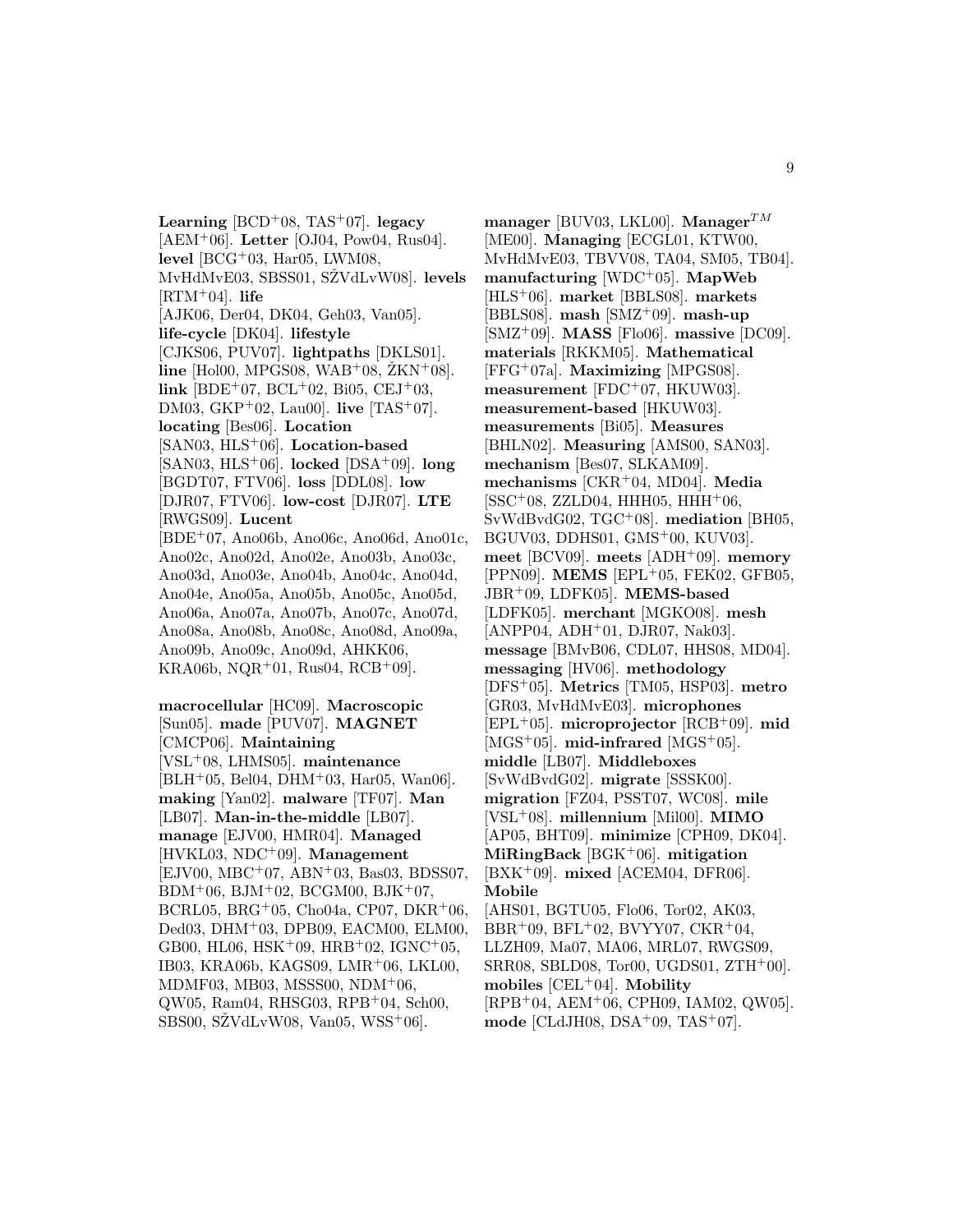**mode-locked** [DSA<sup>+</sup>09]. **model** [BR03, GM06, HKO<sup>+</sup>04, JMS04, Keb00, VW08, Yan02]. **model-based** [BR03]. **Modeling** [BBLS08, KZFB06, BCC<sup>+</sup>04, CP04, CLOU06, DSW08, FFG<sup>+</sup>07a, FFG<sup>+</sup>07b, FHOS04, JLD<sup>+</sup>06, LWM08, Ma07]. **models** [Bar06, FFG<sup>+</sup>07a, HHVST07, KM03, UVMES<sup>+</sup>04, Wan06, KKKC08]. **modern** [TBVV08]. **Modular** [BBG<sup>+</sup>04]. **module** [NS03]. **molecular** [PWW<sup>+</sup>05]. **Monitoring**  $[AKN+07, HP08, TSC+03]$ . **Moore** [Bis05a]. **Moving** [Koc05]. **MPE** [SLK<sup>+</sup>09]. **MPE-IFEC** [SLK<sup>+</sup>09]. **MPLS**  $[IGNC<sup>+</sup>05, NQR<sup>+</sup>01, TSC<sup>+</sup>03, XLVN01].$ **MPLS-based** [NQR<sup>+</sup>01, XLVN01]. **ms** [ANPP04]. **MSPPS** [KGT06]. **Multi** [GR03, Nak03, SLW<sup>+</sup>09, SBEW09, ASK04,  $AAG^+09$ , BLS06, BEM<sup>+</sup>05, BHT09, BKMV09, FEK02, HHS07, HRB<sup>+</sup>02, LWM08, NT09, PPN09, Sun06, VFRO08, Yan02]. **multi-agent** [Sun06]. **multi-band** [FEK02]. **multi-band/multi-standard** [FEK02]. **multi-criteria** [Yan02]. **Multi-event** [Nak03]. **Multi-hop** [SLW<sup>+</sup>09, AAG<sup>+</sup>09]. **multi-level** [LWM08]. **multi-operations** [ASK04]. **multi-operator** [BKMV09]. **multi-perspective** [HHS07]. **Multi-radio** [SBEW09]. **Multi-service** [GR03, BLS06, BKMV09, VFRO08]. **multi-standard** [FEK02]. **multi-step** [NT09]. **multi-Tb** [PPN09]. **multi-Tb/s** [PPN09]. **multi-technology** [HRB<sup>+</sup>02]. **multi-user** [BHT09]. **multi-vendor** [BEM<sup>+</sup>05]. **multicarrier** [Ton02]. **multicast** [BVYY07, GSCF09, SGK09]. **multicomponent** [Lub00]. **Multimedia** [RNMP08, AHL<sup>+</sup>02, ACEM04, Bar06, BGK<sup>+</sup>06, CLW<sup>+</sup>06, CGLU03, CLC07, De 09, SSSK00, TAS<sup>+</sup>07, TB08]. **multiple** [BYA09, FYJB09, Ton02, TB08]. **multiplexing** [BCG<sup>+</sup>09]. **multipoint** [BBC<sup>+</sup>09]. **multipriority** [MR01]. **multiservice**

[GLM<sup>+</sup>02]. **MUSE** [VFRO08]. **My** [Der04]. **names** [CGV09]. **nano** [WDC<sup>+</sup>05]. **nano-optical** [WDC<sup>+</sup>05]. **Nanophotonics** [DRC<sup>+</sup>05]. **nanoscale** [Aiz05]. **nanostructured** [KTKH05, LSF05]. **Nanostructures** [PWW<sup>+</sup>05]. **Nanotechnology** [Bis05a]. **nanotubes** [Ram05]. **narrowband** [KT07]. **NAT** [LCBM09]. **national** [CLOU06, FCG<sup>+</sup>06, HKO<sup>+</sup>04, KT07]. **Native** [CLdJH08]. **natural** [KSO03]. **nature** [Net00]. **near** [BHT09]. **near-optimum** [BHT09]. **need** [CGR02, HHS07]. **needs** [Koc02, RCB<sup>+</sup>09]. **neglected** [Ded03]. **NEMS** [GFB05]. **Network** [BHH05, CEJ<sup>+</sup>03, CKT08, DFS<sup>+</sup>05, EFH04, HJvO<sup>+</sup>06, KAGS09, MESG06, NNT05, Sie01, SGK09, VVL<sup>+</sup>09, AMBK<sup>+</sup>07, ABN<sup>+</sup>03, AMT03, Bas03, Bes06, BCD<sup>+</sup>08, BMM<sup>+</sup>02, BD00, BCGM00, CMMZ08, CKR05, Cho04a, CC04, CPH09, CS04, CEL<sup>+</sup>04, De 09, DHM+03, DPB09, DER+03, DKK00, DJR07, EJV00, ESHKW06, EACM00, FHW01, FCG<sup>+</sup>06, FDC<sup>+</sup>07, FM08, GMW07, GT07, HHH05, Har05, HL06, HHVST07, HPvV<sup>+</sup>08, HRB<sup>+</sup>02, HLS09, HKO<sup>+</sup>04, HJM<sup>+</sup>04, JJM<sup>+</sup>05, Jos08, LE09, LWM08, LRR<sup>+</sup>04, LC08, MA06, MMBDK08, MVX<sup>+</sup>04, MC06, MK01, MKL<sup>+</sup>05, NQR<sup>+</sup>01, NO08, PS07, RLP05, RKR06, RHSG03, RPB<sup>+</sup>04, Rub09, Sch00, She07, SBS00, SPNR03, SSC<sup>+</sup>08, TSC<sup>+</sup>03, Tor00, TB04, UVMES<sup>+</sup>04, VDR09, VW08, Vla03, ZS08]. **Network-hosted** [CKT08]. **network-provided** [DKK00]. **Network-supported** [Sie01]. **networking** [Aus06, CMCP06, CV08, FCG<sup>+</sup>06, Mil00, Net00, NDC<sup>+</sup>09, SSM<sup>+</sup>00]. **Networks** [BCV09, KS06, AMG05, AK03, AKN<sup>+</sup>07,  $AAG^+09, AGK^+03, ANPP04, ABC^+05,$ ADH<sup>+</sup>01, ACEM04, AEM<sup>+</sup>06, BLS06, BLP02, BLV00, BDSS07, BMN+00, BBE+08,

[DDHS01, Jai02, MR01, SM05]. **multiuse**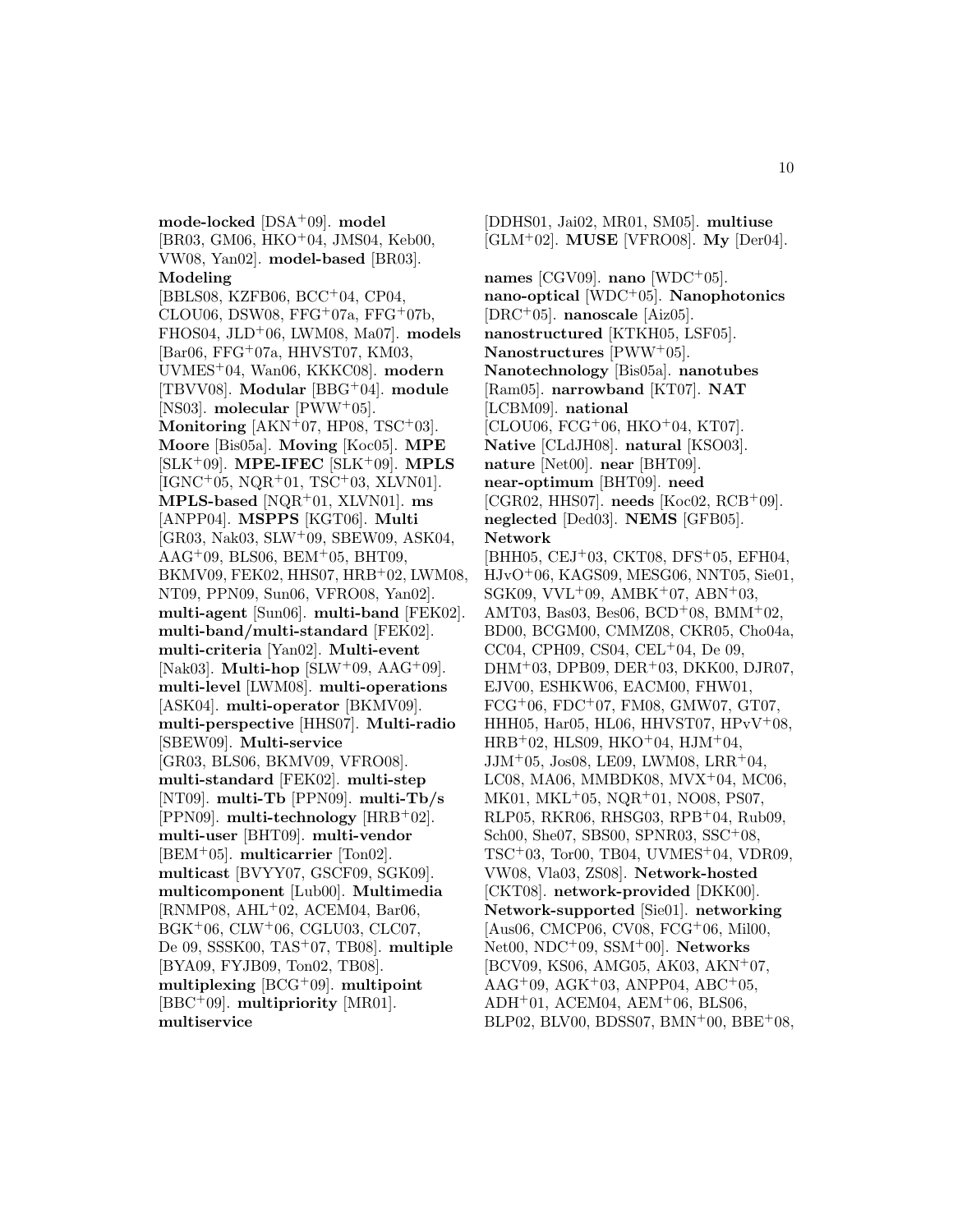$BBC+09$ , Bel04, BJM<sup>+</sup>02, BBG<sup>+</sup>02,  $BBD+05$ , BGW09, BU07, Bur08, BRG+05, CMCP06, CMMZ08, CE06, CGLU03, CR04, CP04, CCE<sup>+</sup>06, CEJ<sup>+</sup>03, CMPW02, CP07, Cla09, CLdJH08, DKLS01, DHK00, DSW08, ELOW02, ECGL01, FK04, Fre06, FZ04, GHW08, Gol06, GR03, GMS<sup>+</sup>00, GJ04b, HHH<sup>+</sup>06, HL06, HP08, HH04, HKH05, HSP03, HB09, HC09, HRB<sup>+</sup>02, IGNC<sup>+</sup>05, Jai02, JGA04, JMS04, KRLV08, Koc02, KMS<sup>+</sup>02, Koc03, Koc05, Koc07, KP09, KAGS09, KSA08, KH02, LCBM09, LMR<sup>+</sup>06, LKL00, MHM06, MWW06, MvHdMvE03, MRD<sup>+</sup>05, MVJ<sup>+</sup>01, MR01, NT09, OVN08, PBDS09, Pan06, PMCR06, PCR<sup>+</sup>08, PRT05, QW05, Rad07, RGAK01, RFBJ04, RR01, RTM<sup>+</sup>04, RP08, RBW08]. **networks** [SW09, Sch00, SM05, SLW<sup>+</sup>09, SGRP04, SBSS01, SLM02, SPNR03, STB07, SJ01, SJM<sup>+</sup>04, TBVV08, TAS<sup>+</sup>07, Tsa00, UGDS01, UVMES<sup>+</sup>04, VWC<sup>+</sup>04, VVL<sup>+</sup>09, Vla03, Wan01, WPK<sup>+</sup>07, WvLS08, XLVN01, ZJP03,  $ZZLDO4, ZBLvB05, vVWBH05, vdGHM04$ . **Next** [DSW08, Fis07, KGT06, NO08, WvLS08, AP05, Ale07, AMT03, BBR<sup>+</sup>09, BM03, BU07, Bur08, CE06, CGLU03, De 09, FHM<sup>+</sup>05, Hao08, HPvV<sup>+</sup>08, KMS<sup>+</sup>02, Koc05, Koc07, KP09, LKL00, LPST01, Net00, PCR<sup>+</sup>08, RP08, SBC<sup>+</sup>01, SLW<sup>+</sup>09, SJ01, SJM<sup>+</sup>04, SLM02]. **Next-generation** [DSW08, Fis07, KGT06, NO08, WvLS08, AP05, Ale07, AMT03, BBR<sup>+</sup>09, BM03, BU07, Bur08, CE06, CGLU03, De 09, FHM<sup>+</sup>05, Hao08, HPvV<sup>+</sup>08, KMS<sup>+</sup>02, Koc05, Koc07, KP09, LKL00, LPST01, PCR<sup>+</sup>08, RP08, SBC<sup>+</sup>01, SLW<sup>+</sup>09, SJ01, SJM<sup>+</sup>04, SLM02]. **night** [CJKS06]. **nines** [McP06]. **Nobel** [Das00]. **Noble** [Das00]. **node** [MKL<sup>+</sup>05]. **nodes** [Ma07]. **noise** [LGTM02]. **nomadic** [FM08]. **non** [KT07, SR09, VWC<sup>+</sup>04]. **non-civilian** [VWC<sup>+</sup>04]. **non-intrusive** [KT07]. **non-orthogonal** [SR09]. **notification** [ABBE08]. **Novel** [AMG05, KKL<sup>+</sup>02, HLS09, KRA06a, Vla03,

WRL<sup>+</sup>09]. **NRZ** [SLJ<sup>+</sup>09]. **NRZ-VSB** [SLJ<sup>+</sup>09]. **number** [LCM<sup>+</sup>02]. **nurse**  $[GA00]$ . **NZDSF**  $[SLJ^+09]$ .

**OAM&P** [MB03]. **object** [EJV00, MB03]. **object-oriented** [MB03]. **Ocelot(R)** [DFS<sup>+</sup>05]. **Octavia** [BM03]. **ODM** [YJY06]. **OEM** [YJY06]. **OEM/ODM** [YJY06]. **OFDM** [BDL09]. **OFDMA** [BCC<sup>+</sup>07]. **off** [PS07]. **office** [LMR09]. **offs** [DDL08, LUV08]. **One** [Hol00]. **OneLink** [ME00]. **online** [CLW<sup>+</sup>06]. **Open** [BMN<sup>+</sup>00, Bes08, GGHH<sup>+</sup>03, GMS<sup>+</sup>00, GJ04a, UGDS01, BGTU05]. **opening** [KFL00]. **operation** [Bel04, Har05, LE09]. **operations** [AMBK+07, ASK04, CC04, Tsa00, TM05]. **operator** [BKMV09]. **operators** [WXT<sup>+</sup>08]. **opportunistic** [BKMV09]. **Opportunities** [HB09, JBR<sup>+</sup>09, MHH05, JJM<sup>+</sup>05]. **Optical** [AMT03, BDL09, GHVH06, LGC06, AKW00, AGK<sup>+</sup>03, ADH<sup>+</sup>01, Aus06,  $BXX<sup>+</sup>09$ , BCRL05, CCE<sup>+</sup>06, DKLS01, DRC+05, DSA+09, ECGL01,  $FCG+06$ , GR03, HL06, HP08, HP $vV^+$ 08, HSF<sup>+</sup>05, LMMV06, MC06, MESG06, NDM $+06$ , Sha07, SLM02, SPNR03, WDC<sup>+</sup>05]. **Optical/packet** [GHVH06, BCRL05]. **optics** [GDS<sup>+</sup>00, AKW00]. **Optimal** [LLCM02, OC08, PMCR06, RR01, Rao06, Ton02, Ton02]. **Optimization**  $[CPH09, BBD<sup>+</sup>05, BRG<sup>+</sup>05, DRNY04,$  $DFS+05$ , KSA08,  $ZKN+08$ . **optimized** [DLM<sup>+</sup>07]. **optimizing** [ABC<sup>+</sup>05, VSL<sup>+</sup>08]. **optimum** [BHT09]. **options** [HC09, LUV08]. **OPUCE** [SMZ<sup>+</sup>09]. **organizing** [BGW09, HSP03]. **oriented** [ABC<sup>+</sup>05, BU07, DPB09, KRLV08, MB03]. **origin** [MD04]. **orthogonal** [SR09]. **OSS** [PRT05]. **other** [NO08]. **outage** [BF06]. **overhead** [HHS08]. **overload** [EFH04]. **Overview**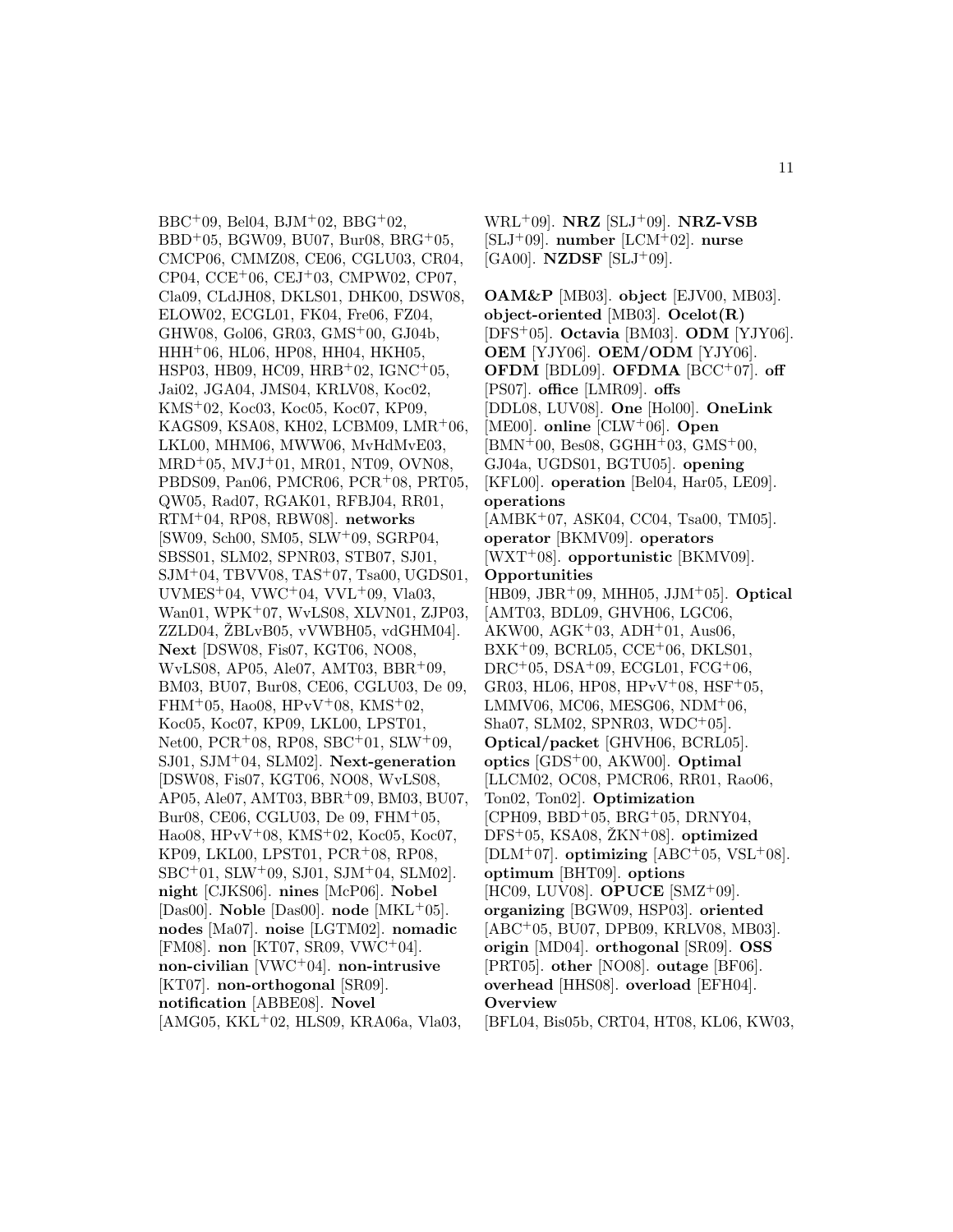Man02a, Man02b, MB05, SBG09, Sah00, Swe03, CHS08, Das00, PT07, WXT<sup>+</sup>08].

**P2P** [HHS08, ZS08]. **pack** [JLD<sup>+</sup>06]. **package** [BDE<sup>+</sup>07]. **packaging** [FS06]. **Packet** [DHJ<sup>+</sup>07, MWW06, AMT03, BCRL05, VSL<sup>+</sup>08, CEL<sup>+</sup>04, DGH<sup>+</sup>02, DLM<sup>+</sup>02, DDL08, ELOW02, GHW08, GHVH06, HSS<sup>+</sup>09, HJM<sup>+</sup>04, LE09, MKL<sup>+</sup>05, PBDS09, PPN09, SSSK00, Tsa00, Wan01, CCC<sup>+</sup>02]. **PacketStar(R)** [MD02]. **paging** [CDL07, NT09]. **paradigm** [ELM00, Tor00]. **parallel** [She07]. **Parlay** [BUV03, KUV03]. **partial** [LLCM02]. **partnership** [HMR04]. **party** [CGR02, DDHS01, FM08, SRR08, SBLD08]. **patents** [Ano01c, Ano02c, Ano02d, Ano02e, Ano03b, Ano03c, Ano03d, Ano03e, Ano04b, Ano04d, Ano05c, Ano05d, Ano06a, Ano06b, Ano06c, Ano06d, Ano07a, Ano07b, Ano07c, Ano07d, Ano08a, Ano08b, Ano08c, Ano08d, Ano09a, Ano09b, Ano09c, Ano09d, Ano04c, Ano04e, Ano05a, Ano05b]. **path** [CEL<sup>+</sup>04, Lab08, MWW06, RR01]. **patterns** [HK04]. **Peer** [RBW08, SSC<sup>+</sup>08]. **Peer-assisted** [RBW08]. **peer-to-peer** [SSC<sup>+</sup>08]. **peering** [Jos08]. **penetration** [BU07]. **Performance**  $[BBR+09, BBC+02, BCV+07, CGJ+02,$  $WAB<sup>+</sup>08$ ,  $ZKN<sup>+</sup>08$ , AMG05, Ahm02, Aro06,  $BCG+09$ , BHH $+00$ , Bes06, BCL $+02$ , BHLN02, Bi05, BCSW09, CEE04, DSA<sup>+</sup>09, DC09, GGHH<sup>+</sup>03, HL03, LUV08, Ma07, MPGS08, RBW08, SAN03, SW09]. **performance-measuring** [SAN03]. **personal** [CMCP06, IAM02, ZTH+00]. **personalized** [BCSW09, vdGB08]. **perspective** [HHS07, JBR<sup>+</sup>09]. **perspectives** [LMMV06]. **phone** [PUV07, RCB<sup>+</sup>09]. **phones** [CGJ<sup>+</sup>02]. **photonic** [DRC<sup>+</sup>05]. **Physical** [FHM<sup>+</sup>05, DM03]. **Physical-layer**  $[FHM+05]$ . **physics**  $[Der04, WHK+09]$ .

**Piecewise** [JLD<sup>+</sup>06]. **PINT** [KFL00]. **plane** [ARS<sup>+</sup>06, LMMV06]. **planned** [KZFB06]. **planning** [CMMZ08, MESG06]. **plasmon** [CMC<sup>+</sup>05]. **Plastic** [RKKM05]. **platform**  $[ABK<sup>+</sup>00, BBG<sup>+</sup>04, BM03, DLM<sup>+</sup>02, FS06,$  $HLS<sup>+</sup>06$ , MBB00, NS03, SFK<sup>+</sup>07, WXT<sup>+</sup>08]. **platforms** [ABBST08, DCHY00, LPW02, LS01]. **play** [ABF<sup>+</sup>07]. **pluggable** [Sha07]. **PMD** [BXK<sup>+</sup>09]. **policies** [HMH04]. **Policy** [Cho04a, FK04, HKQ<sup>+</sup>04, LGH07, QW05, RHSG03]. **Policy-based** [Cho04a, FK04]. **Polymorphic** [TF07]. **Portable** [VW08]. **Portal**  $[CCD+00]$ . **ports**  $[BCC+04]$ . **posture** [VWC<sup>+</sup>04]. **power** [HSF<sup>+</sup>05, KMSW02, LLCM02, MGS<sup>+</sup>05, OC08]. **Practical** [Rub09, MESG06]. **practice** [AAG<sup>+</sup>09, HL03]. **practices** [KKKC08]. **precoders** [WAB<sup>+</sup>08]. **precoding** [BHT09]. **Predicting** [MW00, MRL07]. **prediction** [CKR05]. **premises** [vVWBH05]. **prepaid** [CKR<sup>+</sup>04]. **preparedness** [DRNY04, JMS04]. **preparing** [HMR04]. **Presence** [UVMES06, BKMB06, Cow07, FLM<sup>+</sup>06, Koc03]. **President** [OJ04]. **Preventative** [BLH<sup>+</sup>05]. **preventing** [GT07]. **preventive** [Wan06]. **preview** [WvLS08]. **principles** [RHSG03]. **prioritization** [BMvB06]. **priority** [CR04]. **private**  $[HVKL03, MVJ<sup>+</sup>01, RGAK01, RTM<sup>+</sup>04].$ **Prize** [Das00]. **Prize-winning** [Das00]. **proactive** [BLH<sup>+</sup>05]. **probing** [Wan07]. **problem** [HHS07]. **process** [DRNY04, GM06, Hao08]. **processing** [ABK<sup>+</sup>00, HSS<sup>+</sup>09]. **processor**  $[CS04, GLM^{+}02, MKL^{+}05, Vla03].$ **processor-based** [MKL<sup>+</sup>05]. **product** [KRA06b, LS01, MD02]. **production** [Wis04]. **products** [GCSB07, PWHH00, YJY06]. **profile** [CE06, Ma07]. **profiling** [ABBST08]. **Programmable**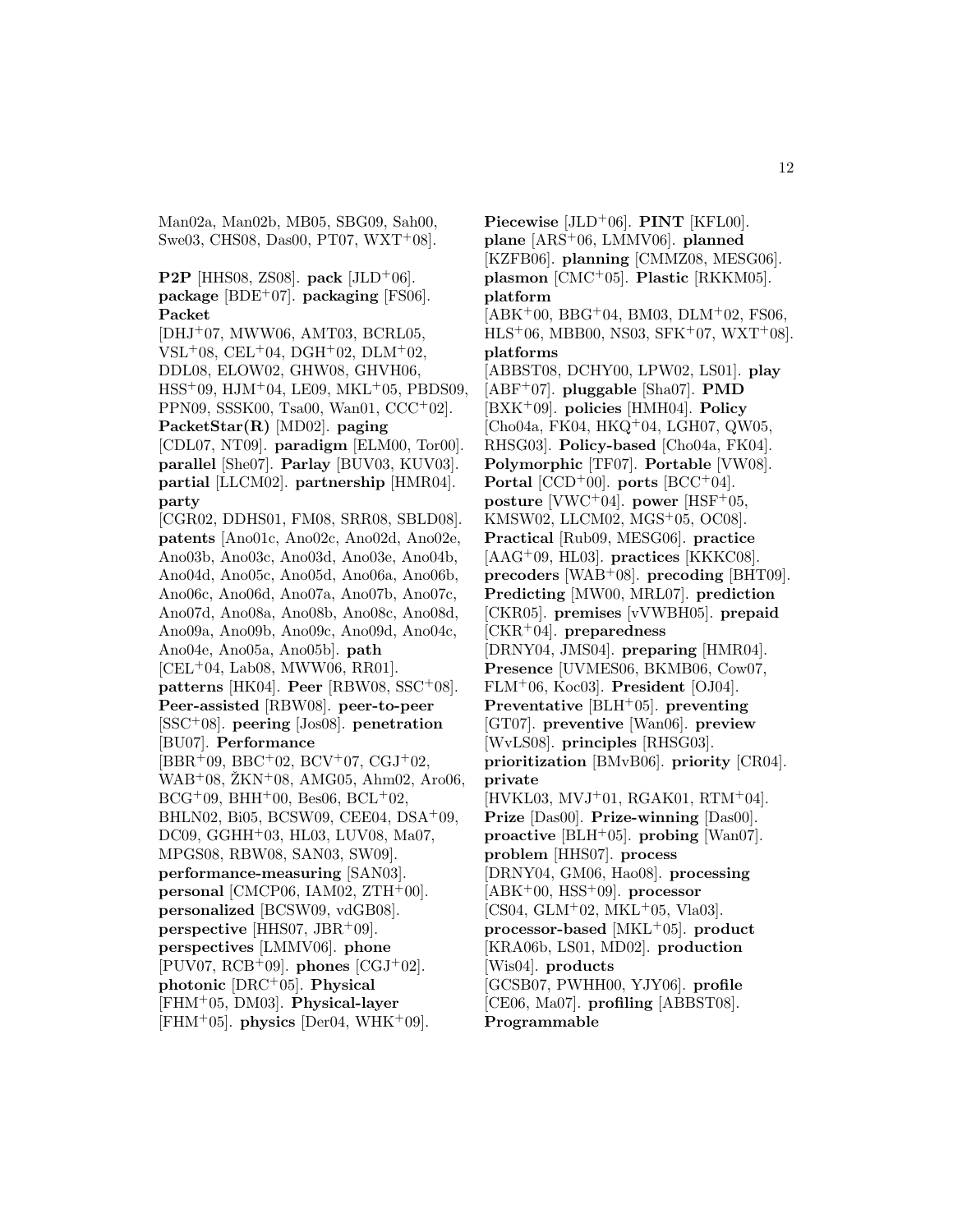$[DEHY00, ABK<sup>+</sup>00, BMN<sup>+</sup>00, DDHS01].$ **programming** [Pyr03a, Pyr03b, ADH<sup>+</sup>09]. **project** [Van05, VFRO08]. **promising** [BDL09]. **Promoting** [SBLD08]. **proof** [LLZH09]. **proposal** [HKH05, Jos08]. **proposition** [HMS<sup>+</sup>07, IGNC<sup>+</sup>05]. **propositions** [PDDS09]. **protected** [DKLS01]. **Protecting** [DDL08, Rau04, Mac04]. **protection** [FS06, SLK<sup>+</sup>09]. **Protocol** [KFL00, Aro06, DGJ02, GCK01, GL03, GJ04b, LLZH09, Wan07, Zen04]. **protocols** [Nak03]. **prototype** [CJKS06]. **provided** [DKK00]. **provider** [Bar06, BH08, FZ04, HMR04, HJM<sup>+</sup>04, Koc02, ZJP03]. **providers** [CRVX02, MESG06]. **providing** [KRLV08, vVWBH05, MZP<sup>+</sup>09]. **Provisioning** [JCL07, Rad07, ARS<sup>+</sup>06, DKLS01, Liu08, Nak03, Tor00, Van05]. **proxy** [BUV03]. **PSAX** [MD02]. **pseudo** [STB07]. **pseudo-wires** [STB07]. **PSTN** [KFL00, WC08]. **PTT** [LS07]. **Public** [VDR09].

**Q3** [Wan00]. **QMP** [JLN03]. **QoE** [GHW08]. **QoS** [AK03, BCG<sup>+</sup>03, DER<sup>+</sup>03, DM03, JCL07, PZBT03, SGRP04, WPK<sup>+</sup>07]. **Quality** [CDM<sup>+</sup>07, CMPW02, KH02, vdGHM04, VSL<sup>+</sup>08, EM08, FK04, KT07, Kro04, MC06]. **quant** [Der04]. **Quantifying** [IGNC<sup>+</sup>05, JMS04]. **quantitative** [HMS<sup>+</sup>07]. **quantum** [DRC<sup>+</sup>05, DSA<sup>+</sup>09, MGS<sup>+</sup>05]. **query** [Ma07].

**R&D** [FTV06]. **Radio** [BJK<sup>+</sup>07, Ale07, BJM<sup>+</sup>02, CMMZ08, CMPW02, FEK02, Fis07, KKL<sup>+</sup>02, LGTM02, PS07, SBEW09]. **RADIOSTAR** [MZP<sup>+</sup>09]. **randomized** [SW09]. **Rapid** [BMOP00, BEM<sup>+</sup>05, PWHH00, ARS<sup>+</sup>06, LPST01, VW08]. **rate** [Lau00, LGC06]. **reach** [SFK<sup>+</sup>07]. **readings** [TA04]. **ready** [FM08]. **real**

[ABC<sup>+</sup>05, PUV07, SLKAM09, Van05]. **real-life** [Van05]. **real-time** [SLKAM09]. **reality** [KS06, Tor02]. **realization** [EM08]. **receive** [LCM<sup>+</sup>02]. **recommendation** [Ram07]. **Recommendations** [VFRO08]. **Reconfigurable** [AP05, FEK02]. **recovering** [CCRV04]. **recovery**  $[AMBK<sup>+</sup>07, BWT<sup>+</sup>04, DRNY04, HMR04,$ Kro04, MCP<sup>+</sup>03, NNT05]. **reduce** [GEOT04]. **reduced** [HSK<sup>+</sup>09]. **Reducing** [DHK00, Wan00, CCRV04]. **reduction** [GM06]. **redundant** [BBC<sup>+</sup>09]. **Refactoring** [NS03]. **reflections** [Der04, FLM<sup>+</sup>06]. **regulatory** [Gol05]. **relationship** [Sun05]. **Relay** [BYA09, SLW<sup>+</sup>09]. **Relay-aided** [BYA09]. **release** [Ram04]. **releases** [KTW00]. **Reliability** [AJK06, CP04, Gol06, MHM06, PCR<sup>+</sup>08, RP08, Bes06, CC04, CLOU06, DFR06, HMM07, MC06, RKR06, Sun05, Sun06, YJY06]. **reliability-based** [MC06]. **reliable** [HHVST07]. **remanufactured** [GEOT04]. **Remote** [HL06]. **repair** [SLKAM09, Wan06]. **requirements** [BCV09, Gol05, HMM07, JGA04, KKKC08, KM03, PRT05]. **rescue** [Mal04]. **research** [Cow07, Das00]. **Reserve** [LSF05]. **reserves** [OC08]. **residency** [GL03]. **resiliency** [GL03]. **Resilient** [BBC<sup>+</sup>09]. **resolve** [McP06]. **resonances** [CMC<sup>+</sup>05]. **Resource** [BBTD05, OVN08, ABF<sup>+</sup>07, BDSS07,  $BJK^+07$ . **resources** [BJM<sup>+</sup>02, HLS09]. **Respond** [McP06]. **response** [AMBK<sup>+</sup>07, HKH05]. **restoration** [ANPP04, ADH<sup>+</sup>01, GEOT04, Nak03]. **restore** [McP06]. **results** [WAB<sup>+</sup>08]. **reuse** [BKMV09]. **Rev** [Bi05]. **revenue** [SJ01]. **revenue-generating** [SJ01]. **reverse** [GKP<sup>+</sup>02, Lau00]. **Revision** [BVYY07, CDM<sup>+</sup>07, BCV<sup>+</sup>07, DLM<sup>+</sup>07]. **revisited** [WZ03]. **revolution** [BKLW00, CV08]. **Revolutionary** [RWGS09]. **RF** [FEK02, GFB05, Moo04, Rub09].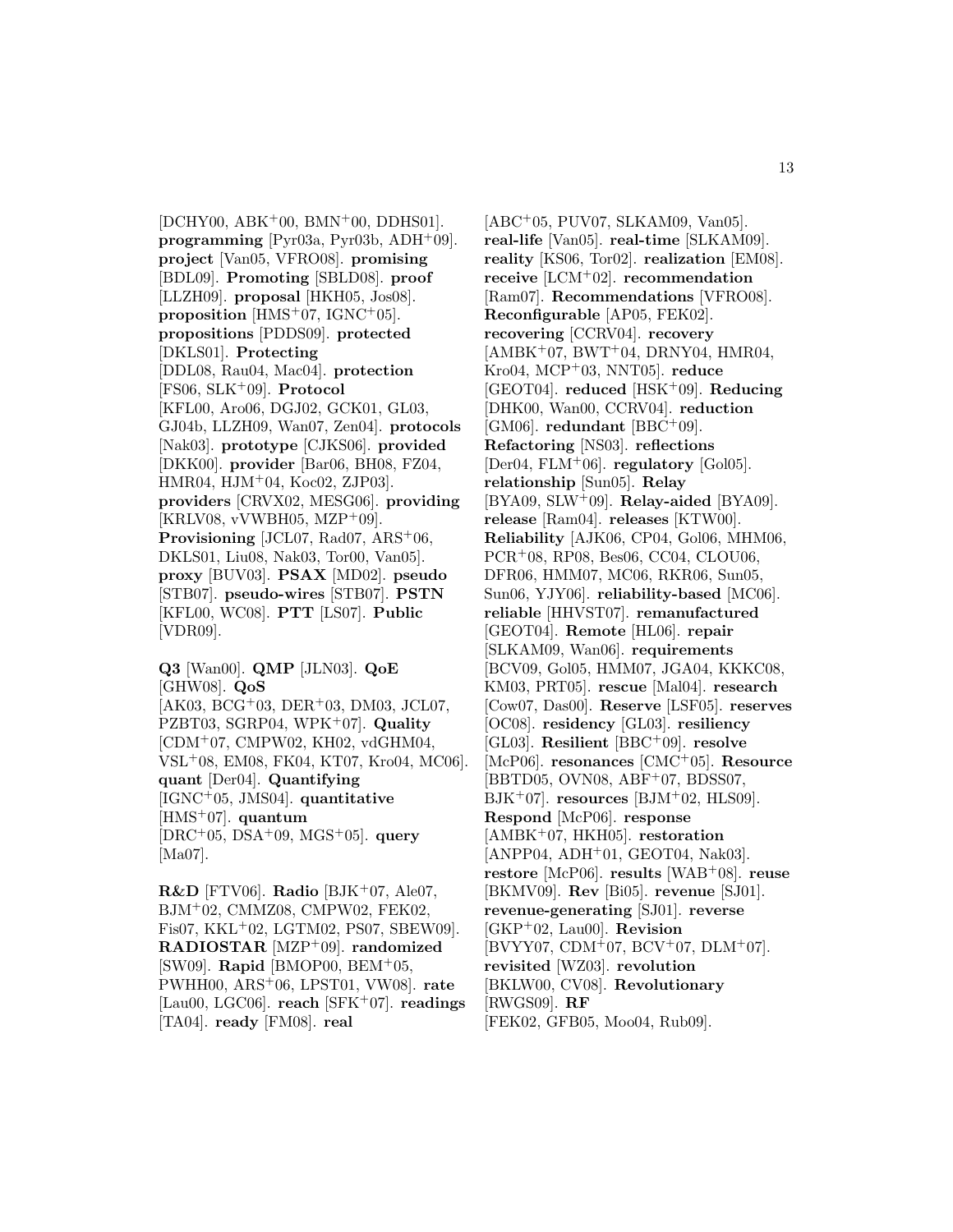**RF-MEMS** [FEK02]. **rise** [Tri02]. **risk** [Ded03, MW00]. **risks** [JMS04]. **roaming** [IAM02]. **robust** [Nak03]. **role** [BCRL05, CCRV04, FZ04, RGAK01, STB07]. **rollout** [FCG<sup>+</sup>06]. **routed** [MMBDK08]. **router** [BBK<sup>+</sup>07, MKL<sup>+</sup>05]. **routing** [Bru05, GCK01, KSO03, RR01]. **rural** [DJR07].

 $s$  [SLJ<sup>+</sup>09, PPN09, SLJ<sup>+</sup>09, WHK<sup>+</sup>09]. **safeguarding** [LRR<sup>+</sup>04]. **savings** [RBW08]. **Scalable** [MMBDK08, ADH<sup>+</sup>01]. **scale** [Fre06, TB04]. **scale-free** [Fre06]. **schedules** [SW09]. **scheduling** [LLCM02]. **scheme** [BBG<sup>+</sup>02, PPN09]. **science** [FZ09, Pyr03a, Ram05]. **SDH** [BIGKR07, GR03]. **Seamless**  $[AEM<sup>+</sup>06, RFBJ04, BFL<sup>+</sup>02, GMS<sup>+</sup>00].$ **search** [Mal04]. **searching** [AHS01]. **second** [Net00]. **Secure** [BBM<sup>+</sup>09, She07, Bel04, CMCP06, GCSB07, IBPF08, Kol09]. **Securing** [WRL<sup>+</sup>09]. **Security**  $[BLS06, PRS01, VWC^+04, AFG^+06,$ BBDK04, BFL04, BMM<sup>+</sup>02, CP04, CC04, CP07, Flo06, GMW07, HMM07, KAGS09, LLZH09, MCP+03, MVX+04, MBC+07, MWZ07, PMCR06, PS07, RTM<sup>+</sup>04, RKR06, Sol07, SFK<sup>+</sup>07, Vla03, Wan07, GM07]. **selection** [HHH05, HHH<sup>+</sup>06]. **selective** [NDM<sup>+</sup>06]. **Self** [BGW09, CPH09, Cla09, HSP03, NDC<sup>+</sup>09]. **self-deployment** [Cla09]. **self-managed** [NDC<sup>+</sup>09]. **Self-Optimization** [CPH09]. **Self-organizing** [BGW09, HSP03]. **Semantic** [Lar08, NDC<sup>+</sup>09, Sun06]. **semiconductor** [DSA<sup>+</sup>09, MGS<sup>+</sup>05]. **sensor** [LDFK05, VVL<sup>+</sup>09]. **separation** [KAGS09]. **SEQUIN** [TSC<sup>+</sup>03]. **server** [FLM<sup>+</sup>06, JGA04, RBW08]. **servers** [Bes06, DDHS01]. **Service** [BLP02, BGUV03, BU07, CGLU03, Cho04b, DDHS01, DPB09, KMS<sup>+</sup>02, KRA06b, LKL00, Sch00, ABBST08, AMT06, AHKK06, BLS06, BLH<sup>+</sup>05, Bar06, BGK<sup>+</sup>06,

BH08, BH05, BDE<sup>+</sup>07, BCGM00, BKMV09, CR04, CRVX02, CDM<sup>+</sup>07, CDL07, CJKS06, CMPW02, DEK<sup>+</sup>05, DCHY00, ELM00, EM08, FK04, FZ04, GR03, GMS<sup>+</sup>00, Hao08, Har05, HMR04, HLS09, HJM<sup>+</sup>04, HMS<sup>+</sup>07, KRLV08, Koc02, KRA06a, KUV03, KH02, LPW02, LS01, Liu08, LPST01, MGKO08, MvHdMvE03, MESG06, SMZ<sup>+</sup>09, SBS00, SFK<sup>+</sup>07, TAS<sup>+</sup>07, Tor00, Tsa00, UGDS01, Van05, VDR08, VFRO08, VVL<sup>+</sup>09, WPK<sup>+</sup>07, ZJP03, vdGHM04, DHM<sup>+</sup>03, Dos03, GR03, GL03, SPNR03, UVMES<sup>+</sup>04]. **service-based** [AMT06]. **service-delivery** [SFK<sup>+</sup>07]. **service-level** [MvHdMvE03]. **service-mediation-enabled** [DDHS01]. **Service-oriented** [BU07, DPB09, KRLV08]. **Services** [AHL<sup>+</sup>02, Gol05, ARS<sup>+</sup>06,  $AKN+07$ ,  $ABF+07$ ,  $ADH+09$ ,  $ABSZ06$ , ACEM04, BWT<sup>+</sup>04, BMOP00, BBDK04, BBD<sup>+</sup>00, BEM<sup>+</sup>05, BLV00, BM03, BVYY07, BCSW09, BGTU05, BU07, BKMB06, BRG<sup>+</sup>05, CRVX02, CCC<sup>+</sup>02, CLC07,  $CCD<sup>+</sup>00$ ,  $CCH<sup>+</sup>01$ , Dan08, DLM<sup>+</sup>07, De 09, DCHY00, DHK00, DGJ02, DPB09, DNPQ01, DKK00, GHW08, GMS<sup>+</sup>00, Hao08, HHVST07, HVKL03, HH04, HKH05, HB09, HKQ<sup>+</sup>04, Koc02, KP09, KFL00, LPW02, LBF<sup>+</sup>04, LPST01, MHH05, MBB00, MSSS00, NS03, PUV07, PDDS09, RTM<sup>+</sup>04, RNMP08, SLKAM09, SSSK00, STB07, SJ01, Tor02, VDR09, VW08, VVL<sup>+</sup>09, ZZLD04]. serving  $[MKL^+05]$ . **Session**  $[DGJ02, GL03]$ , Zen04, CLW<sup>+</sup>06, GJ04b, HMH04, TB08]. **sessions** [RPB<sup>+</sup>04, SGRP04, vdGHM04]. **SH** [Rub09, SLKAM09, SLK<sup>+</sup>09]. **shared** [ANPP04, ADH<sup>+</sup>09, GL06, PPN09]. **shared-experience** [ADH<sup>+</sup>09]. **sharing** [FYJB09]. **shift** [ELM00, Tor00]. **short** [CDL07]. **shortest** [RR01]. **shortest-path** [RR01]. **SiC** [FEK02]. **SiC/GaN** [FEK02]. **Signaling** [SLM02, SPNR03, IBPF08, Jos08, SR09]. **signalling** [CPH09]. **significance** [GHW08].

**significance-aware** [GHW08]. **silicon**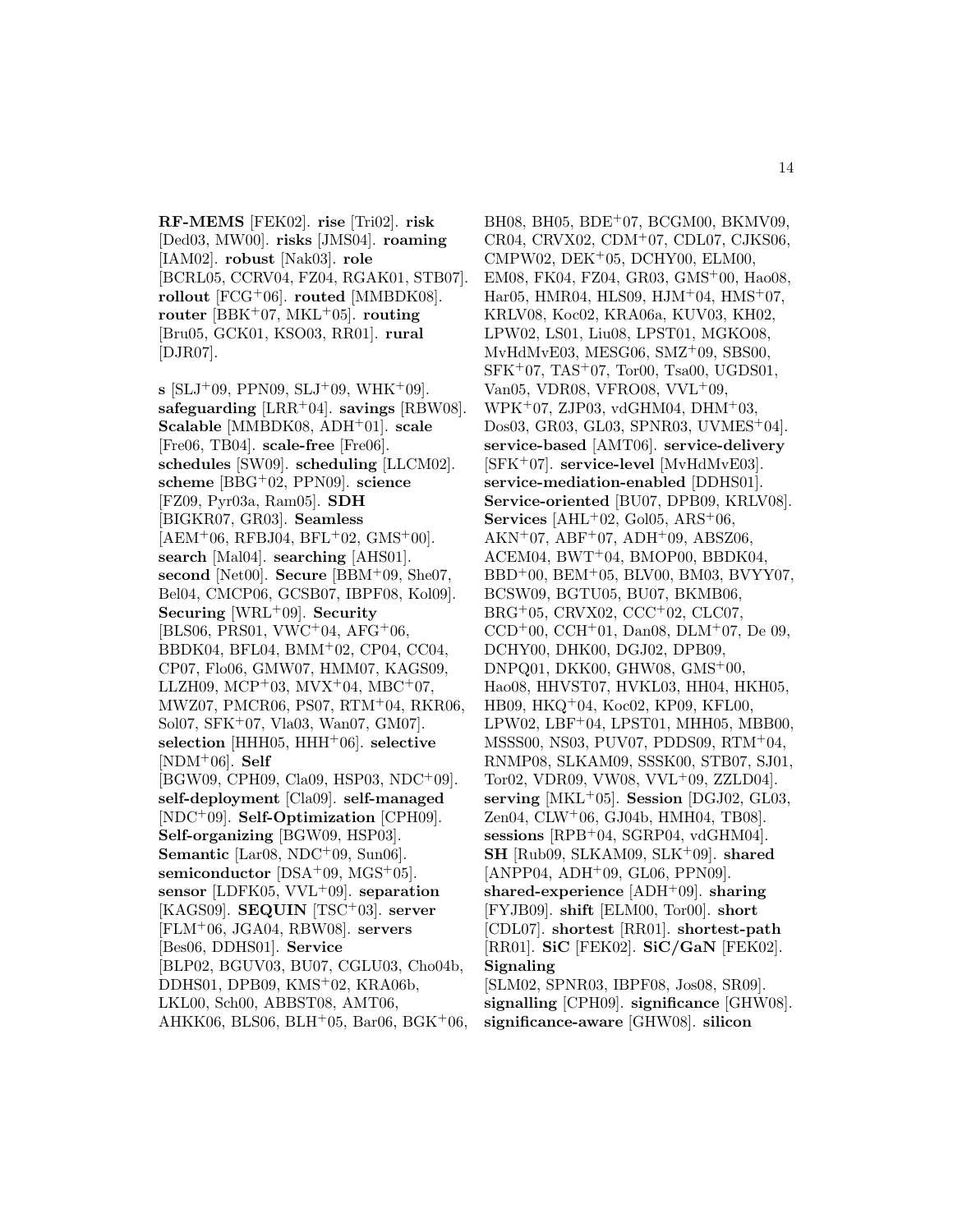[DRC<sup>+</sup>05]. **simple** [DKLS01, LE09]. **Simulation**  $[Ahm02, HSF<sup>+</sup>05, CEJ06, Lub00].$ **simulations** [Bi05]. **SIP** [AG04, ACEM04, BMvB06, CE06, CEE04, CEL<sup>+</sup>04, EFH04, FZ04, GCK01, GJ04a, HH04, HMH04, JGA04, LBF+04, RFBJ04,  $RPB<sup>+</sup>04$ , SGRP04, SJM<sup>+</sup>04, UVMES<sup>+</sup>04, ZJP03, ZZLD04, vdGHM04]. **SIP-based** [CEL<sup>+</sup>04, LBF<sup>+</sup>04, RFBJ04]. **SIP-enabled** [SJM<sup>+</sup>04]. **sites** [Moo04]. **sizing** [Keb00]. **SLAs** [CCRV04]. **slate** [BBK<sup>+</sup>09]. **slits** [CMC<sup>+</sup>05]. **small** [DRC<sup>+</sup>05, Sha07]. **smart** [BHH05]. **SNMP** [TSC<sup>+</sup>03]. **SNMP-based** [TSC<sup>+</sup>03]. **Social** [CV08]. **soft** [CGJ<sup>+</sup>02]. **Software** [Hol00, Ram04, Aro06, ABC<sup>+</sup>05, AMS00, BBD<sup>+</sup>00, BEM<sup>+</sup>05, BM03, BR03, BFMT00, HS00, JOR00, Keb00, KRA06a, LB07, MBB00, MW00, NS03, Sun05, Ded03, FFG<sup>+</sup>07b]. **Solar** [LGTM02]. **solution**  $[ASK04, BFL+02, HRB+02, LRR+04, Van05,$ Wis04, Yan02, KFL00]. **solutions**  $[AK03, CKR<sup>+</sup>04, FHW01, GMW07,$ GCSB07, HPvV<sup>+</sup>08, RWGS09]. **solve** [HHS07]. **some** [GJ04a]. **SONET** [BIGKR07, GR03]. **SONET/SDH** [BIGKR07, GR03]. **space** [Koc03, LLCM02, WDC<sup>+</sup>05]. **space-time** [LLCM02]. **Spanning** [TB08]. **spatial** [BCG<sup>+</sup>09, FYJB09]. **spectral**  $[DLM^+07, SLJ^+09]$ . **spectrum**  $[BKMV09, FYJB09, SZVdLvW08, ZKN<sup>+</sup>08].$ **Speech** [BBD<sup>+</sup>00, KT07]. **Speech-enabled** [BBD<sup>+</sup>00]. **speed**  $[BBC + 02, BDL09, BXK + 09, DGH + 02,$ GKP<sup>+</sup>02, Vla03, ABK<sup>+</sup>00]. **SPIDER** [DKLS01]. **SPIRITS** [KUV03]. **SPIRITS-based** [KUV03]. **SS7** [Bru05]. **standard** [BGDT07, FEK02, KT07]. **standardization** [BFL04, QW05]. **standards** [ABF<sup>+</sup>07, BGUV03, SSM<sup>+</sup>00]. **Starburst** [SBC<sup>+</sup>01]. **Static** [FS06]. **station** [BBK<sup>+</sup>07, Fis07, KKL<sup>+</sup>02]. **stations** [BBM<sup>+</sup>09]. **Statistical** [CKR05].

**statistics** [JK02]. **Status** [LMMV06]. **step** [CEL<sup>+</sup>04, NT09]. **storage** [DJM<sup>+</sup>07, VDR08]. **strategic** [TA04]. **strategies** [BWT<sup>+</sup>04, KSA08, Sch00]. **strategy** [BBG<sup>+</sup>04, DER<sup>+</sup>03, FFG<sup>+</sup>07a, FFG<sup>+</sup>07b, Wan07]. **streaming**  $[GL06, She07, SSC^+08, WPK^+07, ZS08].$ **structure** [DEK<sup>+</sup>05]. **structured** [SRR08]. **study** [Bi05, MA06, Ram07]. **sub** [Ton02, ANPP04]. **Sub-50** [ANPP04]. **sub-optimal** [Ton02]. **Subscriber**  $[LMR+06, Ma07, MPGS08, WAB+08,$  $\text{ZKN+08}$ . **subscribers** [LCBM09]. **subsystem**  $[AHL<sup>+</sup>02, Bar06, CLW<sup>+</sup>06, CLCO7, TAS<sup>+</sup>07].$ **subwavelength** [CMC<sup>+</sup>05]. **Success** [GLM<sup>+</sup>02]. **SuperDHLR** [IAM02]. **superhydrophobic** [KTKH05, LSF05]. **Support** [CEL<sup>+</sup>04, BHH05, CDM<sup>+</sup>07,  $CFL+06$ , CLdJH08, Gol05, GKP+02, MMD00, SGRP04, UGDS01, VDR09]. **supported** [Sie01]. **Supporting** [De 09, PZBT03, ACEM04, BGTU05, IBPF08]. **surface** [CMC<sup>+</sup>05]. **surfaces** [KTKH05, LSF05]. **survey** [Gol06]. **survivability** [HKO<sup>+</sup>04]. **survivable**  $[BWT^+04]$ . **switch**  $[BHH^+00, ME00]$ . **switched** [PBDS09, Wan01, XLVN01]. **switches** [GR03, PPN09]. **switching** [GEOT04, Ma07, MMD00, NDM<sup>+</sup>06, NNT05, PPN09, SLM02]. **System**  $[DKR + 06, BCC + 07, Bas03, BCL + 02, Bi05,$ CDL07, DLM<sup>+</sup>07, DHJ<sup>+</sup>07, FFG<sup>+</sup>07b, FTV06, Flo06, Fre06, GB00, GA00, HHS08, IB03, JK02, KMSW02, LKL00, MCP<sup>+</sup>03, TSC<sup>+</sup>03, WHK<sup>+</sup>09, Yan02, BBTD05, EJV00, MBC<sup>+</sup>07, SLM02]. **systematic** [RKR06]. **systems** [ASK04, AP05, Ale07, AKW00, BCG<sup>+</sup>09, BBR<sup>+</sup>09, BR03, BBC<sup>+</sup>02, BVYY07,  $BCV^{+}07$ ,  $BCG^{+}03$ ,  $BCRL05$ ,  $CDM^{+}07$ , DMO00, FYJB09, FHM $+05$ , Fre06,  $GKP<sup>+</sup>02$ ,  $HSF<sup>+</sup>05$ ,  $IGNC<sup>+</sup>05$ ,  $KTW00$ , KGT06, LGTM02, LCM<sup>+</sup>02, Lub00,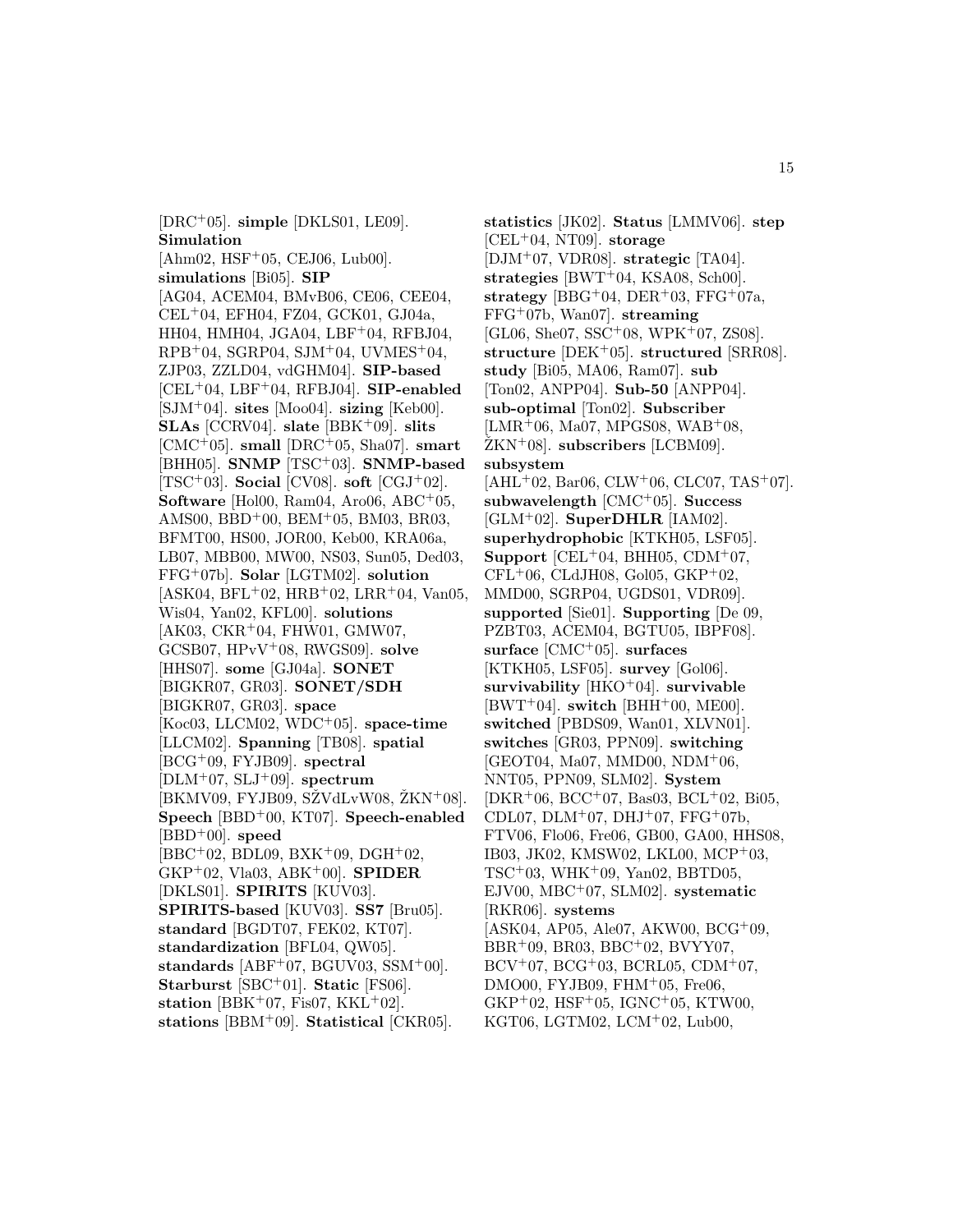MDMF03, McP06, RFBJ04, RS09, SLKAM09, SLK<sup>+</sup>09, SR09, Sun06].

**T** [Ram07]. **tandem** [Tsa00]. **tasks** [LWM08]. **Tb** [SLJ<sup>+</sup>09]. **Tb/s** [PPN09, SLJ<sup>+</sup>09]. **TDM** [Tsa00]. **technical** [AHL<sup>+</sup>02, PDDS09, vVWBH05]. **technique** [BHT09, FYJB09]. **Techniques** [MR01, BXK<sup>+</sup>09, HMM07, LS07, LGC06, SAN03, DDL08]. **Technologies** [Ano04c, Ano04e, Ano05a, Ano05b, AH08, Ano03b, Ano03c, Ano03d, Ano03e, Ano04b, Ano06b, Ano06c, Ano06d, EJV00, ESHKW06, FEK02, HSS<sup>+</sup>09, HJM<sup>+</sup>04, KKL<sup>+</sup>02, KP09, LGC06, Maz06, Ano01c, Ano02c, Ano02d, Ano02e, Ano04d, Ano05c, Ano05d, Ano06a, OJ04, Rus04]. **Technology** [HPvV+08,  $ZTH+00$ , AMS00, BDL09, CGJ<sup>+</sup>02, DK04, DPB09, DNPQ01, FZ09, FS06, GFB05, HRB<sup>+</sup>02, JOR00, Koc02, MDMF03, PT07, Ram05, ZS08]. **Telco** [ADH<sup>+</sup>09, SMZ<sup>+</sup>09, SSC<sup>+</sup>08]. **telco-driven** [SMZ<sup>+</sup>09]. **telecom**  $[Koc03, OC08, SSC^+08, WXT^+08].$ **telecommunication** [LMR09, Moo04, PWHH00]. **telecommunications** [BWT<sup>+</sup>04, BFL04, BCC<sup>+</sup>04, JMS04, Mac04, McP06, Pyr03b]. **telephony** [BDE<sup>+</sup>07, CGV09, GM07, MMD00]. **TelePortal**TM [BBD<sup>+</sup>00]. **temperature** [JLD<sup>+</sup>06]. **term** [BGDT07]. **terminal** [CKT08, SRR08]. **terrestrial** [AdLvWH<sup>+</sup>07]. **Test** [MD02, BR03, FFG<sup>+</sup>07a, FFG<sup>+</sup>07b, GM06]. **Testing** [ABN<sup>+</sup>03, AJK06, DFR06, Wan07]. **their** [ABF<sup>+</sup>07, HC09, RGAK01]. **theory** [AAG<sup>+</sup>09]. **there** [FLM<sup>+</sup>06]. **Thermal** [HSK<sup>+</sup>09, LMR09]. **things** [DRC<sup>+</sup>05]. **Third** [BBDK04, BBC<sup>+</sup>02, CGR02, CMPW02, DDHS01, FM08, KMSW02, KKL<sup>+</sup>02, LPW02, SRR08, SBLD08]. **Third-generation** [BBDK04, BBC<sup>+</sup>02, CMPW02, KMSW02, KKL<sup>+</sup>02, LPW02].

**third-party** [CGR02, DDHS01, FM08]. **threats** [WRL<sup>+</sup>09]. **throughput** [SR09]. **Time** [PBDS09, ABC<sup>+</sup>05, CMMZ08, GEOT04, LLCM02, SW09, SLKAM09]. **time-domain** [SW09]. **TMN** [DPB09]. **TMN-based** [DPB09]. **tolerant** [NQR<sup>+</sup>01]. **tomorrow** [HB09]. **tool** [CEJ06, DKLS01, DFS<sup>+</sup>05]. **tools** [ABN<sup>+</sup>03, CCE<sup>+</sup>06, KKKC08]. **topology** [CEJ<sup>+</sup>03, MMBDK08]. **traceability** [KKKC08]. **trade** [DDL08, LUV08, PS07]. **trade-off** [PS07]. **trade-offs** [DDL08, LUV08]. **Tradeoff** [RTM<sup>+</sup>04]. **tradeoffs** [AMG05]. **traffic** [BCG<sup>+</sup>03, DSW08, DNPQ01, JK02, MR01, NDC<sup>+</sup>09, UVMES06, Wan01]. **traffic-aware** [NDC<sup>+</sup>09]. **transceivers** [AP05, Sha07]. **transcend** [Wis04]. **transformation** [Koc07]. **Transition** [CFL+06]. **Transmission** [CMC<sup>+</sup>05, GSCF09, LGC06, SLJ<sup>+</sup>09, WHK<sup>+</sup>09]. **transmissions** [BHT09, BYA09]. **transparent** [CCE<sup>+</sup>06]. **Transport** [GJ04b, BDL09, BXK<sup>+</sup>09, ESHKW06, FTV06, GHVH06,  $HSF+05$ , HLS09, KGT06, LE09, LS07, MC06, SSSK00, SPNR03, STB07, XLVN01]. **treatment** [CDL07]. **trees** [BBC<sup>+</sup>09]. **trends** [BGTU05, DNPQ01]. **trials** [DFS<sup>+</sup>05]. **triple**  $[ABF^+07]$ . **triple-play**  $[ABF^+07]$ . **tunable** [KTKH05]. **TV** [BDE<sup>+</sup>07]. **TV-link** [BDE<sup>+</sup>07]. **types** [ACEM04].

**ultimate** [MRD<sup>+</sup>05]. **Ultra** [BKMV09, FTV06]. **Ultra-broadband** [BKMV09]. **UMTS** [BBK<sup>+</sup>07, BFL<sup>+</sup>02, BJM<sup>+</sup>02, DGH<sup>+</sup>02, DC09, FHW01, KH02, SAN03, UGDS01, WPK<sup>+</sup>07]. **uncooled** [JBR<sup>+</sup>09]. **Understanding** [DMO00, GT07, MK01]. **unified** [CRVX02, Hao08]. **unit** [AMT03]. **update** [Ma07]. **updates** [Keb00]. **updating** [LB07]. **upgrading** [CP04]. **use** [Sha07]. **User**  $[BCG^+03, AG04, BCD^+08, BHT09, CEJ^+03,$ SRR08, CKT08]. **User-level** [BCG<sup>+</sup>03].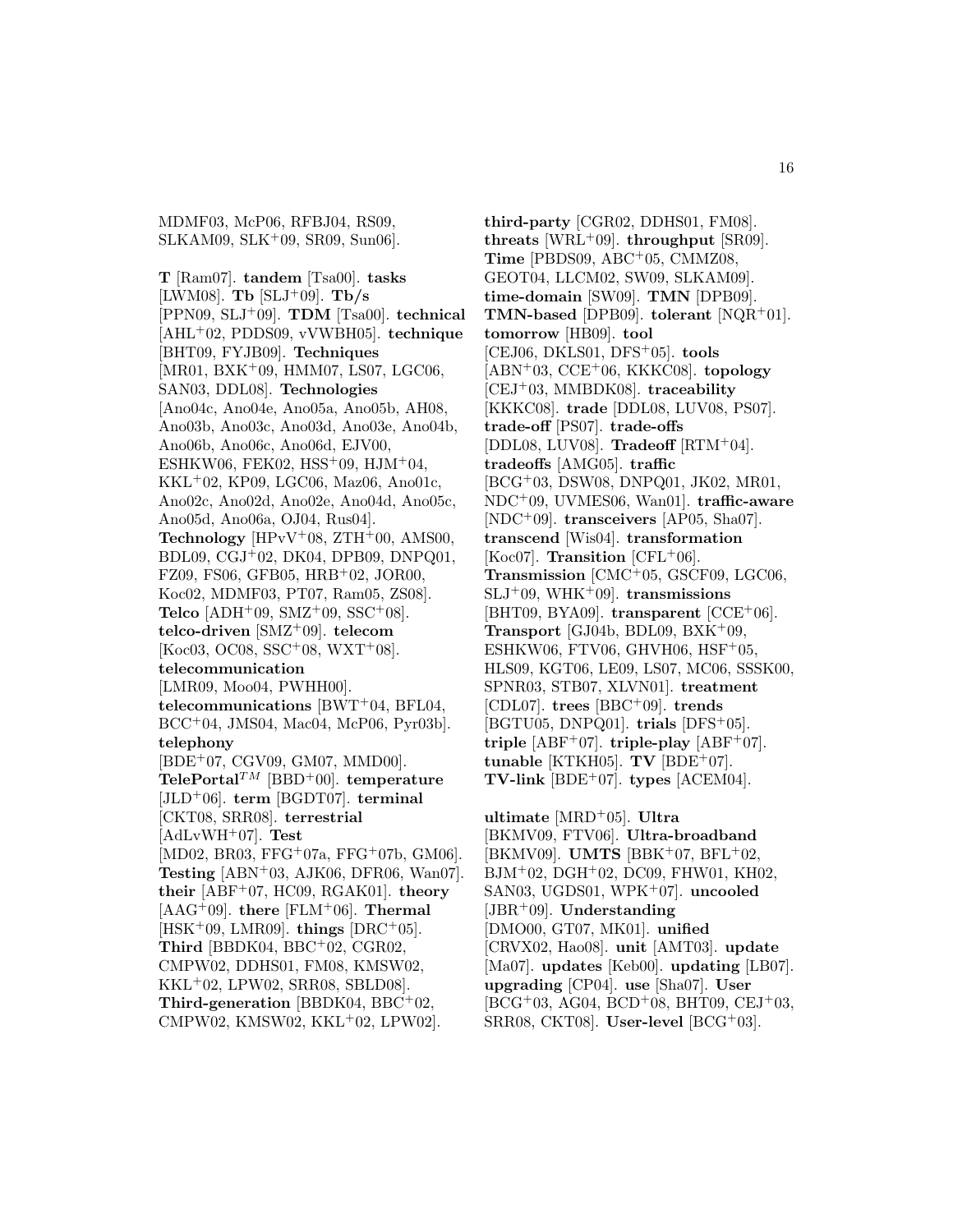**User-terminal** [CKT08]. **users** [BFL<sup>+</sup>02, CRVX02, FM08, MRL07]. **uses** [ZJP03]. **Using** [GEOT04, MBC<sup>+</sup>07,  $BMOPO0, BBD+00, BDE+07, Bi05, Bru05,$  $BRG+05, DFS+05, FDC+07, GMW07,$ GMS<sup>+</sup>00, HJvO<sup>+</sup>06, HSP03, JK02, KTW00, KRA06b, LHMS05, LWM08, LCBM09, MvHdMvE03, WC08, EJV00].

#### **value**

 $[ARS<sup>+</sup>06, HMS<sup>+</sup>07, IGNC<sup>+</sup>05, RTM<sup>+</sup>04].$ **value-added** [ARS<sup>+</sup>06, RTM<sup>+</sup>04]. **Variable** [Lau00]. **Variable-rate** [Lau00]. **various** [Gol06]. **VBA** [JLN03]. **vendor**  $[BEM<sup>+</sup>05, DFS<sup>+</sup>05, HMR04].$ **vendor-independent** [DFS<sup>+</sup>05]. **verification** [ABN<sup>+</sup>03, HS00, Hol00, MD04]. **Versatile** [BDM<sup>+</sup>06, MGS<sup>+</sup>05]. **versus** [Pyr03a]. **very** [DRC<sup>+</sup>05]. **via** [BKMV09, SBLD08, TF07]. **video** [AdLvWH<sup>+</sup>07, VSL<sup>+</sup>08, GL06, NO08, VDR09, ZS08, vVWBH05]. **VillageNet** [DJR07]. **Virtual** [RGAK01, DJM<sup>+</sup>07,  $HVKL03, MVJ+01, RTM+04, Tor02$ . **virtualization** [CKT08]. **virtualized** [KRLV08]. **vision** [BBG<sup>+</sup>04, SBS00]. **voice**  $[Bel04, BCV^+07, CCD^+00, DCHY00,]$ DHK00, KFL00, MMD00, NO08, SSSK00]. **voice-band** [SSSK00]. **voice/data** [DCHY00, DHK00, KFL00]. **VoiceXML** [BBD<sup>+</sup>00]. **VoIP** [AFRZ07, BH05, BHH05,  $DER<sup>+</sup>03, FZ04, GMW07, HHH05, HHH<sup>+</sup>06,$ HKUW03, LMR07, LS07, MHH05, PMCR06, PRT05, RFBJ04]. **volume** [DNPQ01]. **VPN** [BFL<sup>+</sup>02, RTM<sup>+</sup>04]. **vs** [PS07]. **VSB** [SLJ<sup>+</sup>09]. **vulnerabilities** [CCRV04, GM07, Mac04, Wan07]. **vulnerability** [FHOS04].

**WAN** [DNPQ01]. **WAP** [BLV00]. **WAP-enabled** [BLV00]. **Warranty** [Wan06]. **Wavelength** [NDM<sup>+</sup>06, SW09]. **WaveTunnel** [AGK<sup>+</sup>03]. **web** [AHS01, EJV00, Lab08, ADH<sup>+</sup>09, BU07,

 $CCC+02$ , LPW02]. **wheels** [AMBK+07]. **Wi** [GMW07]. **Wi-Fi** [GMW07]. **wide** [BD00, RLP05]. **WiMAX** [JCL07]. **WINNER** [Ale07]. **winning** [Das00]. **wired** [PZBT03]. **Wireless**  $[BMM<sup>+</sup>02, FDC<sup>+</sup>07, HJM<sup>+</sup>04, Mal04, PT07,$  $SSM<sup>+</sup>00$ , Van05, AMG05, AHL<sup>+</sup>02,  $AAG^+09$ , AP05, BBDK04, BBR<sup>+</sup>09, BHLN02, BBC<sup>+</sup>02, BBG<sup>+</sup>02, BYA09, BCG<sup>+</sup>03, BRG<sup>+</sup>05, CMCP06, CGLU03, CR04, CP04, Cla09, CLdJH08, EJV00, FHM+05, GA00, HKH05, JJM+05, KKL+02, KH02, LGTM02, LMR07, LCBM09, LBF<sup>+</sup>04, MZP<sup>+</sup>09, MKL<sup>+</sup>05, NT09, Pan06, PRS01, PZBT03, RFBJ04, SR09, Sch00, Sha04,  $SLW^+09$ , UVMES<sup>+</sup>04, VK05, Wan00. wireline  $[JJM^+05, LBF^+04]$ . **wireline-wireless** [JJM<sup>+</sup>05]. **wires** [STB07]. **within** [MB03]. **WLAN** [BFL<sup>+</sup>02]. **working** [CJKS06]. **world** [AH08, DFR06]. **worm** [She07].

**X** [MRD<sup>+</sup>05]. **X.805** [Ram07]. **XML** [BFMT00, LHMS05, MMBDK08, Wan07]. **XML-based** [Wan07]. **XML/XSLT** [LHMS05]. **Xplorer** [BRG<sup>+</sup>05]. **XSLT** [LHMS05].

**years** [Net00].

# **References**

#### **Akyol:2009:DDC**

[AAG<sup>+</sup>09] Umut Akyol, Matthew Andrews, Piyush Gupta, John D. Hobby, Iraj Saniee, and Alexander Stolyar. Distributed dynamic control of multi-hop wireless networks: From theory to practice. Bell Labs Technical Journal, 14 (3):139–155, Autumn 2009. CODEN BLTJFD. ISSN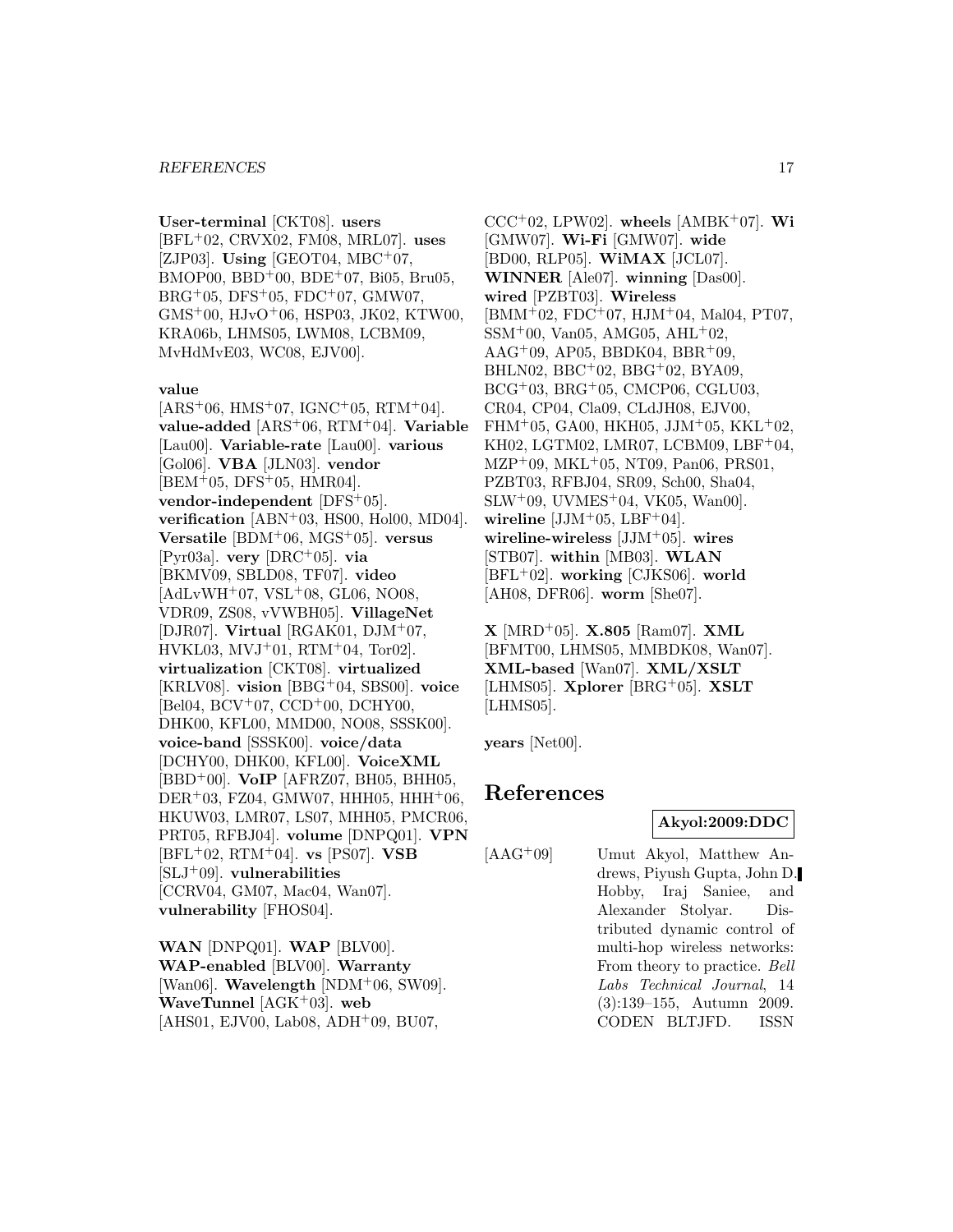1089-7089 (print), 1538-7305 (electronic).

# **Arlein:2008:ANF**

[ABBE08] Robert M. Arlein, Stéphane Betgé-Brezetz, and J. Robert Ensor. Adaptive notification framework for converged environments. Bell Labs Technical Journal, 13 (2):155–159, Summer 2008. CODEN BLTJFD. ISSN 1089-7089 (print), 1538-7305 (electronic).

#### **Aghasaryan:2008:PEC**

[ABBST08] Armen Aghasaryan, Stéphane Betgé-Brezetz, Christophe Senot, and Yann Toms. A profiling engine for converged service delivery platforms. Bell Labs Technical Journal, 13(2):93–103, Summer 2008. CODEN BLTJFD. ISSN 1089-7089 (print), 1538-7305 (electronic).

## **Asghar:2005:ISC**

[ABC<sup>+</sup>05] Naeem Asghar, Randeep S. Bhatia, Rakesh Chandwani, Colin Corcoran, Fang Hao, Joseph Karwisch, Pramod V. Koppol, T. V. Lakshman, Michael P. Siesta, and Stephen M. Zlatos. iOptimize: A software capability for analyzing and optimizing connection-oriented data networks in real time. Bell Labs Technical Journal, 9(4): 67–81, Winter 2005. CO-DEN BLTJFD. ISSN 10897089 (print), 1538-7305 (electronic).

## **Anderson:2007:ERA**

[ABF<sup>+</sup>07] Thomas W. Anderson, Peter Busschbach, Igor Faynberg, Hui-Lan Lu, and Dong Sun. The emerging resource and admission control function standards and their application to the new triple-play services. Bell Labs Technical Journal, 12 (1):5–21, Spring 2007. CO-DEN BLTJFD. ISSN 1089- 7089 (print), 1538-7305 (electronic).

# **Andrews:2000:SPP**

[ABK<sup>+</sup>00] Marilyn G. Andrews, Charles C. Byers, Prudence T. Z. Kapauan, Trent R. Nanke, and John L. Shepherd. The SPEED platform for programmable bearer channel processing. Bell Labs Technical Journal, 5(3):76– 97, Autumn 2000. CO-DEN BLTJFD. ISSN 1089- 7089 (print), 1538-7305 (electronic).

## **Alicherry:2003:TVN**

[ABN<sup>+</sup>03] Mansoor Alicherry, Randeep Singh Bhatia, Harsha Nagesh, Chitra Phadke, and Vishy Poosala. Testing and verification of network management and design tools. Bell Labs Technical Journal, 8(3):3–13, Autumn 2003. CODEN BLTJFD. ISSN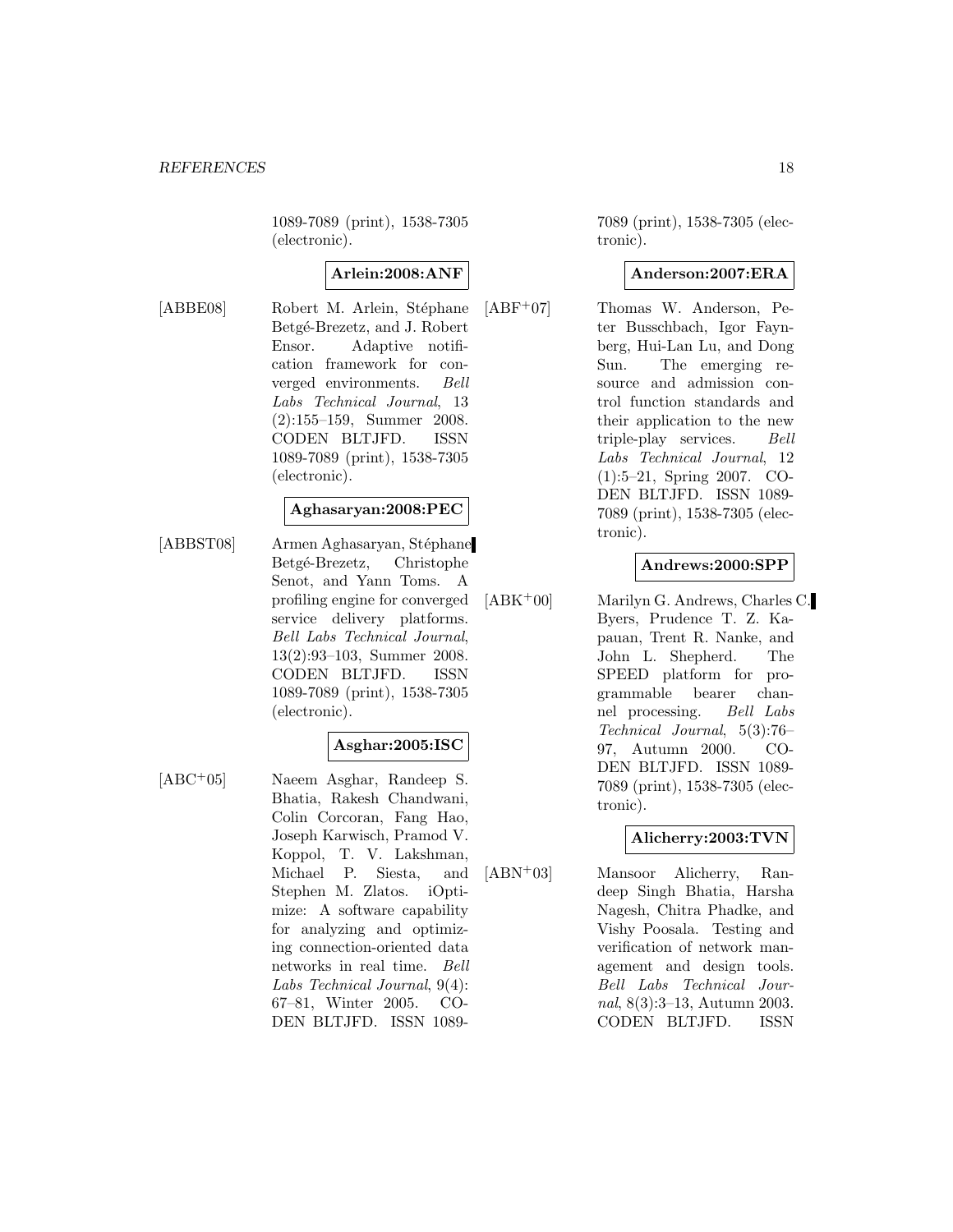1089-7089 (print), 1538-7305 (electronic).

# **Asthana:2006:EEA**

[ABSZ06] Abhaya Asthana, Eric J. Bauer, Meenakshi Sharma, and Xuemei Zhang. Endto-end availability considerations for services over IMS. Bell Labs Technical Journal,  $11(3):199-$ 210, Autumn 2006. CO-DEN BLTJFD. ISSN 1089- 7089 (print), 1538-7305 (electronic).

# **Azada:2004:ISM**

[ACEM04] Maria R. G. Azada, Jim Calme, Richard P. Ejzak, and John J. MacNamara. Issues in supporting multimedia services in SIP networks with mixed endpoint types. Bell Labs Technical Journal, 9(3): 183–197, Autumn 2004. CO-DEN BLTJFD. ISSN 1089- 7089 (print), 1538-7305 (electronic).

#### **Austin:2001:FSD**

[ADH<sup>+</sup>01] Gary P. Austin, Bharat T. Doshi, Christopher J. Hunt, Ramesh Nagarajan, and M. Akber Qureshi. Fast, scalable, and distributed restoration in general mesh optical networks. Bell Labs Technical Journal, 6(1):67– 81, Spring 2001. CO-DEN BLTJFD. ISSN 1089- 7089 (print), 1538-7305 (electronic).

# **Arlein:2009:TMW**

[ADH<sup>+</sup>09] Robert M. Arlein, Dennis R. Dams, Richard B. Hull, John Letourneau, and Kedar S. Namjoshi. Telco meets the Web: Programming sharedexperience services. Bell Labs Technical Journal, 14 (3):167–185, Autumn 2009. CODEN BLTJFD. ISSN 1089-7089 (print), 1538-7305 (electronic).

#### **Ashikhmin:2007:DDT**

[AdLvWH<sup>+</sup>07] Alexei Ashikhmin, Adriaan J. de Lind van Wijngaarden, Zhao Haibo, Bertrand M. Hochwald, Thomas L. Marzetta, Vinay Purohit, Chen Qinghong, Paul A. Wilford, Sheng-Rong Zhou, Michael A. Zuniga, and Edward S. Zuranski. Design and development of a terrestrial digital video broadcast demodulation core: An international collaborative effort. Bell Labs Technical Journal, 12(2):97– 118, Summer 2007. CO-DEN BLTJFD. ISSN 1089- 7089 (print), 1538-7305 (electronic).

#### **Azada:2006:SMA**

[AEM<sup>+</sup>06] Maria R. G. Azada, Richard P. Ejzak, John J. MacNamara, Donna Sand, and Robin Thompson. Seamless mobility across IMS and legacy circuit networks. Bell Labs Technical Journal, 10(4):25–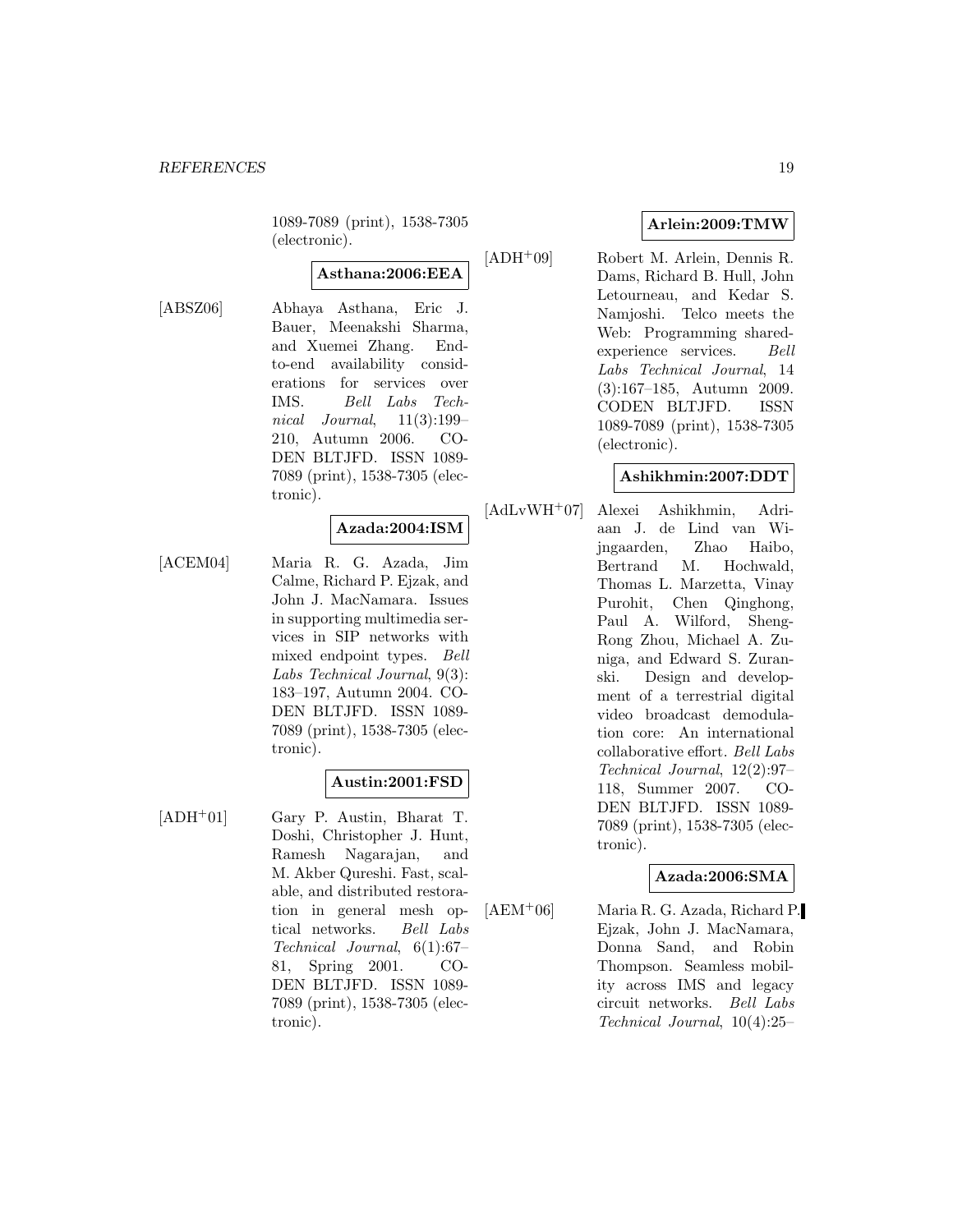38, Winter 2006. CO-DEN BLTJFD. ISSN 1089- 7089 (print), 1538-7305 (electronic).

#### **Anderlind:2006:IS**

[AFG<sup>+</sup>06] Erik E. Anderlind, David W. Faucher, Eric H. Grosse, Daniel N. Heer, Andrew R. McGee, David P. Strand, and Robert J. Thornberry Jr. IMS security. Bell Labs Technical Journal, 11 (1):37–58, Spring 2006. CO-DEN BLTJFD. ISSN 1089- 7089 (print), 1538-7305 (electronic).

#### **Abraham:2007:CV**

[AFRZ07] Santosh Abraham, Peretz M. Feder, Michael C. Recchione, and Honghai Zhang. The capacity of VoIP over 802.11. Bell Labs Technical Journal, 11(4):253–271, Winter 2007. CODEN BLTJFD. ISSN 1089-7089 (print), 1538-7305 (electronic).

# **Arlein:2004:EFC**

[AG04] Robert M. Arlein and Vijay K. Gurbani. An extensible framework for constructing SIP user agents. Bell Labs Technical Journal, 9(3): 87–100, Autumn 2004. CO-DEN BLTJFD. ISSN 1089- 7089 (print), 1538-7305 (electronic).

#### **Alicherry:2003:WAD**

[AGK<sup>+</sup>03] Mansoor Alicherry, Sadanand Gogate, Rohit Khanna, Harsha Nagesh, Chitra Phadke, Vishy Poosala, and Sathya Srinivasan. WaveTunnel Accurately designing deployable optical networks. Bell Labs Technical Journal, 8(1): 219–232, Spring 2003. CO-DEN BLTJFD. ISSN 1089- 7089 (print), 1538-7305 (electronic).

## **Aidan:2008:ACC**

[AH08] Bruno Aïdan and Richard B. Hull. Applications for the converged communications world: Challenges and emerging technologies. Bell Labs Technical Journal, 13 (2):1–4, Summer 2008. CO-DEN BLTJFD. ISSN 1089- 7089 (print), 1538-7305 (electronic).

# **Anupam:2006:ILS**

[AHKK06] Vinod Anupam, Richard B. Hull, Sarbmeet S. Kanwal, and Bharat Kumar. An introduction to Lucent's service enhancement layer. Bell Labs Technical Journal, 10 (4):179–196, Winter 2006. CODEN BLTJFD. ISSN 1089-7089 (print), 1538-7305 (electronic).

#### **Adamek:2002:STC**

 $[AHL<sup>+</sup>02]$  John G. Adamek, Eric H. Henrikson, Harold A. Lassers, Anne Y. Lee, and Ronald B. Martin. Services and technical considerations for the wireless IP multimedia subsystem. Bell Labs Tech-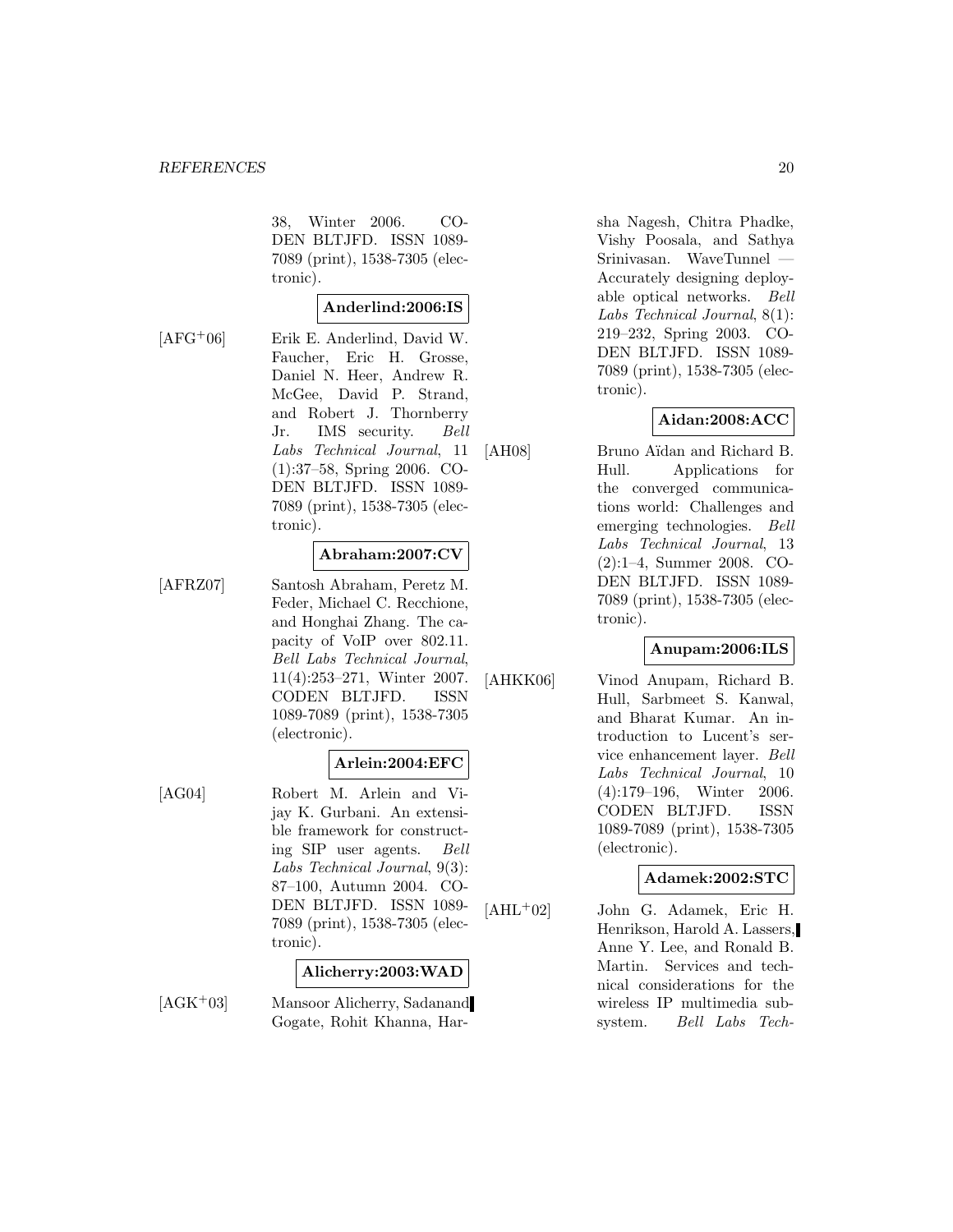#### *REFERENCES* 21

nical Journal, 7(2):91–104, Summer 2002. CODEN BLTJFD. ISSN 1089-7089 (print), 1538-7305 (electronic).

# **Ahmed:2002:SPE**

[Ahm02] Walid K. M. Ahmed. Simulation and performance evaluation of IS-95 handoff algorithms. Bell Labs Technical Journal, 7(1):165– 181, Spring 2002. CO-DEN BLTJFD. ISSN 1089- 7089 (print), 1538-7305 (electronic).

#### **August:2001:MWS**

[AHS01] Kit G. August, Mark H. Hansen, and Elizabeth Shriver. Mobile web searching. Bell Labs Technical Journal, 6(2): 84–98, Summer 2001. CO-DEN BLTJFD. ISSN 1089- 7089 (print), 1538-7305 (electronic).

#### **Aizenberg:2005:BIA**

[Aiz05] Joanna Aizenberg. A Bioinspired approach to controlled crystallization at the nanoscale. Bell Labs Technical Journal, 10(3):129– 141, Autumn 2005. CO-DEN BLTJFD. ISSN 1089- 7089 (print), 1538-7305 (electronic).

#### **Acevedo:2006:RGF**

[AJK06] Pablo E. Acevedo, Donald S. Jackson, and Robert W. Kotlowitz. Reliability growth and forecasting for critical hardware through accelerated life testing. Bell Labs Technical Journal, 11 (3):121–135, Autumn 2006. CODEN BLTJFD. ISSN 1089-7089 (print), 1538-7305 (electronic).

# **Agarwal:2003:ECQ**

[AK03] Avesh Kumar Agarwal and R. Krishna Kumar. An evaluation of current QoS solutions for mobile IP networks. Bell Labs Technical Journal, 8(2):3–13, Summer 2003. CODEN BLTJFD. ISSN 1089-7089 (print), 1538-7305 (electronic).

#### **Agrawal:2007:MIC**

[AKN<sup>+</sup>07] Shipra Agrawal, C. N. Kanthi, K. V. M. Naidu, Jeyashankher Ramamirtham, Rajeev Rastogi, Scott Satkin, and Anand Srinivasan. Monitoring infrastructure for converged networks and services. Bell Labs Technical Journal, 12(2):63–77, Summer 2007. CODEN BLTJFD. ISSN 1089-7089 (print), 1538-7305 (electronic).

#### **Alferness:2000:EOS**

[AKW00] Rod C. Alferness, Herwig Kogelnik, and Thomas H. Wood. The evolution of optical systems: Optics everywhere. Bell Labs Technical Journal, 5(1):188– 202, Spring 2000. CO-DEN BLTJFD. ISSN 1089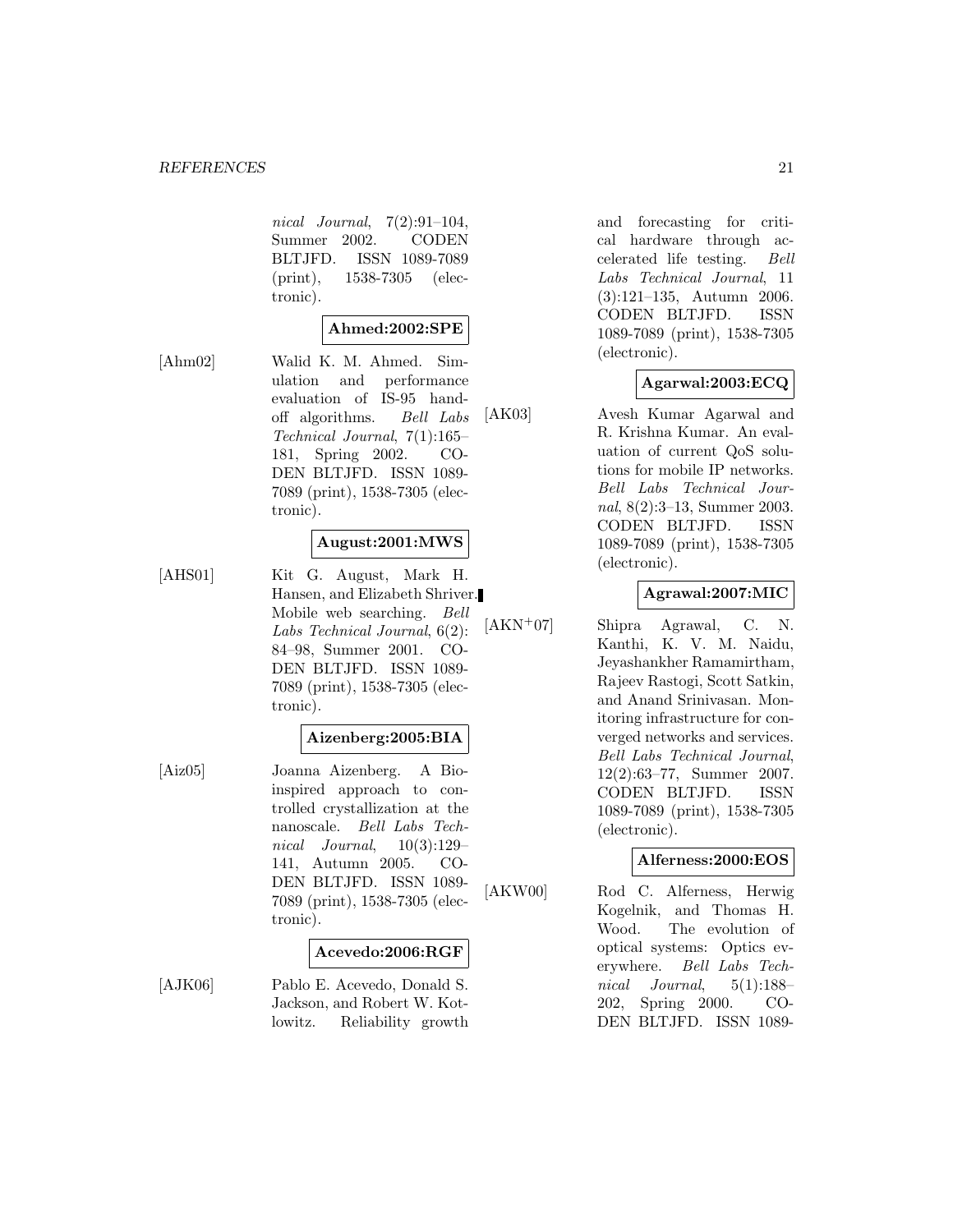7089 (print), 1538-7305 (electronic).

# **Alexiou:2007:WDN**

[Ale07] Angeliki Alexiou. WINNER: Designing a new radio interface for next-generation systems. Bell Labs Technical Journal,  $12(2):19-35$ , Summer 2007. CODEN BLTJFD. ISSN 1089-7089 (print), 1538-7305 (electronic).

#### **Abusch-Magder:2007:NNW**

[AMBK<sup>+</sup>07] David Abusch-Magder, Peter Bosch, Thierry E. Klein, Paul A. Polakos, Louis G. Samuel, and Harish Viswanathan. 911-NOW: A network on wheels for emergency response and disaster recovery operations. Bell Labs Technical Journal, 11(4): 113–133, Winter 2007. CO-DEN BLTJFD. ISSN 1089- 7089 (print), 1538-7305 (electronic).

#### **Abusch-Magder:2005:NAE**

[AMG05] David Abusch-Magder and John M. Graybeal. Novel algorithms for efficient exploration of the tradeoffs between cell count and performance in wireless networks. Bell Labs Technical Journal, 10(2):81–98, Summer 2005. CODEN BLTJFD. ISSN 1089-7089 (print), 1538-7305 (electronic).

# **Atkins:2000:MTE**

[AMS00] David L. Atkins, Audris Mockus, and Harvey P. Siy. Measuring technology effects on software change cost. Bell Labs Technical Journal, 5(2): 7–18, Summer 2000. CO-DEN BLTJFD. ISSN 1089- 7089 (print), 1538-7305 (electronic).

## **Anderson:2003:OIU**

[AMT03] Jeffrey G. Anderson, Steven L. Makowski, and Stanley Tamras. Optical interface unit — Bridge to the next-generation packet network. Bell Labs Technical Journal, 8(1):65– 81, Spring 2003. CO-DEN BLTJFD. ISSN 1089- 7089 (print), 1538-7305 (electronic).

# **Alfano:2006:ISB**

[AMT06] Frank M. Alfano, Peter J. McCann, and Thomas T. Towle. IMS service-based bearer control. Bell Labs Technical Journal, 10(4): 151–166, Winter 2006. CO-DEN BLTJFD. ISSN 1089- 7089 (print), 1538-7305 (electronic).

#### **Anonymous:2000:BLIa**

[Ano00a] Anonymous. Bell Labs innovation briefs. Bell Labs Technical Journal, 5 (1):215, Spring 2000. CO-DEN BLTJFD. ISSN 1089- 7089 (print), 1538-7305 (electronic).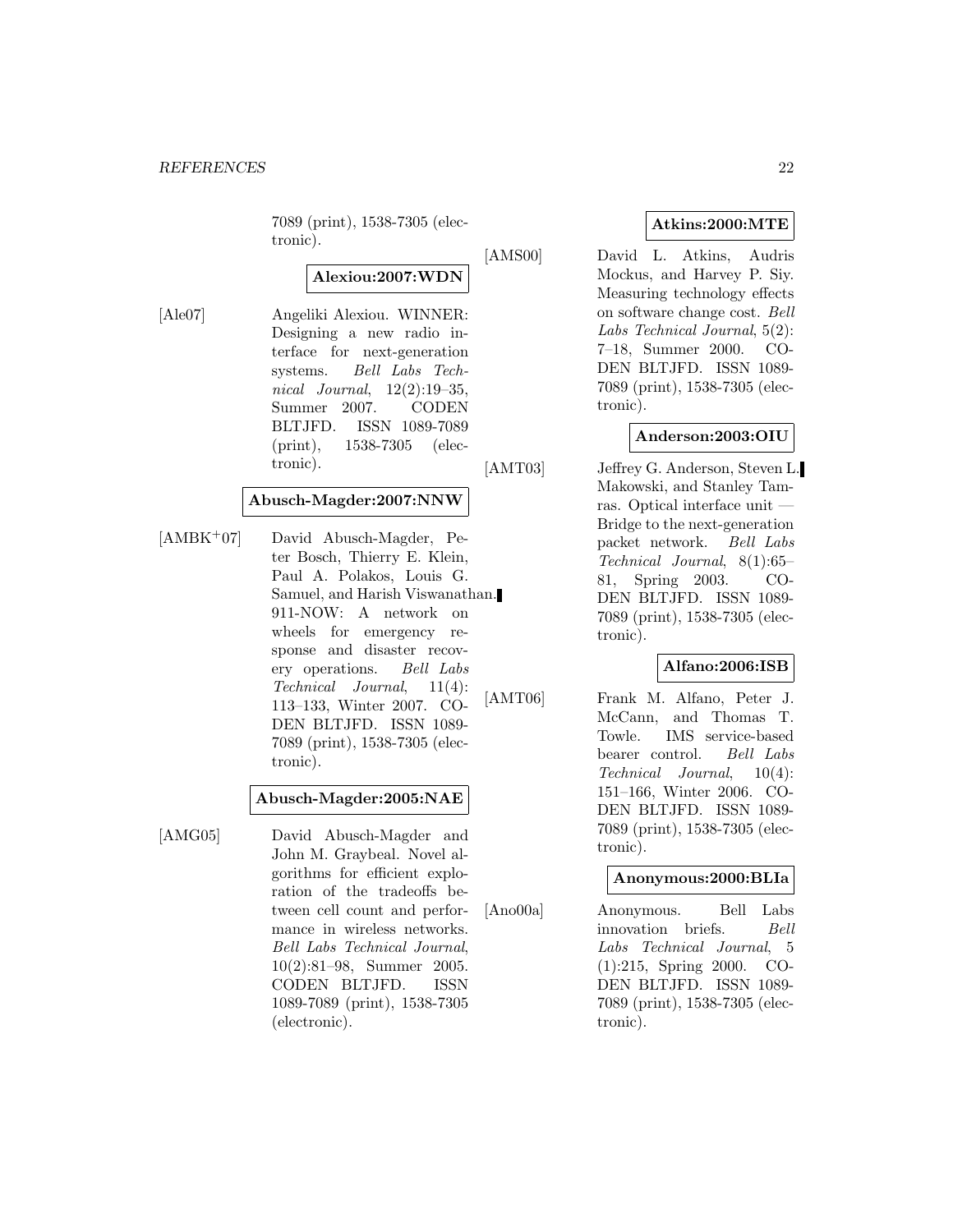#### *REFERENCES* 23

#### **Anonymous:2000:BLIb**

[Ano00b] Anonymous. Bell Labs innovation briefs. Bell Labs Technical Journal, 5(2):189– 190, Summer 2000. CO-DEN BLTJFD. ISSN 1089- 7089 (print), 1538-7305 (electronic).

#### **Anonymous:2000:BLIc**

[Ano00c] Anonymous. Bell Labs innovation briefs. Bell Labs Technical Journal, 5(3):217– 218, Autumn 2000. CO-DEN BLTJFD. ISSN 1089- 7089 (print), 1538-7305 (electronic).

#### **Anonymous:2000:BLId**

[Ano00d] Anonymous. Bell Labs innovation briefs. Bell Labs Technical Journal, 5(4):185– 186, Winter 2000. CO-DEN BLTJFD. ISSN 1089- 7089 (print), 1538-7305 (electronic).

#### **Anonymous:2001:BLIa**

[Ano01a] Anonymous. Bell Labs innovation briefs. Bell Labs Technical Journal, 6(1):229– 230, Spring 2001. CO-DEN BLTJFD. ISSN 1089- 7089 (print), 1538-7305 (electronic).

#### **Anonymous:2001:BLIb**

[Ano01b] Anonymous. Bell Labs innovation briefs. Bell Labs Technical Journal, 6(2):170– 171, Summer 2001. CO-DEN BLTJFD. ISSN 10897089 (print), 1538-7305 (electronic).

#### **Anonymous:2001:RLT**

[Ano01c] Anonymous. Recent Lucent Technologies patents. Bell Labs Technical Journal, 6(2): 172–197, Summer 2001. CO-DEN BLTJFD. ISSN 1089- 7089 (print), 1538-7305 (electronic).

#### **Anonymous:2002:BLIa**

[Ano02a] Anonymous. Bell Labs innovation briefs. Bell Labs Technical Journal, 7(1):227– 228, Spring 2002. CO-DEN BLTJFD. ISSN 1089- 7089 (print), 1538-7305 (electronic).

## **Anonymous:2002:BLIb**

[Ano02b] Anonymous. Bell Labs innovation briefs. Bell Labs Technical Journal, 7(2):195– 196, Summer 2002. CO-DEN BLTJFD. ISSN 1089- 7089 (print), 1538-7305 (electronic).

#### **Anonymous:2002:RLTa**

[Ano02c] Anonymous. Recent Lucent Technologies patents. Bell Labs Technical Journal, 7(1): 229–240, Spring 2002. CO-DEN BLTJFD. ISSN 1089- 7089 (print), 1538-7305 (electronic).

#### **Anonymous:2002:RLTb**

[Ano02d] Anonymous. Recent Lucent Technologies patents. Bell Labs Technical Journal, 7(2):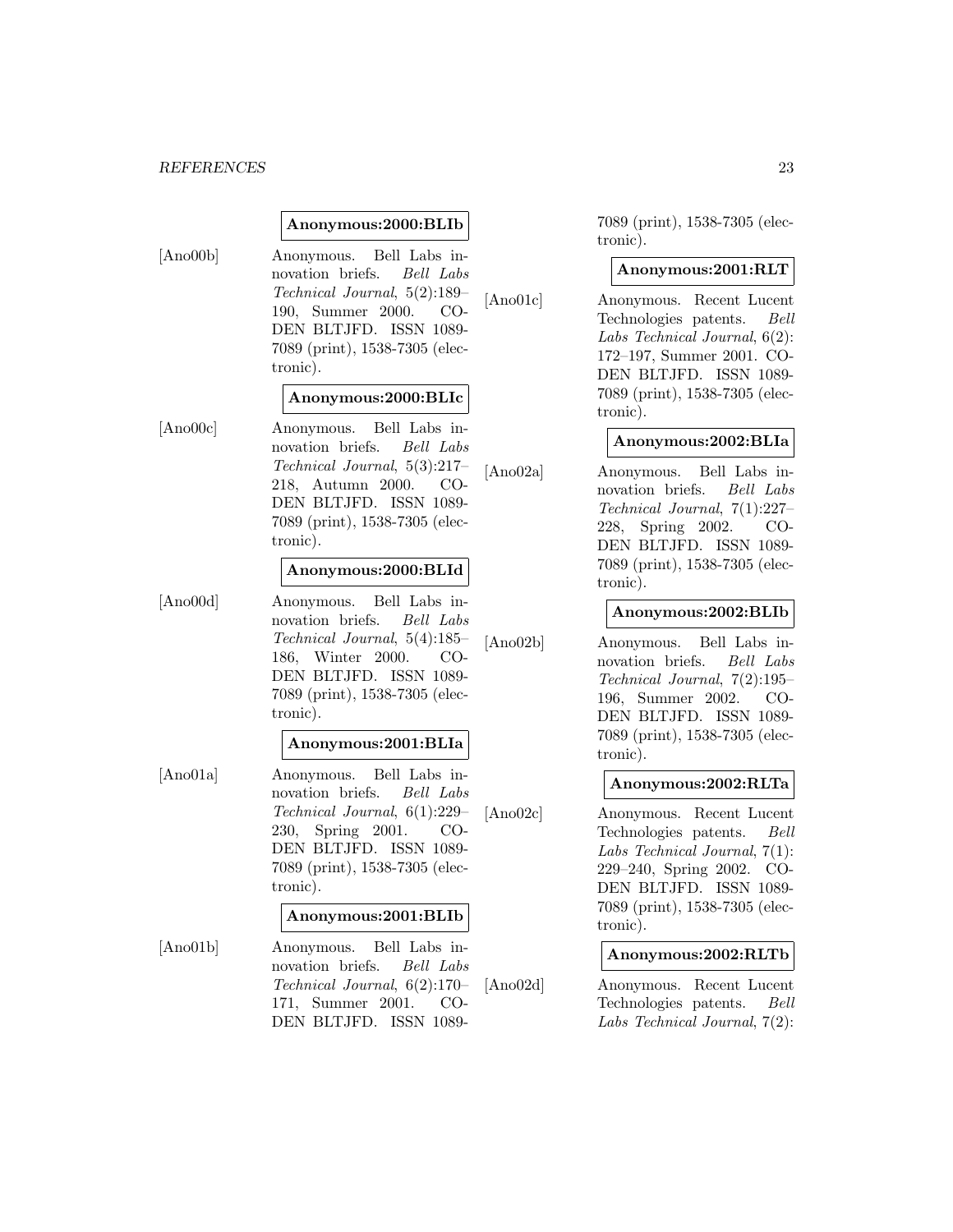197–205, Summer 2002. CO-DEN BLTJFD. ISSN 1089- 7089 (print), 1538-7305 (electronic).

## **Anonymous:2002:RLTc**

[Ano02e] Anonymous. Recent Lucent Technologies patents. Bell Labs Technical Journal, 7(3): 225–238, Autumn 2002. CO-DEN BLTJFD. ISSN 1089- 7089 (print), 1538-7305 (electronic).

#### **Anonymous:2003:BLI**

[Ano03a] Anonymous. Bell Labs innovation briefs. Bell Labs Technical Journal, 8(2):129– 130, Summer 2003. CO-DEN BLTJFD. ISSN 1089- 7089 (print), 1538-7305 (electronic).

#### **Anonymous:2003:RLTa**

[Ano03b] Anonymous. Recent Lucent technologies patents. Bell Labs Technical Journal, 7(4): 187–196, Winter 2003. CO-DEN BLTJFD. ISSN 1089- 7089 (print), 1538-7305 (electronic).

#### **Anonymous:2003:RLTb**

[Ano03c] Anonymous. Recent Lucent technologies patents. Bell Labs Technical Journal, 8(1): 239–246, Spring 2003. CO-DEN BLTJFD. ISSN 1089- 7089 (print), 1538-7305 (electronic).

#### **Anonymous:2003:RLTc**

[Ano03d] Anonymous. Recent Lucent technologies patents. Bell Labs Technical Journal, 8(2): 131–139, Summer 2003. CO-DEN BLTJFD. ISSN 1089- 7089 (print), 1538-7305 (electronic).

#### **Anonymous:2003:RLTd**

[Ano03e] Anonymous. Recent Lucent technologies patents. Bell Labs Technical Journal, 8(3): 135–143, Autumn 2003. CO-DEN BLTJFD. ISSN 1089- 7089 (print), 1538-7305 (electronic).

# **Anonymous:2004:D**

[Ano04a] Anonymous. Dedication. Bell Labs Technical Journal, 9(2): fmvii, Summer 2004. CO-DEN BLTJFD. ISSN 1089- 7089 (print), 1538-7305 (electronic).

#### **Anonymous:2004:RLTa**

[Ano04b] Anonymous. Recent Lucent technologies patents. Bell Labs Technical Journal, 8(4): 231–241, Winter 2004. CO-DEN BLTJFD. ISSN 1089- 7089 (print), 1538-7305 (electronic).

#### **Anonymous:2004:RLTb**

[Ano04c] Anonymous. Recent Lucent Technologies Patents. Bell Labs Technical Journal, 9(1): 211–218, Spring 2004. CO-DEN BLTJFD. ISSN 1089- 7089 (print), 1538-7305 (electronic).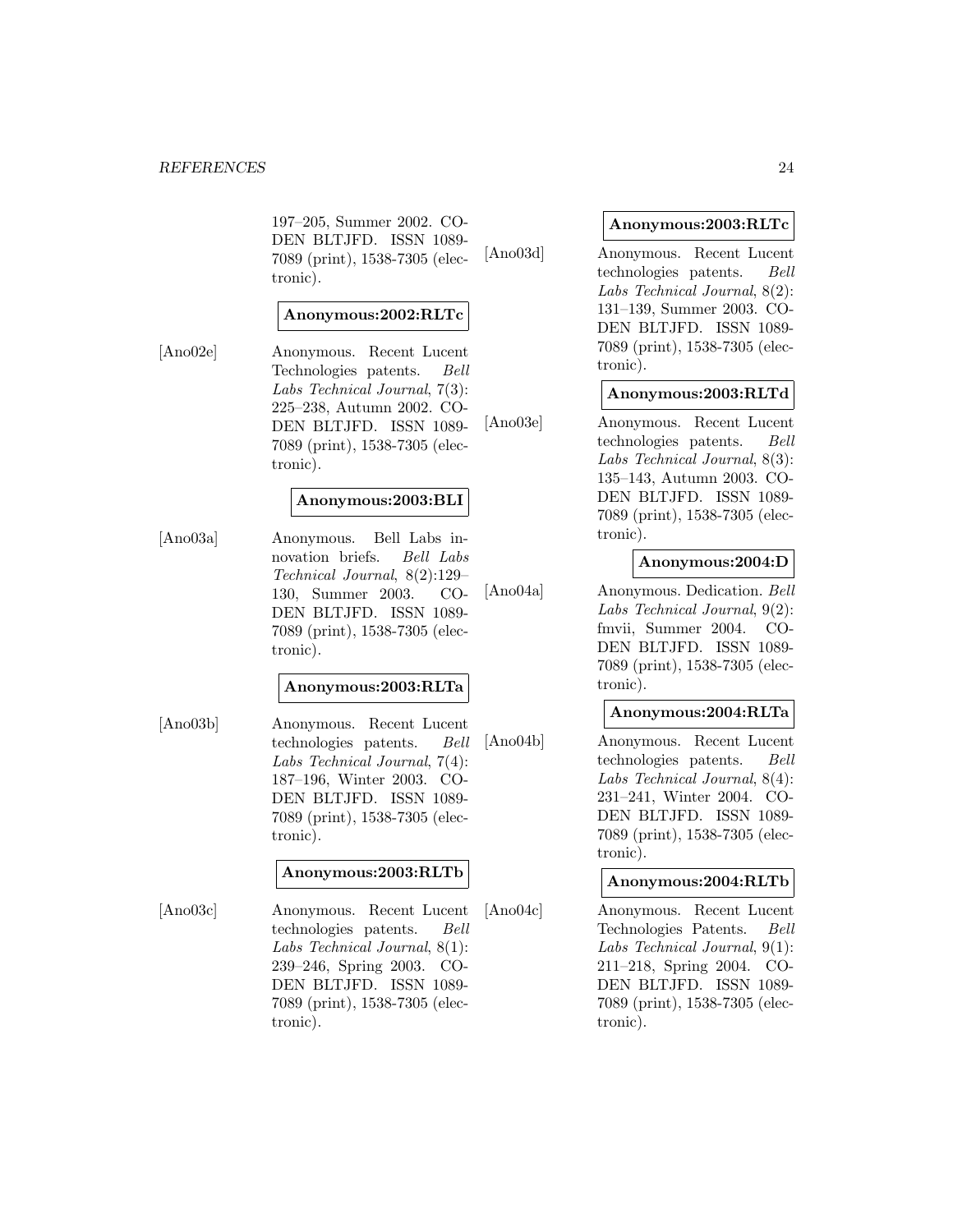#### *REFERENCES* 25

#### **Anonymous:2004:RLTc**

- [Ano04d] Anonymous. Recent Lucent Technologies patents. Bell Labs Technical Journal, 9(2): 205–213, Summer 2004. CO-DEN BLTJFD. ISSN 1089- 7089 (print), 1538-7305 (electronic). **Anonymous:2004:RLTd**
- [Ano04e] Anonymous. Recent Lucent Technologies Patents. Bell Labs Technical Journal, 9(3): 271–280, Autumn 2004. CO-DEN BLTJFD. ISSN 1089- 7089 (print), 1538-7305 (electronic).

#### **Anonymous:2005:RLTa**

[Ano05a] Anonymous. Recent Lucent Technologies Patents. Bell Labs Technical Journal, 9(4): 201–210, Winter 2005. CO-DEN BLTJFD. ISSN 1089- 7089 (print), 1538-7305 (electronic).

#### **Anonymous:2005:RLTb**

[Ano05b] Anonymous. Recent Lucent Technologies Patents. Bell Labs Technical Journal, 10(1):201–207, Spring 2005. CODEN BLTJFD. ISSN 1089-7089 (print), 1538-7305 (electronic).

#### **Anonymous:2005:RLTc**

[Ano05c] Anonymous. Recent Lucent Technologies patents. Bell Labs Technical Journal, 10 (2):173–178, Summer 2005. CODEN BLTJFD. ISSN

1089-7089 (print), 1538-7305 (electronic).

#### **Anonymous:2005:RLTd**

[Ano05d] Anonymous. Recent Lucent Technologies patents. Bell Labs Technical Journal, 10 (3):235–240, Autumn 2005. CODEN BLTJFD. ISSN 1089-7089 (print), 1538-7305 (electronic).

#### **Anonymous:2006:RLTa**

[Ano06a] Anonymous. Recent Lucent Technologies patents. Bell Labs Technical Journal, 10 (4):271–277, Winter 2006. CODEN BLTJFD. ISSN 1089-7089 (print), 1538-7305 (electronic).

#### **Anonymous:2006:RLTb**

[Ano06b] Anonymous. Recent lucent technologies patents. Bell Labs Technical Journal, 11 (1):215–221, Spring 2006. CODEN BLTJFD. ISSN 1089-7089 (print), 1538-7305 (electronic).

#### **Anonymous:2006:RLTc**

[Ano06c] Anonymous. Recent lucent technologies patents. Bell Labs Technical Journal, 11 (2):241–248, Summer 2006. CODEN BLTJFD. ISSN 1089-7089 (print), 1538-7305 (electronic).

#### **Anonymous:2006:RLTd**

[Ano06d] Anonymous. Recent lucent technologies patents. Bell Labs Technical Journal, 11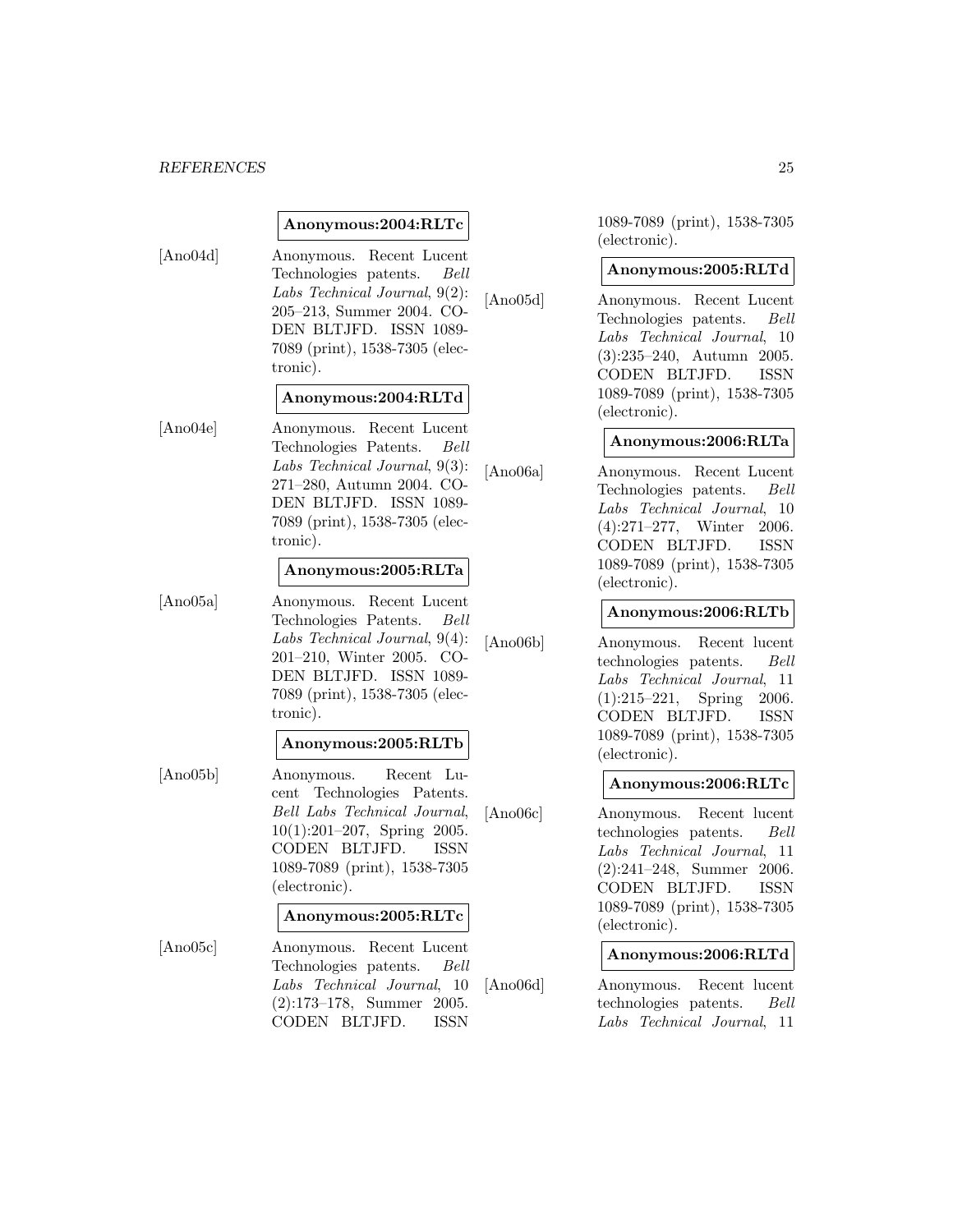#### *REFERENCES* 26

(3):237–245, Autumn 2006. CODEN BLTJFD. ISSN 1089-7089 (print), 1538-7305 (electronic).

## **Anonymous:2007:RALa**

[Ano07a] Anonymous. Recent Alcatel– Lucent patents. Bell Labs Technical Journal, 11(4): 327–333, Winter 2007. CO-DEN BLTJFD. ISSN 1089- 7089 (print), 1538-7305 (electronic).

#### **Anonymous:2007:RALb**

[Ano07b] Anonymous. Recent Alcatel– Lucent patents. Bell Labs Technical Journal, 12(1): 263–274, Spring 2007. CO-DEN BLTJFD. ISSN 1089- 7089 (print), 1538-7305 (electronic).

#### **Anonymous:2007:RALc**

[Ano07c] Anonymous. Recent Alcatel– Lucent patents. Bell Labs Technical Journal, 12(2): 161–171, Summer 2007. CO-DEN BLTJFD. ISSN 1089- 7089 (print), 1538-7305 (electronic).

#### **Anonymous:2007:RALd**

[Ano07d] Anonymous. Recent Alcatel– Lucent patents. Bell Labs Technical Journal, 12(3): 205–213, Autumn 2007. CO-DEN BLTJFD. ISSN 1089- 7089 (print), 1538-7305 (electronic).

#### **Anonymous:2008:RALa**

[Ano08a] Anonymous. Recent Alcatel– Lucent patents. Bell Labs Technical Journal, 12(4): 213–221, Winter 2008. CO-DEN BLTJFD. ISSN 1089- 7089 (print), 1538-7305 (electronic).

#### **Anonymous:2008:RALb**

[Ano08b] Anonymous. Recent Alcatel– Lucent patents. Bell Labs Technical Journal, 13(1): 263–272, Spring 2008. CO-DEN BLTJFD. ISSN 1089- 7089 (print), 1538-7305 (electronic).

#### **Anonymous:2008:RALc**

[Ano08c] Anonymous. Recent Alcatel– Lucent patents. Bell Labs Technical Journal, 13(2): 237–246, Summer 2008. CO-DEN BLTJFD. ISSN 1089- 7089 (print), 1538-7305 (electronic).

## **Anonymous:2008:RALd**

[Ano08d] Anonymous. Recent Alcatel– Lucent patents. Bell Labs Technical Journal, 13(3): 167–178, Autumn 2008. CO-DEN BLTJFD. ISSN 1089- 7089 (print), 1538-7305 (electronic).

#### **Anonymous:2009:RALa**

[Ano09a] Anonymous. Recent Alcatel– Lucent patents. Bell Labs Technical Journal, 13(4): 277–286, Winter 2009. CO-DEN BLTJFD. ISSN 1089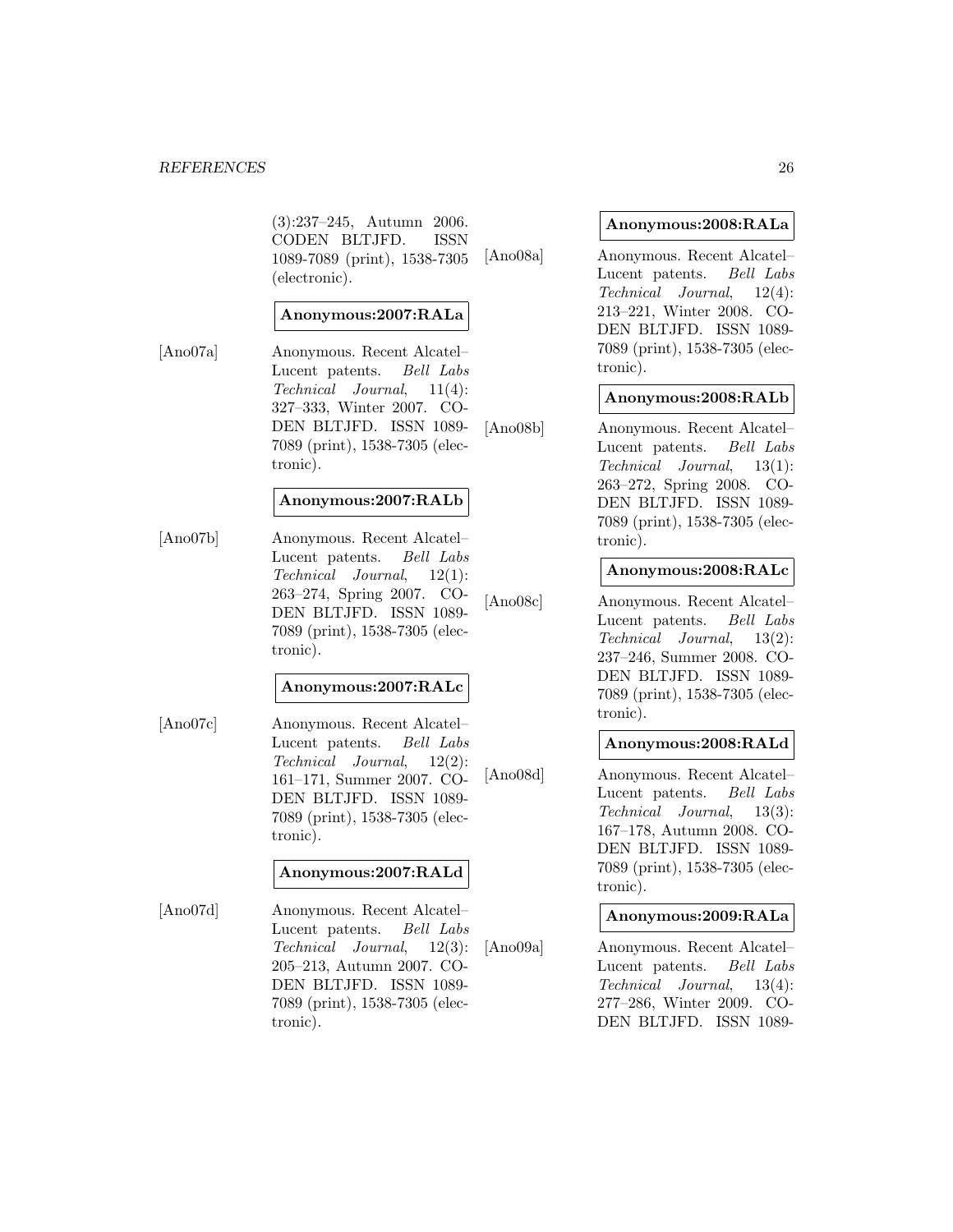7089 (print), 1538-7305 (electronic).

# **Anonymous:2009:RALb**

[Ano09b] Anonymous. Recent Alcatel– Lucent patents. Bell Labs Technical Journal, 14(1): 283–294, Spring 2009. CO-DEN BLTJFD. ISSN 1089- 7089 (print), 1538-7305 (electronic).

# **Anonymous:2009:RALc**

[Ano09c] Anonymous. Recent Alcatel– Lucent patents. Bell Labs Technical Journal, 14(2): 251–260, Summer 2009. CO-DEN BLTJFD. ISSN 1089- 7089 (print), 1538-7305 (electronic).

## **Anonymous:2009:RALd**

[Ano09d] Anonymous. Recent Alcatel– Lucent patents. Bell Labs Technical Journal, 14(3): 207–216, Autumn 2009. CO-DEN BLTJFD. ISSN 1089- 7089 (print), 1538-7305 (electronic).

# **Alicherry:2004:FSM**

[ANPP04] Mansoor Alicherry, Harsha Nagesh, Chitra Phadke, and Vishy Poosala. FASTeR: Sub-50 ms shared restoration in mesh networks. Bell Labs Technical Journal, 9(1): 99–110, Spring 2004. CO-DEN BLTJFD. ISSN 1089- 7089 (print), 1538-7305 (electronic).

# **Alexiou:2005:RMT**

[AP05] Angeliki Alexiou and Constantinos B. Papadias. Reconfigurable MIMO transceivers for next-generation wireless systems. Bell Labs Technical Journal,  $10(2):139-$ 156, Summer 2005. CO-DEN BLTJFD. ISSN 1089- 7089 (print), 1538-7305 (electronic).

# **Arora:2006:DCP**

[Aro06] Shivani Arora. Designing communication protocol software for performance. Bell Labs Technical Journal, 11 (1):203–207, Spring 2006. CODEN BLTJFD. ISSN 1089-7089 (print), 1538-7305 (electronic).

# **Acharya:2006:BRP**

[ARS<sup>+</sup>06] Swarup Acharya, Pankaj Risbood, Anurag Srivastava, Vijay P. Kumar, and Walter Rothkegel. Beyond rapid provisioning: Driving valueadded services on control plane foundations. Bell Labs Technical Journal, 11 (2):203–214, Summer 2006. CODEN BLTJFD. ISSN 1089-7089 (print), 1538-7305 (electronic).

# **Agron:2004:CDI**

[ASK04] Minerva Agrón, Ronald C. Silacci, and Peter H. M. Klein. Challenges in designing and integrating a multioperations systems solution.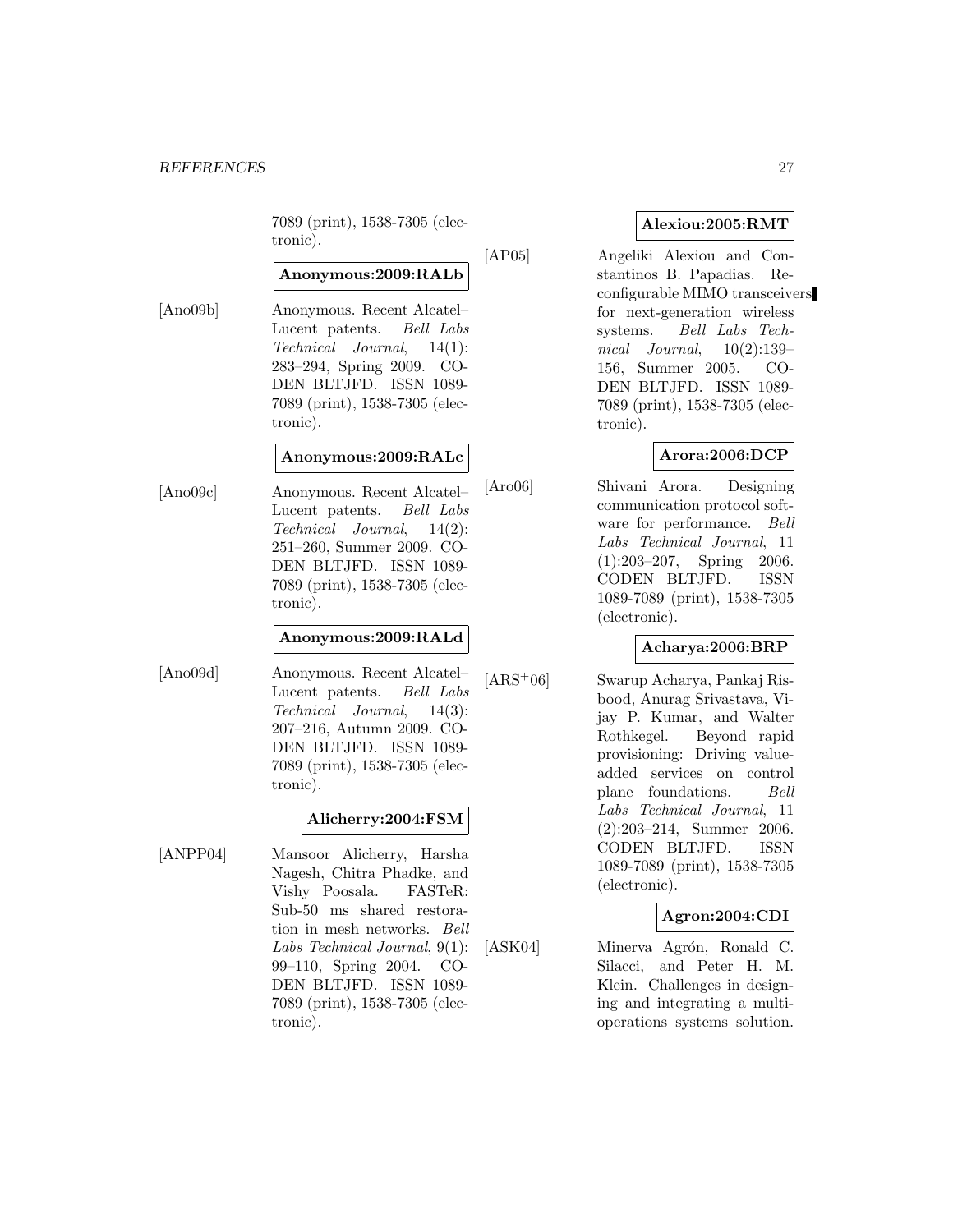Bell Labs Technical Journal, 9(1):111–120, Spring 2004. CODEN BLTJFD. ISSN 1089-7089 (print), 1538-7305 (electronic).

## **Austin:2006:EOL**

[Aus06] Gary P. Austin. Evolving optical layer networking: What's happening on the ground. Bell Labs Technical Journal, 11(2):3– 12, Summer 2006. CO-DEN BLTJFD. ISSN 1089- 7089 (print), 1538-7305 (elec-

tronic).

#### **Barnett:2006:ENS**

[Bar06] William J. Barnett, Jr. Enabling new service provider business models with the IP multimedia subsystem. Bell Labs Technical Journal, 10 (4):7–15, Winter 2006. CO-DEN BLTJFD. ISSN 1089- 7089 (print), 1538-7305 (electronic).

#### **Bass:2003:CAN**

[Bas03] Neil R. Bass. Component architecture in a network management system. Bell Labs Technical Journal, 8(3):51– 65, Autumn 2003. CO-DEN BLTJFD. ISSN 1089- 7089 (print), 1538-7305 (electronic).

## **Bi:2002:PDT**

[BBC<sup>+</sup>02] Qi Bi, Ronald R. Brown, Dongzhe Cui, Asif D. Gandhi, Ching-Yao Huang, and Stan Vitebsky. Performance of

1xEV-DO third-generation wireless high-speed data systems. Bell Labs Technical Journal, 7(3):97–107, Autumn 2002. CODEN BLTJFD. ISSN 1089-7089 (print), 1538-7305 (electronic).

## **Bejerano:2009:RMN**

[BBC<sup>+</sup>09] Yigal Bejerano, Italo Busi, Laurent Ciavaglia, Enrique Hernandez-Valencia, Pramod Koppol, Vincenzo Sestito, and Martin Vigoureux. Resilient multipoint networks based on redundant trees. Bell Labs Technical Journal, 14(2):113–130, Summer 2009. CODEN BLTJFD. ISSN 1089-7089 (print), 1538-7305 (electronic).

## **Ball:2000:SES**

[BBD<sup>+</sup>00] Thomas Ball, Veta Bonnewell, Peter Danielsen, Peter Mataga, and Kenneth Rehor. Speech-enabled services using  $\text{TelePortal}^{TM}$  software and VoiceXML. Bell Labs Technical Journal, 5(3):98– 111, Autumn 2000. CO-DEN BLTJFD. ISSN 1089- 7089 (print), 1538-7305 (electronic).

# **Borst:2005:DOF**

[BBD<sup>+</sup>05] Simon C. Borst, Arumugam Buvaneswari, Lawrence M. Drabeck, Michael J. Flanagan, John M. Graybeal, Georg K. Hampel, Mark Haner, William M. Mac-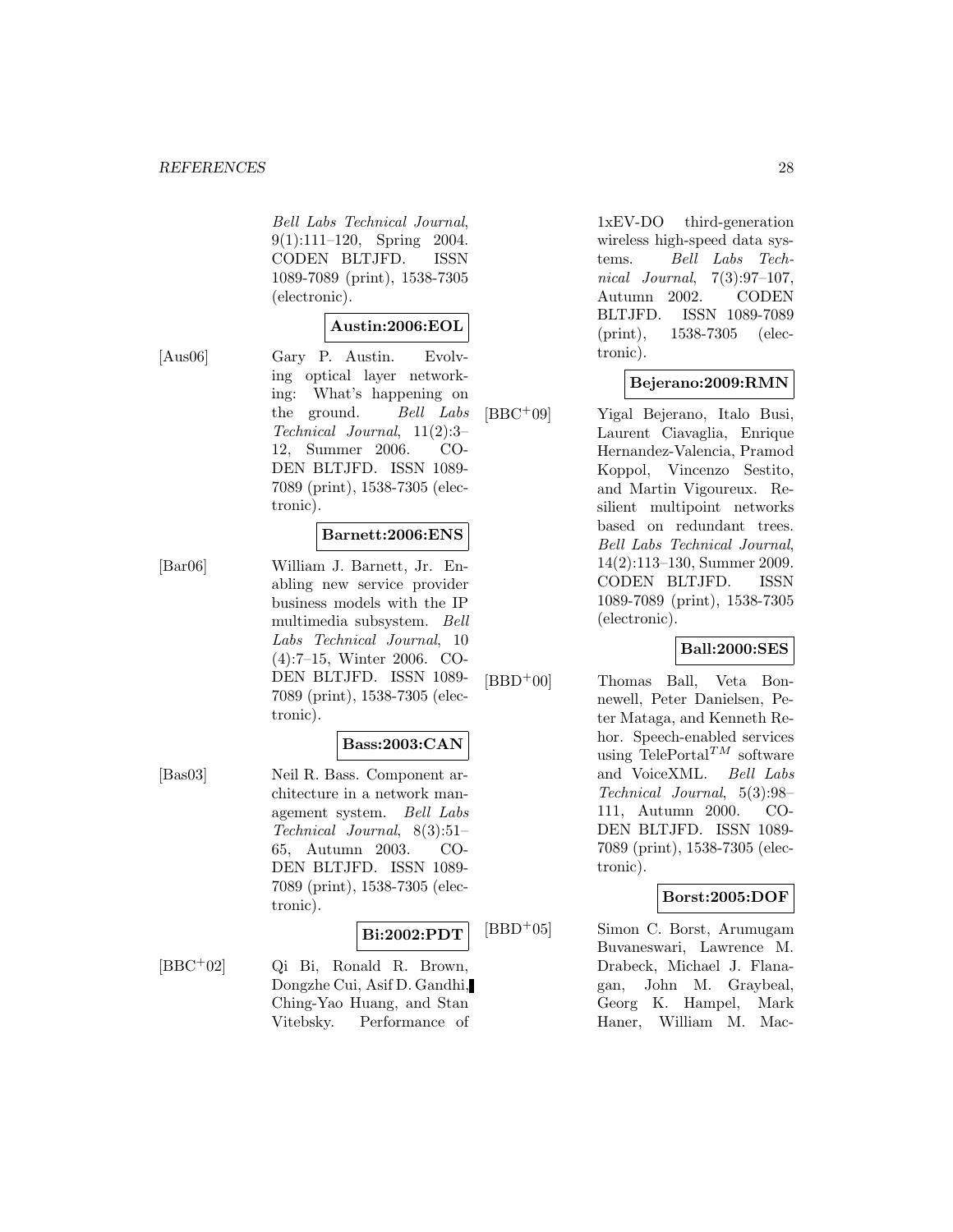Donald, Paul A. Polakos, George Rittenhouse, Iraj Saniee, Alan Weiss, and Philip A. Whiting. Dynamic optimization in future cellular networks. Bell Labs Technical Journal, 10(2):99– 119, Summer 2005. CO-DEN BLTJFD. ISSN 1089- 7089 (print), 1538-7305 (electronic).

#### **Balachandran:2004:TGW**

[BBDK04] Krishna Balachandran, Kenneth C. Budka, Tewfik L. Doumi, and Joseph H. Kang. Third-generation wireless services for homeland security. Bell Labs Technical Journal, 9(2):5– 21, Summer 2004. CO-DEN BLTJFD. ISSN 1089- 7089 (print), 1538-7305 (electronic).

# **Beck:2008:NCC**

[BBE<sup>+</sup>08] Andre Beck, Sem Borst, Bob Ensor, Jairo O. Esteban, Volker Hilt, Ivica Rimac, and Anwar Walid. New challenges in content dissemination networks. Bell Labs Technical Journal, 13(3):5– 11, Autumn 2008. CO-DEN BLTJFD. ISSN 1089- 7089 (print), 1538-7305 (electronic).

#### **Blumenthal:2002:SAD**

[BBG<sup>+</sup>02] Uri Blumenthal, Milind M. Buddhikot, Juan A. Garay, Scott C. Miller, Sarvar Patel, Luca Salgarelli, and Dorothy Stanley. A scheme for authentication and dynamic key exchange in wireless networks. Bell Labs Technical Journal, 7(2):37– 48, Summer 2002. CO-DEN BLTJFD. ISSN 1089- 7089 (print), 1538-7305 (electronic).

# **Battaglia:2004:MPV**

[BBG<sup>+</sup>04] Patricia A. Battaglia, Charles C. Byers, Leslie A. Guth, Albert Holliday, Claudio Spinelli, and Jason J. Tong. Modular platform vision and strategy. Bell Labs Technical Journal, 9(1):121–142, Spring 2004. CODEN BLTJFD. ISSN 1089-7089 (print), 1538-7305 (electronic).

# **Bauer:2007:UBS**

[BBK<sup>+</sup>07] Markus Bauer, Peter Bosch, Nidal Khrais, Louis G. Samuel, and Peter Schefczik. The UMTS base station router. Bell Labs Technical Journal,  $11(4):93-111$ , Winter 2007. CODEN BLTJFD. ISSN 1089-7089 (print), 1538-7305 (electronic).

# **Banniza:2009:EAC**

[BBK<sup>+</sup>09] Thomas-Rolf Banniza, Dietrich Boettle, Ralf Klotsche, Peter Schefczik, Michael Soellner, and Klaus Wuenstel. A European approach to a clean slate design for the future Internet. Bell Labs Technical Journal, 14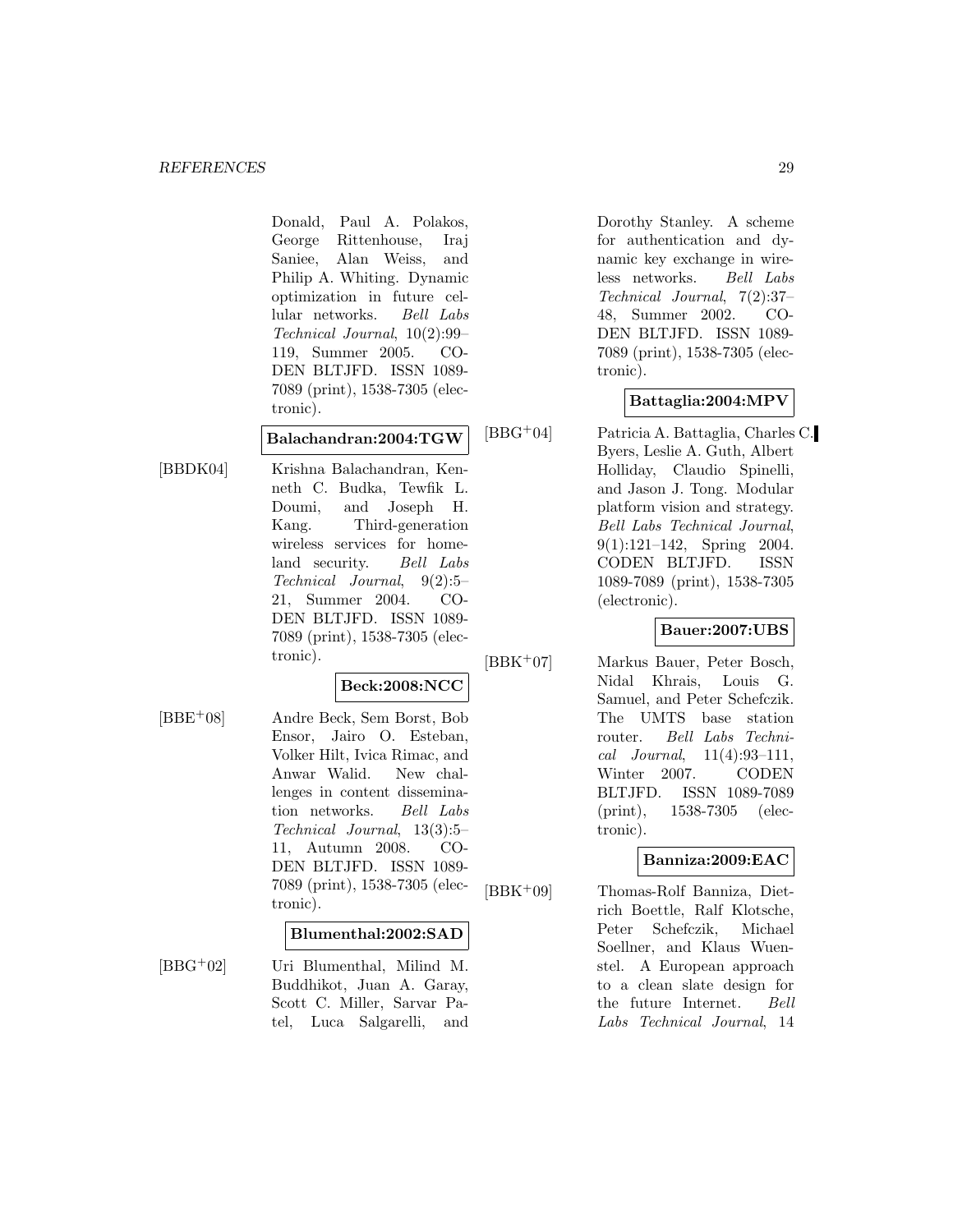(2):5–22, Summer 2009. CO-DEN BLTJFD. ISSN 1089- 7089 (print), 1538-7305 (electronic).

#### **Baryshnikov:2008:MMD**

[BBLS08] Yuliy Baryshnikov, James Borger, Wonsuck Lee, and Abdol Saleh. Modeling market dynamics in competitive communication consumer markets. Bell Labs Technical Journal, 13(2): 193–208, Summer 2008. CO-DEN BLTJFD. ISSN 1089- 7089 (print), 1538-7305 (electronic).

#### **Bosch:2009:SBS**

[BBM<sup>+</sup>09] Peter Bosch, Alec Brusilovsky, Rae McLellan, Sape Mullender, and Paul Polakos. Secure base stations. Bell Labs Technical Journal, 13 (4):227–243, Winter 2009. CODEN BLTJFD. ISSN 1089-7089 (print), 1538-7305 (electronic).

#### **Balachandran:2009:PAN**

[BBR<sup>+</sup>09] Krishna Balachandran, Qi Bi, Ashok Rudrapatna, James Seymour, Robert Soni, and Andreas Weber. Performance assessment of nextgeneration wireless mobile systems. Bell Labs Technical Journal, 13(4):35–58, Winter 2009. CODEN BLTJFD. ISSN 1089-7089 (print), 1538-7305 (electronic).

# **Byrnes:2005:EKR**

[BBTD05] Michael T. Byrnes, James M. Bromfield, Dogan Taskent, and Patricia M. Doane. The Experium<sup>TM</sup> Knowledge Resource System — Brainpower as competitive advantage. Bell Labs Technical Journal, 9(4):145–154, Winter 2005. CODEN BLTJFD. ISSN 1089-7089 (print), 1538-7305 (electronic).

## **Beyeler:2004:IIM**

[BCC<sup>+</sup>04] Walter E. Beyeler, Stephen H. Conrad, Thomas F. Corbet, Gerard P. O'Reilly, and David D. Picklesimer. Inter-infrastructure modeling — ports and telecommunications. Bell Labs Technical Journal, 9(2):91– 105, Summer 2004. CO-DEN BLTJFD. ISSN 1089- 7089 (print), 1538-7305 (electronic).

#### **Balachandran:2007:DAI**

[BCC<sup>+</sup>07] Krishna Balachandran, Doru Calin, Fang-Chen Cheng, Niranjan Joshi, Joseph H. Kang, Achilles Kogiantis, Kurt Rausch, Ashok Rudrapatna, James P. Seymour, and Jonqyin Sun. Design and analysis of an IEEE 802.16e-based OFDMA communication system. Bell Labs Technical Journal, 11 (4):53–73, Winter 2007. CO-DEN BLTJFD. ISSN 1089- 7089 (print), 1538-7305 (electronic).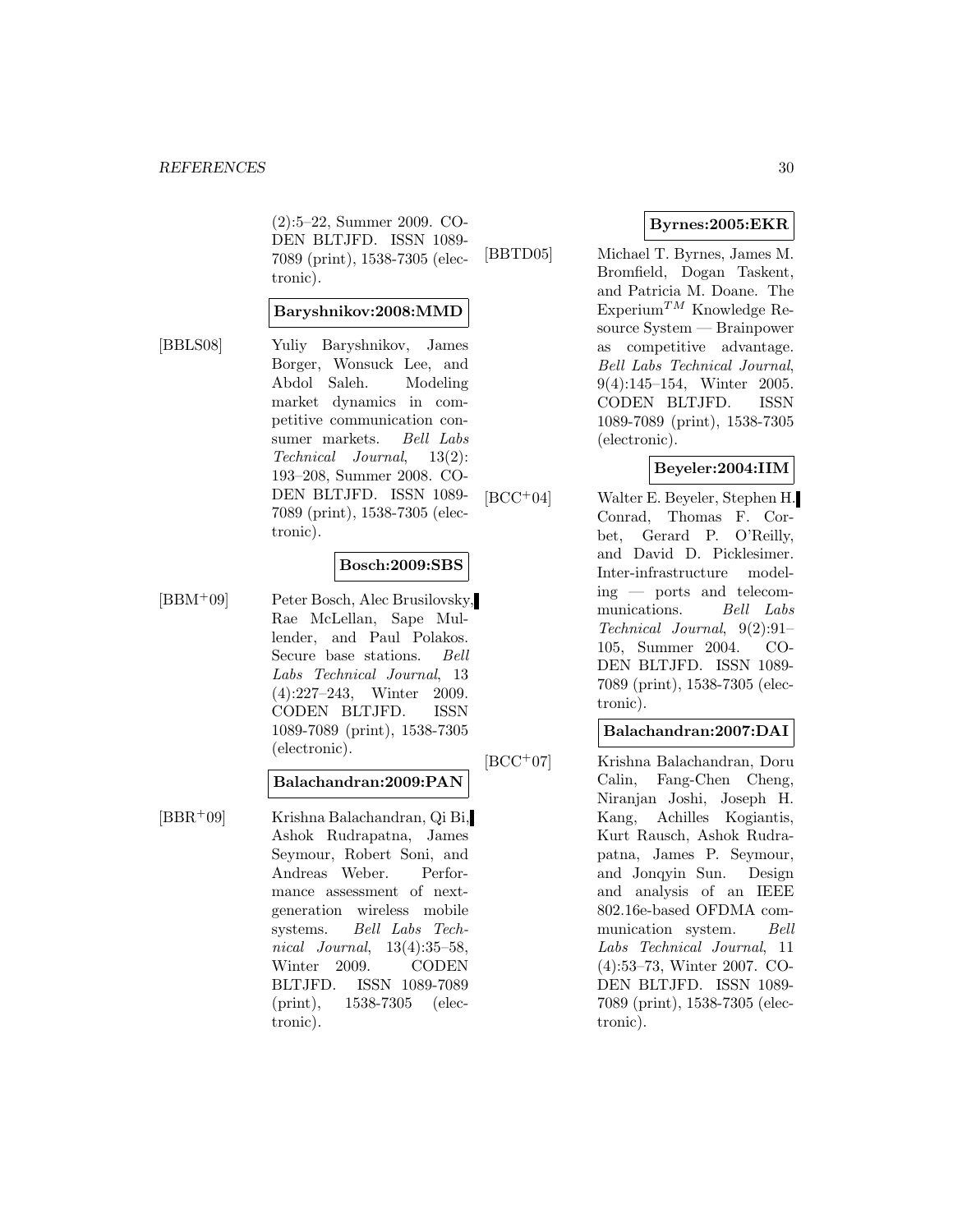# **Bila:2008:INA**

[BCD<sup>+</sup>08] Nilton Bila, Jin Cao, Robert Dinoff, Tin Kam Ho, Bharat Kumar, Daniel Lieuwen, and Paulo Santos. Intuitive network applications: Learning user context and behavior. Bell Labs Technical Journal, 13(2):31–47, Summer 2008. CODEN BLTJFD. ISSN 1089-7089 (print), 1538-7305 (electronic).

# **Borst:2003:ULQ**

[BCG<sup>+</sup>03] Simon C. Borst, Kenneth L. Clarkson, John M. Graybeal, Harish Viswanathan, and Philip A. Whiting. Userlevel QoS and traffic engineering for 3G wireless 1xEV-DO systems. Bell Labs Technical Journal, 8(2):33– 47, Summer 2003. CO-DEN BLTJFD. ISSN 1089- 7089 (print), 1538-7305 (electronic).

# **Balachandran:2009:DPA**

[BCG<sup>+</sup>09] Krishna Balachandran, Doru Calin, Nandu Gopalakrishnan, Joseph H. Kang, Achilles Kogiantis, Shupeng Li, Lawrence Ozarow, Sudhir Ramakrishna, Ashok N. Rudrapatna, and Russell Sun. Design and performance analysis of collaborative spatial multiplexing for IEEE 802.16e-based systems. Bell Labs Technical Journal, 13(4):97–117, Winter 2009. CODEN BLTJFD. ISSN

1089-7089 (print), 1538-7305 (electronic).

## **Brenner:2000:CSN**

[BCGM00] Michael R. Brenner, Ming Chu, George Gross, and Manu Malek. CyberCarrier service and network management. Bell Labs Technical Journal, 5(4):44– 62, Winter 2000. CO-DEN BLTJFD. ISSN 1089- 7089 (print), 1538-7305 (electronic).

# **Bi:2002:FLP**

[BCL<sup>+</sup>02] Qi Bi, Pi-Chun Chen, Patrick Li, Stan Vitebsky, and Yang Yang. Forward link performance analysis of the CDMA2000 3G1X data system. Bell Labs Technical Journal, 7(3):83–96, Autumn 2002. CODEN BLTJFD. ISSN 1089-7089 (print), 1538-7305 (electronic).

#### **Busschbach:2005:RMS**

[BCRL05] Peter Busschbach, Steve Corum, Humberto La Roche, and Patrice Lamy. The role of management systems in optical/packet convergence. Bell Labs Technical Journal, 10(1):105–117, Spring 2005. CODEN BLTJFD. ISSN 1089-7089 (print), 1538-7305 (electronic).

# **Borst:2009:NFP**

[BCSW09] Sem Borst, Jason Collins, Iraj Saniee, and Anwar Walid. A new framework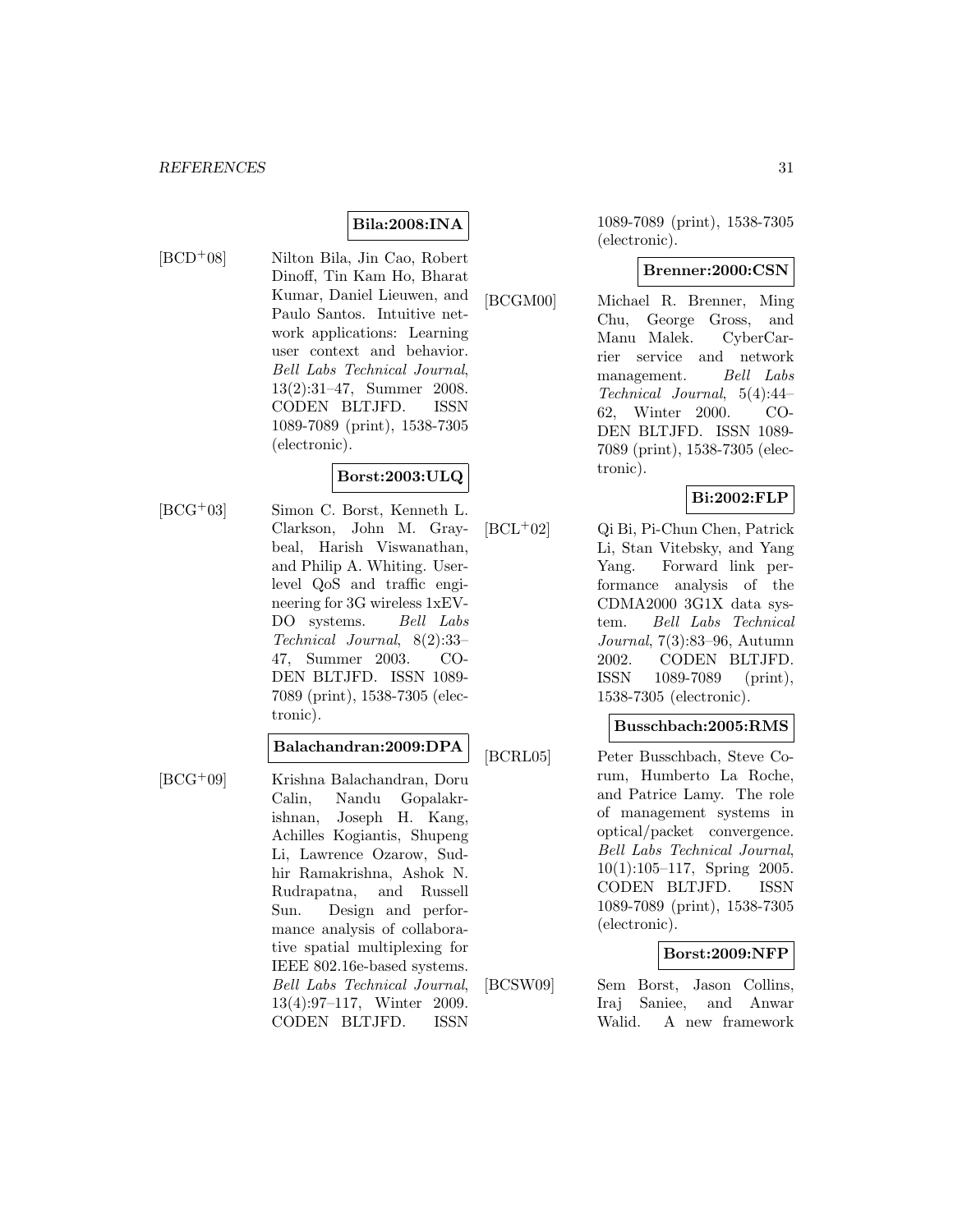for performance analysis of emerging personalized communication services. Bell Labs Technical Journal, 14 (3):127–138, Autumn 2009. CODEN BLTJFD. ISSN 1089-7089 (print), 1538-7305 (electronic).

# **Bi:2007:PED**

[BCV<sup>+</sup>07] Qi Bi, Pi-Chun Chen, Stan Vitebsky, Yang Yang, and Qinqing Zhang. Performance of 1x EV-do revision a systems with best effort data and voice over IP. Bell Labs Technical Journal, 11 (4):217–235, Winter 2007. CODEN BLTJFD. ISSN 1089-7089 (print), 1538-7305 (electronic).

# **Berde:2009:NMR**

[BCV09] Bela Berde, Agostino Chiosi, and Dominique Verchere. Networks meet the requirements of grid applications. Bell Labs Technical Journal, 14(1):173–184, Spring 2009. CODEN BLTJFD. ISSN 1089-7089 (print), 1538-7305 (electronic).

# **Bosco:2000:EWA**

[BD00] Harry L. Bosco and Douglas C. Dowden. Evolution of the wide area network. Bell Labs Technical Journal, 5(1): 46–72, Spring 2000. CO-DEN BLTJFD. ISSN 1089- 7089 (print), 1538-7305 (electronic).

# **Beck:2007:BTI**

[BDE<sup>+</sup>07] Andre Beck, Robert E. Daugherty, J. Robert Ensor, Jairo O. Esteban, F. Theodore Freuler, Sugato Ganguly, Kristin F. Kocan, and William D. Roome. Blending telephony and IPTV: Building the TV-link service package using the Alcatel–Lucent Service  $B$ roker<sup>TM</sup>. Bell Labs Technical Journal, 12(1): 23–39, Spring 2007. CO-DEN BLTJFD. ISSN 1089- 7089 (print), 1538-7305 (electronic).

# **Buchali:2009:OOP**

[BDL09] Fred Buchali, Roman Dischler, and Xiang Liu. Optical OFDM: A promising high-speed optical transport technology. Bell Labs Technical Journal,  $14(1):125-$ 146, Spring 2009. CO-DEN BLTJFD. ISSN 1089- 7089 (print), 1538-7305 (electronic).

# **Berger:2006:VBM**

[BDM<sup>+</sup>06] Matthias Berger, Klaus Dechet, Gerhard Meyer, Walter Rothkegel, Wolfram Sturm, and Bjoern Wilke. Versatile bandwidth management: The design, development, and deployment of LambdaUnite(R). Bell Labs Technical Journal, 11(2):65– 81, Summer 2006. CO-DEN BLTJFD. ISSN 1089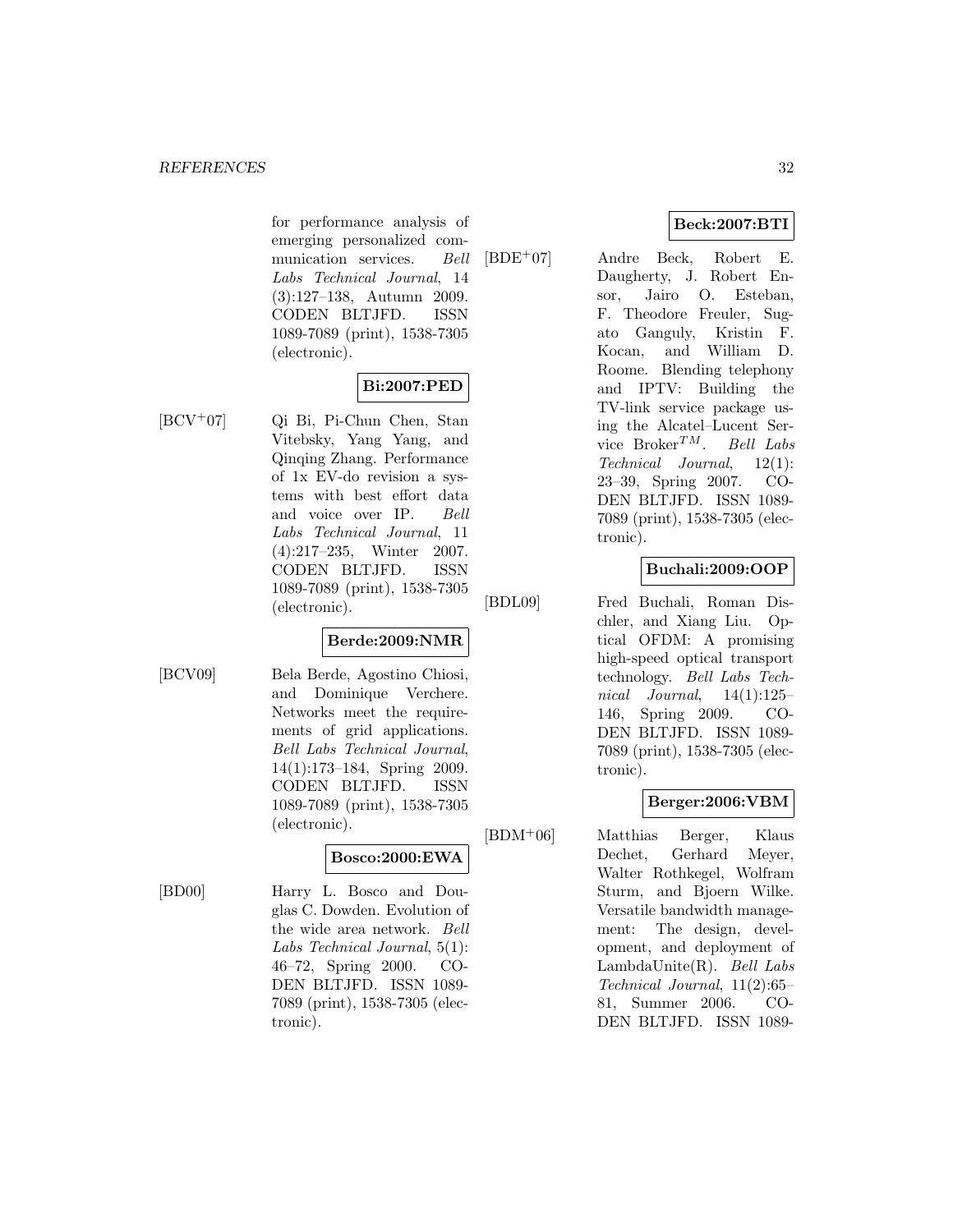7089 (print), 1538-7305 (electronic).

# **Bauer:2007:IDA**

[BDSS07] Markus Bauer, Armin Dekorsy, Peter Schefczik, and Michael Soellner. IP-driven access-independent resource management in converged access networks. Bell Labs Technical Journal, 12(2):37– 61, Summer 2007. CO-DEN BLTJFD. ISSN 1089- 7089 (print), 1538-7305 (electronic).

#### **Bellows:2004:ASO**

[Bel04] Douglas H. Bellows. Architectures for secure operation and maintenance of converged voice and data networks. Bell Labs Technical Journal, 8(4):55–59, Winter 2004. CODEN BLTJFD. ISSN 1089-7089 (print), 1538-7305 (electronic).

# **Bass:2005:RSD**

[BEM<sup>+</sup>05] Elijah W. Bass, Bilgehan Erman, David P. Mongeau, Mengqi Wu, and Chen Xie. Rapid software development for multi-vendor services. Bell Labs Technical Journal, 9(4):155–169, Winter 2005. CODEN BLTJFD. ISSN 1089-7089 (print), 1538-7305 (electronic).

## **Bessis:2006:IPR**

[Bes06] Thierry Bessis. Improving performance and reliability of an IMS network by co-locating IMS servers. Bell Labs Technical Journal, 10(4):167–178, Winter 2006. CODEN BLTJFD. ISSN 1089-7089 (print), 1538-7305 (electronic).

## **Bessis:2007:IDM**

[Bes07] Thierry Bessis. Improving the DNS mechanism in a data center intranet. Bell Labs Technical Journal, 12 (1):131–144, Spring 2007. CODEN BLTJFD. ISSN 1089-7089 (print), 1538-7305 (electronic).

#### **Bessis:2008:OI**

[Bes08] Thierry Bessis. Open IMS. Bell Labs Technical Journal, 13(3):159–166, Autumn 2008. CODEN BLTJFD. ISSN 1089-7089 (print), 1538-7305 (electronic).

## **Bauer:2006:FAC**

[BF06] Eric J. Bauer and Paul H. Franklin. Framework for availability characterization by analyzing outage durations. Bell Labs Technical Journal, 11(3):39–46, Autumn 2006. CODEN BLTJFD. ISSN 1089-7089 (print), 1538-7305 (electronic).

## **Benenati:2002:SMV**

[BFL<sup>+</sup>02] David Benenati, Peretz M. Feder, Nancy Y. Lee, Silvia Martin-Leon, and Reuven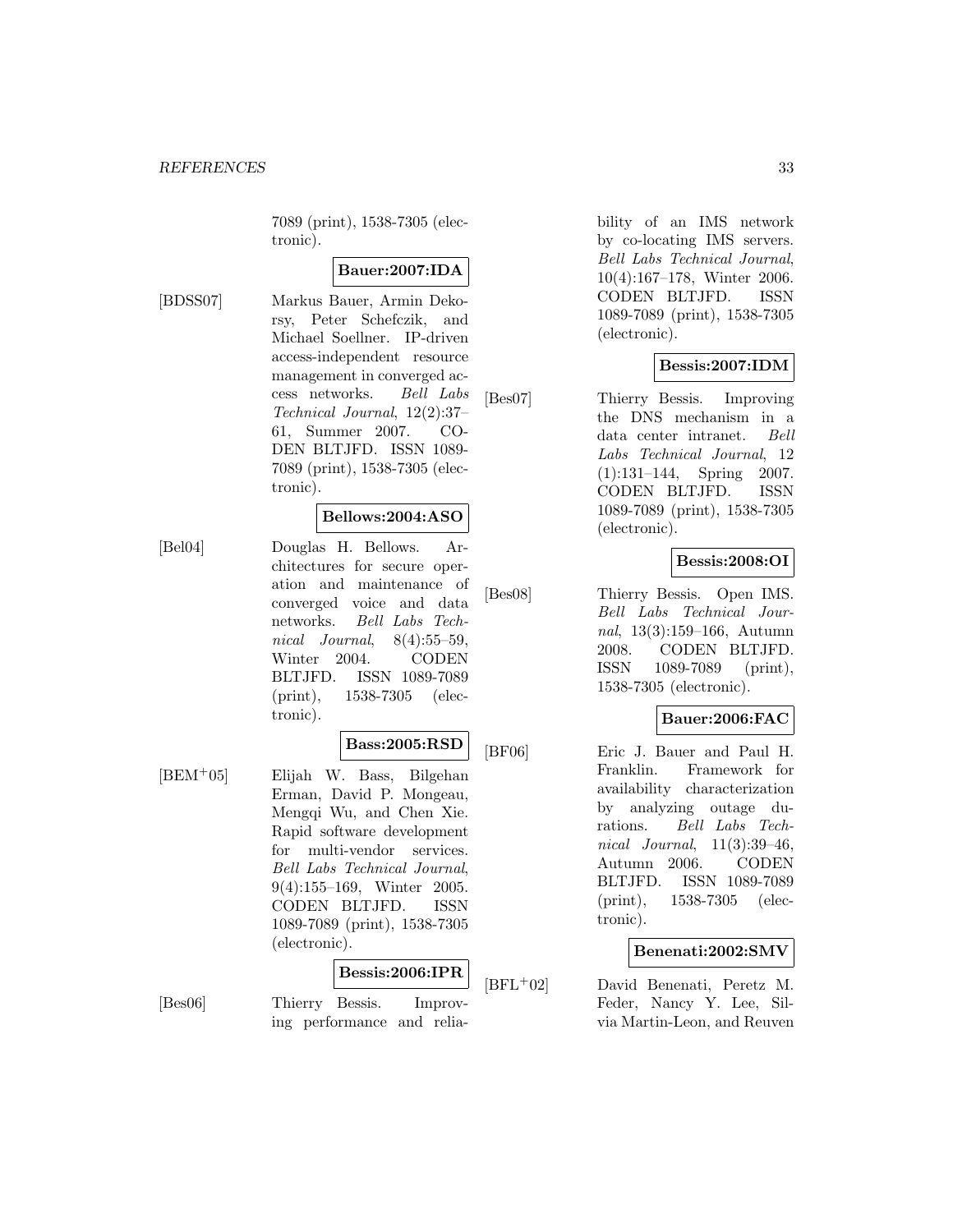Shapira. A seamless mobile VPN data solution for CDMA2000 , UMTS, and WLAN users. Bell Labs Technical Journal, 7(2):143– 165, Summer 2002. CO-DEN BLTJFD. ISSN 1089- 7089 (print), 1538-7305 (electronic).

## **Bertine:2004:ODT**

[BFL04] Herbert Bertine, Igor Faynberg, and Hui-Lan Lu. Overview of data and telecommunications security standardization efforts in ISO, IEC, ITU, and IETF. Bell Labs Technical Journal, 8(4): 203–229, Winter 2004. CO-DEN BLTJFD. ISSN 1089- 7089 (print), 1538-7305 (electronic).

# **Bruns:2000:ASD**

[BFMT00] Glenn R. Bruns, Alan E. Frey, Peter A. Mataga, and Susan J. Tripp. Automated software development with XML and the Java language. Bell Labs Technical Journal, 5(2):32–43, Summer 2000. CODEN BLTJFD. ISSN 1089-7089 (print), 1538-7305 (electronic).

# **Bachl:2007:LTE**

[BGDT07] Rainer Bachl, Peter Gunreben, Suman Das, and Said Tatesh. The long term evolution towards a new 3GPP air interface standard. Bell Labs Technical Journal, 11 (4):25–51, Winter 2007. CO-

DEN BLTJFD. ISSN 1089- 7089 (print), 1538-7305 (electronic).

## **Batni:2006:EMS**

[BGK<sup>+</sup>06] Ramachendra Batni, Katherine Guo, Anand Kagalkar, Sarit Mukherjee, and Ranjan Sharma. Evolution of MiRingBack service to multimedia MiRingBack service in the IMS framework. Bell Labs Technical Journal, 10 (4):53–70, Winter 2006. CO-DEN BLTJFD. ISSN 1089- 7089 (print), 1538-7305 (electronic).

# **Brenner:2005:OMA**

[BGTU05] Michael R. Brenner, Michel L. F. Grech, Mohammad Torabi, and Musa R. Unmehopa. The Open Mobile Alliance and trends in supporting the mobile services industry. Bell Labs Technical Journal, 10(1):59– 75, Spring 2005. CO-DEN BLTJFD. ISSN 1089- 7089 (print), 1538-7305 (electronic).

# **Bennett:2003:SMS**

[BGUV03] Andrew J. Bennett, Michel L. F. Grech, Musa R. Unmehopa, and Kumar V. Vemuri. Service mediation standards. Bell Labs Technical Journal, 7(4):77– 90, Winter 2003. CO-DEN BLTJFD. ISSN 1089- 7089 (print), 1538-7305 (electronic).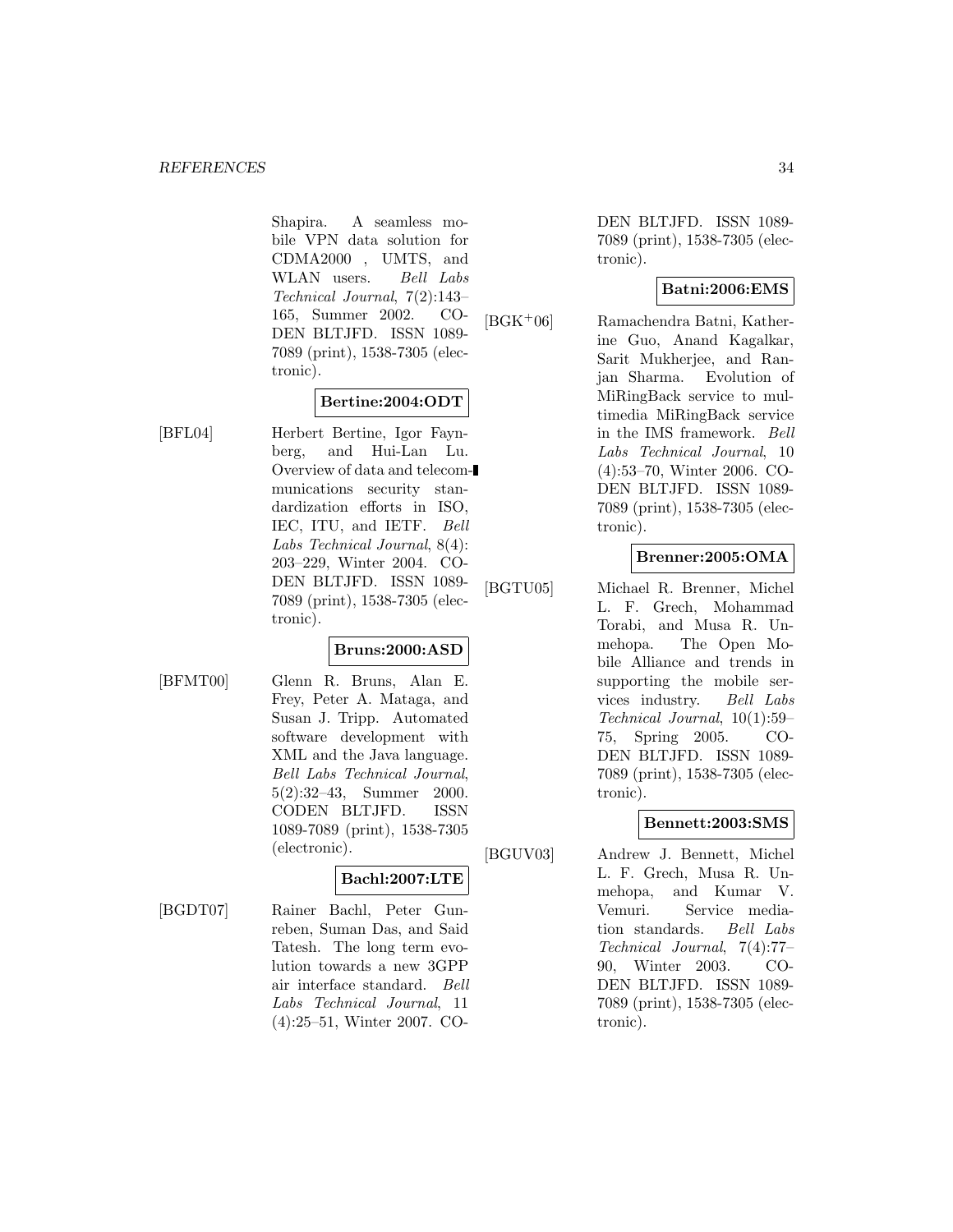## **Borst:2009:SOA**

[BGW09] Sem Borst, Varun Gupta, and Anwar Walid. Selforganizing algorithms for cache cooperation in content distribution networks. Bell Labs Technical Journal, 14 (3):113–125, Autumn 2009. CODEN BLTJFD. ISSN 1089-7089 (print), 1538-7305 (electronic).

## **Beck:2005:ESM**

[BH05] Andre Beck and Markus Hofmann. Extending service mediation to intelligent VoIP endpoints. Bell Labs Technical Journal, 10 (1):11–15, Spring 2005. CO-DEN BLTJFD. ISSN 1089- 7089 (print), 1538-7305 (electronic).

# **Batni:2008:AEA**

[BH08] Ramachendra P. Batni and John F. Heck. An analytics engine architecture for service provider deployments. Bell Labs Technical Journal, 13(3):129– 141, Autumn 2008. CO-DEN BLTJFD. ISSN 1089- 7089 (print), 1538-7305 (electronic).

# **Barshefsky:2000:RFS**

 $[BHH^+00]$  Alvin Barshefsky, Fred Hu, Sean Hu, Lisa Bergen Ohm, and Hemi Trickey. 5ESS(R) field switch performance capture. Bell Labs Technical Journal, 5(2):19–31, Summer

2000. CODEN BLTJFD. ISSN 1089-7089 (print), 1538-7305 (electronic).

# **Beck:2005:NSS**

[BHH05] Andre Beck, Volker Hilt, and Markus Hofmann. Network support for smart<br>VoIP endpoints. Bell Labs VoIP endpoints. Technical Journal, 10(1): 5–9, Spring 2005. CO-DEN BLTJFD. ISSN 1089- 7089 (print), 1538-7305 (electronic).

## **Bi:2002:MWD**

[BHLN02] Qi Bi, Ching-Yao Huang, Patrick Li, and Mark E. Newbury. Measures of wireless data performance. Bell Labs Technical Journal, 7(3):219– 223, Autumn 2002. CO-DEN BLTJFD. ISSN 1089- 7089 (print), 1538-7305 (electronic).

#### **Boccardi:2009:NOP**

[BHT09] Federico Boccardi, Howard Huang, and Matteo Trivellato. A near-optimum precoding technique for downlink multi-user MIMO transmissions. Bell Labs Technical Journal, 13(4):79–95, Winter 2009. CODEN BLTJFD. ISSN 1089-7089 (print), 1538-7305 (electronic).

# **Bi:2005:FLP**

[Bi05] Qi Bi. A forward link performance study of the 1x EV-do Rev. 0 system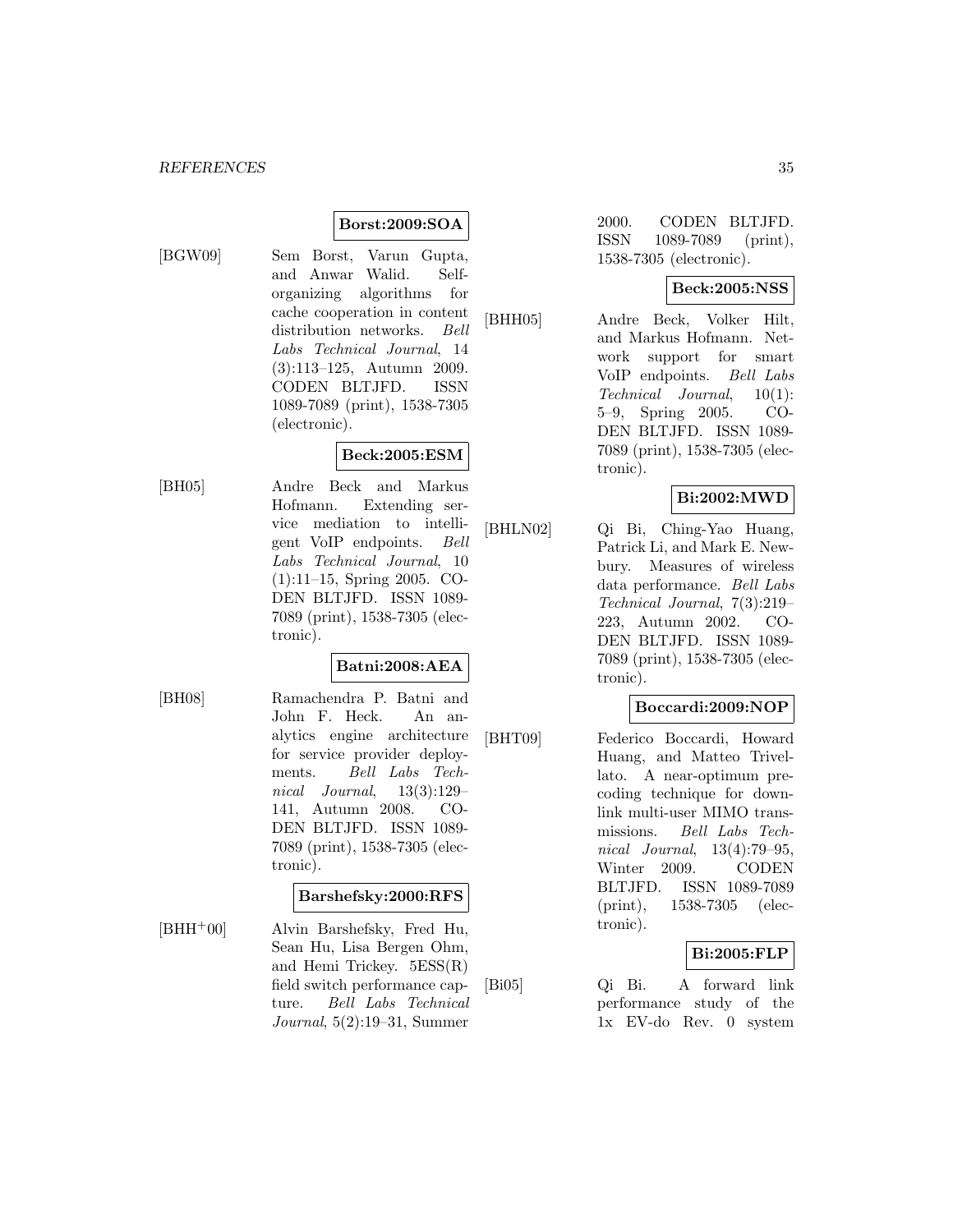using field measurements and simulations. Bell Labs Technical Journal, 10(2):5– 19, Summer 2005. CO-DEN BLTJFD. ISSN 1089- 7089 (print), 1538-7305 (electronic).

## **Borger:2007:EES**

[BIGKR07] Jim Borger, Alina Ionescu-Graff, Samrat Kulkarni, and Narayan Raman. Economics of Ethernet over SONET/ SDH. Bell Labs Technical Journal,  $12(1):187-$ 206, Spring 2007. CO-DEN BLTJFD. ISSN 1089- 7089 (print), 1538-7305 (electronic).

#### **Bishop:2005:NEM**

[Bis05a] David Bishop. Nanotechnology and the end of Moore's Law? Bell Labs Technical Journal, 10(3):23– 28, Autumn 2005. CO-DEN BLTJFD. ISSN 1089- 7089 (print), 1538-7305 (electronic).

# **Bishop:2005:O**

[Bis05b] David Bishop. Overview. Bell Labs Technical Journal, 10(3):1–3, Autumn 2005. CODEN BLTJFD. ISSN 1089-7089 (print), 1538-7305 (electronic).

#### **Brueck:2007:RRM**

[BJK<sup>+</sup>07] Stefan Brueck, Enrico Jugl, Hans-Juergen Kettschau, Michael Link, Jens Mueckenheim, and Andrei Zaporozhets. Radio resource management in HSDPA and HSUPA. Bell Labs Technical Journal,  $11(4):151-$ 167, Winter 2007. CO-DEN BLTJFD. ISSN 1089- 7089 (print), 1538-7305 (electronic).

## **Bernhard:2002:IMR**

[BJM<sup>+</sup>02] Urs Bernhard, Enrico Jugl, Jens Mueckenheim, Holger Pampel, and Michael Soellner. Intelligent management of radio resources in UMTS access networks. Bell Labs Technical Journal, 7(3):109– 126, Autumn 2002. CO-DEN BLTJFD. ISSN 1089- 7089 (print), 1538-7305 (electronic).

#### **Brinkman:2000:LBC**

[BKLW00] William F. Brinkman, Thomas L. Koch, David V. Lang, and Daniel P. Wilt. The lasers behind the communications revolution. Bell Labs Technical Journal, 5(1): 150–167, Spring 2000. CO-DEN BLTJFD. ISSN 1089- 7089 (print), 1538-7305 (electronic).

#### **Brok:2006:ENS**

[BKMB06] Jacco Brok, Bharat Kumar, Erik Meeuwissen, and Harold J. Batteram. Enabling new services by exploiting presence and context information in IMS. Bell Labs Technical Journal, 10(4):83– 100, Winter 2006. CO-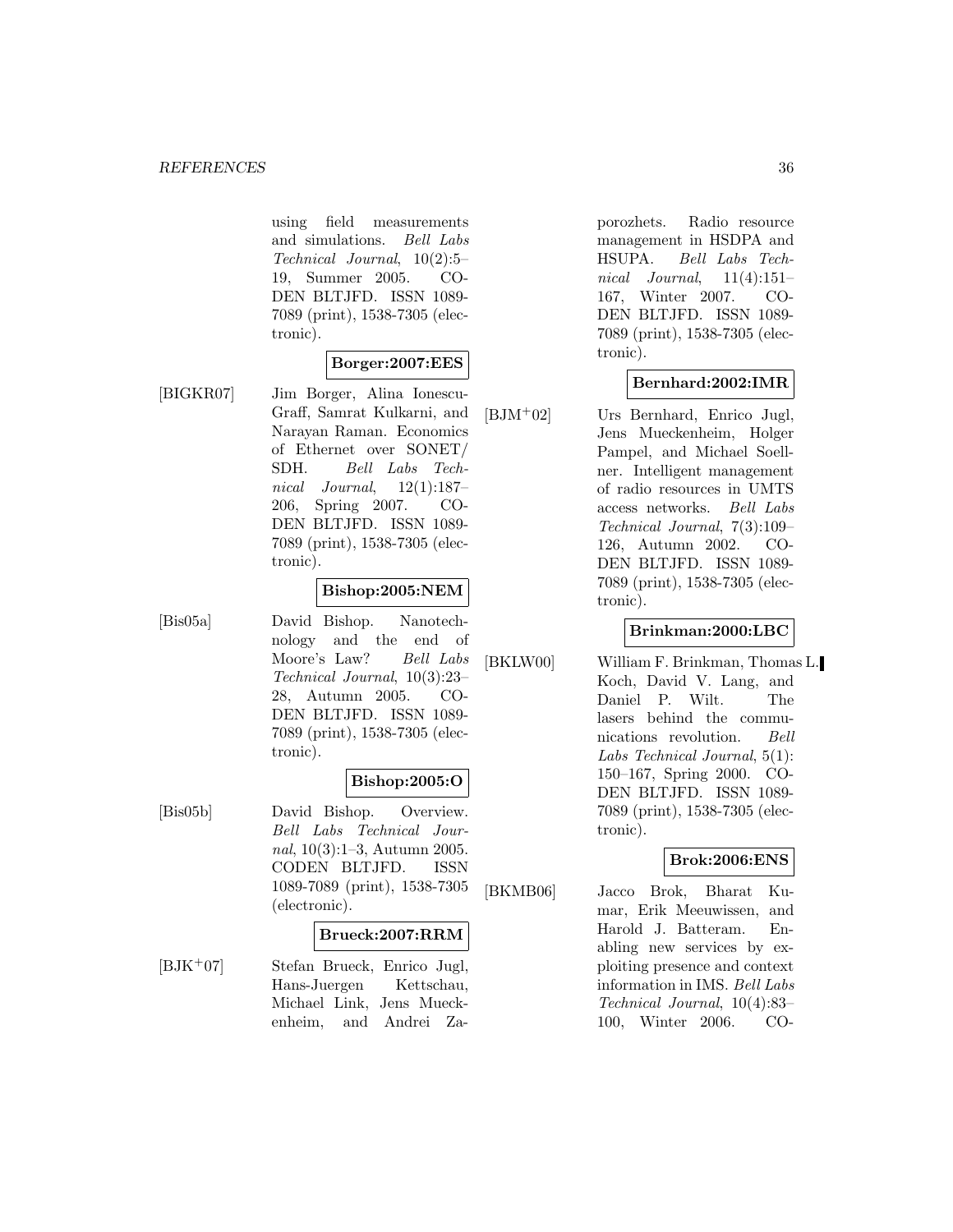DEN BLTJFD. ISSN 1089- 7089 (print), 1538-7305 (electronic).

### **Buddhikot:2009:UBF**

[BKMV09] Milind M. Buddhikot, Irwin Kennedy, Frank Mullany, and Harish Viswanathan. Ultrabroadband femtocells via opportunistic reuse of multioperator and multi-service spectrum. Bell Labs Technical Journal, 13(4):129– 143, Winter 2009. CO-DEN BLTJFD. ISSN 1089- 7089 (print), 1538-7305 (electronic).

#### **Barker:2005:PMP**

[BLH<sup>+</sup>05] William O. Barker, Juliet R. Lane, David P. Holbrook, Narasimha R. Vadrevu, and Lorraine T. Padalino. Preventative maintenance: A proactive customer service. Bell Labs Technical Journal, 9(4):187–200, Winter 2005. CODEN BLTJFD. ISSN 1089-7089 (print), 1538-7305 (electronic).

### **Banke:2002:SAC**

[BLP02] Richard T. Banke, Thomas K. Lybarger, and Michael L. Patton. Service assurance for converged networks. Bell Labs Technical Journal, 7(1): 99–114, Spring 2002. CO-DEN BLTJFD. ISSN 1089- 7089 (print), 1538-7305 (electronic).

### **Balyan:2006:SAI**

[BLS06] Avneesh Balyan, Karthic Loganathan, and Sridhar Sripathi. Security architecture for IP-based multiservice networks. Bell Labs Technical Journal, 11(1): 59–78, Spring 2006. CO-DEN BLTJFD. ISSN 1089- 7089 (print), 1538-7305 (electronic).

### **Batni:2000:ESW**

[BLV00] Ramachendra P. Batni, Chinmei C. Lee, and Douglas W. Varney. Enhanced services in WAP-enabled networks. Bell Labs Technical Journal,  $5(3):145-152$ , Autumn 2000. CODEN BLTJFD. ISSN 1089-7089 (print), 1538-7305 (electronic).

## **Batteram:2003:OSP**

[BM03] Harold J. Batteram and Erik Meeuwissen. Octavia: A software platform for nextgeneration services. Bell Labs Technical Journal, 7(4):139– 154, Winter 2003. CO-DEN BLTJFD. ISSN 1089- 7089 (print), 1538-7305 (electronic).

### **Blumenthal:2002:WNS**

[BMM<sup>+</sup>02] Uri Blumenthal, Michael Marcovici, Semyon Mizikovsky, Sarvar Patel, Ganapathy S. Sundaram, and Marcus Wong. Wireless network security architecture. *Bell*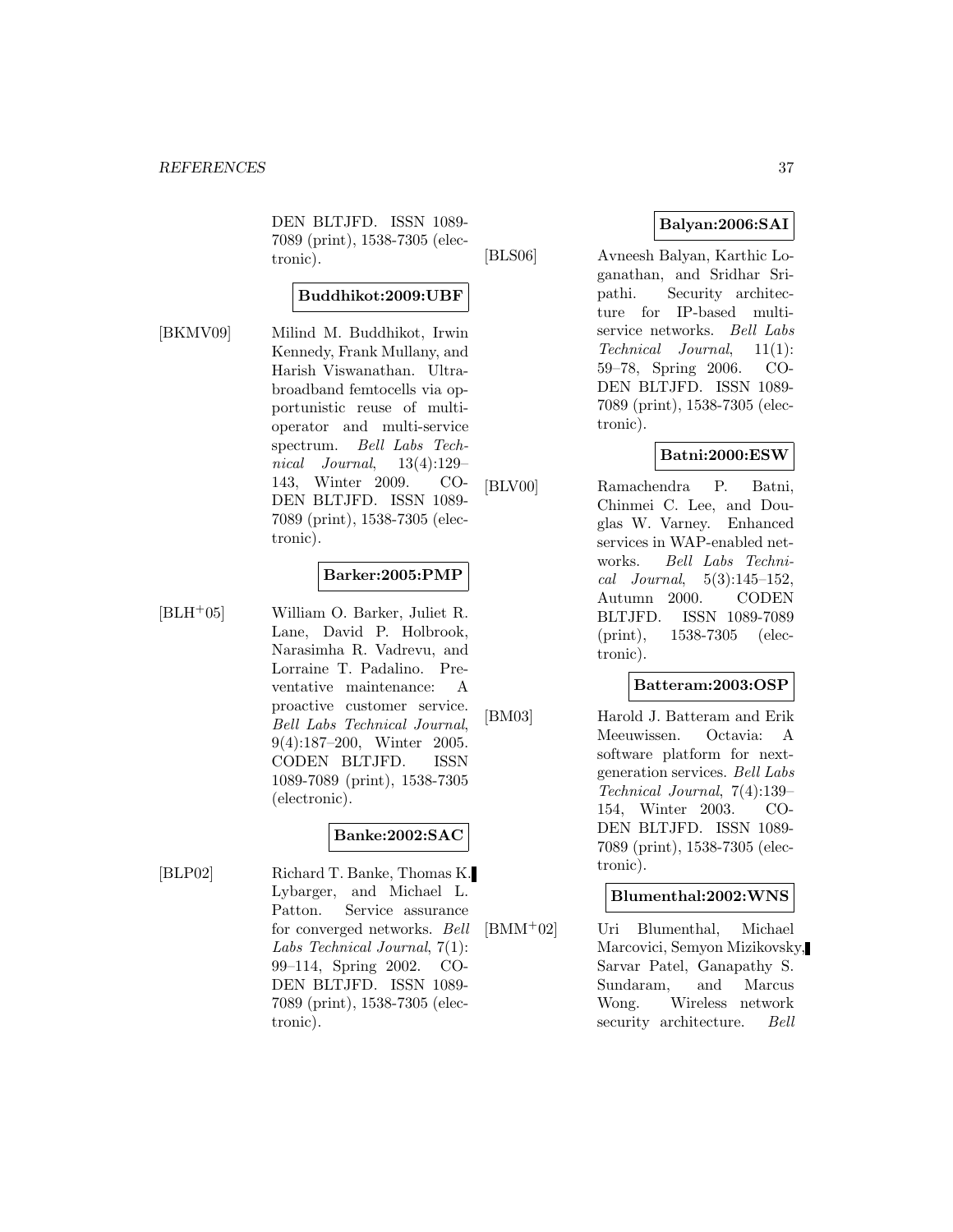#### *REFERENCES* 38

Labs Technical Journal, 7(2): 19–36, Summer 2002. CO-DEN BLTJFD. ISSN 1089- 7089 (print), 1538-7305 (electronic).

### **Bear:2000:OPN**

[BMN<sup>+</sup>00] Christopher L. Bear, Warren A. Montgomery, Diana B. Nolte, Suzanne K. Rajchel, and Michael C. Silva. Open, programmable networks. Bell Labs Technical Journal, 5(3): 30–42, Autumn 2000. CO-DEN BLTJFD. ISSN 1089- 7089 (print), 1538-7305 (electronic).

#### **Bakker:2000:RDD**

[BMOP00] John-Luc Bakker, Judith R. McGoogan, William F. Opdyke, and Frans Panken. Rapid development and delivery of converged services using APIs. Bell Labs Technical Journal, 5(3):12– 29, Autumn 2000. CO-DEN BLTJFD. ISSN 1089- 7089 (print), 1538-7305 (electronic).

#### **Batteram:2006:SMP**

[BMvB06] Harold Batteram, Erik Meeuwissen, and Jeroen van Bemmel. SIP message prioritization and its applications. Bell Labs Technical Journal, 11 (1):21–36, Spring 2006. CO-DEN BLTJFD. ISSN 1089- 7089 (print), 1538-7305 (electronic).

#### **Batteram:2003:TFC**

[BR03] Harold J. Batteram and Willem A. Romijn. A test framework for CORBA component model-based software systems. Bell Labs Technical Journal, 8(3):15– 29, Autumn 2003. CO-DEN BLTJFD. ISSN 1089- 7089 (print), 1538-7305 (electronic).

#### **Buvaneswari:2005:NOM**

[BRG<sup>+</sup>05] Arumugam Buvaneswari, Bhanumathi Ravishankar, John M. Graybeal, Mark Haner, and Gee Rittenhouse. New optimization and management services for 3G wireless networks using CEL-NET Xplorer. Bell Labs Technical Journal, 9(4):101– 115, Winter 2005. CO-DEN BLTJFD. ISSN 1089- 7089 (print), 1538-7305 (electronic).

### **Baker:2000:BLI**

[BRMS00] William O. Baker, Ian M. Ross, John S. Mayo, and Daniel C. Stanzione. Bell Labs innovations in recent decades. Bell Labs Technical Journal, 5(1):3– 16, Spring 2000. CO-DEN BLTJFD. ISSN 1089- 7089 (print), 1538-7305 (electronic).

#### **Brugman:2005:CRA**

[Bru05] David Brugman. Call-routing analysis using SS7 data. Bell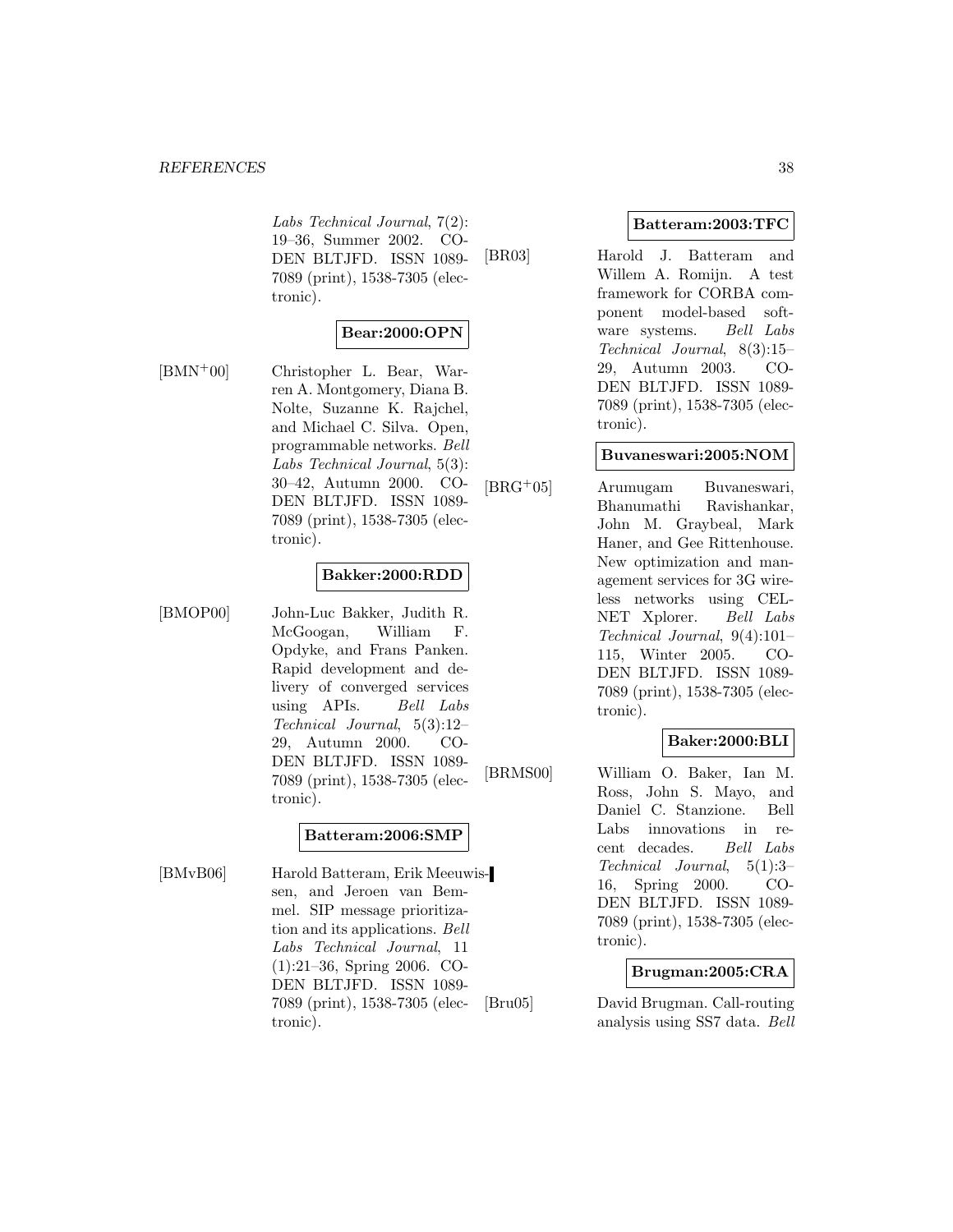#### *REFERENCES* 39

Labs Technical Journal, 9(4): 133–138, Winter 2005. CO-DEN BLTJFD. ISSN 1089- 7089 (print), 1538-7305 (electronic).

#### **Brenner:2007:SOA**

[BU07] Michael R. Brenner and Musa R. Unmehopa. Serviceoriented architecture and Web services penetration in next-generation networks. Bell Labs Technical Journal, 12(2):147–159, Summer 2007. CODEN BLTJFD. ISSN 1089-7089 (print), 1538-7305 (electronic).

#### **Burns:2008:DHB**

[Bur08] Michael J. Burns. Deploying, hardening, and benefiting from next-generation networks. Bell Labs Technical Journal, 12(4):1–3, Winter 2008. CODEN BLTJFD. ISSN 1089-7089 (print), 1538-7305 (electronic).

## **Bennett:2003:PPM**

[BUV03] Andrew J. Bennett, Musa R. Unmehopa, and Kumar V. Vemuri. The Parlay proxy manager — Architecture considerations. Bell Labs Technical Journal, 7(4):91– 104, Winter 2003. CO-DEN BLTJFD. ISSN 1089- 7089 (print), 1538-7305 (electronic).

### **Bi:2007:BME**

[BVYY07] Qi Bi, Stan Vitebsky, Yang Yang, and Yifei Yuan.

Broadcast-multicast in 1x EV-do Revision A systems and its application to enhanced mobile services. Bell Labs Technical Journal, 11 (4):237–252, Winter 2007. CODEN BLTJFD. ISSN 1089-7089 (print), 1538-7305 (electronic).

#### **Baker:2004:ADR**

[BWT<sup>+</sup>04] Mark C. Baker, Charles A. Witschorik, Jonathan C. Tuch, Waverly Hagey-Espie, and Veena B. Mendiratta. Architectures and disaster recovery strategies for survivable telecommunications services. Bell Labs Technical Journal, 9(2):125–145, Summer 2004. CODEN BLTJFD. ISSN 1089-7089 (print), 1538-7305 (electronic).

### **Bulow:2009:PCM**

[BXK<sup>+</sup>09] Henning Bülow, Chongjin Xie, Axel Klekamp, Xiang Liu, and Bernd Franz. PMD Compensation/mitigation techniques for high-speed optical transport. Bell Labs Technical Journal, 14(1): 105–124, Spring 2009. CO-DEN BLTJFD. ISSN 1089- 7089 (print), 1538-7305 (electronic).

#### **Boccardi:2009:RAM**

[BYA09] Federico Boccardi, Kai Yu, and Angeliki Alexiou. Relayaided multiple antenna transmissions for wireless back-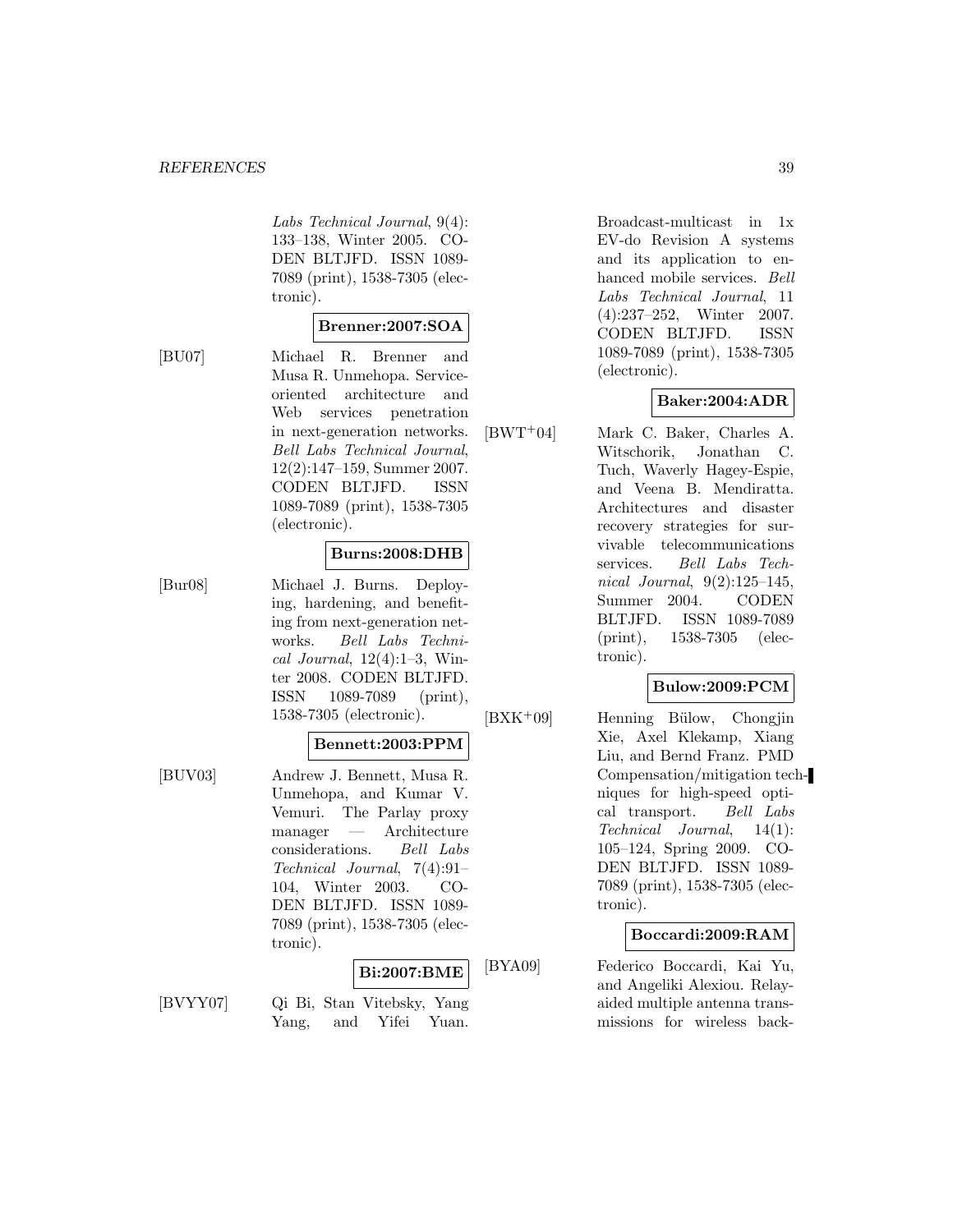haul applications. Bell Labs Technical Journal, 13(4): 161–173, Winter 2009. CO-DEN BLTJFD. ISSN 1089- 7089 (print), 1538-7305 (electronic).

# **Chu:2004:IFA**

[CC04] Chi-Hung Kelvin Chu and Ming Chu. An integrated framework for the assessment of network operations, reliability, and security. Bell Labs Technical Journal, 8(4): 133–152, Winter 2004. CO-DEN BLTJFD. ISSN 1089- 7089 (print), 1538-7305 (electronic).

#### **Chen:2002:WCS**

[CCC<sup>+</sup>02] Yang Chen, Olivier B. Clarisse, Pascal Collet, Mark A. Hartman, Luciano Rodriguez, [CCH+01] Lizette Velazquez, and Bruce A. Westergren. Web communication services and the Packet IN(R) application hosting environment. Bell Labs Technical Journal, 7(1): 25–40, Spring 2002. CO-DEN BLTJFD. ISSN 1089- 7089 (print), 1538-7305 (electronic).

### **Clarisse:2000:PSE**

[CCD<sup>+</sup>00] Olivier B. Clarisse, Pascal Collet, James P. Dunn, Bruce A. Westergren, and Lizette Velazquez. Portal services: An evolution of voice features. Bell Labs Technical Journal, 5(3):203– 215, Autumn 2000. CO-

DEN BLTJFD. ISSN 1089- 7089 (print), 1538-7305 (electronic).

### **Chekuri:2006:DTT**

[CCE<sup>+</sup>06] Chandra Chekuri, Paul Claisse, René-Jean Essiambre, Steven Fortune, Daniel C. Kilper, Wonsuck Lee, Nachi K. Nithi, Iraj Saniee, Bruce Shepherd, Christopher A. White, Gordon Wilfong, and Lisa Zhang. Design tools for transparent optical networks. Bell Labs Technical Journal, 11 (2):129–143, Summer 2006. CODEN BLTJFD. ISSN 1089-7089 (print), 1538-7305 (electronic).

## **Colbert:2001:ASC**

Raymond O. Colbert, Diane S. Compton, Randy L. Hackbarth, James D. Herbsleb, Laurie A. Hoadley, and Graham J. Wills. Advanced services: Changing how we communicate. Bell Labs Technical Journal, 6(1): 211–228, Spring 2001. CO-DEN BLTJFD. ISSN 1089- 7089 (print), 1538-7305 (electronic).

### **Chan:2004:RSR**

[CCRV04] Chun K. Chan, Uma Chandrashekhar, Steven H. Richman, and S. Rao Vasireddy. The role of SLAs in reducing vulnerabilities and recovering from disasters. Bell Labs Technical Journal, 9(2):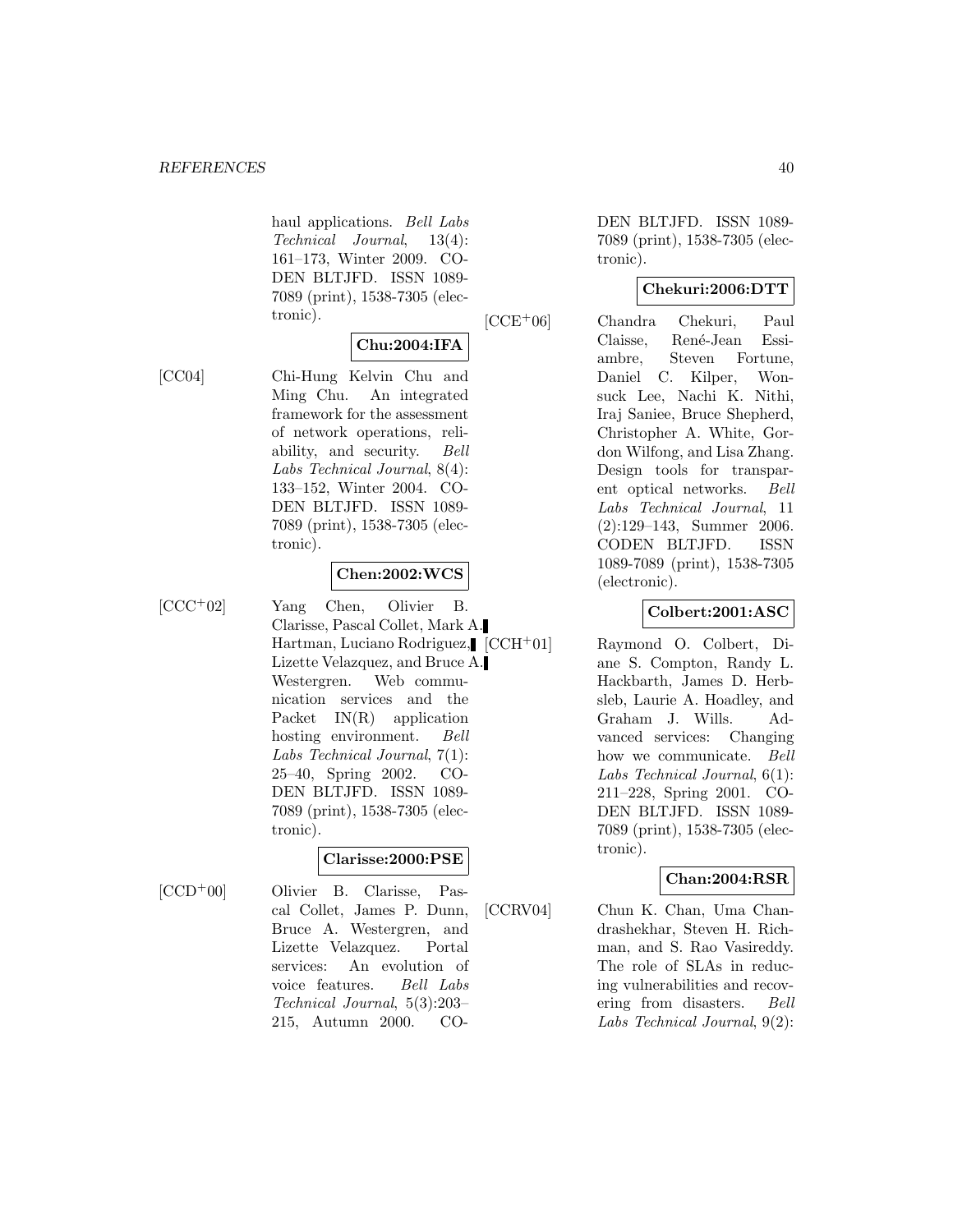189–203, Summer 2004. CO-DEN BLTJFD. ISSN 1089- 7089 (print), 1538-7305 (electronic).

### **Cheng:2007:CET**

[CDL07] Terry S. Cheng, Kenneth W. Del Signore, and Frances Lin. Cost effective treatment of short message service on the paging channel for the CDMA system. Bell Labs Technical Journal, 12 (2):133–141, Summer 2007. CODEN BLTJFD. ISSN 1089-7089 (print), 1538-7305 (electronic).

### **Chen:2007:QSS**

[CDM<sup>+</sup>07] Pi-Chun Chen, Ren Da, Chris Mooney, Yang Yang, Qinqing Zhang, Lily H. Zhu, and Jialin Zou. Quality of service support in 1x EVdo Revision A systems. Bell Labs Technical Journal, 11 (4):169–184, Winter 2007. CODEN BLTJFD. ISSN 1089-7089 (print), 1538-7305 (electronic).

### **Calme:2006:CSP**

[CE06] James A. Calme and Richard P. Ejzak. A common SIP profile for next-generation networks. Bell Labs Technical Journal, 11(1):107–122, Spring 2006. CODEN BLTJFD. ISSN 1089-7089 (print), 1538-7305 (electronic).

### **Cortes:2004:SP**

[CEE04] Mauricio Cortes, J. Robert Ensor, and Jairo O. Esteban. On SIP performance. Bell Labs Technical Journal, 9(3): 155–172, Autumn 2004. CO-DEN BLTJFD. ISSN 1089- 7089 (print), 1538-7305 (electronic).

### **Cheng:2003:NEC**

[CEJ<sup>+</sup>03] Lily Cheng, John Ellson, Admela Jukan, Patrice Lamy, and Eve Varma. Network engineering — Control of dynamic link topology in user networks. Bell Labs Technical Journal, 8(1):207– 218, Spring 2003. CO-DEN BLTJFD. ISSN 1089- 7089 (print), 1538-7305 (electronic).

### **Cortes:2006:DIS**

[CEJ06] Mauricio Cortes, Jairo O. Esteban, and Hyewon Jun. Diabelli: An IMS simulation tool. Bell Labs Technical Journal,  $10(4):255-$ 259, Winter 2006. CO-DEN BLTJFD. ISSN 1089- 7089 (print), 1538-7305 (electronic).

### **Cyr:2004:SCC**

 $[CEL<sup>+</sup>04]$  Bernard L. Cyr, Richard P. Ejzak, Joseph J. Lichter, John J. MacNamara, Thomas L. McRoberts, and Joseph E. Seitz. Support for CDMA circuit mobiles in a SIP-based packet core network: A step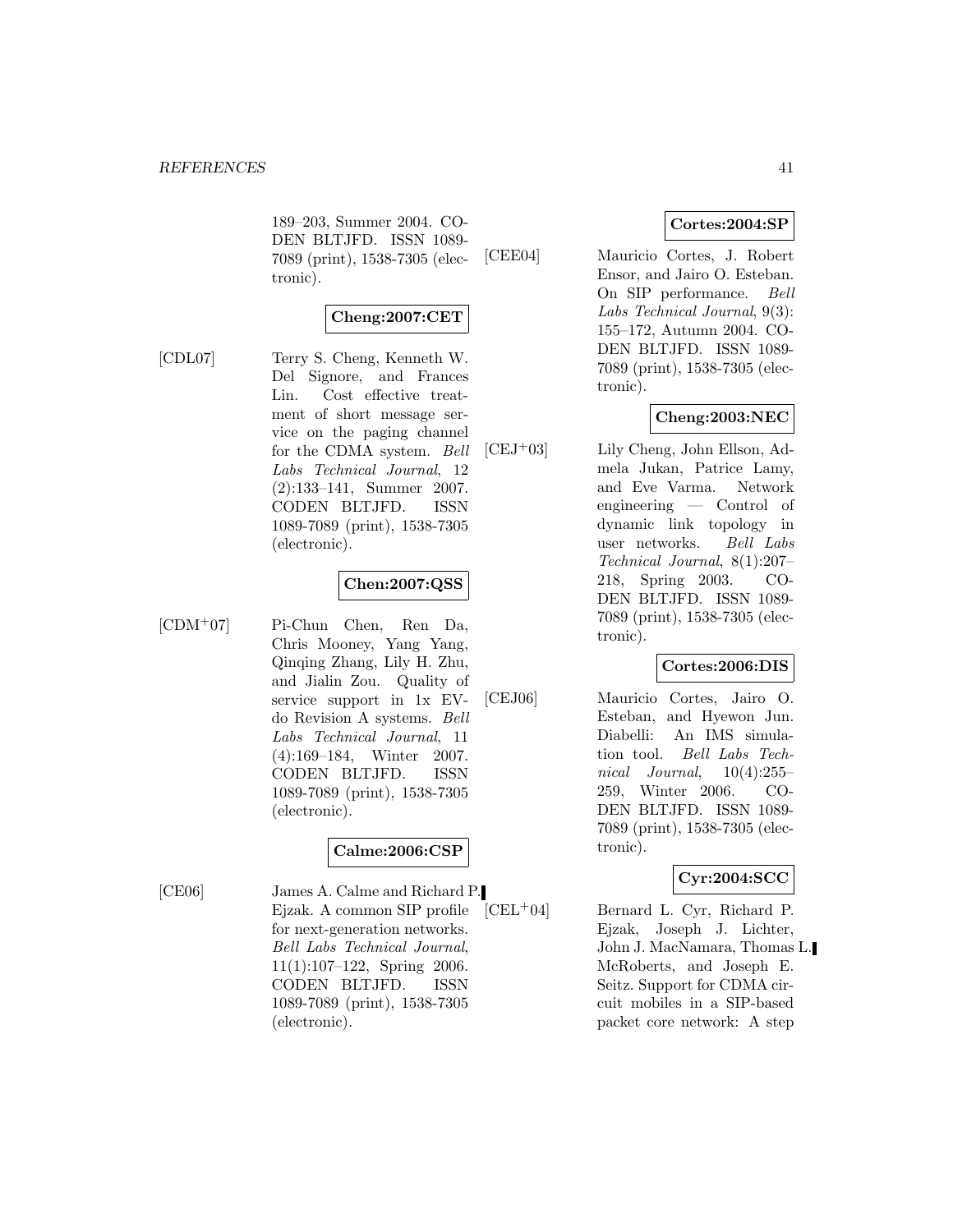on the path to IMS. Bell Labs Technical Journal, 9(3): 217–236, Autumn 2004. CO-DEN BLTJFD. ISSN 1089- 7089 (print), 1538-7305 (electronic).

## **Choi:2006:TIS**

[CFL<sup>+</sup>06] Dupyo Choi, Christine Fischer, Anne Y. Lee, E-Ling Lou, Chung-Zin Liu, and Hsien-Chuen Yu. Transition to IPv6 and support for IPv4/IPv6 interoperability in IMS. Bell Labs Technical Journal, 10 (4):261–270, Winter 2006. CODEN BLTJFD. ISSN 1089-7089 (print), 1538-7305 (electronic).

#### **Chrin:2002:PSP**

[CGJ<sup>+</sup>02] Christopher Chrin, Steven L. Gay, Mark H. Jones, Jeffrey C. Martin, and Kristin F. Kocan. Performance of soft phones and advances in associated technology. Bell Labs Technical Journal, 7(1): 135–139, Spring 2002. CO-DEN BLTJFD. ISSN 1089- 7089 (print), 1538-7305 (electronic).

### **Cannell:2003:SCN**

[CGLU03] Lynell E. Cannell, Michel L. F. Grech, Anne Y. Lee, and Musa R. Unmehopa. Service control for next-generation applications in wireless IP multimedia networks. Bell Labs Technical Journal, 8(1):27–

42, Spring 2003. CO-DEN BLTJFD. ISSN 1089- 7089 (print), 1538-7305 (electronic).

## **Chiang:2002:NTP**

[CGR02] Tsun-Chieh Chiang, Vijay K. Gurbani, and John B. Reid. The need for third-party call control. Bell Labs Technical Journal, 7(1):41– 46, Spring 2002. CO-DEN BLTJFD. ISSN 1089- 7089 (print), 1538-7305 (electronic).

### **Chow:2009:ADN**

[CGV09] Stanley T. Chow, Christophe Gustave, and Dmitri Vinokurov. Authenticating displayed names in telephony. Bell Labs Technical Journal, 14(1):267–282, Spring 2009. CODEN BLTJFD. ISSN 1089-7089 (print), 1538-7305 (electronic).

### **Choudhary:2004:PBN**

[Cho04a] Abdur Rahim Choudhary. Policy-based network management. Bell Labs Technical Journal, 9(1):19–29, Spring 2004. CODEN BLTJFD. ISSN 1089-7089 (print), 1538-7305 (electronic).

#### **Choudhary:2004:SIT**

[Cho04b] Abdur Rahim Choudhary. Service intelligence through agile information controls. Bell Labs Technical Journal, 8(4):61–70, Winter 2004. CODEN BLTJFD. ISSN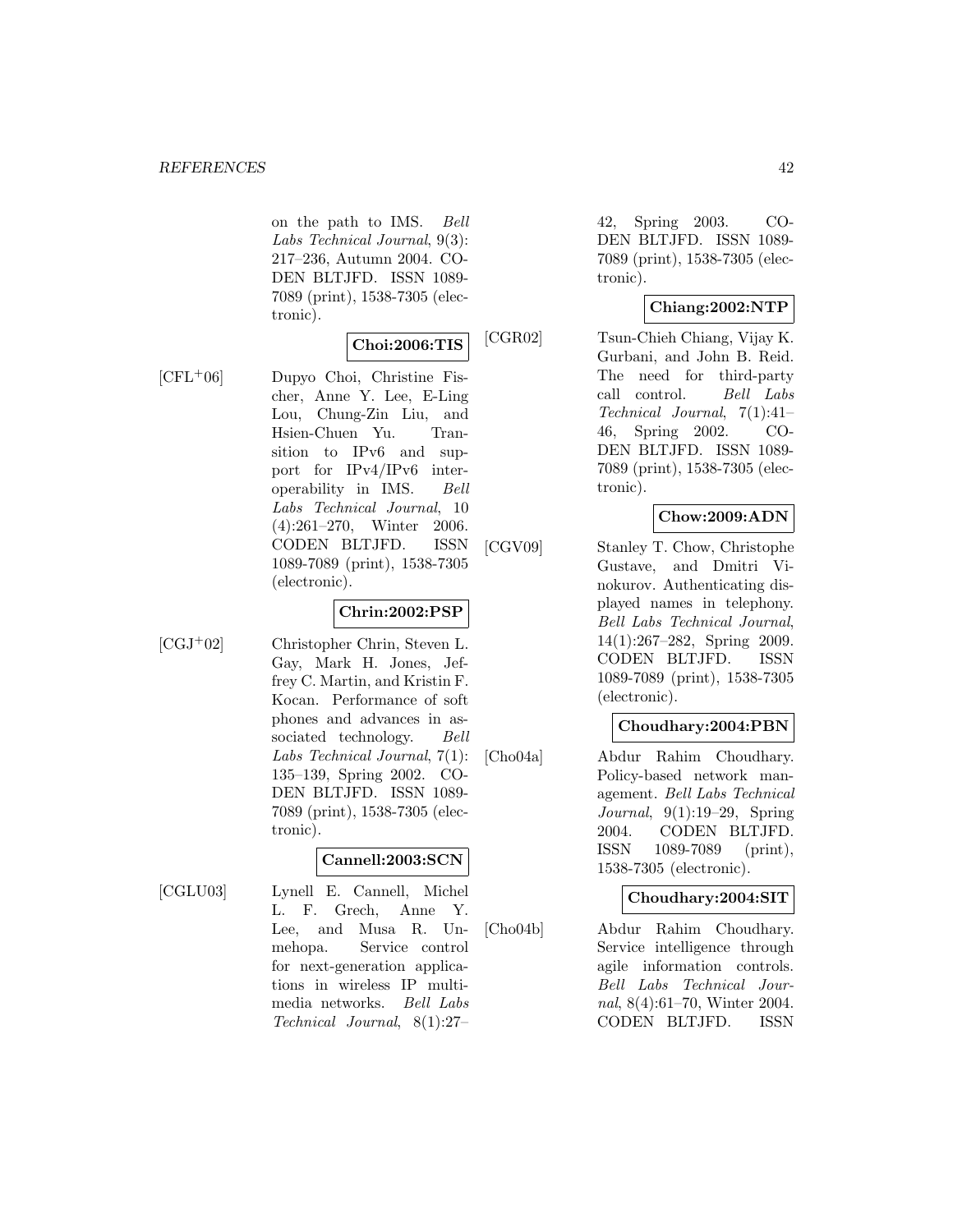1089-7089 (print), 1538-7305 (electronic).

# **Claussen:2008:OFC**

[CHS08] Holger Claussen, Lester T. W. Ho, and Louis G. Samuel. An overview of the femtocell concept. Bell Labs Technical Journal, 13 (1):221–245, Spring 2008. CODEN BLTJFD. ISSN 1089-7089 (print), 1538-7305 (electronic).

# **Chiang:2006:FNW**

[CJKS06] Tung Ching Chiang, Andrew P. Johnson, Sarbmeet S. Kanwal, and Farhan Z. Shaikh. Friends night out — A working prototype of a blended lifestyle service enabled through IMS. Bell Labs Technical Journal, 10 (4):17–23, Winter 2006. CO-DEN BLTJFD. ISSN 1089- 7089 (print), 1538-7305 (electronic).

### **Cai:2004:AMM**

[CKR<sup>+</sup>04] Yigang Cai, Jack Kozik, Helmut L. Raether, John B. Reid, Guy H. Starner, Sunil Thadani, and Kumar V. Vemuri. Authorization mechanisms for mobile commerce implementations in enhanced prepaid solutions. Bell Labs Technical Journal, 8(4):121– 131, Winter 2004. CO-DEN BLTJFD. ISSN 1089- 7089 (print), 1538-7305 (electronic).

#### **Cheung:2005:SAF**

[CKR05] Benjamin Cheung, Gopal Kumar, and Sudarshan A. Rao. Statistical algorithms in fault detection and prediction: Toward a healthier network. Bell Labs Technical Journal, 9(4):171– 185, Winter 2005. CO-DEN BLTJFD. ISSN 1089- 7089 (print), 1538-7305 (electronic).

#### **Conte:2008:NHA**

[CKT08] Alberto Conte, Sylvaine Kerboeuf, and Laurent Thomas. Network-hosted avatar: Userterminal virtualization in the network. Bell Labs Technical Journal,  $13(2):117-$ 126, Summer 2008. CO-DEN BLTJFD. ISSN 1089- 7089 (print), 1538-7305 (electronic).

#### **Claussen:2009:ASD**

[Cla09] Holger Claussen. Autonomous self-deployment of wireless access networks. Bell Labs Technical Journal, 14 (1):55–72, Spring 2009. CO-DEN BLTJFD. ISSN 1089- 7089 (print), 1538-7305 (electronic).

#### **Chen:2007:IMS**

[CLC07] Sheng Chen, Xiangyang Li, and Yigang Cai. IP multimedia subsystem converged call control services. Bell Labs Technical Journal, 12 (1):145–160, Spring 2007.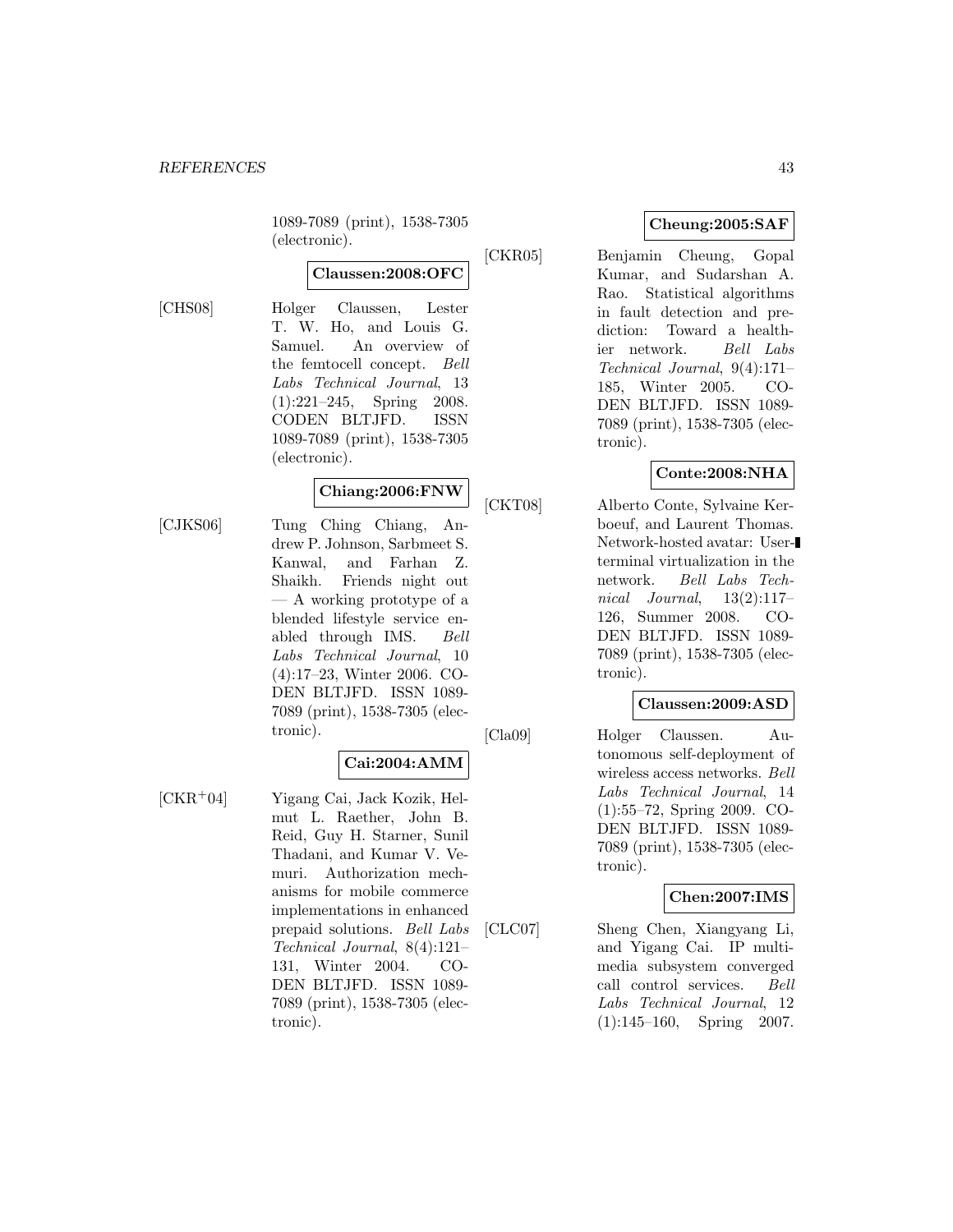CODEN BLTJFD. ISSN 1089-7089 (print), 1538-7305 (electronic).

## **Conte:2008:NSI**

[CLdJH08] Alberto Conte, Brice Leclerc, and Federico de Juan Huarte. Native support of idle mode in wireless IP networks. Bell Labs Technical Journal, 13 (2):127–133, Summer 2008. CODEN BLTJFD. ISSN 1089-7089 (print), 1538-7305 (electronic).

# **Conrad:2006:CNI**

[CLOU06] Stephen H. Conrad, Rene J. LeClaire, Gerard P. O'Reilly, and Huseyin Uzunalioglu. Critical national infrastructure reliability modeling and analysis. Bell Labs Technical Journal, 11(3):57–71, Autumn 2006. CODEN BLTJFD. ISSN 1089-7089 (print), 1538-7305 (electronic).

# **Cai:2006:IMS**

[CLW<sup>+</sup>06] Yigang Cai, Xian Yang Li, Yile Wang, John B. Reid, and Peng Wang. IP multimedia subsystem online session charging call control. Bell Labs Technical Journal, 10(4):117–132, Winter 2006. CODEN BLTJFD. ISSN 1089-7089 (print), 1538-7305 (electronic).

#### **Chan:2005:TEA**

[CMC<sup>+</sup>05] Ho Bun Chan, Zsolt Marcet, Dustin Carr, John Eric Bower, Ray Cirelli, Ed Ferry, Fred P. Klemens, John F. Miner, Chien-Shing Pai, and J. Ashley Taylor. Transmission enhancement in an array of subwavelength slits in aluminum due to surface plasmon resonances. Bell Labs Technical Journal, 10 (3):143–150, Autumn 2005. CODEN BLTJFD. ISSN 1089-7089 (print), 1538-7305 (electronic).

#### **Calin:2006:MAS**

[CMCP06] Doru Calin, Andrew R. McGee, Uma Chandrashekhar, and Ramjee Prasad. MAG-NET: An approach for secure personal networking in beyond 3g wireless networks. Bell Labs Technical Journal, 11(1):79–98, Spring 2006. CODEN BLTJFD. ISSN 1089-7089 (print), 1538-7305 (electronic).

### **Calin:2008:AJT**

[CMMZ08] Doru Calin, Andrew K. Mackay, Thomas B. Morawski, and Hardy Zhang. An approach for just-in-time radio access network capacity planning in CDMA networks. Bell Labs Technical Journal, 12 (4):67–82, Winter 2008. CO-DEN BLTJFD. ISSN 1089- 7089 (print), 1538-7305 (electronic).

### **Chuah:2002:QST**

[CMPW02] Mooi Choo Chuah, Kamesh Medepalli, Se-Yong Park,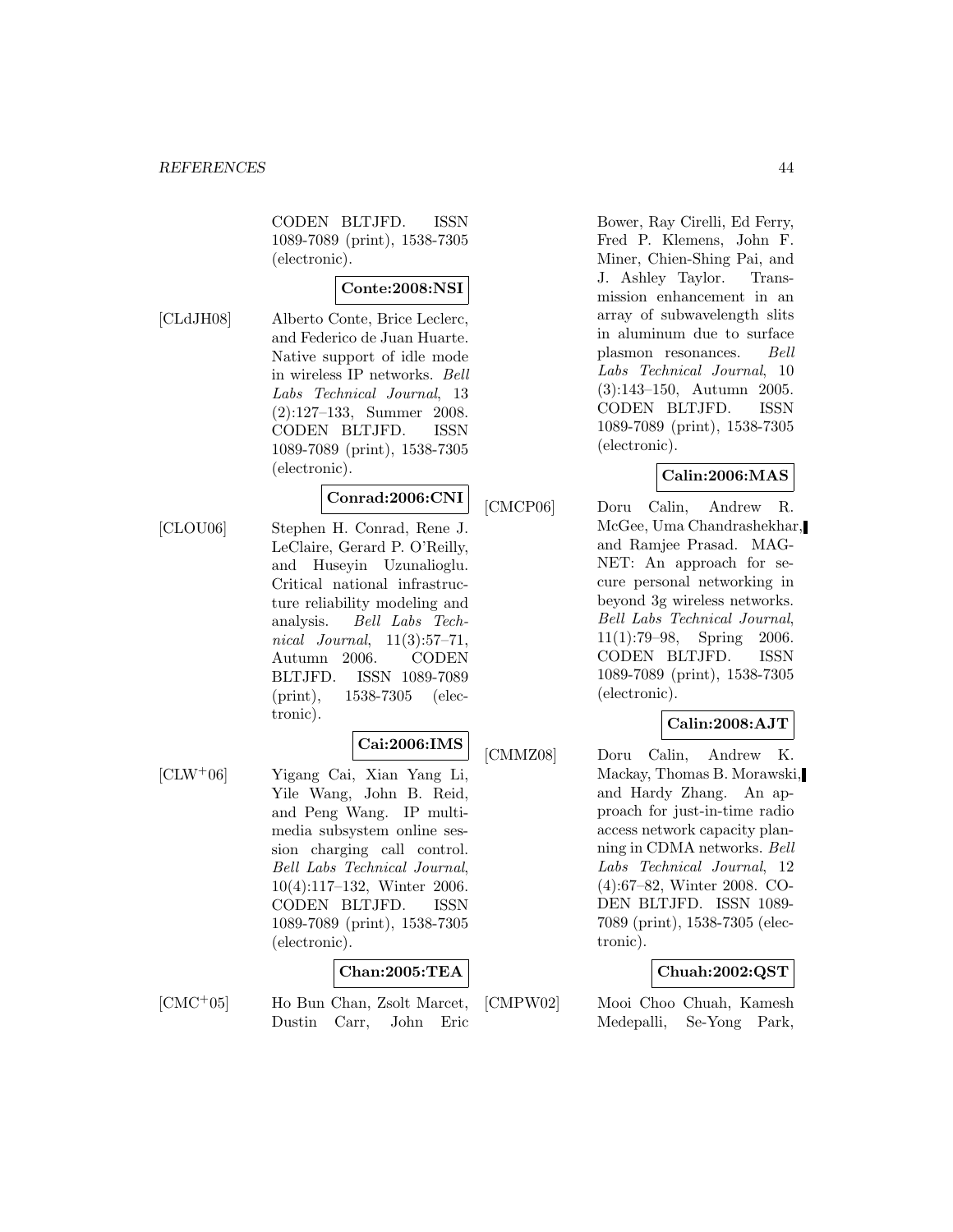and Jiansong Wang. Quality of service in thirdgeneration IP-based radio access networks. Bell Labs Technical Journal, 7(2):67– 89, Summer 2002. CO-DEN BLTJFD. ISSN 1089- 7089 (print), 1538-7305 (electronic).

#### **Cowsar:2007:GRP**

[Cow07] Lawrence Cowsar. A global research presence. Bell Labs Technical Journal, 12(2):1– 2, Summer 2007. CO-DEN BLTJFD. ISSN 1089- 7089 (print), 1538-7305 (electronic).

### **Chan:2004:RSM**

[CP04] Chun K. Chan and Himanshu Pant. Reliability and security modeling in upgrading wireless backbone networks. Bell Labs Technical Journal, 8(4): 39–53, Winter 2004. CO-DEN BLTJFD. ISSN 1089- 7089 (print), 1538-7305 (electronic).

**Clark:2007:CSM**

[CP07] Andrew C. Clark and Karen E. Plonty. Common security management for CDMA2000 1x and 1x EV-do networks. Bell Labs Technical Journal, 12(3):187– 203, Autumn 2007. CO-DEN BLTJFD. ISSN 1089- 7089 (print), 1538-7305 (electronic).

### **Claussen:2009:SOF**

[CPH09] Holger Claussen, Florian Pivit, and Lester T. W. Ho. Self-optimization of femtocell coverage to minimize the increase in core network mobility signalling. Bell Labs Technical Journal, 14 (2):155–183, Summer 2009. CODEN BLTJFD. ISSN 1089-7089 (print), 1538-7305 (electronic).

#### **Chambers:2004:IWP**

[CR04] Michael D. Chambers and Douglas H. Riley. Implementing wireless priority service for CDMA networks. Bell Labs Technical Journal, 9(2): 23–36, Summer 2004. CO-DEN BLTJFD. ISSN 1089- 7089 (print), 1538-7305 (electronic).

### **Chandrashekhar:2004:O**

[CRT04] Uma Chandrashekhar, Steven H. Richman, and Rati C. Thanawala. Overview. Bell Labs Technical Journal, 8 (4):1–5, Winter 2004. CO-DEN BLTJFD. ISSN 1089- 7089 (print), 1538-7305 (electronic).

#### **Chandrashekhar:2002:AEU**

[CRVX02] Uma Chandrashekhar, Steven H. Richman, S. Rao Vasireddy, and Chen Xie. Applications exchange: A unified approach to enable services and applications for end users and service providers. Bell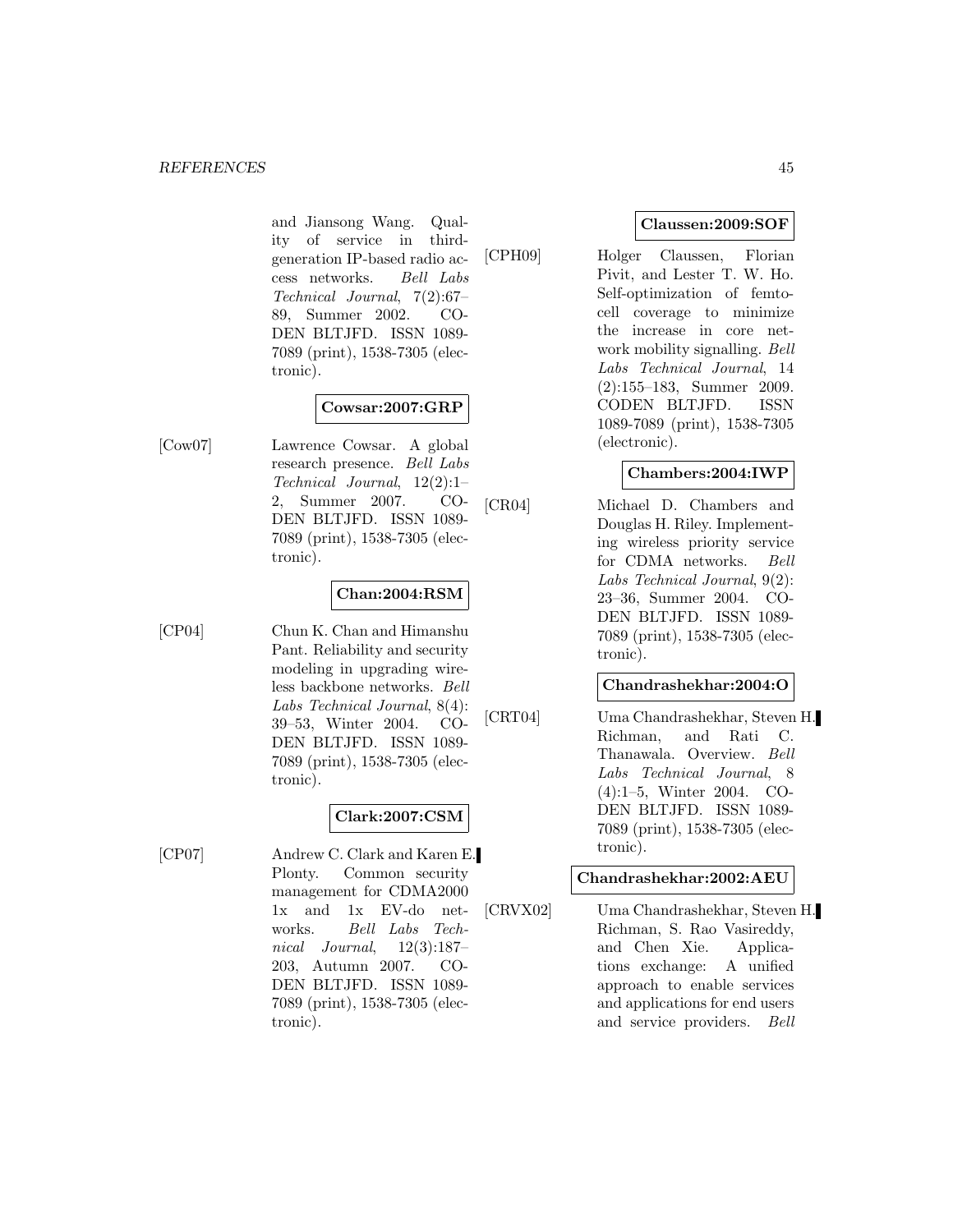Labs Technical Journal, 7(1): 47–62, Spring 2002. CO-DEN BLTJFD. ISSN 1089- 7089 (print), 1538-7305 (electronic).

#### **Coss:2004:NPD**

[CS04] Michael Coss and Ron Sharp. The network processor decision. Bell Labs Technical Journal, 9(1):177– 189, Spring 2004. CO-DEN BLTJFD. ISSN 1089- 7089 (print), 1538-7305 (electronic).

#### **Coyle:2008:SNC**

[CV08] Cheryl L. Coyle and Heather Vaughn. Social networking: Communication revolution or evolution? Bell Labs Technical Journal, 13(2):13– 17, Summer 2008. CO-DEN BLTJFD. ISSN 1089- 7089 (print), 1538-7305 (electronic).

#### **Danielsen:2008:AS**

[Dan08] Peter J. Danielsen. Absence services. Bell Labs Technical Journal, 13(2):25– 30, Summer 2008. CO-DEN BLTJFD. ISSN 1089- 7089 (print), 1538-7305 (electronic).

### **Das:2000:NEO**

[Das00] Saswato R. Das. Noble endeavors: An overview of Nobel Prize-winning research at Bell Labs. Bell Labs Technical Journal, 5(1):95– 106, Spring 2000. CO-

DEN BLTJFD. ISSN 1089- 7089 (print), 1538-7305 (electronic).

### **Duran:2009:UFP**

[DC09] Alfonso Fernandez Duran and Gloria García Carrasco. UMTS femtocell performance in massive deployments: Capacity and GoS implications. Bell Labs Technical Journal, 14(2):185–202, Summer 2009. CODEN BLTJFD. ISSN 1089-7089 (print), 1538-7305 (electronic).

### **Dianda:2000:PSP**

[DCHY00] Janet R. Dianda, Raymond O. Colbert, Philippe J. L. Herve, and Tongzeng Yang. Programmable service platforms for converged voice/data services. Bell Labs Technical Journal, 5(3): 43–58, Autumn 2000. CO-DEN BLTJFD. ISSN 1089- 7089 (print), 1538-7305 (electronic).

### **Dianda:2001:SAT**

[DDHS01] Janet R. Dianda, S. Carolyn Darity, Bin-Wen Ho, and Kim J. Scott. Service authoring for thirdparty programmable, servicemediation-enabled feature servers in the multiservice core. Bell Labs Technical Journal,  $6(1):192-210$ , Spring 2001. CODEN BLTJFD. ISSN 1089-7089 (print), 1538-7305 (electronic).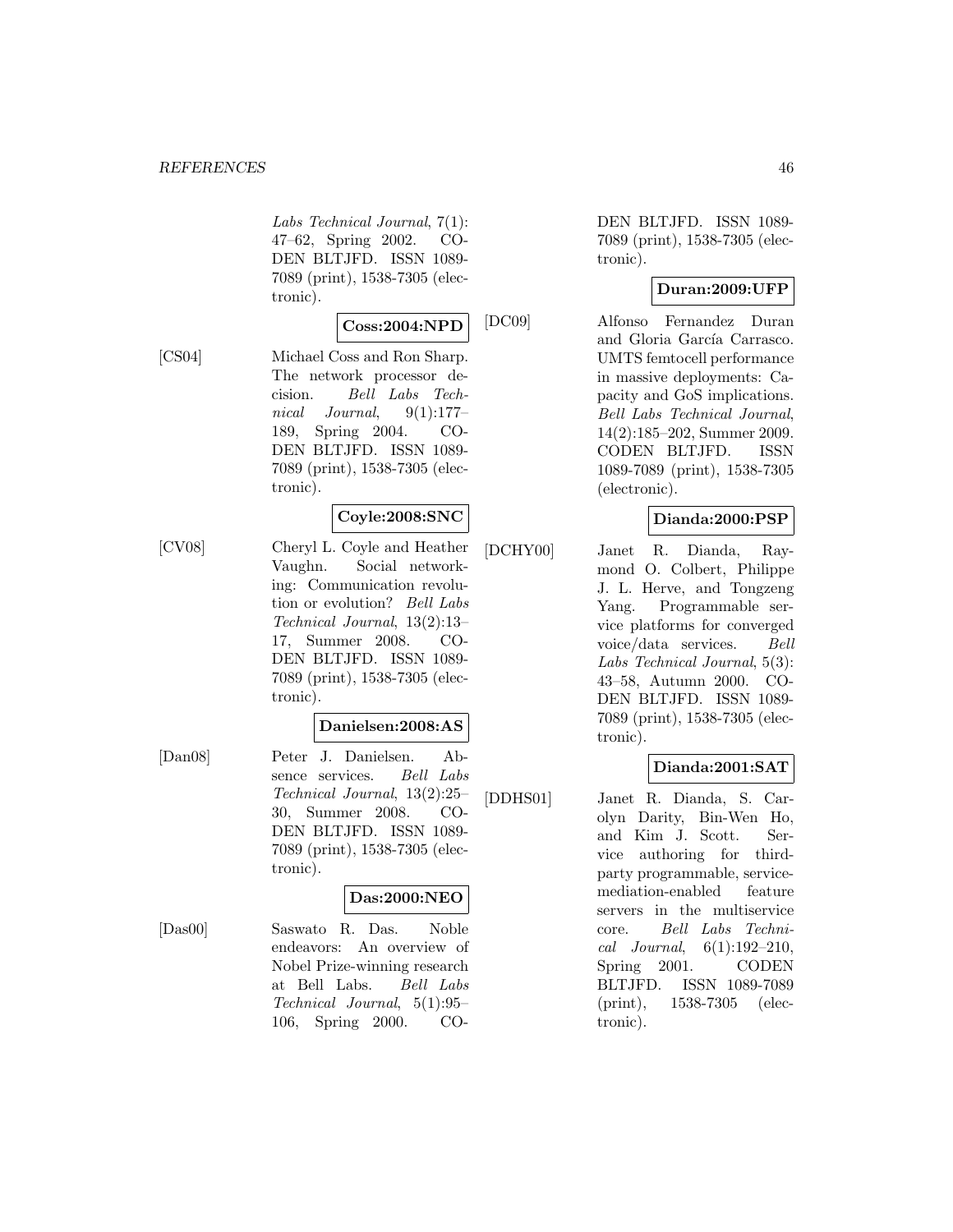#### **Degrande:2008:PIA**

[DDL08] Natalie Degrande, Danny De Vleeschauwer, and Koen Laevens. Protecting IPTV against packet loss: Techniques and trade-offs. Bell Labs Technical Journal, 13 (1):35–51, Spring 2008. CO-DEN BLTJFD. ISSN 1089- 7089 (print), 1538-7305 (electronic).

#### **DeVleeschauwer:2009:SNG**

[De 09] Danny De Vleeschauwer. Supporting next-generation multimedia services over a broadband access network. Bell Labs Technical Journal, 14(1):73–88, Spring 2009. CODEN BLTJFD. ISSN 1089-7089 (print), 1538-7305 (electronic).

## **Dedolph:2003:NMA**

[Ded03] F. Michael Dedolph. The neglected management activity: Software risk management. Bell Labs Technical Journal, 8(3):91–95, Autumn 2003. CODEN BLTJFD. ISSN 1089-7089 (print), 1538-7305 (electronic).

### **DeVito:2005:FSS**

ron J. Williams. Functionality and structure of the service broker in advanced service architectures. Bell Labs Technical Journal, 10

[DEK<sup>+</sup>05] Nicholas M. DeVito, Richard T.

Emery, Kristin F. Kocan, William D. Roome, and By(1):17–30, Spring 2005. CO-DEN BLTJFD. ISSN 1089- 7089 (print), 1538-7305 (electronic).

### **Doshi:2003:VNA**

[DER<sup>+</sup>03] Bharat T. Doshi, Dominik Eggenschwiler, Aswath Rao, Behrokh Samadi, Y. T. Wang, and James Wolfson. VoIP network architectures and QoS strategy. Bell Labs Technical Journal, 7(4): 41–59, Winter 2003. CO-DEN BLTJFD. ISSN 1089- 7089 (print), 1538-7305 (electronic).

#### **Derman:2004:MLQ**

[Der04] Emanuel Derman. My life as a quant: reflections on physics and finance. John Wiley, New York, NY, USA, 2004. ISBN 0-471-39420-3 (hardcover).  $xi + 292$  pp. LCCN HG4621 .D47 2004. URL http://www.loc.gov/ catdir/description/wiley042/ 2004007664.html; http: //www.loc.gov/catdir/toc/ ecip0416/2004007664.html; http://www.loc.gov/catdir/ enhancements/fy0616/2004007664 b.html.

#### **Derkits:2006:BMF**

[DFR06] Gustav E. Derkits, John P. Franey, and William D. Reents. Biased mixed flowing gas testing for world class reliability. Bell Labs Technical Journal,  $11(3):105-$ 120, Autumn 2006. CO-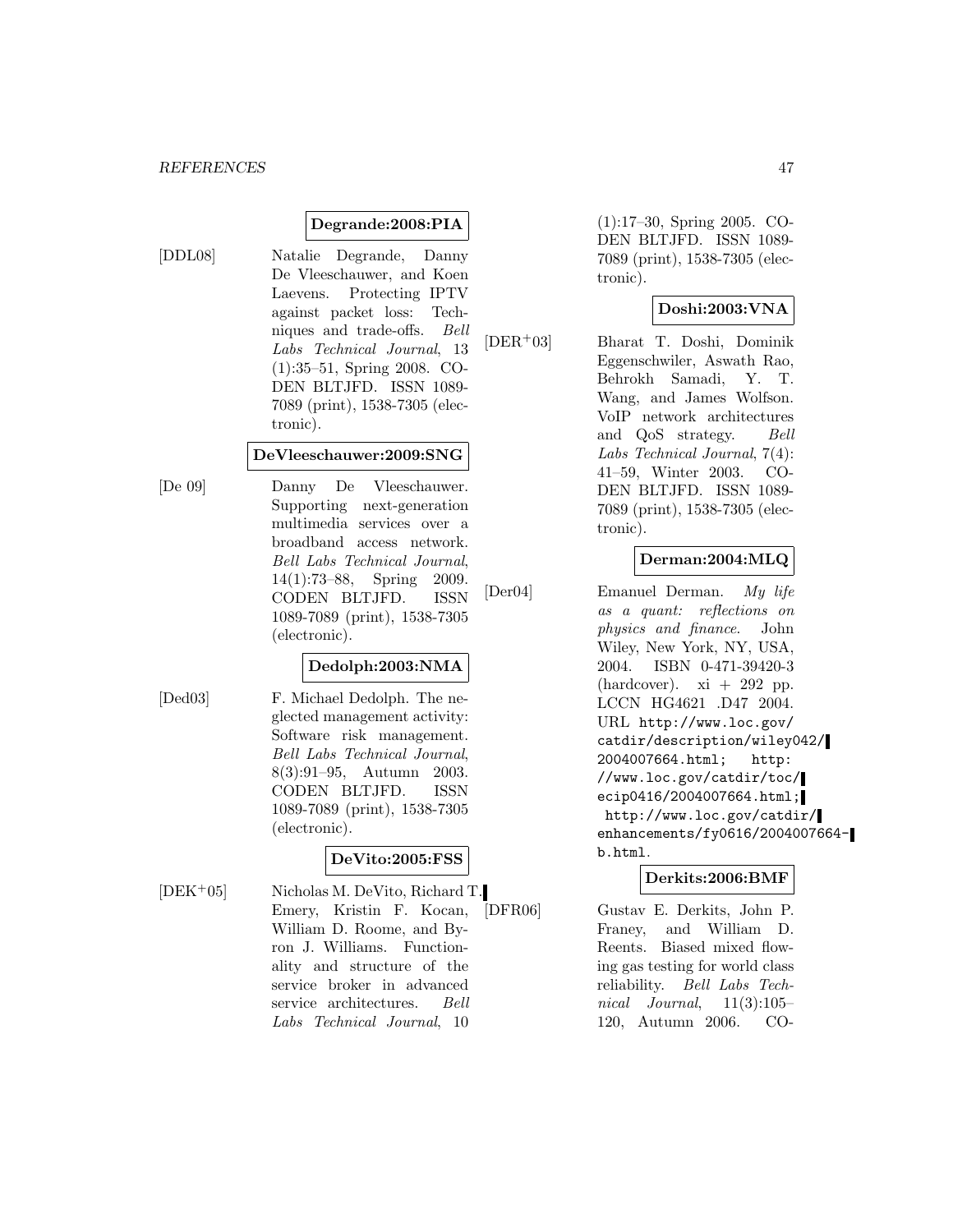DEN BLTJFD. ISSN 1089- 7089 (print), 1538-7305 (electronic).

## **Drabeck:2005:NOT**

[DFS<sup>+</sup>05] Lawrence M. Drabeck, Michael J. Flanagan, Jayanthi Srinivasan, William M. MacDonald, Georg Hampel, and Alvaro Diaz. Network optimization trials of a vendorindependent methodology using the  $Ocelot(R)$  tool. Bell Labs Technical Journal, 9(4): 49–66, Winter 2005. CO-DEN BLTJFD. ISSN 1089- 7089 (print), 1538-7305 (electronic).

#### **Das:2002:EUT**

[DGH<sup>+</sup>02] Arnab Das, Nandu Gopalakrishnan, Teck Hu, Farooq Khan, Ashok Rudrapatna, Ashwin Sampath, Hsuan-Jung Su, Said Tatesh, and Wenfeng Zhang. Evolution of UMTS toward high-speed downlink packet access. Bell Labs Technical Journal, 7(3): 47–68, Autumn 2002. CO-DEN BLTJFD. ISSN 1089- 7089 (print), 1538-7305 (electronic).

### **Dianda:2002:SIP**

[DGJ02] Janet R. Dianda, Vijay K. Gurbani, and Mark H. Jones. Session initiation protocol services architecture. Bell Labs Technical Journal, 7 (1):3–23, Spring 2002. CO-DEN BLTJFD. ISSN 10897089 (print), 1538-7305 (electronic).

#### **Donahue:2007:PEC**

[DHJ<sup>+</sup>07] Chris W. Donahue, G. Jay Hruska, James B. Jones, Joseph J. Lichter, Joseph E. Seitz, Ranga P. Tota, and A. Larry Wierzbicki. Packet evolution of the CDMA2000- 1x CDMA system. Bell Labs Technical Journal, 11 (4):75–91, Winter 2007. CO-DEN BLTJFD. ISSN 1089- 7089 (print), 1538-7305 (electronic).

## **Dianda:2000:RCC**

[DHK00] Janet R. Dianda, Bin-Wen Ho, and Kristin F. Kocan. Reducing complexity for converged voice/data networks and services architecture. Bell Labs Technical Journal, 5(2):55–71, Summer 2000. CODEN BLTJFD. ISSN 1089-7089 (print), 1538-7305 (electronic).

### **Denison:2003:IMM**

[DHM<sup>+</sup>03] Brett A. Denison, Craig W. Hoopmann, David P. Mongeau, Eric M. Shepherd, and Paul Wu. Intelligent maintenance and management of Service Intelligent  $T^M$ network architectures. Bell Labs Technical Journal, 7(4): 171–185, Winter 2003. CO-DEN BLTJFD. ISSN 1089- 7089 (print), 1538-7305 (electronic).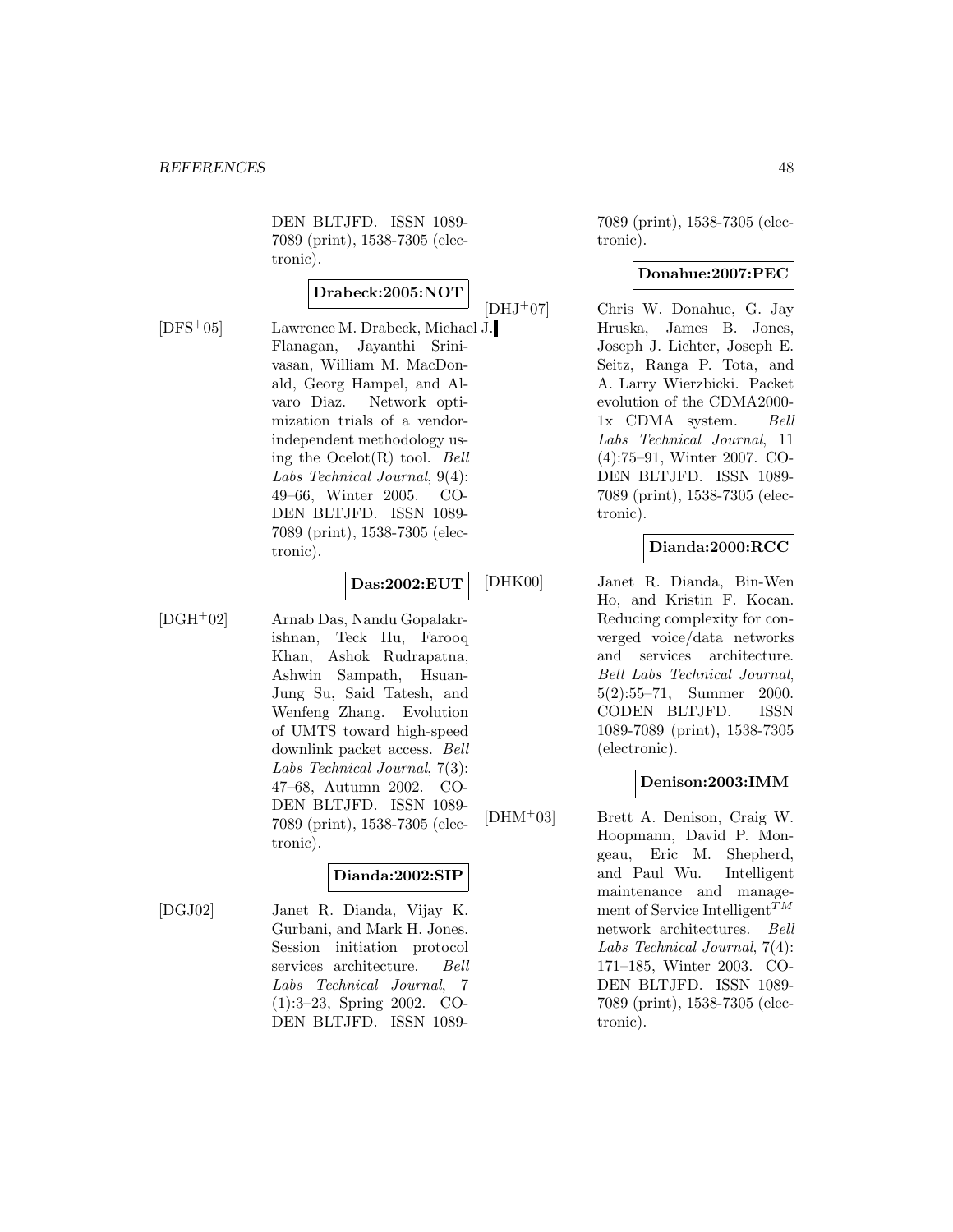## **Deb:2007:AHC**

[DJM<sup>+</sup>07] Supratim Deb, Ankur Jain, Anirban Majumder, K. V. M. Naidu, Jeyashankher Ramamirtham, Rajeev Rastogi, and Anand Srinivasan. Augmenting handset capacity through virtual storage. Bell Labs Technical Journal, 12(2):87–96, Summer 2007. CODEN BLTJFD. ISSN 1089-7089 (print), 1538-7305 (electronic).

## **Dutta:2007:VLC**

[DJR07] Partha Dutta, Sharad Jaiswal, and Rajeev Rastogi. VillageNet: A low-cost, IEEE 802.11-based mesh network for connecting rural areas. Bell Labs Technical Journal, 12(2):119–131, Summer 2007. CODEN BLTJFD. ISSN 1089-7089 (print), 1538-7305 (electronic).

#### **Dombkowski:2004:FTM**

[DK04] Kevin E. Dombkowski and Kristin F. Kocan. FPGA technology to minimize extended life-cycle development. Bell Labs Technical Journal, 9(1):191–195, Spring 2004. CODEN BLTJFD. ISSN 1089-7089 (print), 1538-7305 (electronic).

#### **Dowden:2000:FNP**

[DKK00] Douglas C. Dowden, Kristin F. Kocan, and Jack Kozik. The future of network-provided

communications services. Bell Labs Technical Journal, 5(3):3–11, Autumn 2000. CODEN BLTJFD. ISSN 1089-7089 (print), 1538-7305 (electronic).

### **Davis:2001:SSF**

[DKLS01] R. Drew Davis, Krishnan Kumaran, Gang Liu, and Iraj Saniee. SPIDER: A simple and flexible tool for design and provisioning of protected lightpaths in optical networks. Bell Labs Technical Journal, 6(1):82– 97, Spring 2001. CO-DEN BLTJFD. ISSN 1089- 7089 (print), 1538-7305 (electronic).

#### **Das:2006:SAH**

[DKR<sup>+</sup>06] Suman Das, Thierry Klein, Ajay Rajkumar, Sampath Rangarajan, Michael Turner, and Harish Viswanathan. System aspects and handover management for IEEE 802.16e. Bell Labs Technical Journal,  $11(1):123-$ 142, Spring 2006. CO-DEN BLTJFD. ISSN 1089- 7089 (print), 1538-7305 (electronic).

### **Davolos:2002:FPC**

[DLM<sup>+</sup>02] Christopher J. Davolos, Subhasis Laha, Stinson S. Mathai, Albert J. Sawyer, and Jin Wang. The Flexent(R) packet core access platform for CDMA2000 packet data. Bell Labs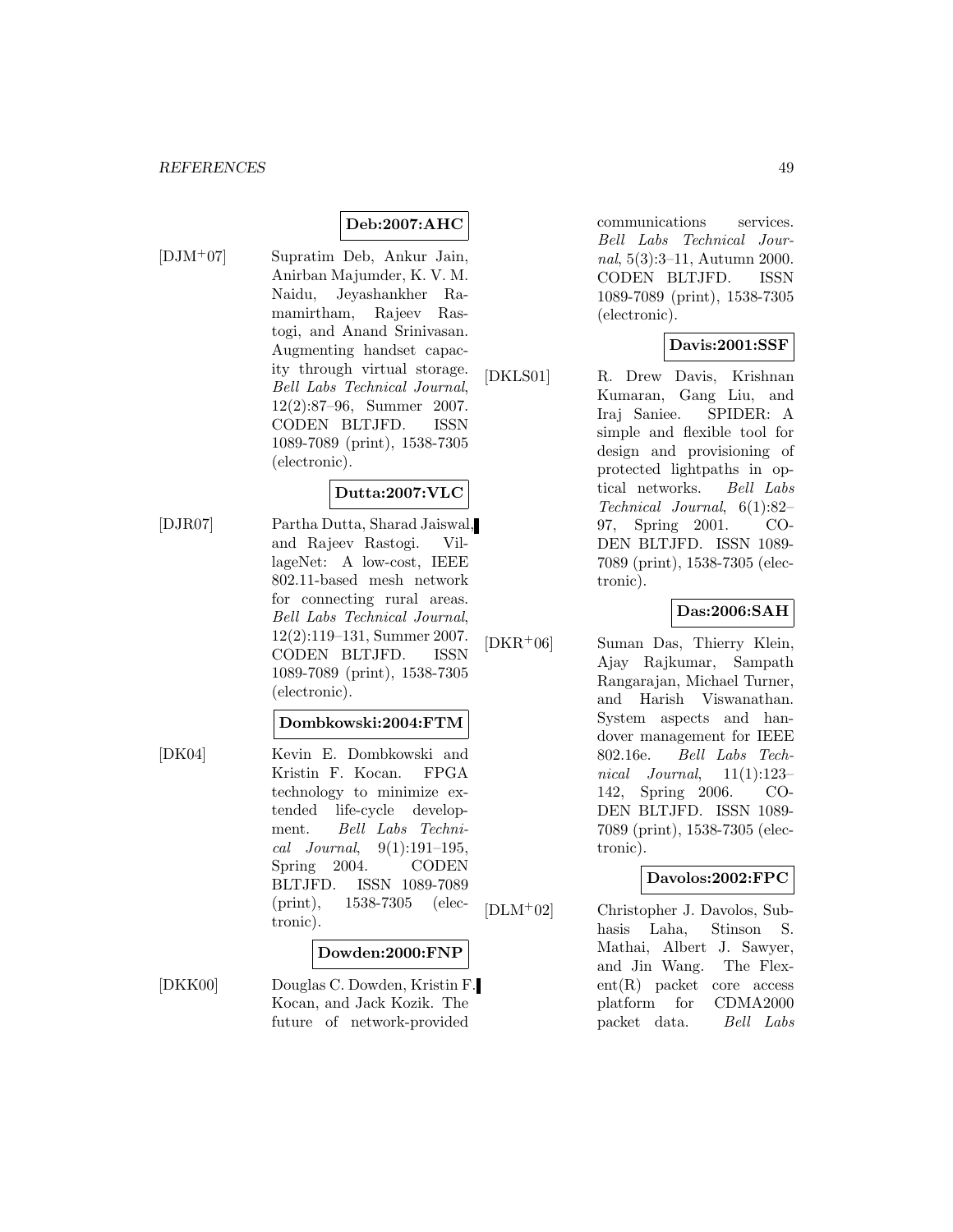Technical Journal, 7(2):125– 142, Summer 2002. CO-DEN BLTJFD. ISSN 1089- 7089 (print), 1538-7305 (electronic).

#### **Das:2007:EDR**

[DLM<sup>+</sup>07] Suman Das, Shupeng Li, Pantelis Monogioudis, Shirish Nagaraj, Sudhir Ramakrishna, Ashok N. Rudrapatna, Sivarama Venkatesan, Subramanian Vasudevan, Harish Viswanathan, and Jialin Zou. EV-do revision C: Evolution of the CDMA2000 data optimized system to higher spectral efficiencies and enhanced services. Bell Labs Technical Journal, 11 (4):5–24, Winter 2007. CO-DEN BLTJFD. ISSN 1089- 7089 (print), 1538-7305 (electronic).

### **Dunn:2003:EPL**

[DM03] Jeffrey H. Dunn and Cynthia E. Martin. The effect of physical and link layers on IP QoS. Bell Labs Technical Journal, 8(2):49– 63, Summer 2003. CO-DEN BLTJFD. ISSN 1089- 7089 (print), 1538-7305 (electronic).

#### **Davison:2000:UAE**

[DMO00] Joseph W. Davison, Dennis M. Mancl, and William F. Opdyke. Understanding and addressing the essential costs of evolving systems. Bell Labs Technical Journal, 5(2):

44–54, Summer 2000. CO-DEN BLTJFD. ISSN 1089- 7089 (print), 1538-7305 (electronic).

## **Doshi:2001:FWA**

[DNPQ01] Bharat T. Doshi, Ramesh Nagarajan, G. N. Srinivasa Prasanna, and M. Akber Qureshi. Future WAN architecture driven by services, traffic volume, and technology trends. Bell Labs Technical Journal, 6(1):13– 32, Spring 2001. CO-DEN BLTJFD. ISSN 1089- 7089 (print), 1538-7305 (electronic).

## **Doshi:2003:SIA**

[Dos03] Bharat T. Doshi. Service Intelligent<sup>TM</sup> architecture. Bell Labs Technical Journal, 7(4):1–2, Winter 2003. CO-DEN BLTJFD. ISSN 1089- 7089 (print), 1538-7305 (electronic).

### **Donadio:2009:SOT**

[DPB09] Pasquale Donadio, Andrea Paparella, and Bela Berde. Service-oriented technology for TMN-based network management services. Bell Labs Technical Journal, 14 (1):161–172, Spring 2009. CODEN BLTJFD. ISSN 1089-7089 (print), 1538-7305 (electronic).

### **Dinu:2005:NQD**

[DRC<sup>+</sup>05] Mihaela Dinu, Ronen Rapaport, Gang Chen, Howard R.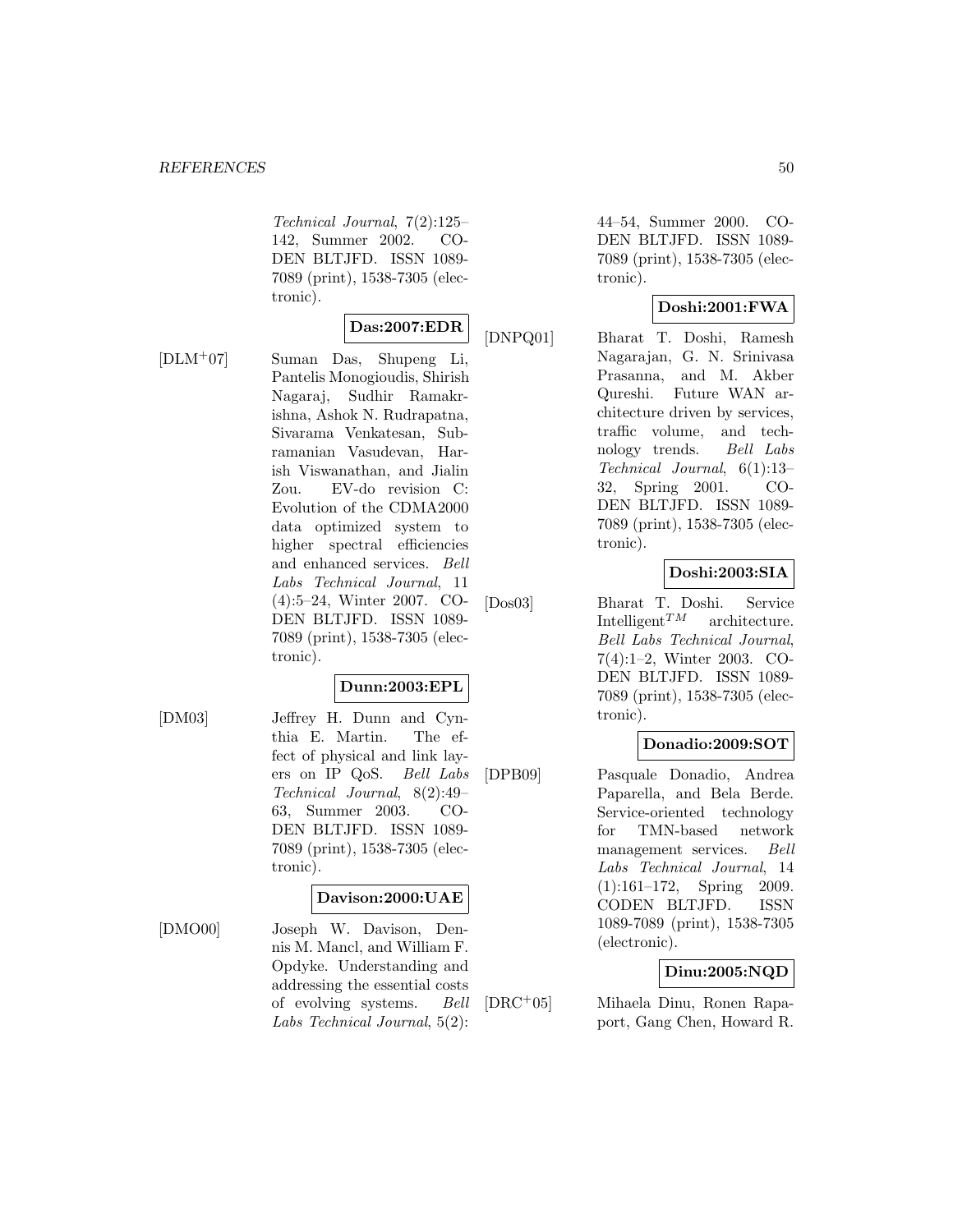Stuart, and Randy Giles. Nanophotonics — quantum dots, photonic crystals, and optical silicon circuits: An excursion into the optical behavior of very small things. Bell Labs Technical Journal,  $10(3):215-$ 234, Autumn 2005. CO-DEN BLTJFD. ISSN 1089- 7089 (print), 1538-7305 (electronic).

#### **DeTura:2004:DRP**

[DRNY04] Nick De Tura, Susan Marie Reilly, Srilatha Narasimhan, and Zhenhua Jack Yin. Disaster recovery preparedness through continuous process optimization. Bell Labs Technical Journal, 9(2):147– 162, Summer 2004. CO-DEN BLTJFD. ISSN 1089- 7089 (print), 1538-7305 (electronic).

#### **Duan:2009:HPI**

[DSA<sup>+</sup>09] Guang-Hua Duan, Alexandre Shen, Akram Akrout, Frédéric Van Dijk, Francois Lelarge, Frédéric Pommereau, Odile LeGouezigou, Jean-Guy Provost, Harry Gariah, Fabrice Blache, Franck Mallecot, Kamel Merghem, Anthony Martinez, and Abderrahim Ramdane. High performance InPbased quantum dash semiconductor mode-locked lasers for optical communications. Bell Labs Technical Journal, 14(3):63–84, Autumn 2009.

CODEN BLTJFD. ISSN 1089-7089 (print), 1538-7305 (electronic).

### **Doherty:2008:NGN**

[DSW08] Deirdre H. Doherty, Raymond A. Sackett, and Paul Wu. Next-generation networks application traffic modeling. Bell Labs Technical Journal, 13(2):209– 222, Summer 2008. CO-DEN BLTJFD. ISSN 1089- 7089 (print), 1538-7305 (electronic).

### **Epstein:2000:HNM**

[EACM00] Harvey I. Epstein, Abhaya Asthana, Stephen A. Corum, and Leen Mak. Hybrid network management. Bell Labs Technical Journal, 5(4): 63–79, Winter 2000. CO-DEN BLTJFD. ISSN 1089- 7089 (print), 1538-7305 (electronic).

### **Epstein:2001:MON**

[ECGL01] Harvey Epstein, Steve Corum, Harald Graber, and Patrice N. Lamy. Managing optical networks. Bell Labs Technical Journal, 6(1): 50–66, Spring 2001. CO-DEN BLTJFD. ISSN 1089- 7089 (print), 1538-7305 (electronic).

### **Ejzak:2004:NOC**

[EFH04] Richard P. Ejzak, Cynthia K. Florkey, and Richard W. Hemmeter. Network overload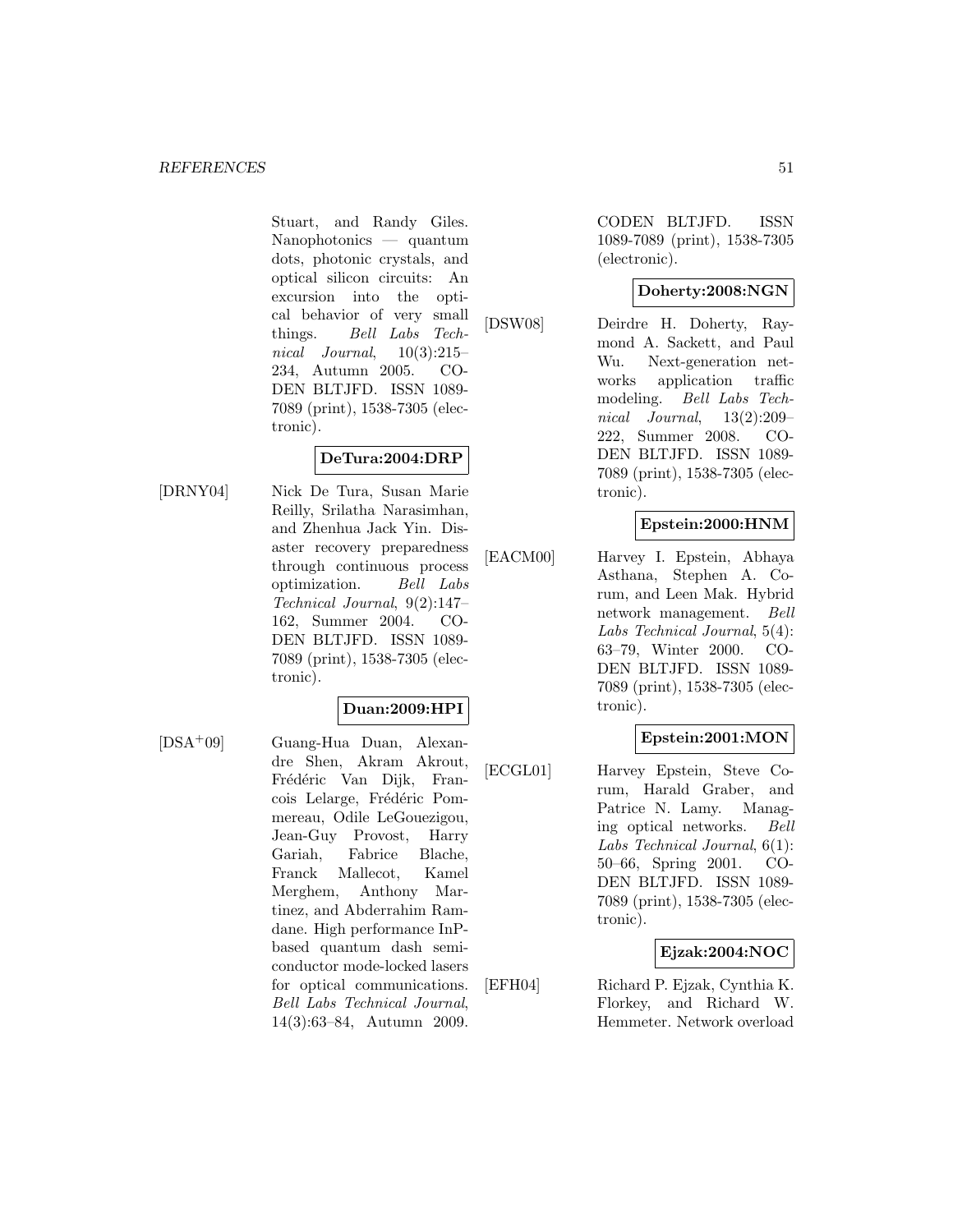and congestion: A comparison of ISUP and SIP. Bell Labs Technical Journal, 9(3): 173–182, Autumn 2004. CO-DEN BLTJFD. ISSN 1089- 7089 (print), 1538-7305 (electronic).

#### **Eggert:2000:FTE**

[EJV00] Marvin A. Eggert, Richard A. Johnston, and George W. Vaughan. The Flexent<sup>TM</sup> Element Management System — Using web and object technologies to manage a wireless network. Bell Labs Technical Journal, 5(4): 113–125, Winter 2000. CO-DEN BLTJFD. ISSN 1089- 7089 (print), 1538-7305 (electronic).

### **Erfani:2000:MPS**

[ELM00] Shervin Erfani, Victor B. Lawrence, and Manu Malek. The management paradigm shift: Challenges from element management to service management. Bell Labs Technical Journal, 5(4):3– 20, Winter 2000. CO-DEN BLTJFD. ISSN 1089- 7089 (print), 1538-7305 (electronic).

## **Ejzak:2002:FIC**

[ELOW02] Richard P. Ejzak, Harold A. Lassers, Scott D. Olmstead, and Randall J. Wilson. Flex $ent(R)$  IMS — the convergence of circuit and packet core networks. Bell Labs Technical Journal, 7(2):105–

124, Summer 2002. CO-DEN BLTJFD. ISSN 1089- 7089 (print), 1538-7305 (electronic).

### **Erman:2008:ARI**

[EM08] Bilgehan Erman and Elissa P. Matthews. Analysis and realization of IPTV service quality. Bell Labs Technical Journal,  $12(4):195-$ 212, Winter 2008. CO-DEN BLTJFD. ISSN 1089- 7089 (print), 1538-7305 (electronic).

## **Elko:2005:CMM**

[EPL<sup>+</sup>05] Gary W. Elko, Flavio Pardo, Daniel López, David Bishop, and Peter Gammel. Capacitive MEMS microphones. Bell Labs Technical Journal, 10(3):187–198, Autumn 2005. CODEN BLTJFD. ISSN 1089-7089 (print), 1538-7305 (electronic).

### **El-Sayed:2006:CTN**

[ESHKW06] Mohamed L. El-Sayed, Ying Hu, Samrat Kulkarni, and Newman Wilson. Comparison of transport network technologies for IPTV distribution. Bell Labs Technical Journal,  $11(2):215-$ 240, Summer 2006. CO-DEN BLTJFD. ISSN 1089- 7089 (print), 1538-7305 (electronic).

### **Fishman:2006:RON**

[FCG<sup>+</sup>06] Daniel A. Fishman, Diego L. Correa, Edward H. Goode,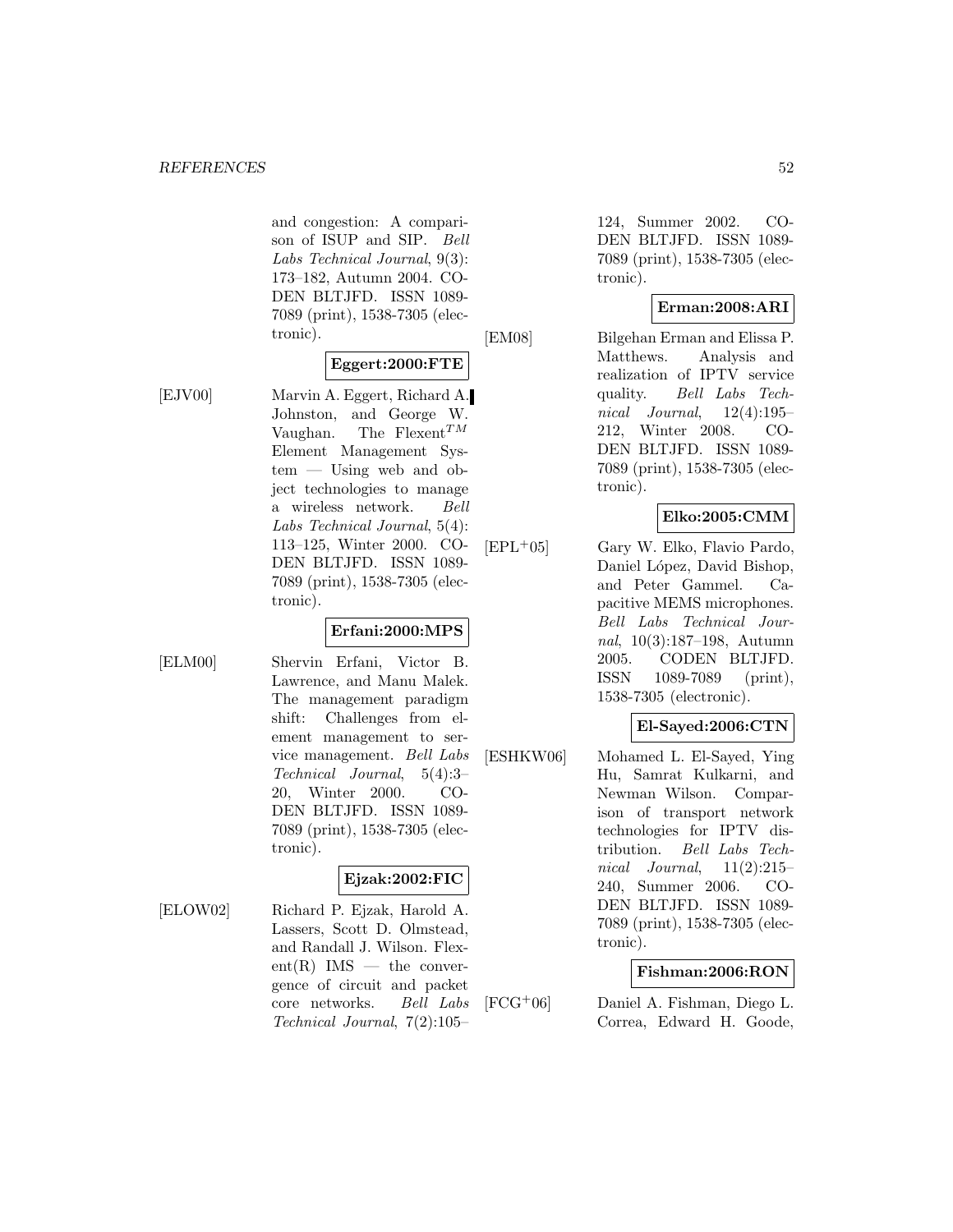Terry L. Downs, Augustine Y. Ho, Alan Hale, Peter Hofmann, Bert Basch, and Steven Gringeri. The rollout of optical networking: LambdaXtreme(R) national network deployment. Bell Labs Technical Journal, 11(2):55–63, Summer 2006. CODEN BLTJFD. ISSN 1089-7089 (print), 1538-7305 (electronic).

### **Flanagan:2007:WNA**

[FDC<sup>+</sup>07] Michael J. Flanagan, Lawrence M. Drabeck, Larry A. Cohen, Alvaro H. Diaz, and Jayanthi Srinivasan. Wireless network analysis using per call measurement data. Bell Labs Technical Journal, 11 (4):307–313, Winter 2007. CODEN BLTJFD. ISSN 1089-7089 (print), 1538-7305 (electronic).

### **Fischer:2002:RMS**

[FEK02] Georg Fischer, Wolfgang Eckl, and Gerhard Kaminski. RF-MEMS and SiC/GaN as enabling technologies for a reconfigurable multi-band/ multi-standard radio. Bell Labs Technical Journal, 7(3): 169–189, Autumn 2002. CO-DEN BLTJFD. ISSN 1089- 7089 (print), 1538-7305 (electronic).

### **Fisher:2007:EMGa**

[FFG<sup>+</sup>07a] Eric S. Fisher, Steven Fortune, Martin K. Gladstein, Suresh Goyal, William B.

Lyons, James H. Mosher Jr., and Gordon Wilfong. Economic modeling of global test strategy I: Mathematical models. Bell Labs Technical Journal,  $12(1):161-$ 173, Spring 2007. CO-DEN BLTJFD. ISSN 1089- 7089 (print), 1538-7305 (electronic).

### **Fisher:2007:EMGb**

[FFG<sup>+</sup>07b] Eric S. Fisher, Steven Fortune, Martin K. Gladstein, Suresh Goyal, William B. Lyons, James H. Mosher Jr., and Gordon Wilfong. Economic modeling of global test strategy II: Software system and examples. Bell Labs Technical Journal, 12 (1):175–186, Spring 2007. CODEN BLTJFD. ISSN 1089-7089 (print), 1538-7305 (electronic).

### **Foschini:2005:PLD**

[FHM<sup>+</sup>05] Gerard J. Foschini, Howard C. Huang, Sape J. Mullender, Sivarama Venkatesan, and Harish Viswanathan. Physical-layer design for next-generation cellular wireless systems. Bell Labs Technical Journal,  $10(2):157-$ 172, Summer 2005. CO-DEN BLTJFD. ISSN 1089- 7089 (print), 1538-7305 (electronic).

### **Fithen:2004:FMV**

[FHOS04] William L. Fithen, Shawn V. Hernan, Paul F. O'Rourke,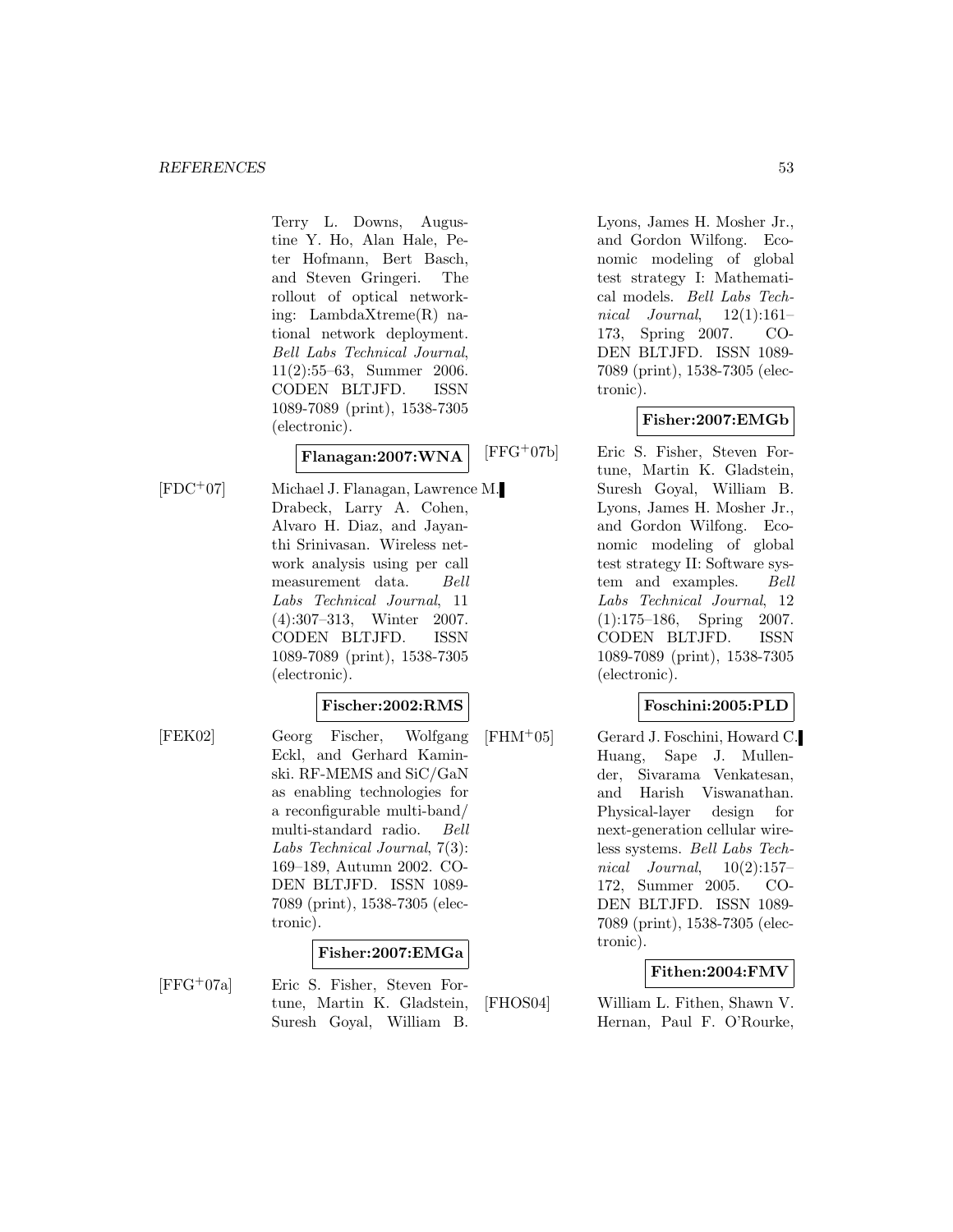and David A. Shinberg. Formal modeling of vulnerability. Bell Labs Technical Journal, 8(4):173–186, Winter 2004. CODEN BLTJFD. ISSN 1089-7089 (print), 1538-7305 (electronic).

#### **Fischer:2001:ASU**

[FHW01] Christine A. Fischer, Keli Han, and Zhibi Wang. Accounting solutions in the UMTS core network. Bell Labs Technical Journal, 6(2): 65–73, Summer 2001. CO-DEN BLTJFD. ISSN 1089- 7089 (print), 1538-7305 (electronic).

#### **Fischer:2007:NGB**

[Fis07] Georg Fischer. Nextgeneration base station radio frequency architecture. Bell Labs Technical Journal, 12 (2):3–18, Summer 2007. CO-DEN BLTJFD. ISSN 1089- 7089 (print), 1538-7305 (electronic).

#### **Farhang:2004:PBQ**

[FK04] Bijan Farhang and Roy Kopeikin. Policy-based quality of service in 3G networks. Bell Labs Technical Journal, 9(1):31–40, Spring 2004. CO-DEN BLTJFD. ISSN 1089- 7089 (print), 1538-7305 (electronic).

#### **Friedlander:2006:YTR**

[FLM<sup>+</sup>06] Jay Friedlander, Karthic Loganathan, Ransom Murphy, Ramesh V. Pattabhiraman, and Kumar V. Vemuri. Are you there? Reflections on presence server architectures. Bell Labs Technical Journal, 10(4):77–82, Winter 2006. CODEN BLTJFD. ISSN 1089-7089 (print), 1538-7305 (electronic).

#### **Floyd:2006:MAS**

[Flo06] David Floyd. Mobile application security system (MASS). Bell Labs Technical Journal,  $11(3):191-$ 198, Autumn 2006. CO-DEN BLTJFD. ISSN 1089- 7089 (print), 1538-7305 (electronic).

#### **Fogliata:2008:IRN**

[FM08] Paolo Fogliata and Marco Torquato Mussini. Intelligence-ready network infrastructure: An ecosystem to control thirdparty intelligence distribution close to nomadic users. Bell Labs Technical Journal, 13(2):105–116, Summer 2008. CODEN BLTJFD. ISSN 1089-7089 (print), 1538-7305 (electronic).

### **Freund:2006:CAS**

[Fre06] Jack F. Freund. Catastrophe alerting system: Cellular systems as scale-free networks. Bell Labs Technical Journal, 11(1):191–196, Spring 2006. CODEN BLTJFD. ISSN 1089-7089 (print), 1538-7305 (electronic).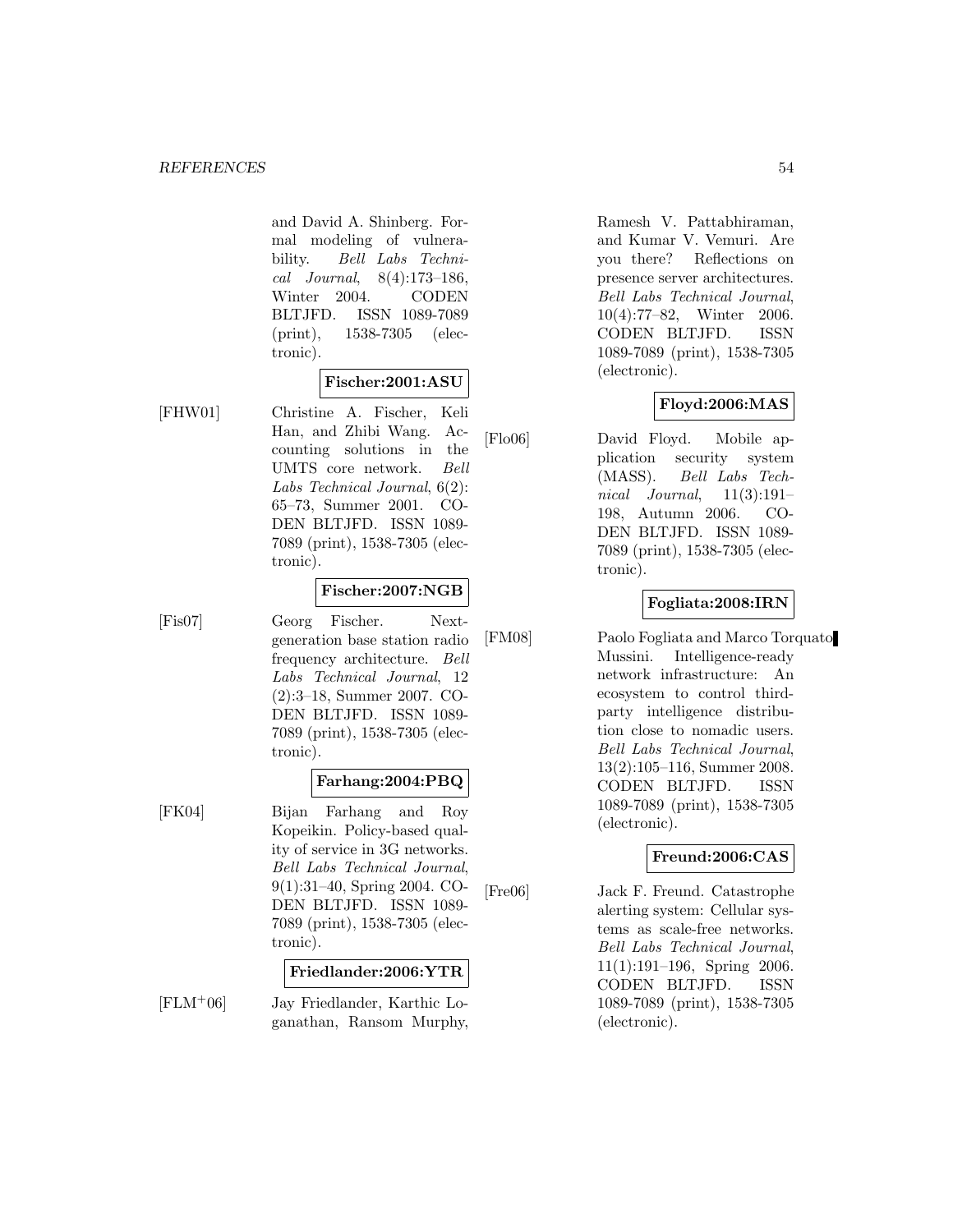### **Franey:2006:SIT**

[FS06] John P. Franey and Dawn-Marie Sutton. Static intercept technology: A new packaging platform for corrosion and ESD protection. Bell Labs Technical Journal, 11 (3):137–146, Autumn 2006. CODEN BLTJFD. ISSN 1089-7089 (print), 1538-7305 (electronic).

#### **Fishman:2006:LTS**

[FTV06] Daniel A. Fishman, William A. Thompson, and Lee Vallone. LambdaXtreme(R) transport system: R&D of a high capacity system for low cost, ultra long haul DWDM transport. Bell Labs Technical Journal, 11(2):27– 53, Summer 2006. CO-DEN BLTJFD. ISSN 1089- 7089 (print), 1538-7305 (electronic).

#### **Feng:2009:DSD**

[FYJB09] Yang Feng, Song Yang, Qiu Jigang, and Xu Binyang. Distributed spatial division multiple access technique for spectrum sharing systems. Bell Labs Technical Journal, 13(4):119–128, Winter 2009. CODEN BLTJFD. ISSN 1089-7089 (print), 1538-7305 (electronic).

### **Frey:2004:RSM**

[FZ04] Alan E. Frey and Guy J. Zenner. The role of SIP in the migration of service provider

networks to VoIP. Bell Labs Technical Journal, 9(3):199– 216, Autumn 2004. CO-DEN BLTJFD. ISSN 1089- 7089 (print), 1538-7305 (electronic).

#### **Fortune:2009:EST**

[FZ09] Steven Fortune and Martin Zirngibl. Enabling science and technology. Bell Labs Technical Journal, 14 (3):1–5, Autumn 2009. CO-DEN BLTJFD. ISSN 1089- 7089 (print), 1538-7305 (electronic).

#### **Gundanna:2000:DWB**

[GA00] Veda Gundanna and Leo J. Agrillo. DEFINITY wireless business system — Health care application: nurse call system integration. Bell Labs Technical Journal, 5(4):171– 184, Winter 2000. CO-DEN BLTJFD. ISSN 1089- 7089 (print), 1538-7305 (electronic).

### **Goers:2000:IMS**

[GB00] William C. Goers and Michael R. Brenner. Implementing a management system architecture framework. Bell Labs Technical Journal, 5(4):31–43, Winter 2000. CODEN BLTJFD. ISSN 1089-7089 (print), 1538-7305 (electronic).

### **Gurbani:2001:SRP**

[GCK01] Vijay K. Gurbani, Tsun-Chieh Chiang, and Suresh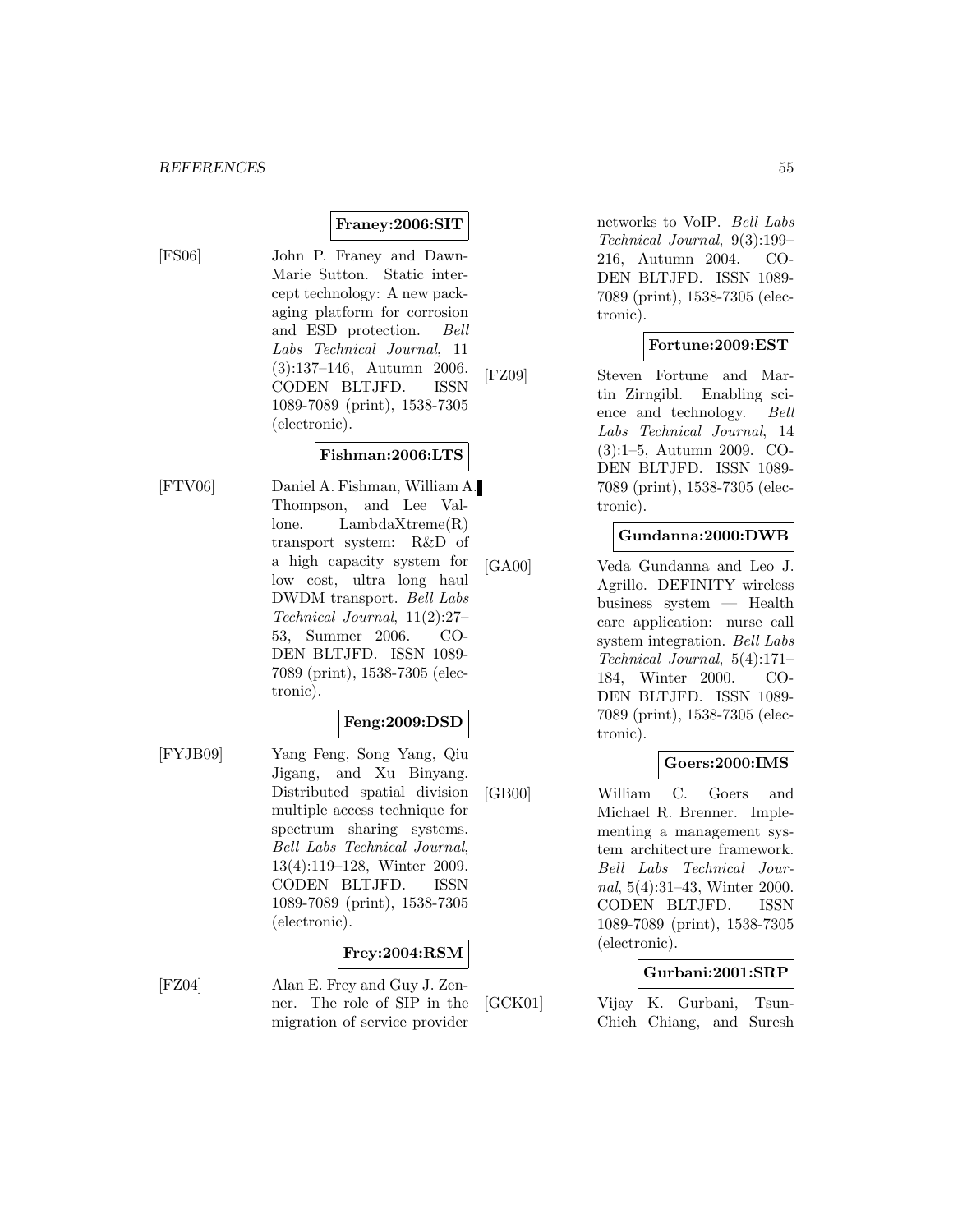Kumar. SIP: A routing protocol. Bell Labs Technical Journal, 6(2):136– 152, Summer 2001. CO-DEN BLTJFD. ISSN 1089- 7089 (print), 1538-7305 (electronic).

### **Gupta:2007:BSP**

[GCSB07] Ashok K. Gupta, Uma Chandrashekhar, Suhasini V. Sabnis, and Frank A. Bastry. Building secure products and solutions. Bell Labs Technical Journal, 12(3):21– 38, Autumn 2007. CO-DEN BLTJFD. ISSN 1089- 7089 (print), 1538-7305 (electronic).

#### **Glass:2000:AFO**

[GDS<sup>+</sup>00] Alastair M. Glass, David J. DiGiovanni, Thomas A. Strasser, Andrew J. Stentz, Richart E. Slusher, Alice E. White, A. Refik Kortan, and Benjamin J. Eggleton. Advances in fiber optics. Bell Labs Technical Journal, 5(1): 168–187, Spring 2000. CO-DEN BLTJFD. ISSN 1089- 7089 (print), 1538-7305 (electronic).

### **Gehani:2003:BLL**

[Geh03] Narain Gehani. Bell Labs: life in the crown jewel. Silicon Press, 25 Beverly Road, Summit, NJ 07901, USA, 2003. ISBN 0-929306-27-9. xi + 258 pp. LCCN TK415.B45 G44 2003. URL http:/

/www.loc.gov/catdir/toc/ fy043/2002012730.html.

### **Goldey:2004:URS**

[GEOT04] Charles L. Goldey, Lisa M. Enaire, Donald Olson, and Stacy L. Trottier. Using remanufactured switching equipment to reduce restoration time in case of a disaster. Bell Labs Technical Journal, 9(2):181–188, Summer 2004. CODEN BLTJFD. ISSN 1089-7089 (print), 1538-7305 (electronic).

## **Gammel:2005:RMN**

[GFB05] Peter Gammel, Georg Fischer, and Jérémie Bouchaud. RF MEMS and NEMS technology, devices, and applications. Bell Labs Technical Journal, 10(3):29–59, Autumn 2005. CODEN BLTJFD. ISSN 1089-7089 (print), 1538-7305 (electronic).

### **Ghosale:2003:IHP**

[GGHH<sup>+</sup>03] Nandan Ghosale, Janel A. Green, Jorge Hernandez-Herrero, Gang G. Huang, and Prashant S. Parikh. On implementing a highperformance open API with Java. Bell Labs Technical Journal, 7(4):123–138, Winter 2003. CODEN BLTJFD. ISSN 1089-7089 (print), 1538-7305 (electronic).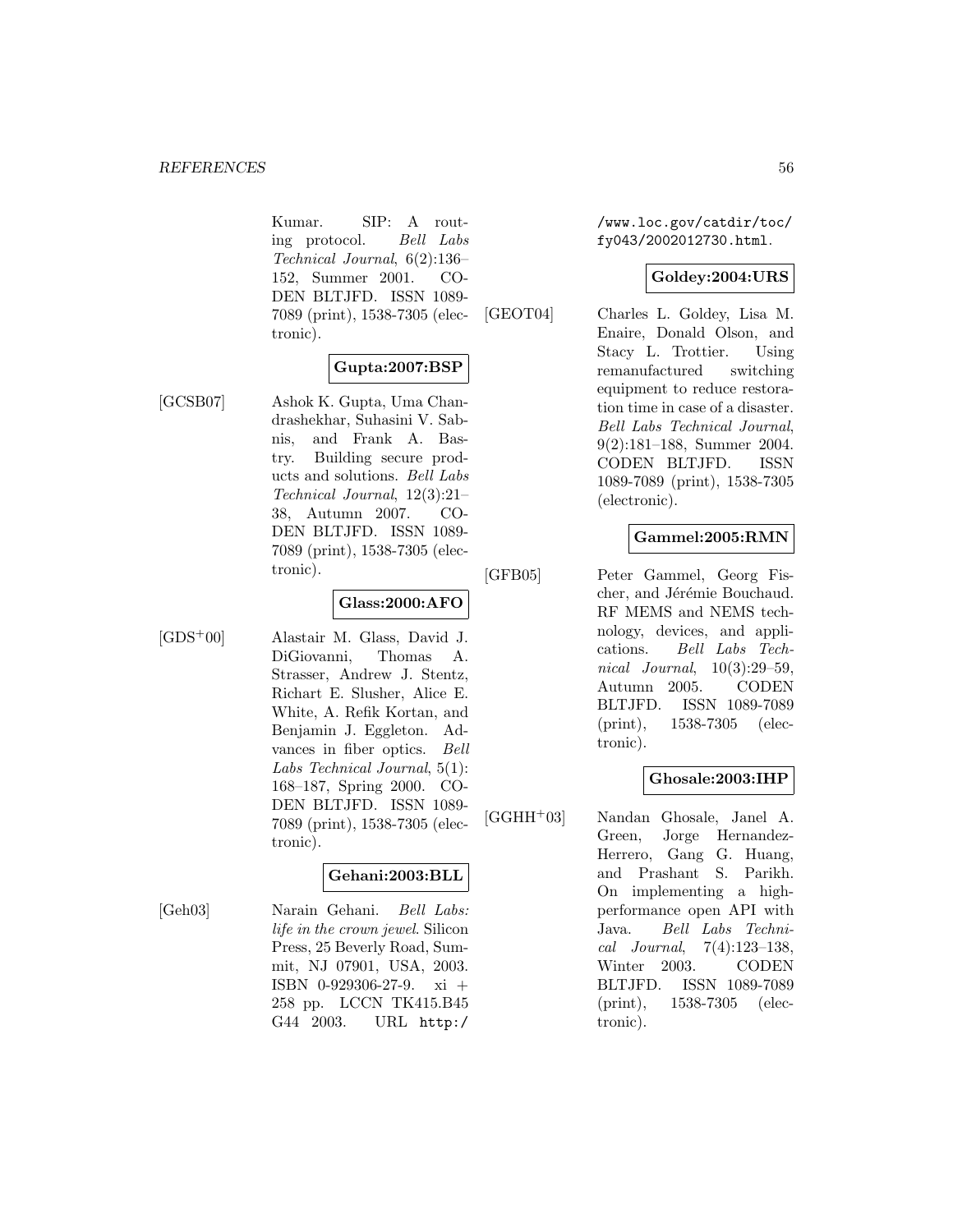## **Graber:2006:OPT**

[GHVH06] Harald Graber, Enrique Hernandez-Valencia, and Bernd Heinmueller. Optical/packet transport convergence. Bell Labs Technical Journal,  $11(1):143-$ 158, Spring 2006. CO-DEN BLTJFD. ISSN 1089- 7089 (print), 1538-7305 (electronic).

### **Gehrke:2008:QEC**

[GHW08] Gerhard Gehrke, Ralf Hocke, and Georg Wenzel. QoE estimation of compound services in significance-aware packet networks. Bell Labs Technical Journal, 13(3):95– 109, Autumn 2008. CO-DEN BLTJFD. ISSN 1089- 7089 (print), 1538-7305 (electronic).

## **Gurbani:2004:CSO**

[GJ04a] Vijay K. Gurbani and Rajnish Jain. Contemplating some open challenges in SIP. Bell Labs Technical Journal, 9(3):255–269, Autumn 2004. CODEN BLTJFD. ISSN 1089-7089 (print), 1538-7305 (electronic).

### **Gurbani:2004:TPC**

[GJ04b] Vijay K. Gurbani and Rajnish Jain. Transport protocol considerations for session initiation protocol networks. Bell Labs Technical Journal, 9(1):83–97, Spring 2004. CO-DEN BLTJFD. ISSN 10897089 (print), 1538-7305 (electronic).

#### **Gopalakrishnan:2002:ERL**

[GKP<sup>+</sup>02] Nandu Gopalakrishnan, Srinivas R. Kadaba, Eshwar Pittampalli, Sudhir Ramakrishna, Ashok N. Rudrapatna, Ganapathy S. Sundaram, Subramanian Vasudevan, and Yunsong Yang. Evolution of the reverse link of CDMA-based systems to support high-speed data. Bell Labs Technical Journal, 7(3): 69–82, Autumn 2002. CO-DEN BLTJFD. ISSN 1089- 7089 (print), 1538-7305 (electronic).

### **Gurbani:2003:SIP**

[GL03] Vijay K. Gurbani and Kim Q. Liu. Session initiation protocol: Service residency and resiliency. Bell Labs Technical Journal, 8(1):83– 94, Spring 2003. CO-DEN BLTJFD. ISSN 1089- 7089 (print), 1538-7305 (electronic).

### **Gaglianello:2006:ISS**

[GL06] Robert Gaglianello and Dong Liu. IMS shared streaming video. Bell Labs Technical Journal, 10(4):71–75, Winter 2006. CODEN BLTJFD. ISSN 1089-7089 (print), 1538-7305 (electronic).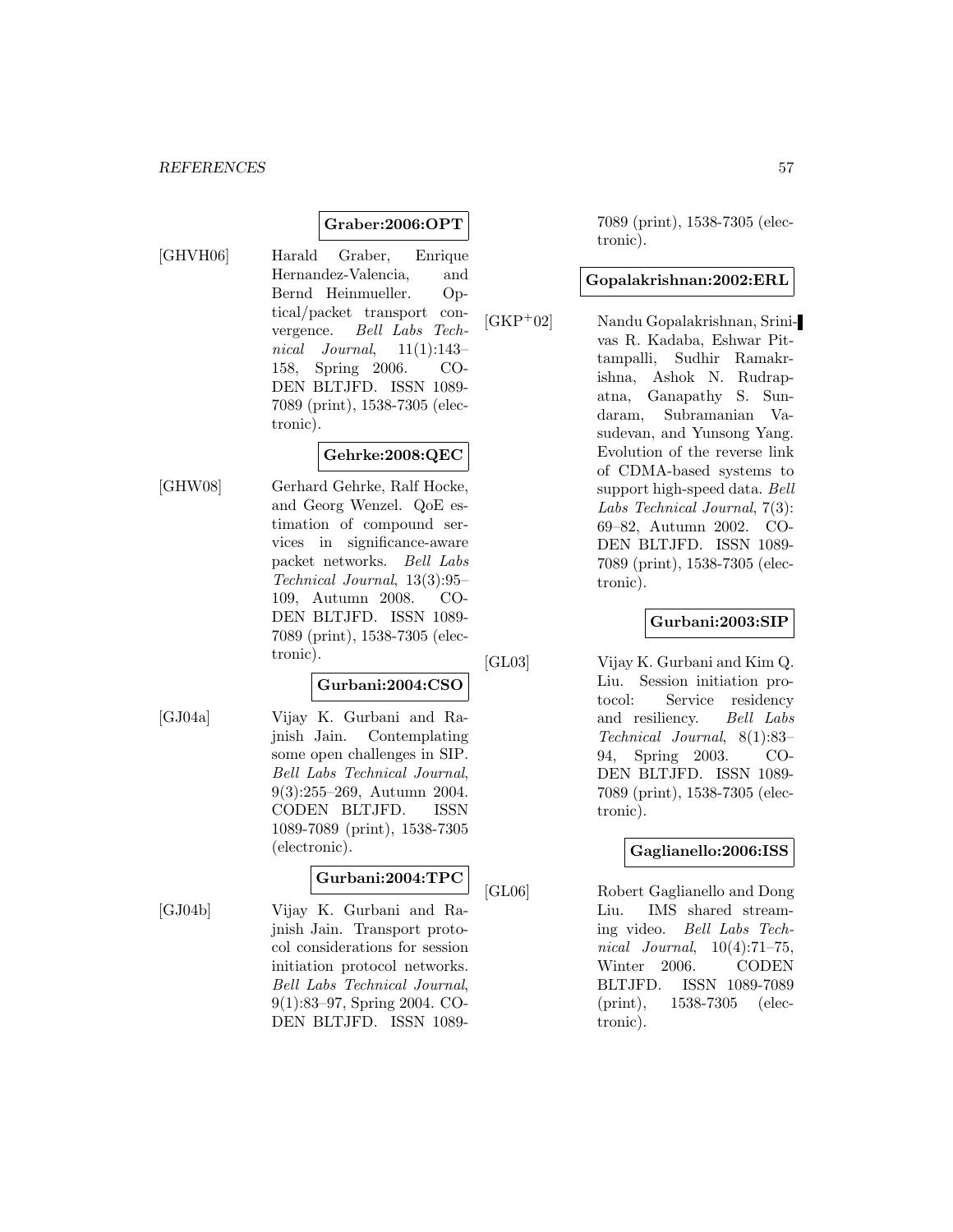#### **Gordon:2002:SPM**

- 
- [GLM<sup>+</sup>02] Minerva E. Gordon, Carolyn C. Leech, Greg A. Martin, Rick R. McTee, Reinhard Metz, and Douglas A. Reneker. Success in processor multiuse. Bell Labs Technical Journal, 7(1):215– 226, Spring 2002. CO-DEN BLTJFD. ISSN 1089- 7089 (print), 1538-7305 (electronic).

#### **Goyal:2006:ITP**

[GM06] Suresh Goyal and James H. Mosher Jr. An improved test process model for cost reduction. Bell Labs Technical Journal,  $11(1):173-$ 190, Spring 2006. CO-DEN BLTJFD. ISSN 1089- 7089 (print), 1538-7305 (electronic).

#### **Gurbani:2007:EAB**

[GM07] Vijay K. Gurbani and Andrew R. McGee. An early application of the Bell Labs Security framework to analyze vulnerabilities in the Internet telephony domain. Bell Labs Technical Journal, 12 (3):7–19, Autumn 2007. CO-DEN BLTJFD. ISSN 1089- 7089 (print), 1538-7305 (electronic).

#### **Grech:2000:DSS**

[GMS<sup>+</sup>00] Michel L. F. Grech, Robert D. McKinney, Sharad Sharma, John J. Stanaway Jr., Douglas W. Varney, and Kumar V. Vemuri. Delivering

seamless services in open networks using intelligent service mediation. Bell Labs Technical Journal, 5(3):186– 202, Autumn 2000. CO-DEN BLTJFD. ISSN 1089- 7089 (print), 1538-7305 (electronic).

### **Gayde:2007:ANS**

[GMW07] Ruth S. Gayde, Stinson S. Mathai, and Kevin Wang. Aspects of network security for VoIP solutions using IMS core network and Wi-Fi access. Bell Labs Technical Journal, 12(3):167– 185, Autumn 2007. CO-DEN BLTJFD. ISSN 1089- 7089 (print), 1538-7305 (electronic).

### **Goldstein:2005:SSR**

[Gol05] Robert E. Goldstein. Services to support regulatory action and requirements. Bell Labs Technical Journal, 9(4): 31–34, Winter 2005. CO-DEN BLTJFD. ISSN 1089- 7089 (print), 1538-7305 (electronic).

#### **Golash:2006:REN**

[Gol06] Mukul Golash. Reliability in Ethernet networks: A survey of various approaches. Bell Labs Technical Journal, 11 (3):161–171, Autumn 2006. CODEN BLTJFD. ISSN 1089-7089 (print), 1538-7305 (electronic).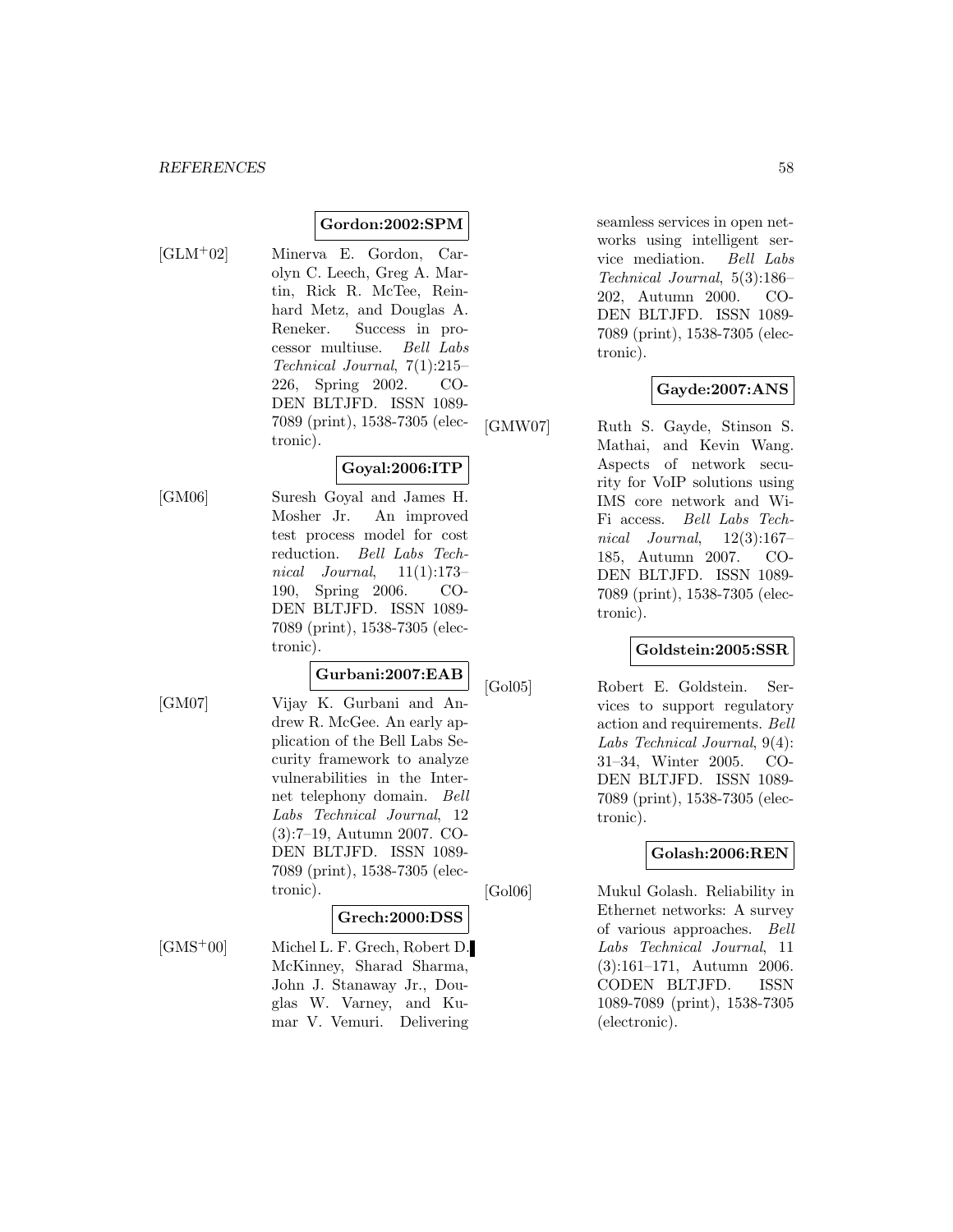### **Graber:2003:MSS**

[GR03] Harald Graber and Humberto J. La Roche. Multiservice switches and the Service Intelligent<sup>TM</sup> optical architecture for SONET/SDH metro networks. Bell Labs Technical Journal, 8(2):111– 127, Summer 2003. CO-DEN BLTJFD. ISSN 1089- 7089 (print), 1538-7305 (electronic).

#### **Gollamudi:2009:BMT**

[GSCF09] Sridhar Gollamudi, Robert Soni, and Monica Casado-Fernandez. Broadcast and multicast transmission over HSDPA. Bell Labs Technical Journal, 13(4):195– 205, Winter 2009. CO-DEN BLTJFD. ISSN 1089- 7089 (print), 1538-7305 (electronic).

### **Greenwald:2007:UPN**

[GT07] Lloyd G. Greenwald and Tavaris J. Thomas. Understanding and preventing network device fingerprinting. Bell Labs Technical Journal, 12(3):149– 166, Autumn 2007. CO-DEN BLTJFD. ISSN 1089- 7089 (print), 1538-7305 (electronic).

#### **Heng:2005:BGC**

[HAH<sup>+</sup>05] Jiunn Benjamin Heng, Aleksei Aksimentiev, Chuen Ho, Valentin Dimitrov, Thomas W. Sorsch, John F. Miner,

William M. Mansfield, Klaus Schulten, and Gregory Timp. Beyond the gene chip. Bell Labs Technical Journal, 10 (3):5–22, Autumn 2005. CO-DEN BLTJFD. ISSN 1089- 7089 (print), 1538-7305 (electronic).

#### **Hao:2008:TUS**

[Hao08] Qingwang Michael Hao. Toward a unified service delivery process for nextgeneration services. Bell Labs Technical Journal, 12 (4):5–20, Winter 2008. CO-DEN BLTJFD. ISSN 1089- 7089 (print), 1538-7305 (electronic).

#### **Hartley:2005:DES**

[Har05] Karen L. Hartley. Defining effective service level agreements for network operation and maintenance. Bell Labs Technical Journal, 9(4):139– 143, Winter 2005. CO-DEN BLTJFD. ISSN 1089- 7089 (print), 1538-7305 (electronic).

### **Ho:2009:OAI**

[HB09] Tin Kam Ho and Thomas Bengtsson. Opportunities for automated inference with data in tomorrow's communication networks and services. Bell Labs Technical Journal, 14(3):193– 206, Autumn 2009. CO-DEN BLTJFD. ISSN 1089- 7089 (print), 1538-7305 (electronic).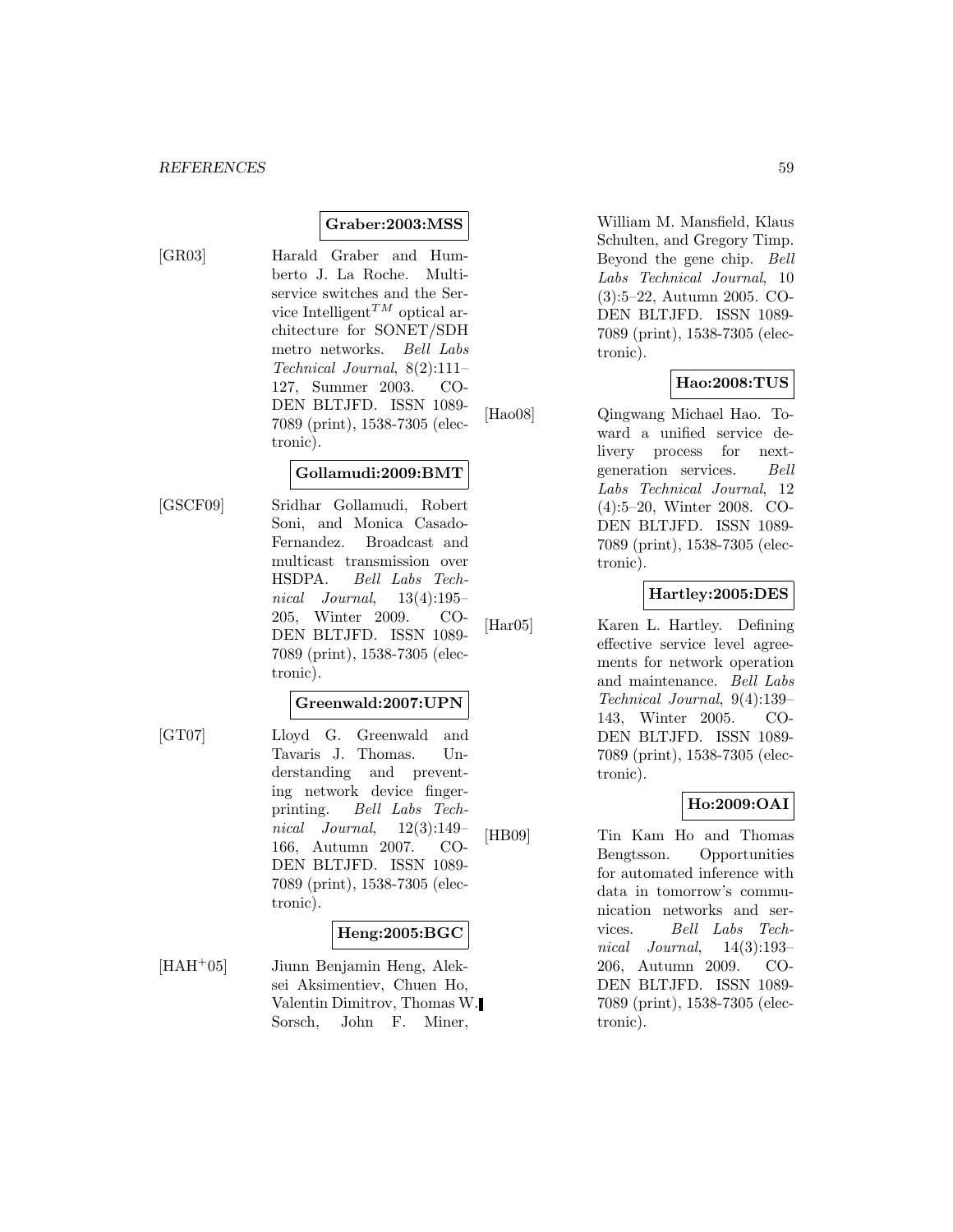## **Hobby:2009:DOF**

- 
- [HC09] John D. Hobby and Holger Claussen. Deployment options for femtocells and their impact on existing macrocellular networks. Bell Labs Technical Journal, 13(4): 145–160, Winter 2009. CO-DEN BLTJFD. ISSN 1089- 7089 (print), 1538-7305 (electronic).

# **Hilt:2004:AIS**

[HH04] Volker Hilt and Markus Hofmann. Approaches to implementing services in SIP networks. Bell Labs Technical Journal, 9(3):39–44, Autumn 2004. CODEN BLTJFD. ISSN 1089-7089 (print), 1538-7305 (electronic).

## **Hari:2005:IMG**

[HHH05] Adiseshu Hari, Volker Hilt, and Markus Hofmann. Intelligent media gateway selection in a VoIP network. Bell Labs Technical Journal, 10 (1):47–57, Spring 2005. CO-DEN BLTJFD. ISSN 1089- 7089 (print), 1538-7305 (electronic).

## **Hari:2006:IMG**

[HHH<sup>+</sup>06] Adiseshu Hari, Volker Hilt, Markus Hofmann, Debasis Mitra, Iraj Saniee, Anwar Walid, and Indra Widjaja. Intelligent media gateway selection in carrier-grade VoIP networks. Bell Labs Technical Journal, 10(4):133– 150, Winter 2006. CO-DEN BLTJFD. ISSN 1089- 7089 (print), 1538-7305 (electronic).

#### **Hernandez-Herrero:2007:NMP**

[HHS07] Jorge Hernandez-Herrero and Jon A. Solworth. The need for a multi-perspective approach to solve the DDos problem. Bell Labs Technical Journal,  $12(3):121-$ 130, Autumn 2007. CO-DEN BLTJFD. ISSN 1089- 7089 (print), 1538-7305 (electronic).

## **Hong:2008:ECM**

[HHS08] Se Gi Hong, Volker Hilt, and Henning Schulzrinne. Evaluation of control message overhead of a DHT-based P2P system. Bell Labs Technical Journal, 13(3):79– 86, Autumn 2008. CO-DEN BLTJFD. ISSN 1089- 7089 (print), 1538-7305 (electronic).

### **Hermsmeyer:2007:EAC**

[HHVST07] Christian Hermsmeyer, Enrique Hernandez-Valencia, Dieter Stoll, and Oliver Tamm. Ethernet aggregation and core network models for efficient and reliable IPTV services. Bell Labs Technical Journal, 12 (1):57–76, Spring 2007. CO-DEN BLTJFD. ISSN 1089- 7089 (print), 1538-7305 (electronic).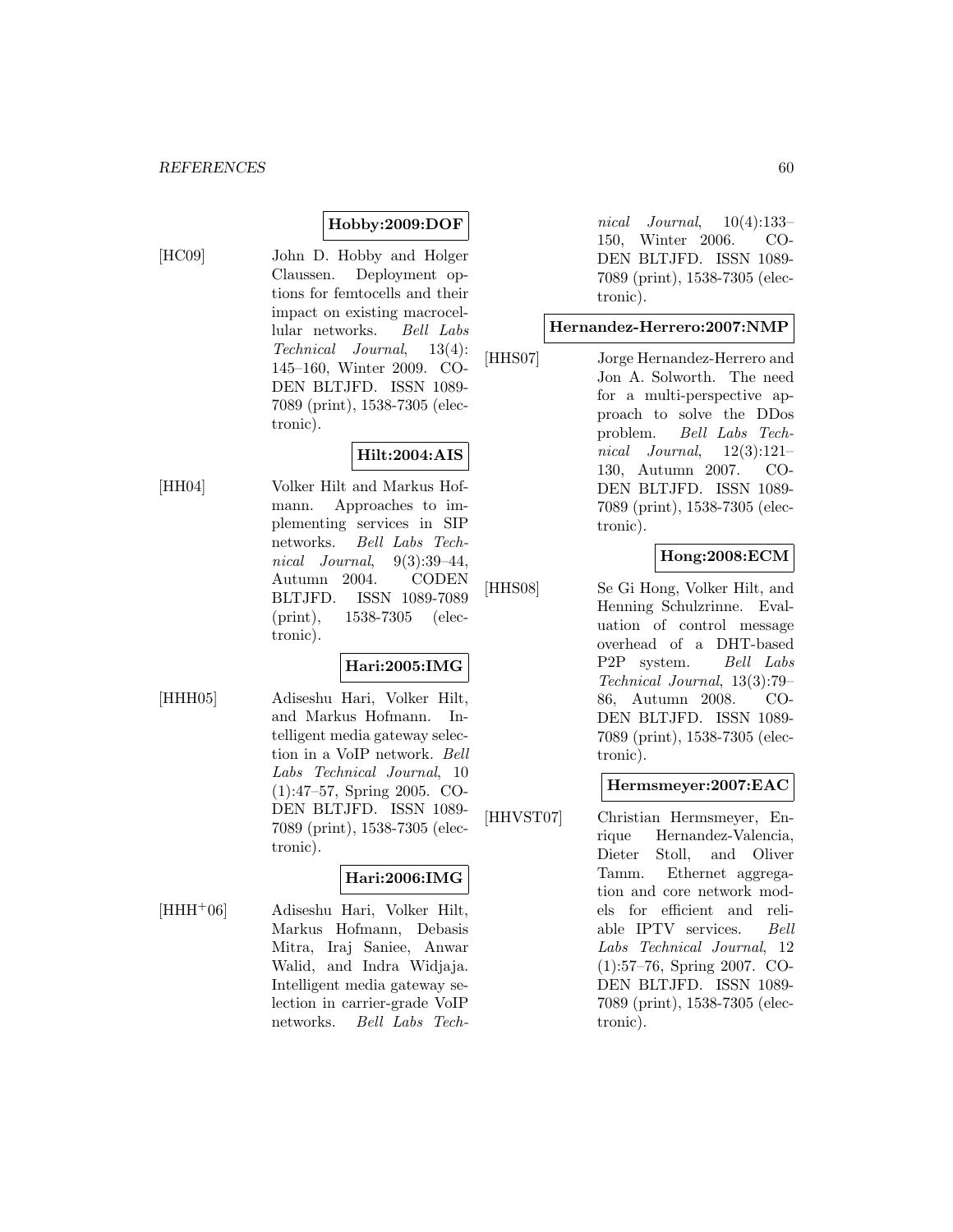#### **Houck:2004:WSP**

[HJM<sup>+</sup>04] David J. Houck, Jean-Philippe Joseph, Frank Magee, Amit Mukhopadhyay, and Benjamin Tang. Wireless service provider backbone network evolution with packet technologies. Bell Labs Technical Journal, 9(1): 41–64, Spring 2004. CO-DEN BLTJFD. ISSN 1089- 7089 (print), 1538-7305 (electronic).

### **Hajjaoui:2006:NAU**

[HJvO<sup>+</sup>06] Abdelkader Hajjaoui, Hanno Juechter, Gijs van Ooijen, Govinda Rajan, Walter Rothkegel, and Willem van Willigenburg. Network analysis using the ASON/ GMPLS emulator eGEM. Bell Labs Technical Journal, 11(2):157–169, Summer 2006. CODEN BLTJFD. ISSN 1089-7089 (print), 1538-7305 (electronic).

#### **Hanmer:2004:DAP**

[HK04] Robert S. Hanmer and Kristin F. Kocan. Documenting architectures with patterns. Bell Labs Technical Journal, 9(1):143– 163, Spring 2004. CO-DEN BLTJFD. ISSN 1089- 7089 (print), 1538-7305 (electronic).

#### **Hinton:2005:APF**

[HKH05] Danielle Hinton, Thierry E. Klein, and Mark Haner. An architectural proposal for future wireless emergency response networks with broadband services. Bell Labs Technical Journal, 10(2): 121–138, Summer 2005. CO-DEN BLTJFD. ISSN 1089- 7089 (print), 1538-7305 (electronic).

#### **Houck:2004:NSM**

[HKO<sup>+</sup>04] David J. Houck, Eunyoung Kim, Gerard P. O'Reilly, David D. Picklesimer, and Huseyin Uzunalioglu. A network survivability model for critical national infrastructures. Bell Labs Technical Journal, 8(4):153–172, Winter 2004. CODEN BLTJFD. ISSN 1089-7089 (print), 1538-7305 (electronic).

### **Hull:2004:PES**

[HKQ<sup>+</sup>04] Richard B. Hull, Bharat B. Kumar, S. Shehryar Qutub, Musa R. Unmehopa, and Douglas W. Varney. Policy enabling the services layer. Bell Labs Technical Journal, 9(1):5–18, Spring 2004. CO-DEN BLTJFD. ISSN 1089- 7089 (print), 1538-7305 (electronic).

#### **Houck:2003:MBA**

[HKUW03] David J. Houck, Eunyoung Kim, Huseyin Uzunalioglu, and Larry A. Wehr. A measurement-based admission control algorithm for VoIP. Bell Labs Tech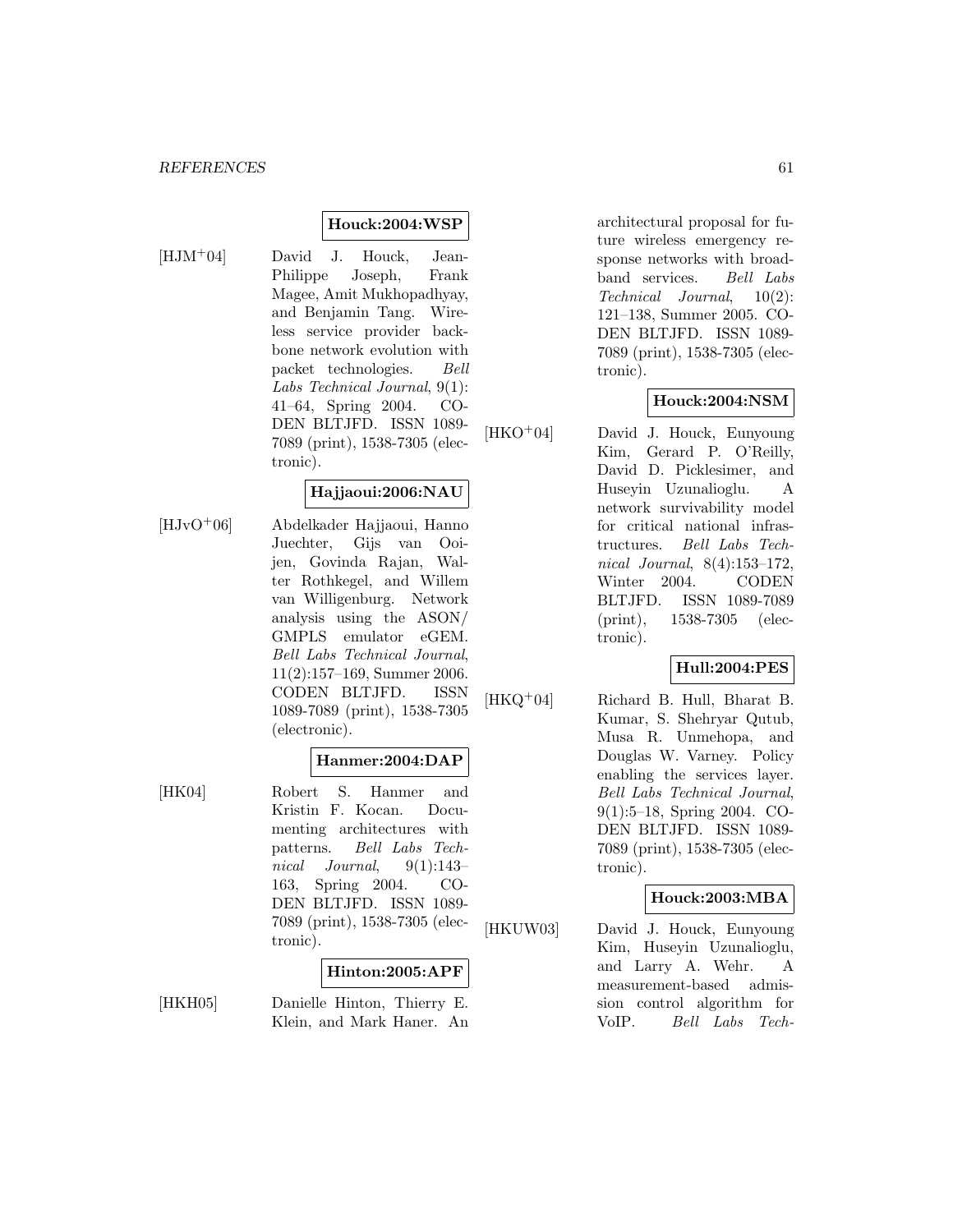nical Journal, 8(2):97–110, Summer 2003. CODEN BLTJFD. ISSN 1089-7089 (print), 1538-7305 (electronic).

## **Hanmer:2003:BPP**

[HL03] Robert S. Hanmer and John P. Letourneau. A best practice for performance engineering. Bell Labs Technical Journal, 8(3):75– 89, Autumn 2003. CO-DEN BLTJFD. ISSN 1089- 7089 (print), 1538-7305 (electronic).

#### **Haworth:2006:RNM**

[HL06] James W. Haworth and John A. Liffrig. Remote network management for optical networks. Bell Labs Technical Journal, 11(2): 191–201, Summer 2006. CO-DEN BLTJFD. ISSN 1089- 7089 (print), 1538-7305 (electronic).

## **Huang:2006:MLB**

[HLS<sup>+</sup>06] Dawei Huang, Fang Liu, Xiangdong Shi, Guangxin Yang, Ludi Zheng, and Zhiyu Zhou. MapWeb: A locationbased converged communications platform. Bell Labs Technical Journal, 11(1): 159–171, Spring 2006. CO-DEN BLTJFD. ISSN 1089- 7089 (print), 1538-7305 (electronic).

#### **Hofmann:2009:NAC**

[HLS09] Stefan Hofmann, Mohamed Louizi, and Dieter Stoll. A novel approach to counter denial of service attacks against transport network resources. Bell Labs Technical Journal, 14(1):219–242, Spring 2009. CODEN BLTJFD. ISSN 1089-7089 (print), 1538-7305 (electronic).

#### **Hilt:2004:FSS**

[HMH04] Volker Hilt, Allison Mankin,

and Markus Hofmann. A framework for SIP session policies. Bell Labs Technical Journal,  $9(3):45-56$ , Autumn 2004. CODEN BLTJFD. ISSN 1089-7089 (print), 1538-7305 (electronic).

### **Hanmer:2007:CRS**

[HMM07] Robert S. Hanmer, Donald T. McBride, and Veena B. Mendiratta. Comparing reliability and security: Concepts, requirements, and techniques. Bell Labs Technical Journal, 12(3):65–78, Autumn 2007. CODEN BLTJFD. ISSN 1089-7089 (print), 1538-7305 (electronic).

#### **Hlavacek:2004:VSP**

[HMR04] Donna M. Hlavacek, Karl A. Madsen, and Robert M. Reimer. A vendor and service provider partnership for preparing to manage disaster recovery. Bell Labs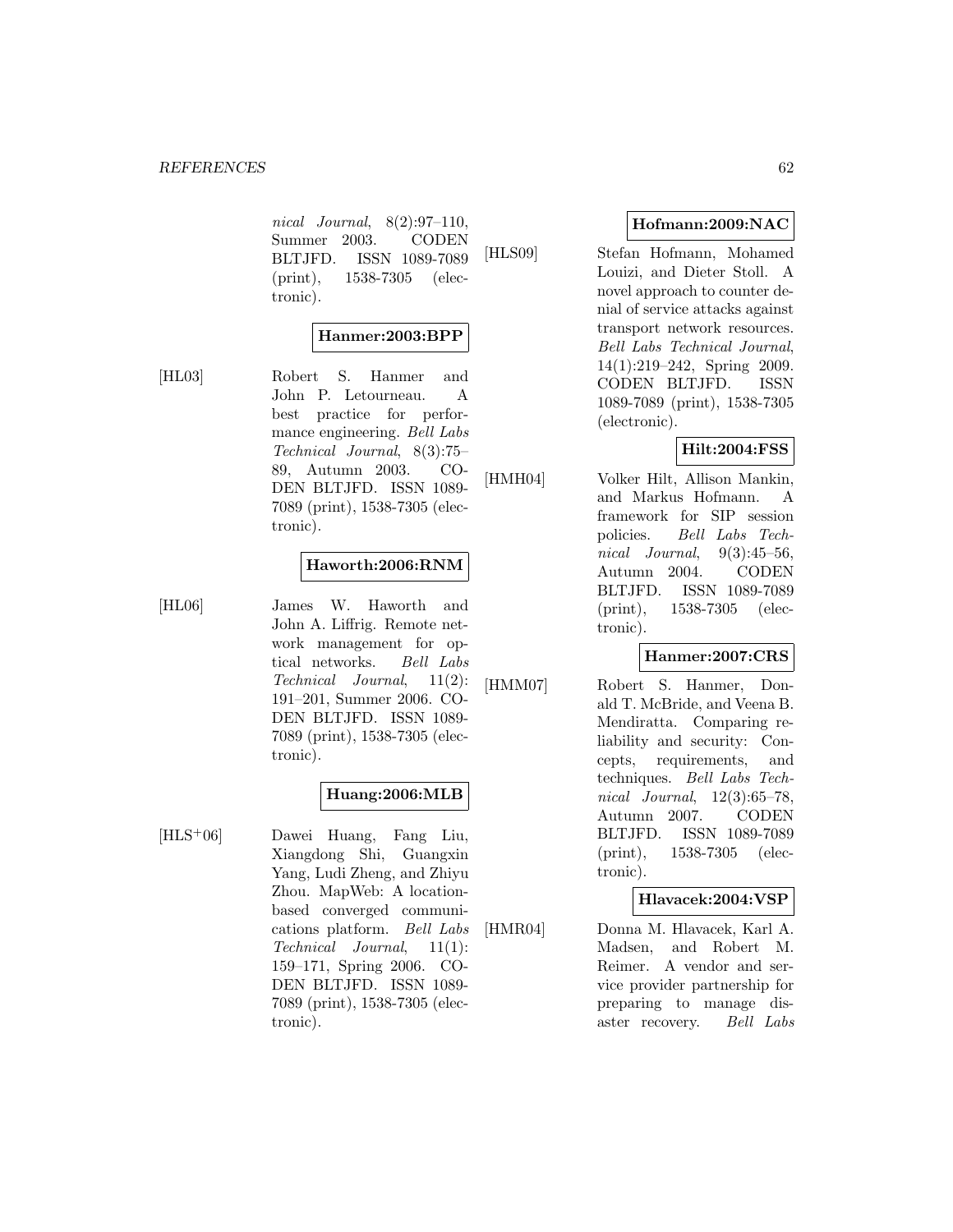Technical Journal, 9(2):173– 180, Summer 2004. CO-DEN BLTJFD. ISSN 1089- 7089 (print), 1538-7305 (electronic).

## **Hu:2007:ISE**

[HMS<sup>+</sup>07] Ying Hu, Amit Mukhopadhyay, Zulfiquar Sayeed, Carlos Urrutia-Valdés, and Mohamed El-Sayed. IMS service enhancement layer: A quantitative value proposition. Bell Labs Technical Journal, 12(1):95–114, Spring 2007. CODEN BLTJFD. ISSN 1089-7089 (print), 1538-7305 (electronic).

#### **Holzmann:2000:SVB**

[Hol00] Gerard J. Holzmann. Software verification at Bell Labs: One line of development. Bell Labs Technical Journal,  $5(1):35-45$ , Spring 2000. CODEN BLTJFD. ISSN 1089-7089 (print), 1538-7305 (electronic).

#### **Hehmann:2008:NMC**

[HP08] Jörg Hehmann and Thomas Pfeiffer. New monitoring concepts for optical access networks. Bell Labs Technical Journal, 13(1):183– 198, Spring 2008. CO-DEN BLTJFD. ISSN 1089- 7089 (print), 1538-7305 (electronic).

#### **Heron:2008:TIA**

 $[HPvV^+08]$  Ronald W. Heron, Thomas Pfeiffer, Doutje T. van Veen,

Joe Smith, and Sanjay S. Patel. Technology innovations and architecture solutions for the next-generation optical access network. Bell Labs Technical Journal, 13 (1):163–181, Spring 2008. CODEN BLTJFD. ISSN 1089-7089 (print), 1538-7305 (electronic).

#### **Hoekstra:2002:INM**

[HRB<sup>+</sup>02] Geert Jan Hoekstra, Willem A. Romijn, Harold C. H. Balemans, Abdelkader Hajjaoui, and Gijs G. van Ooijen. An integrated network management solution for multitechnology domain networks. Bell Labs Technical Journal, 7(1):115–120, Spring 2002. CODEN BLTJFD. ISSN 1089-7089 (print), 1538-7305 (electronic).

#### **Holzmann:2000:ASF**

[HS00] Gerard J. Holzmann and Margaret H. Smith. Automating software feature verification. Bell Labs Technical Journal, 5(2):72– 87, Summer 2000. CO-DEN BLTJFD. ISSN 1089- 7089 (print), 1538-7305 (electronic).

#### **Ho:2005:SPE**

[HSF<sup>+</sup>05] Tin Kam Ho, Todd Salamon, Roland W. Freund, Christopher A. White, Bruce K. Hillyer, Lawrence C. Cowsar, Carl J. Nuzman, and Daniel C. Kilper. Simulation of power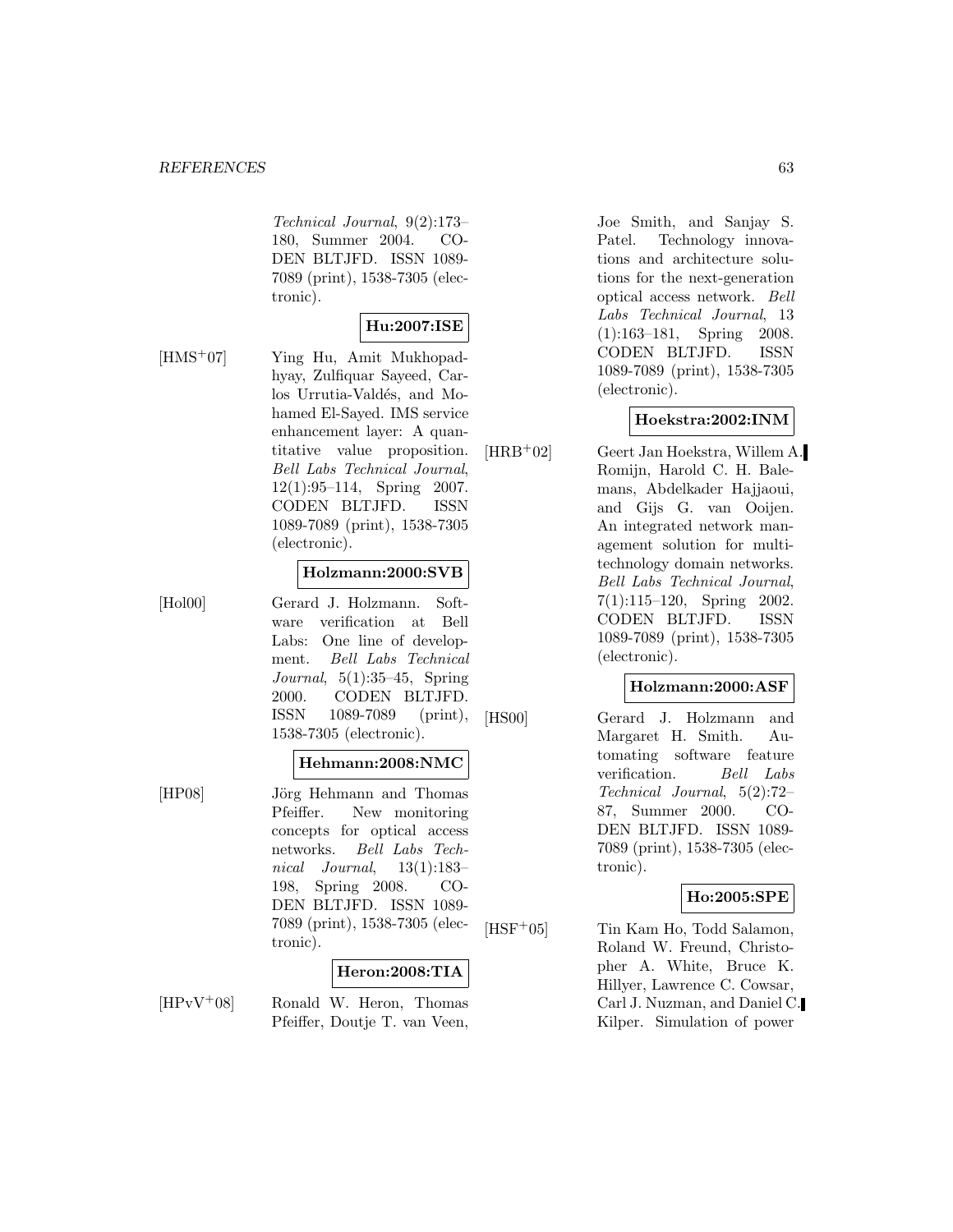evolution and control dynamics in optical transport systems. Bell Labs Technical Journal,  $10(1):119-$ 137, Spring 2005. CO-DEN BLTJFD. ISSN 1089- 7089 (print), 1538-7305 (electronic).

### **Hernon:2009:TME**

[HSK<sup>+</sup>09] Domhnaill Hernon, Todd Salamon, Roger Kempers, Shankar Krishnan, Alan Lyons, Marc Hodes, Paul Kolodner, John Mullins, and Liam McGarry. Thermal management: Enabling enhanced functionality and reduced carbon footprint. Bell Labs Technical Journal, 14 (3):7–19, Autumn 2009. CO-DEN BLTJFD. ISSN 1089- 7089 (print), 1538-7305 (electronic).

### **Ho:2003:AES**

[HSP03] Lester T. W. Ho, Louis G. Samuel, and Jonathan M. Pitts. Applying emergent self-organizing behavior for the coordination of 4G networks using complexity metrics. Bell Labs Technical Journal, 8(1):5– 25, Spring 2003. CO-DEN BLTJFD. ISSN 1089- 7089 (print), 1538-7305 (electronic).

#### **Hermsmeyer:2009:TPP**

[HSS<sup>+</sup>09] Christian Hermsmeyer, Haoyu [IAM02] Song, Ralph Schlenk, Riccardo Gemelli, and Stephan

Bunse. Towards 100G packet processing: Challenges and technologies. Bell Labs Technical Journal, 14(2):57– 79, Summer 2009. CO-DEN BLTJFD. ISSN 1089- 7089 (print), 1538-7305 (electronic).

### **Hofmann:2008:O**

[HT08] Markus Hofmann and Marco Tomsu. Overview. Bell Labs Technical Journal, 13 (3):1–4, Autumn 2008. CO-DEN BLTJFD. ISSN 1089- 7089 (print), 1538-7305 (electronic).

#### **Heck:2006:BIM**

[HV06] John Heck and Greg Vaudreuil. Blended IMS messaging applications. Bell Labs Technical Journal, 10 (4):39–52, Winter 2006. CO-DEN BLTJFD. ISSN 1089- 7089 (print), 1538-7305 (electronic).

### **Hernandez-Valencia:2003:MVP**

[HVKL03] Enrique J. Hernandez-Valencia, Pramod Koppol, and Wing Cheong Lau. Managed virtual private LAN services. Bell Labs Technical Journal, 7(4): 61–76, Winter 2003. CO-DEN BLTJFD. ISSN 1089- 7089 (print), 1538-7305 (electronic).

#### **Isukapalli:2002:GRP**

Ramana Isukapalli, Triantafyllos Alexiou, and Kazutaka Murakami. Global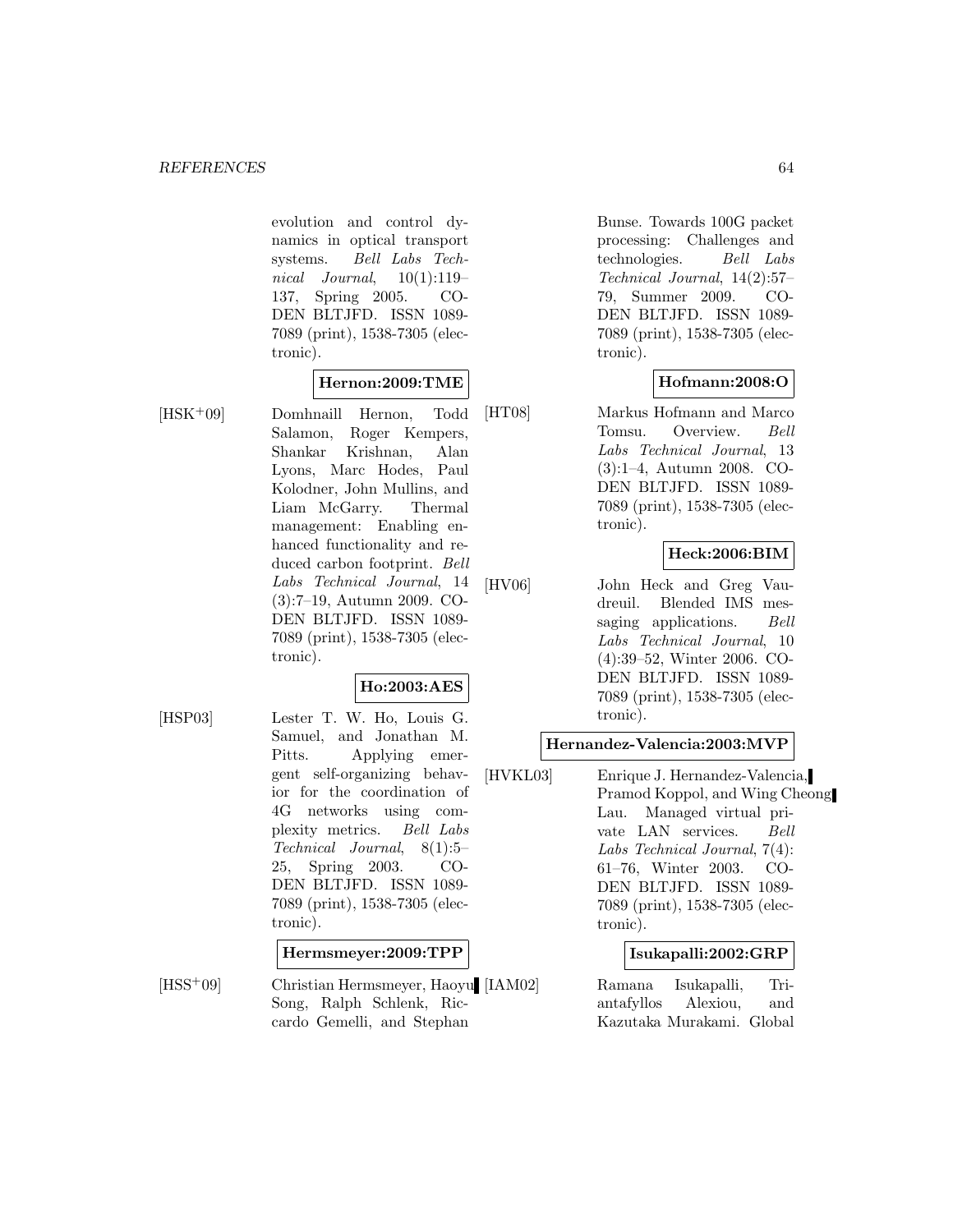roaming and personal mobility with COPS architecture in SuperDHLR. Bell Labs Technical Journal, 7(2): 3–18, Summer 2002. CO-DEN BLTJFD. ISSN 1089- 7089 (print), 1538-7305 (electronic).

#### **Islam:2003:CGD**

[IB03] Munirul Islam and Eugene P. Bordelon. CCMS: A geographically distributed concurrent change and configuration management system. Bell Labs Technical Journal, 8(3):111–133, Autumn 2003. CODEN BLTJFD. ISSN 1089-7089 (print), 1538-7305 (electronic).

#### **Isukapalli:2008:AIC**

[IBPF08] Ramana Isukapalli, Steven Benno, Candace Park, and Peretz M. Feder. Advanced IMS client supporting secure signaling. Bell Labs Technical Journal, 12(4):49– 65, Winter 2008. CO-DEN BLTJFD. ISSN 1089- 7089 (print), 1538-7305 (electronic).

### **Ionescu-Graff:2005:QVP**

[IGNC<sup>+</sup>05] Alina M. Ionescu-Graff, Cheryl F. Newman, Chi-Hung Kelvin Chu, Bhadrayu J. Trivedi, Benjamin Tang, and Alexander Y. Zhu. Quantifying the value proposition of advanced fault management systems in MPLS core networks. Bell Labs

Technical Journal, 10(1): 157–167, Spring 2005. CO-DEN BLTJFD. ISSN 1089- 7089 (print), 1538-7305 (electronic).

# **Jain:2002:IMN**

[Jai02] Anant Kumar Jain. Intelligent multiservice networks. Bell Labs Technical Journal, 7(1):81–97, Spring 2002. CO-DEN BLTJFD. ISSN 1089- 7089 (print), 1538-7305 (electronic).

## **Jones:2009:OUI**

[JBR<sup>+</sup>09] Christopher D. W. Jones, Cristian A. Bolle, Roland Ryf, Maria Elina Simon, Flavio Pardo, Nagesh Basavanhally, and Arthur P. Ramirez. Opportunities in uncooled infrared imaging: A MEMS perspective. Bell Labs Technical Journal, 14(3):85– 98, Autumn 2009. CO-DEN BLTJFD. ISSN 1089- 7089 (print), 1538-7305 (electronic).

### **Jiao:2007:PEE**

[JCL07] Wenhua Jiao, Jianfeng Chen, and Fang Liu. Provisioning end-to-end QoS under IMS over a WiMAX architecture. Bell Labs Technical Journal, 12(1):115–121, Spring 2007. CODEN BLTJFD. ISSN 1089-7089 (print), 1538-7305 (electronic).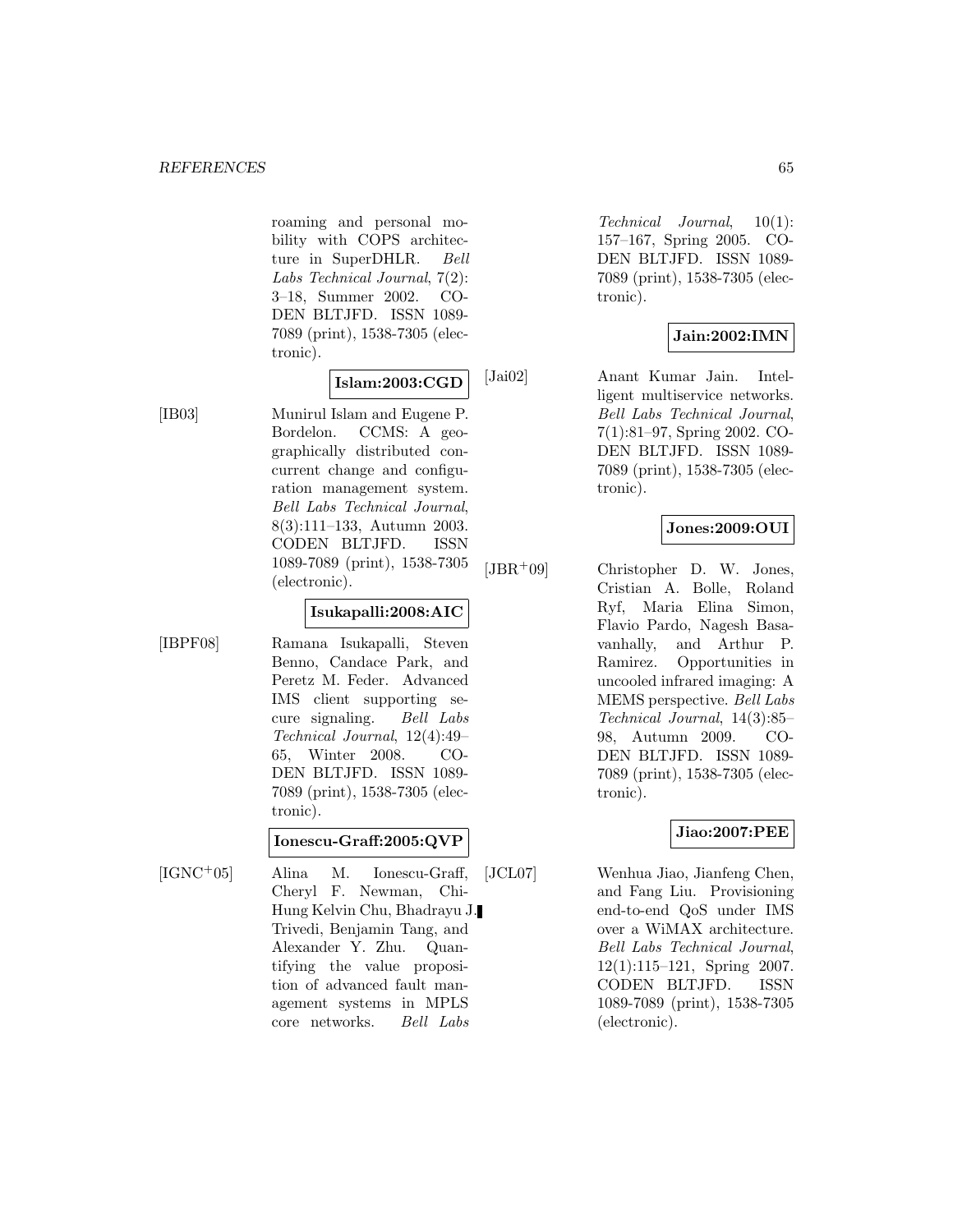#### **Jayadevan:2004:ASA**

- 
- [JGA04] Ganesh Jayadevan, Vijay K. Gurbani, and Robert M. Arlein. Adapting SIP for application server requirements in 3G networks. Bell Labs Technical Journal, 9(3):57– 71, Autumn 2004. CO-DEN BLTJFD. ISSN 1089- 7089 (print), 1538-7305 (electronic).

#### **Joseph:2005:CWW**

[JJM<sup>+</sup>05] Jean-Philippe Joseph, Paul Justl, Francis R. Magee, Jr., Amit Mukhopadhyay, and Dong Sun. Converged wireline-wireless network evolution: Opportunities and challenges. Bell Labs Technical Journal, 10(2):57– 80, Summer 2005. CO-DEN BLTJFD. ISSN 1089- 7089 (print), 1538-7305 (electronic).

#### **Jackson:2002:CSA**

[JK02] Donald S. Jackson and Frederick F. Kunzinger. Calculation of system availability using traffic statistics. Bell Labs Technical Journal, 7(3): 139–150, Autumn 2002. CO-DEN BLTJFD. ISSN 1089- 7089 (print), 1538-7305 (electronic).

#### **Joyce:2006:PAM**

 $[JLD+06]$  Toby Joyce, Edward J. Lisay, Jr., David E. Dalton, Jeff M. Punch, Michael S. Shellmer, Shirish N. Kher, and Suresh Goyal. Piecewise analysis and modeling of circuit pack temperature cycling data. Bell Labs Technical Journal, 11(3):21–37, Autumn 2006. CODEN BLTJFD. ISSN 1089-7089 (print), 1538-7305 (electronic).

### **Joyce:2003:EVA**

[JLN03] Toby Joyce, Edward J. Lisay, and Robert L. Nickerson. An excel VBA application of Hoadley's QMP algorithm. Bell Labs Technical Journal, 8(1):233–237, Spring 2003. CODEN BLTJFD. ISSN 1089-7089 (print), 1538-7305 (electronic).

#### **Jrad:2004:MQB**

[JMS04] Ahmad Jrad, Thomas Morawski, and Louise Spergel. A model for quantifying business continuity preparedness risks for telecommunications networks. Bell Labs Technical Journal, 9(2):107– 123, Summer 2004. CO-DEN BLTJFD. ISSN 1089- 7089 (print), 1538-7305 (electronic).

#### **Jai:2000:ESI**

[JOR00] Benchiao Jai, Michael Ogg, and Aleta Ricciardi. Effortless software interoperability with Jini connection technology. Bell Labs Technical Journal, 5(2):88– 101, Summer 2000. CO-DEN BLTJFD. ISSN 1089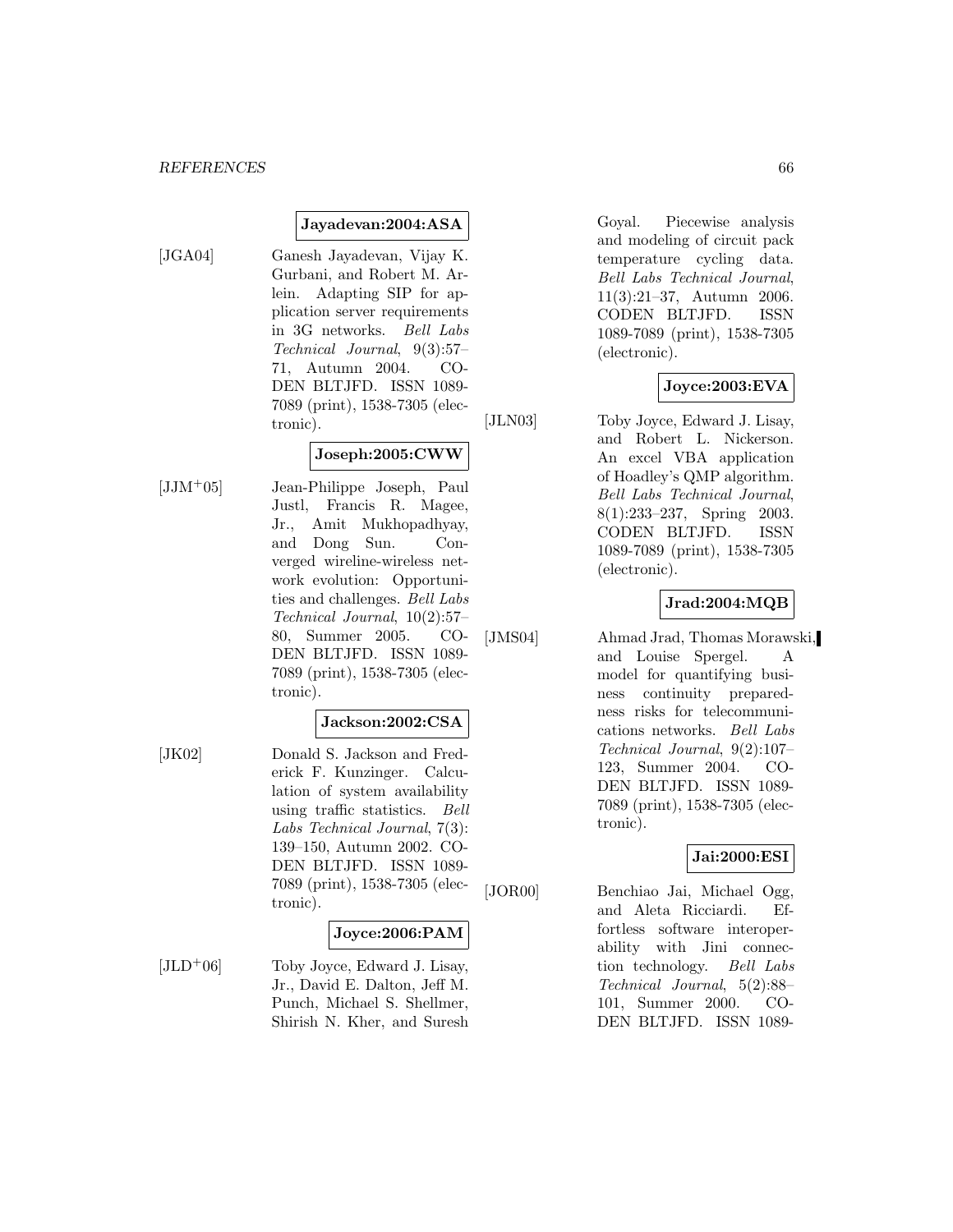7089 (print), 1538-7305 (electronic).

### **Joseph:2008:INS**

[Jos08] Jean-Philippe Joseph. IMS network signaling peering: Challenges and proposal. Bell Labs Technical Journal, 12 (4):33–48, Winter 2008. CO-DEN BLTJFD. ISSN 1089- 7089 (print), 1538-7305 (electronic).

#### **Kowtarapu:2009:NSI**

[KAGS09] Chakravarthy Kowtarapu, Chetan Anand, Guruprasad K. G., and Shishir Sharma. Network separation and IPsec CA certificates-based security management for 4G networks. Bell Labs Technical Journal, 13(4):245– 255, Winter 2009. CO-DEN BLTJFD. ISSN 1089- 7089 (print), 1538-7305 (electronic).

#### **Kebir:2000:MSS**

[Keb00] Youcef Kebir. A model for the sizing of software updates. Bell Labs Techni $cal Journal, 5(2):102-120,$ Summer 2000. CODEN BLTJFD. ISSN 1089-7089 (print), 1538-7305 (electronic).

#### **Kozik:2000:OPE**

[KFL00] Jack Kozik, Igor Faynberg, and Hui-Lan Lu. On opening PSTN to enhanced voice/ data services — The PINT Protocol Solution. Bell Labs

Technical Journal, 5(3):153– 165, Autumn 2000. CO-DEN BLTJFD. ISSN 1089- 7089 (print), 1538-7305 (electronic).

### **Kraeutler:2006:NGT**

[KGT06] James A. Kraeutler, Richard J. Goode, and Jeffrey R. Towne. Next-generation transport systems: 4th generation MSPPS. Bell Labs Technical Journal, 11(2):13–25, Summer 2006. CODEN BLTJFD. ISSN 1089-7089 (print), 1538-7305 (electronic).

### **Kumar:2002:QSU**

[KH02] Suresh Kumar and Min Huang. Quality of service in UMTS wireless networks. Bell Labs Technical Journal, 7(2):49–66, Summer 2002. CODEN BLTJFD. ISSN 1089-7089 (print), 1538-7305 (electronic).

#### **Kirova:2008:ERT**

[KKKC08] Vassilka Kirova, Neil Kirby, Darshak Kothari, and Glenda Childress. Effective requirements traceability: Models, tools, and practices. Bell Labs Technical Journal, 12 (4):143–157, Winter 2008. CODEN BLTJFD. ISSN 1089-7089 (print), 1538-7305 (electronic).

#### **Kermalli:2002:NBS**

[KKL<sup>+</sup>02] Munawar Kermalli, Sanjay Kumar, Michael LaSpisa,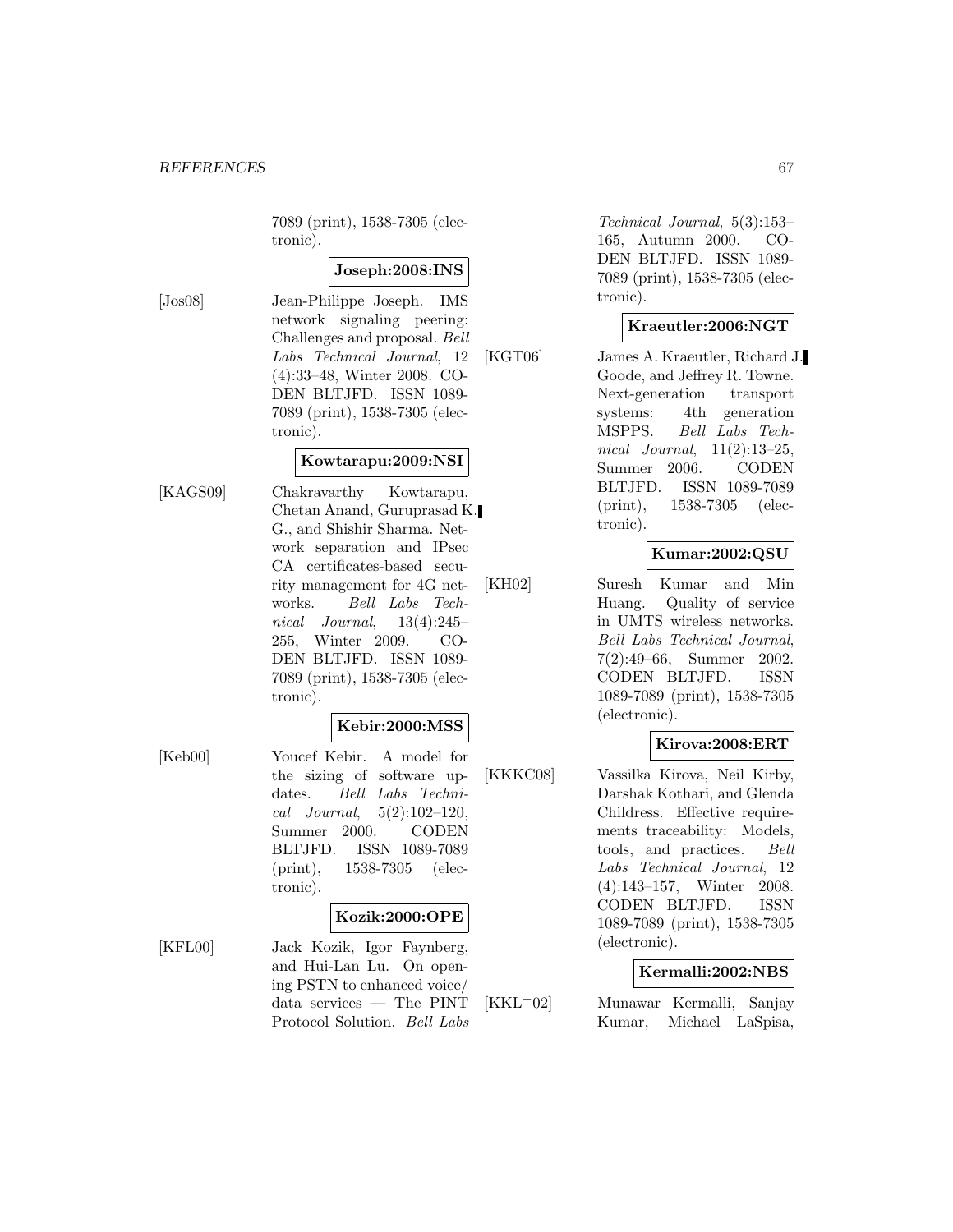Zhengxiang Ma, Samuel Martin, and Krishnamurthy Sreenath. Novel base station radio technologies for third-generation wireless applications. Bell Labs Technical Journal, 7(3):151–167, Autumn 2002. CODEN BLTJFD. ISSN 1089-7089 (print), 1538-7305 (electronic).

## **Kozik:2006:O**

[KL06] Jack Kozik and Anne Y. Lee. Overview. Bell Labs Technical Journal, 10(4): 1–5, Winter 2006. CO-DEN BLTJFD. ISSN 1089- 7089 (print), 1538-7305 (electronic).

### **Kuruganti:2003:BAR**

[KM03] Indira Kuruganti and Dennis M. Mancl. Building and applying requirements models. Bell Labs Technical Journal, 8(3):67– 73, Autumn 2003. CO-DEN BLTJFD. ISSN 1089- 7089 (print), 1538-7305 (electronic).

### **Kocan:2002:SCN**

[KMS<sup>+</sup>02] Kristin F. Kocan, Warren A. Montgomery, Steven A. Siegel, Robert J. Thornberry Jr., and Guy J. Zenner. Service creation for nextgeneration networks. Bell Labs Technical Journal, 7(1): 63–79, Spring 2002. CO-DEN BLTJFD. ISSN 10897089 (print), 1538-7305 (electronic).

### **Kamel:2002:DEP**

[KMSW02] Raafat E. Kamel, Martin H. Meyers, Susan Wu Sanders, and Carl F. Weaver. Dynamic effects of power control on third-generation system capacity. Bell Labs Technical Journal, 7(3):127– 137, Autumn 2002. CO-DEN BLTJFD. ISSN 1089- 7089 (print), 1538-7305 (electronic).

## **Kocan:2002:ASN**

[Koc02] Kristin F. Kocan. Advances in services, networks, and technology addressing service providers' future needs. Bell Labs Technical Journal, 7 (1):1–2, Spring 2002. CO-DEN BLTJFD. ISSN 1089- 7089 (print), 1538-7305 (electronic).

### **Kocan:2003:CGP**

[Koc03] Kristin F. Kocan. Capitalizing on the growing presence of IP networks in the telecom space. Bell Labs Technical Journal, 8 (1):1–3, Spring 2003. CO-DEN BLTJFD. ISSN 1089- 7089 (print), 1538-7305 (electronic).

### **Kocan:2004:AIC**

[Koc04] Kristin F. Kocan. Areas of innovation and creativity. Bell Labs Technical Journal,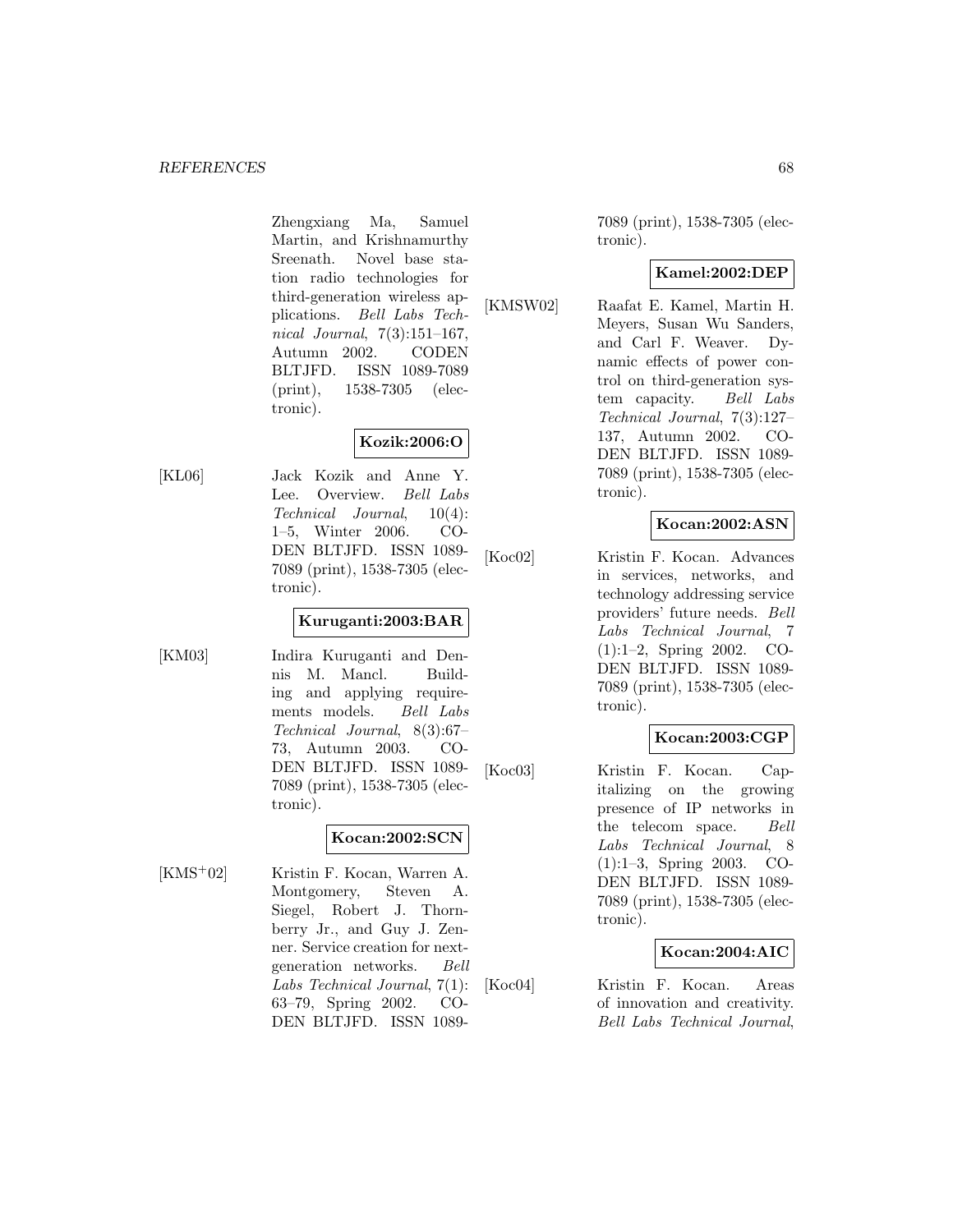#### *REFERENCES* 69

9(1):1–3, Spring 2004. CO-DEN BLTJFD. ISSN 1089- 7089 (print), 1538-7305 (electronic).

### **Kocan:2005:MNG**

[Koc05] Kristin F. Kocan. Moving to next-generation communication networks. Bell Labs Technical Journal, 10 (1):1–3, Spring 2005. CO-DEN BLTJFD. ISSN 1089- 7089 (print), 1538-7305 (electronic).

## **Kocan:2007:ATN**

[Koc07] Kristin F. Kocan. Achieving the transformation to nextgeneration networks. Bell Labs Technical Journal, 12 (1):1–4, Spring 2007. CO-DEN BLTJFD. ISSN 1089- 7089 (print), 1538-7305 (electronic).

#### **Kolesnikov:2009:AIS**

[Kol09] Vladimir Kolesnikov. Advances and impact of secure function evaluation. Bell Labs Technical Journal, 14 (3):187–192, Autumn 2009. CODEN BLTJFD. ISSN 1089-7089 (print), 1538-7305 (electronic).

#### **Korotky:2006:I**

[Kor06] Steven K. Korotky. Introduction. Bell Labs Technical Journal,  $11(2):1-2$ , Summer 2006. CODEN BLTJFD. ISSN 1089-7089 (print), 1538-7305 (electronic).

#### **Korotky:2009:CAN**

[KP09] Steven K. Korotky and Thomas Pfeiffer. Continuing advances in next-generation communication technologies, services, and networks. Bell Labs Technical Journal, 14 (1):1–5, Spring 2009. CO-DEN BLTJFD. ISSN 1089- 7089 (print), 1538-7305 (electronic).

#### **Kocan:2006:NSA**

[KRA06a] Kristin F. Kocan, William D. Roome, and Vinod Anupam. A novel software approach for service brokering in advanced service architectures. Bell Labs Technical Journal, 11(1):5–20, Spring 2006. CO-DEN BLTJFD. ISSN 1089- 7089 (print), 1538-7305 (electronic).

### **Kocan:2006:SCI**

[KRA06b] Kristin F. Kocan, William D. Roome, and Vinod Anupam. Service capability interaction management in IMS using the Lucent Service Broker<sup>TM</sup> product. Bell Labs Technical Journal, 10 (4):217–232, Winter 2006. CODEN BLTJFD. ISSN 1089-7089 (print), 1538-7305 (electronic).

#### **Kessler:2008:SOI**

[KRLV08] Marcus Kessler, Andreas Reifert, Dominik Lamp, and Thomas Voith. A serviceoriented infrastructure for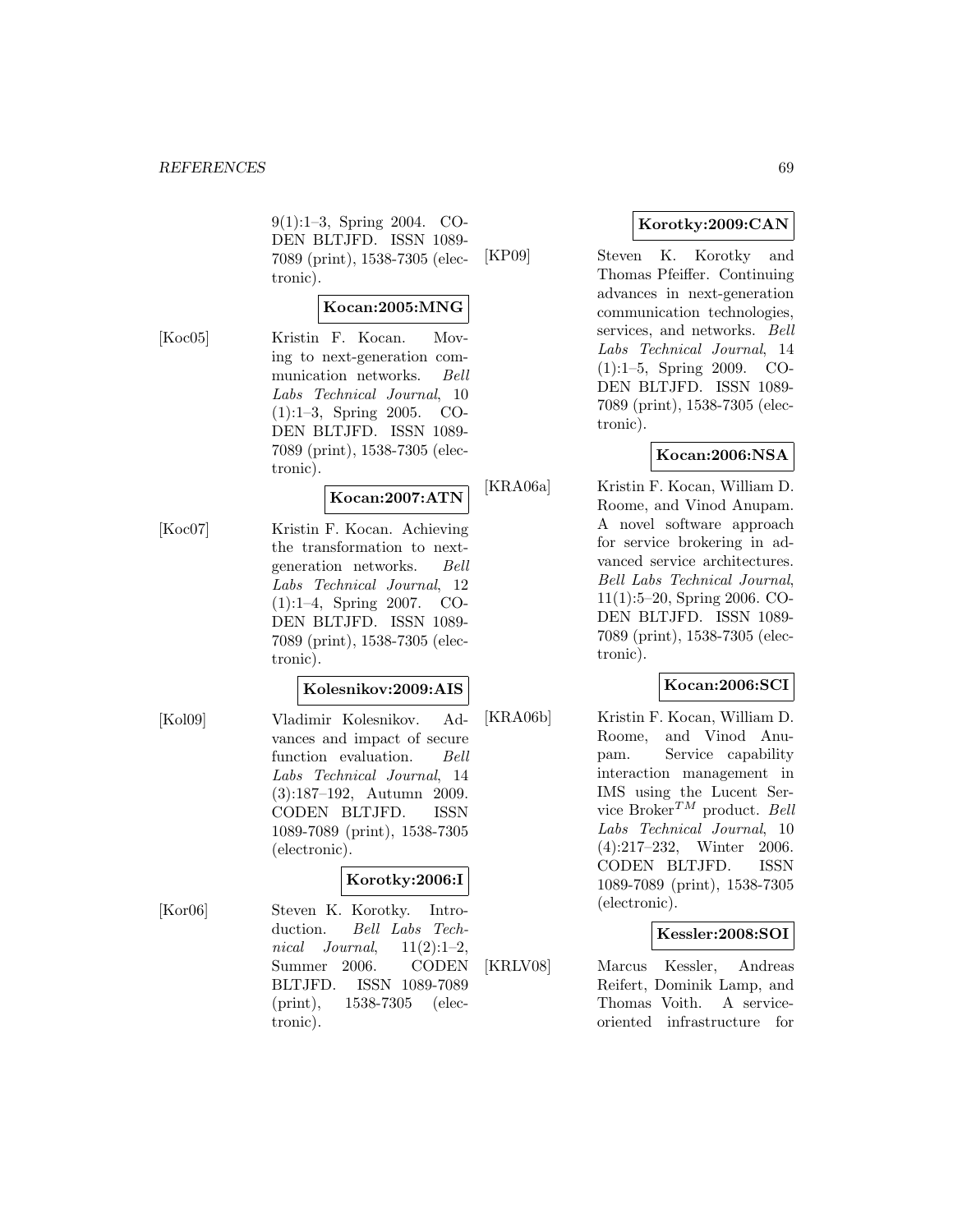providing virtualized networks. Bell Labs Technical Journal,  $13(3):111-$ 127, Autumn 2008. CO-DEN BLTJFD. ISSN 1089- 7089 (print), 1538-7305 (electronic).

### **Krock:2004:EQC**

[Kro04] Richard E. Krock. Effective quality control during disaster recovery. Bell Labs Technical Journal, 9(2):163– 171, Summer 2004. CO-DEN BLTJFD. ISSN 1089- 7089 (print), 1538-7305 (electronic).

#### **Kocan:2006:NFB**

[KS06] Kristin F. Kocan and Tippure S. Sundresh. Networks of the future become reality. Bell Labs Technical Journal, 11(1):1–4, Spring 2006. CO-DEN BLTJFD. ISSN 1089- 7089 (print), 1538-7305 (electronic).

#### **Krogfoss:2008:CAO**

[KSA08] Bill Krogfoss, Lev Sofman, and Anshul Agrawal. Caching architectures and optimization strategies for IPTV networks. Bell Labs Technical Journal, 13(3):13– 28, Autumn 2008. CO-DEN BLTJFD. ISSN 1089- 7089 (print), 1538-7305 (electronic).

### **Kuo:2003:ANL**

[KSO03] Hong-Kwang J. Kuo, Olivier Siohan, and Joseph P. Olive.

Advances in natural language call routing. Bell Labs Technical Journal, 7(4):155– 170, Winter 2003. CO-DEN BLTJFD. ISSN 1089- 7089 (print), 1538-7305 (electronic).

### **Kim:2007:ANA**

[KT07] Doh-Suk Kim and Ahmed Tarraf. ANIQUE+: A new American national standard for non-intrusive estimation of narrowband speech quality. Bell Labs Technical Journal,  $12(1):221-$ 236, Spring 2007. CO-DEN BLTJFD. ISSN 1089- 7089 (print), 1538-7305 (electronic).

#### **Krupenkin:2005:ETS**

[KTKH05] Tom Krupenkin, J. Ashley Taylor, Paul Kolodner, and Marc Hodes. Electrically tunable superhydrophobic nanostructured surfaces. Bell Labs Technical Journal, 10 (3):161–170, Autumn 2005. CODEN BLTJFD. ISSN 1089-7089 (print), 1538-7305 (electronic).

### **Kelly:2000:MDB**

[KTW00] Van E. Kelly, Catharine P. Thomas, and Huiyu Wang. Managing data-based systems across releases using historical data dictionaries. Bell Labs Technical Journal, 5(2):121–133, Summer 2000. CODEN BLTJFD. ISSN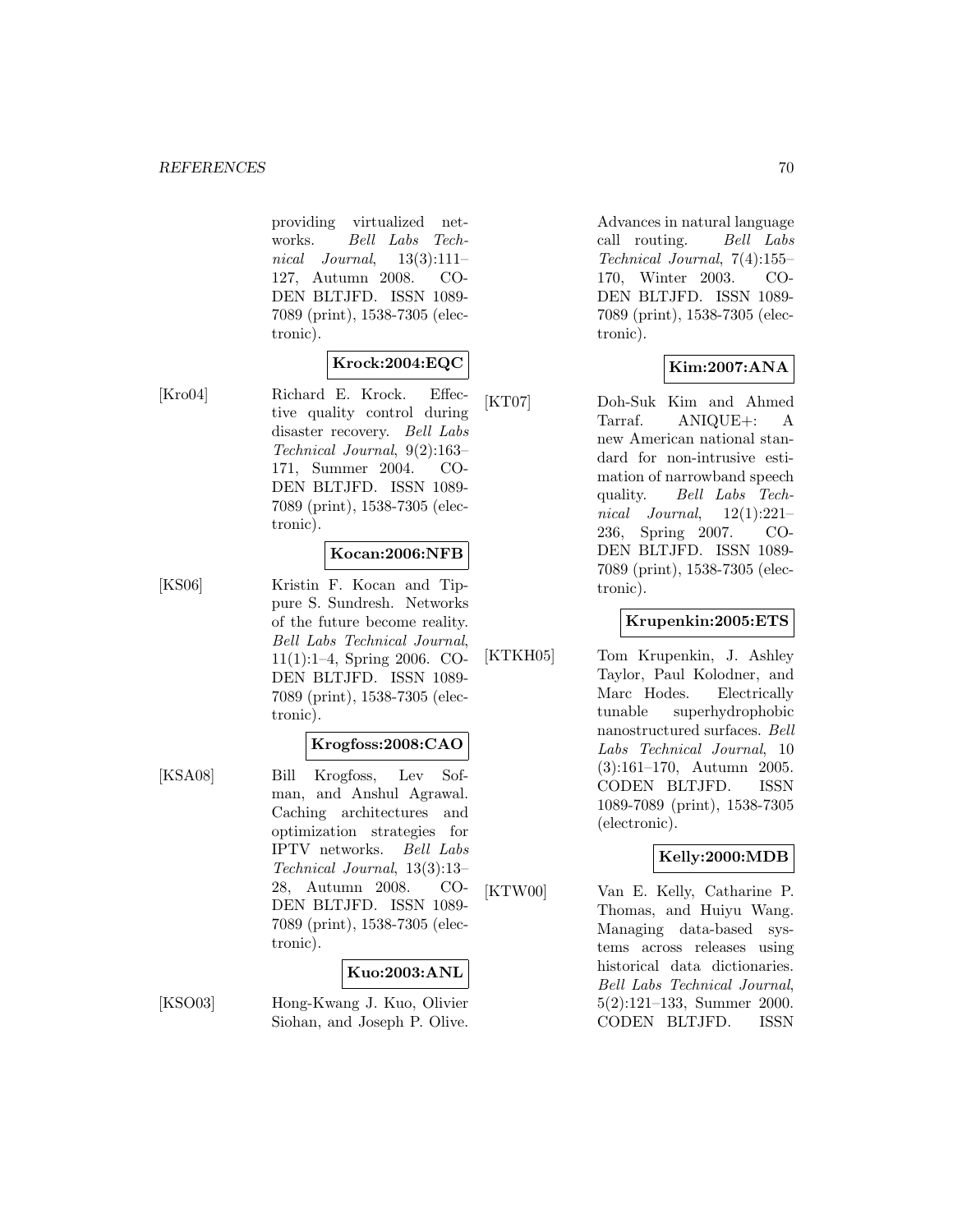1089-7089 (print), 1538-7305 (electronic).

#### **Kozik:2003:PSB**

[KUV03] Jack Kozik, Musa R. Unmehopa, and Kumar V. Vemuri. A Parlay and SPIRITS-based architecture for service mediation. Bell Labs Technical Journal, 7(4): 105–122, Winter 2003. CO-DEN BLTJFD. ISSN 1089- 7089 (print), 1538-7305 (electronic).

#### **Kurien:2003:O**

[KW03] Thomas V. Kurien and Gary N. Weber. Overview. Bell Labs Technical Journal, 8(2):1–2, Summer 2003. CO-DEN BLTJFD. ISSN 1089- 7089 (print), 1538-7305 (electronic).

### **Kimber:2006:MPD**

[KZFB06] Douglas A. Kimber, Xuemei Zhang, Paul H. Franklin, and Eric J. Bauer. Modeling planned downtime. Bell Labs Technical Journal, 11 (3):7–19, Autumn 2006. CO-DEN BLTJFD. ISSN 1089- 7089 (print), 1538-7305 (electronic).

#### **Labrogere:2008:CPT**

[Lab08] Paul Labrogere. Com 2.0: A path towards web communicating applications. Bell Labs Technical Journal, 13(2):19– 24, Summer 2008. CO-DEN BLTJFD. ISSN 10897089 (print), 1538-7305 (electronic).

#### **Larvet:2008:SAD**

[Lar08] Philippe Larvet. Semantic application design. Bell Labs Technical Journal, 13(2):75– 91, Summer 2008. CO-DEN BLTJFD. ISSN 1089- 7089 (print), 1538-7305 (electronic).

## **Lau:2000:VRA**

[Lau00] Vincent K. N. Lau. Variable-

rate adaptive channel coding for CDMA — Reverse Link. Bell Labs Technical Journal, 5(4):138–156, Winter 2000. CODEN BLTJFD. ISSN 1089-7089 (print), 1538-7305 (electronic).

#### **Luettmann:2007:MMA**

[LB07] Bjoern M. Luettmann and Adam C. Bender. Man-inthe-middle attacks on autoupdating software. Bell Labs Technical Journal, 12 (3):131–138, Autumn 2007. CODEN BLTJFD. ISSN 1089-7089 (print), 1538-7305 (electronic).

### **Liu:2004:SBS**

[LBF<sup>+</sup>04] Chung-Zin Liu, Bill Bushnell, Jim Freeburg, Tod Sizer, Michael Recchione, and Tom Anderson. SIP-based services architecture across wireless and wireline access. Bell Labs Technical Journal, 9(3): 5–13, Autumn 2004. CO-DEN BLTJFD. ISSN 1089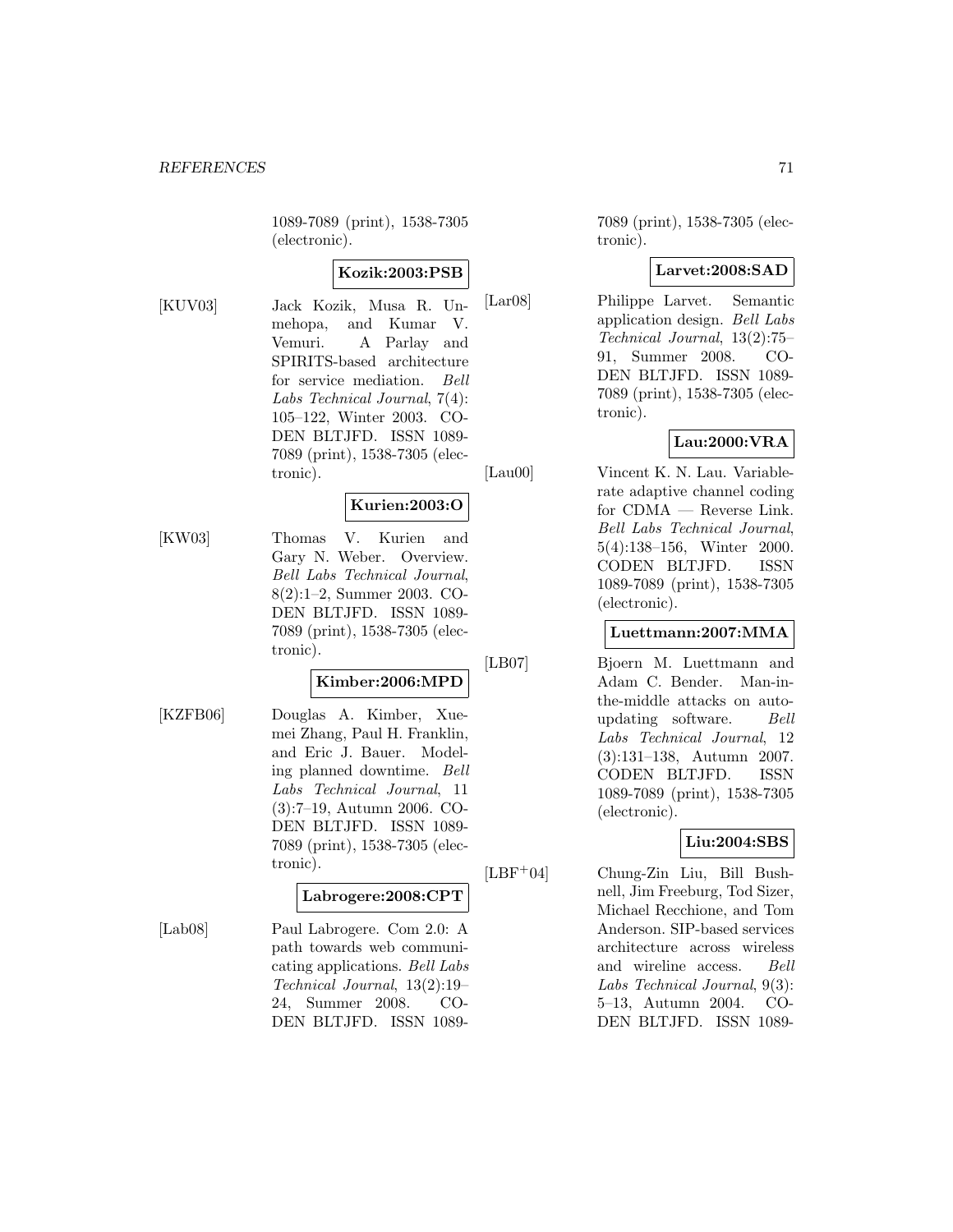7089 (print), 1538-7305 (electronic).

## **Li:2008:CNC**

[LC08] Xiang Yang Li and Yigang Cai. Converged network common charging controller function. Bell Labs Technical Journal,  $13(2):161-$ 183, Summer 2008. CO-DEN BLTJFD. ISSN 1089- 7089 (print), 1538-7305 (electronic).

## **Li:2009:DSU**

[LCBM09] Li Erran Li, Aiyou Chen, Tian Bu, and Scott Miller. Detecting subscribers using NAT devices in wireless data networks. Bell Labs Technical Journal, 14(2):223– 233, Summer 2009. CO-DEN BLTJFD. ISSN 1089- 7089 (print), 1538-7305 (electronic).

### **Liu:2002:IDB**

[LCM<sup>+</sup>02] Youjian Liu, Tai-Ann Chen, Martin H. Meyers, Vincent K. N. Lau, and Jung-Tao Liu. Iterative detection for BLAST systems with an arbitrary number of receive antennas. Bell Labs Technical Journal, 7(3):5– 25, Autumn 2002. CO-DEN BLTJFD. ISSN 1089- 7089 (print), 1538-7305 (electronic).

### **Lopez:2005:MBF**

[LDFK05] Daniel López, Ricardo S. Decca, Ephraim Fischbach, and Dennis E. Krause. MEMS-based force sensor: Design and applications. Bell Labs Technical Journal, 10 (3):61–80, Autumn 2005. CODEN BLTJFD. ISSN 1089-7089 (print), 1538-7305 (electronic).

#### **Lautenschlaeger:2009:DCG**

[LE09] Wolfram Lautenschlaeger and Gert J. Eilenberger. Dimensioning of carrier grade packet transport for simple network operation. Bell Labs Technical Journal, 14 (1):147–160, Spring 2009. CODEN BLTJFD. ISSN 1089-7089 (print), 1538-7305 (electronic).

#### **Liu:2006:OTT**

[LGC06] Xiang Liu, Douglas M. Gill, and Sethumadhavan Chandrasekhar. Optical technologies and techniques for high bit rate fiber transmission. Bell Labs Technical Journal, 11(2):83–104, Summer 2006. CODEN BLTJFD. ISSN 1089-7089 (print), 1538-7305 (electronic).

### **Li:2007:GPD**

[LGH07] Dalton Li, Andrew Guo, and Brian Huang. Generic policy decision function framework. Bell Labs Technical Journal, 12(1):123–129, Spring 2007. CODEN BLTJFD. ISSN 1089-7089 (print), 1538-7305 (electronic).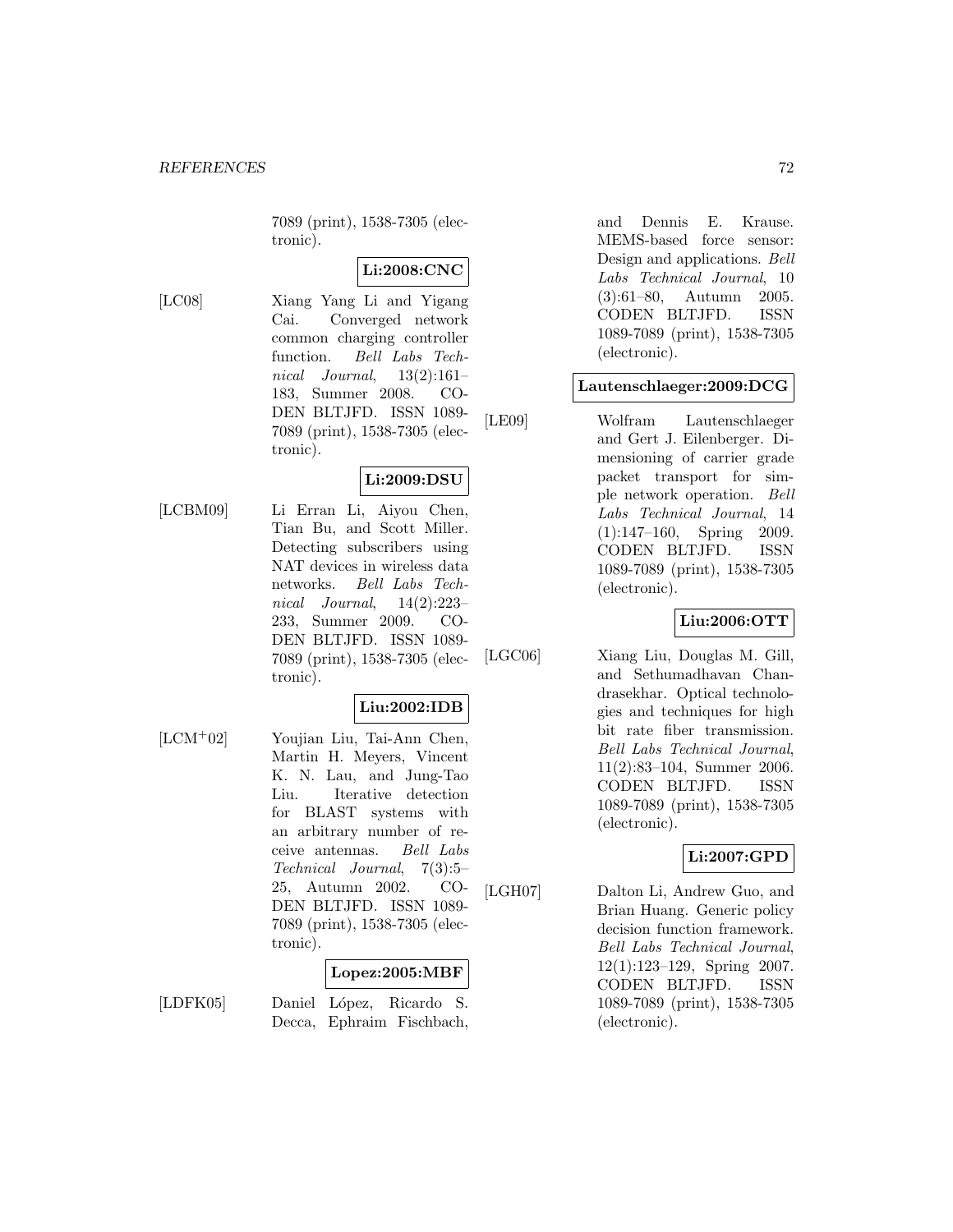#### **REFERENCES** 73

#### **Lanzerotti:2002:SRB**

- 
- [LGTM02] Louis J. Lanzerotti, Dale E. Gary, David J. Thomson, and Carol G. Maclennan. Solar radio burst event (6 April 2001) and noise in wireless communications systems. Bell Labs Technical Journal, 7(1):159–163, Spring 2002. CODEN BLTJFD. ISSN 1089-7089 (print), 1538-7305 (electronic).

#### **Leng:2005:MDC**

[LHMS05] Bing Leng, Randall K. Hands, Manoj K. Mahapatra, and James R. Stuhlmacher. Maintaining data consistency across distributed elements using XML/XSLT. Bell Labs Technical Journal, 9(4):117– 131, Winter 2005. CO-DEN BLTJFD. ISSN 1089- 7089 (print), 1538-7305 (electronic).

#### **Liu:2008:GSP**

[Liu08] Hans Peng Liu. Generic service provisioning and invocation in IMS. Bell Labs Technical Journal, 12 (4):173–178, Winter 2008. CODEN BLTJFD. ISSN 1089-7089 (print), 1538-7305 (electronic).

### **Lui:2000:ESM**

[LKL00] Anthony Y. Lui, Shanika A. Karunasekera, and Chokchai Leangsuksun. The Enhanced Service Manager: A service management system for nextgeneration networks. Bell Labs Technical Journal, 5(3): 130–144, Autumn 2000. CO-DEN BLTJFD. ISSN 1089- 7089 (print), 1538-7305 (electronic).

#### **Lau:2002:OST**

[LLCM02] Vincent K. N. Lau, Youjian Liu, Tai-Ann Chen, and Martin H. Meyers. Optimal space-time scheduling for block fading channels with partial power feedbacks. Bell Labs Technical Journal, 7(3): 27–46, Autumn 2002. CO-DEN BLTJFD. ISSN 1089- 7089 (print), 1538-7305 (electronic).

### **Li:2009:DCP**

[LLZH09] Dalton Li, David Lin, Grace Zhao, and Brian Huang. Design and correctness proof of a security protocol for mobile banking. Bell Labs Technical Journal, 14(1): 259–265, Spring 2009. CO-DEN BLTJFD. ISSN 1089- 7089 (print), 1538-7305 (electronic).

### **Lamy:2006:SPO**

[LMMV06] Patrice Lamy, Hector Menendez, Thomas Müller, and Eve L. Varma. Status and perspectives for the optical control plane. Bell Labs Technical Journal, 11 (2):171–189, Summer 2006. CODEN BLTJFD. ISSN 1089-7089 (print), 1538-7305 (electronic).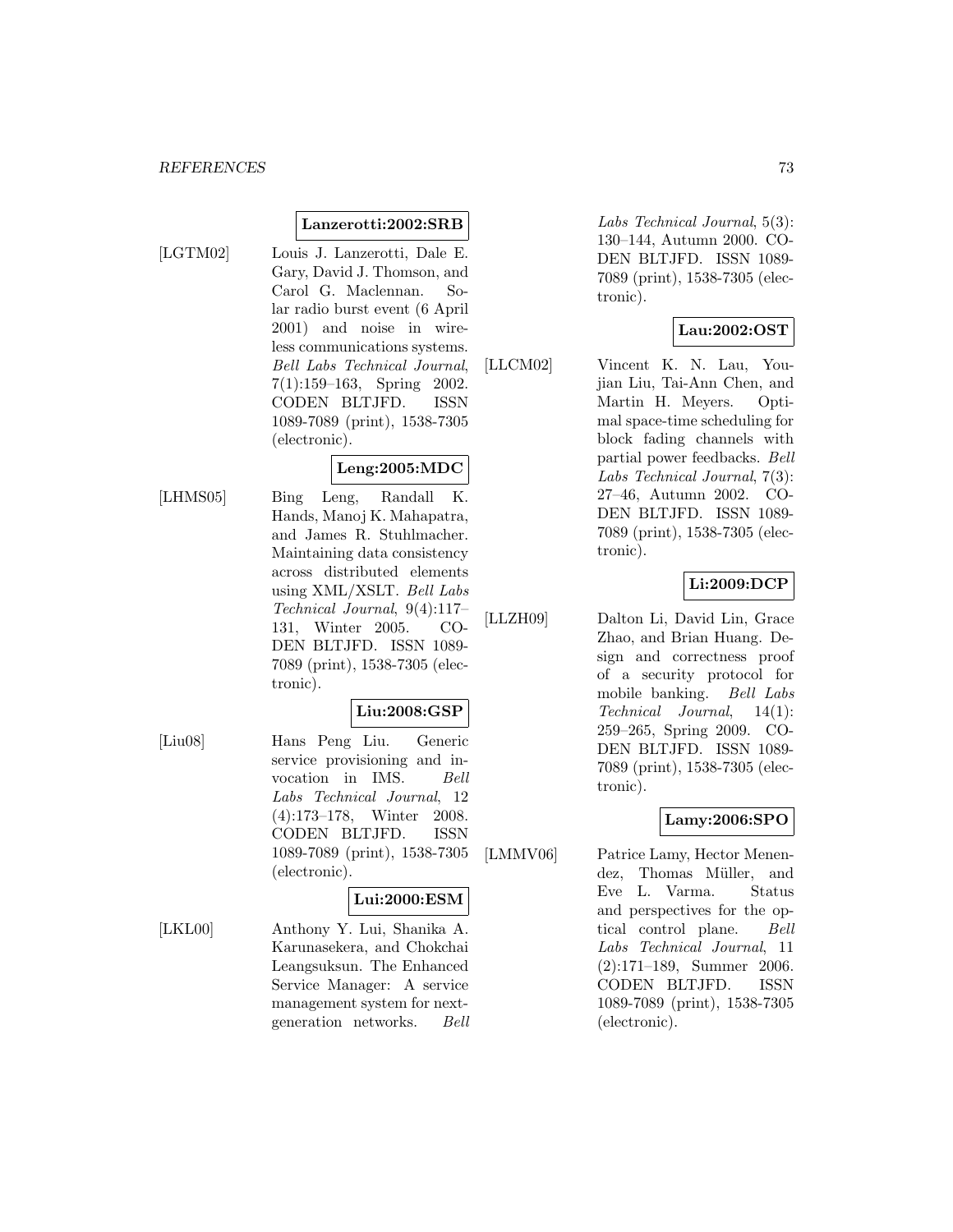### **Lieuwen:2006:SDM**

[LMR<sup>+</sup>06] Daniel F. Lieuwen, Todd C. Morgan, Helmut L. Raether, Satish K. Ramamoorthy, Ming Xiong, and Richard B. Hull. Subscriber data management in IMS networks. Bell Labs Technical Journal, 10(4):197–215, Winter 2006. CODEN BLTJFD. ISSN 1089-7089 (print), 1538-7305 (electronic).

## **Lee:2007:EWV**

[LMR07] Minkyu Lee, James W. Mc-Gowan, and Michael C. Recchione. Enabling wireless VoIP. Bell Labs Technical Journal,  $11(4):201-$ 215, Winter 2007. CO-DEN BLTJFD. ISSN 1089- 7089 (print), 1538-7305 (electronic).

### **Ling:2009:TDC**

[LMR09] Wei Ling, Salvatore J. Messana, and Paul M. Rominski. Thermal design of central office telecommunication equipment. Bell Labs Technical Journal, 14(3):21– 41, Autumn 2009. CO-DEN BLTJFD. ISSN 1089- 7089 (print), 1538-7305 (electronic).

### **Lui:2001:ERS**

[LPST01] Anthony Lui, Ramesh Pattabhiraman, Srinath Subramanian, and Prasad Tadicherla. eSAE: A rapid service creation environment for nextgeneration services. Bell

Labs Technical Journal, 6(2): 18–29, Summer 2001. CO-DEN BLTJFD. ISSN 1089- 7089 (print), 1538-7305 (electronic).

### **Lagerberg:2002:WST**

[LPW02] Ko Lagerberg, Dirk-Jaap Plas, and Maarten Wegdam. Web services in thirdgeneration service platforms. Bell Labs Technical Journal, 7(2):167–183, Summer 2002. CODEN BLTJFD. ISSN 1089-7089 (print), 1538-7305 (electronic).

### **Lennert:2004:ABS**

[LRR<sup>+</sup>04] Joseph F. Lennert, William Retzner, Monica G. Rodgers, Bernard G. Ruel, Srini Sundararajan, and Paul D. Wolfson. The automated backup solution — safeguarding the communications network infrastructure. Bell Labs Technical Journal, 9(2):59– 84, Summer 2004. CO-DEN BLTJFD. ISSN 1089- 7089 (print), 1538-7305 (electronic).

### **Lawrence:2001:ISD**

[LS01] Victor B. Lawrence and Kazem Sohraby. Internet service delivery, application platforms, and product evolution. Bell Labs Technical Journal, 6(2):1– 5, Summer 2001. CO-DEN BLTJFD. ISSN 1089- 7089 (print), 1538-7305 (electronic).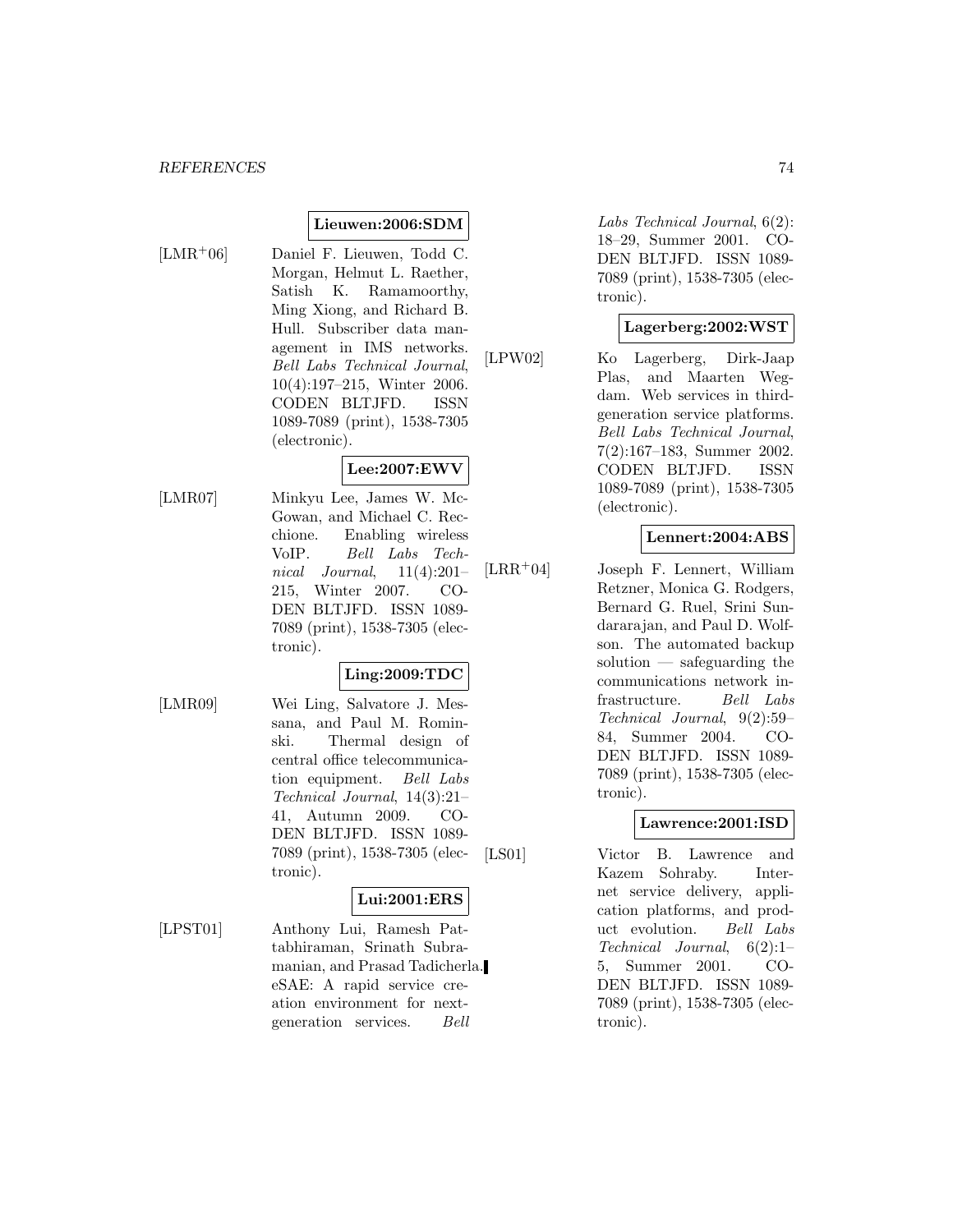# **Lemke:2007:ABT**

[LS07] Michael J. Lemke and Albert J. Sawyer. Alternative backhaul transport techniques for VoIP and PTT in 1x Ev-Do. Bell Labs Technical Journal, 11(4): 273–289, Winter 2007. CO-DEN BLTJFD. ISSN 1089- 7089 (print), 1538-7305 (electronic).

## **Lifton:2005:RBA**

[LSF05] Victor A. Lifton, Steve Simon, and Robert E. Frahm. Reserve battery architecture based on superhydrophobic nanostructured surfaces. Bell Labs Technical Journal, 10 (3):81–85, Autumn 2005. CODEN BLTJFD. ISSN 1089-7089 (print), 1538-7305

(electronic).

### **Lubachevsky:2000:FSM**

[Lub00] Boris D. Lubachevsky. Fast simulation of multicomponent dynamic systems. Bell Labs Technical Journal, 5(2): 134–156, Summer 2000. CO-DEN BLTJFD. ISSN 1089- 7089 (print), 1538-7305 (electronic).

# **Lee:2008:ACE**

[LUV08] Anne Lee and Carlos Urrutia-Valdés. An analysis of capital expenses and performance trade-offs among IMS CSCF deployment options. Bell Labs Technical Journal, 12 (4):21–31, Winter 2008. CO-

DEN BLTJFD. ISSN 1089- 7089 (print), 1538-7305 (electronic).

# **Leng:2008:ANC**

[LWM08] Bing Leng, Dave P. Weeks, and Manoj K. Mahapatra. Automating network configuration tasks using multilevel modeling. Bell Labs Technical Journal, 12(4):83– 101, Winter 2008. CO-DEN BLTJFD. ISSN 1089- 7089 (print), 1538-7305 (electronic).

# **Malone:2006:ANA**

[MA06] Bernard L. Malone III and Abhaya Asthana. Analyzing network availability of a mobile data network: A case study. Bell Labs Technical Journal, 11(3):47– 56, Autumn 2006. CO-DEN BLTJFD. ISSN 1089- 7089 (print), 1538-7305 (electronic).

### **Ma:2007:DBP**

[Ma07] David C. Ma. Deterministicbased performance modeling of a cluster of nodes handling subscriber profile query and update in CDMA mobile switching center. Bell Labs Technical Journal, 12 (1):247–261, Spring 2007. CODEN BLTJFD. ISSN 1089-7089 (print), 1538-7305 (electronic).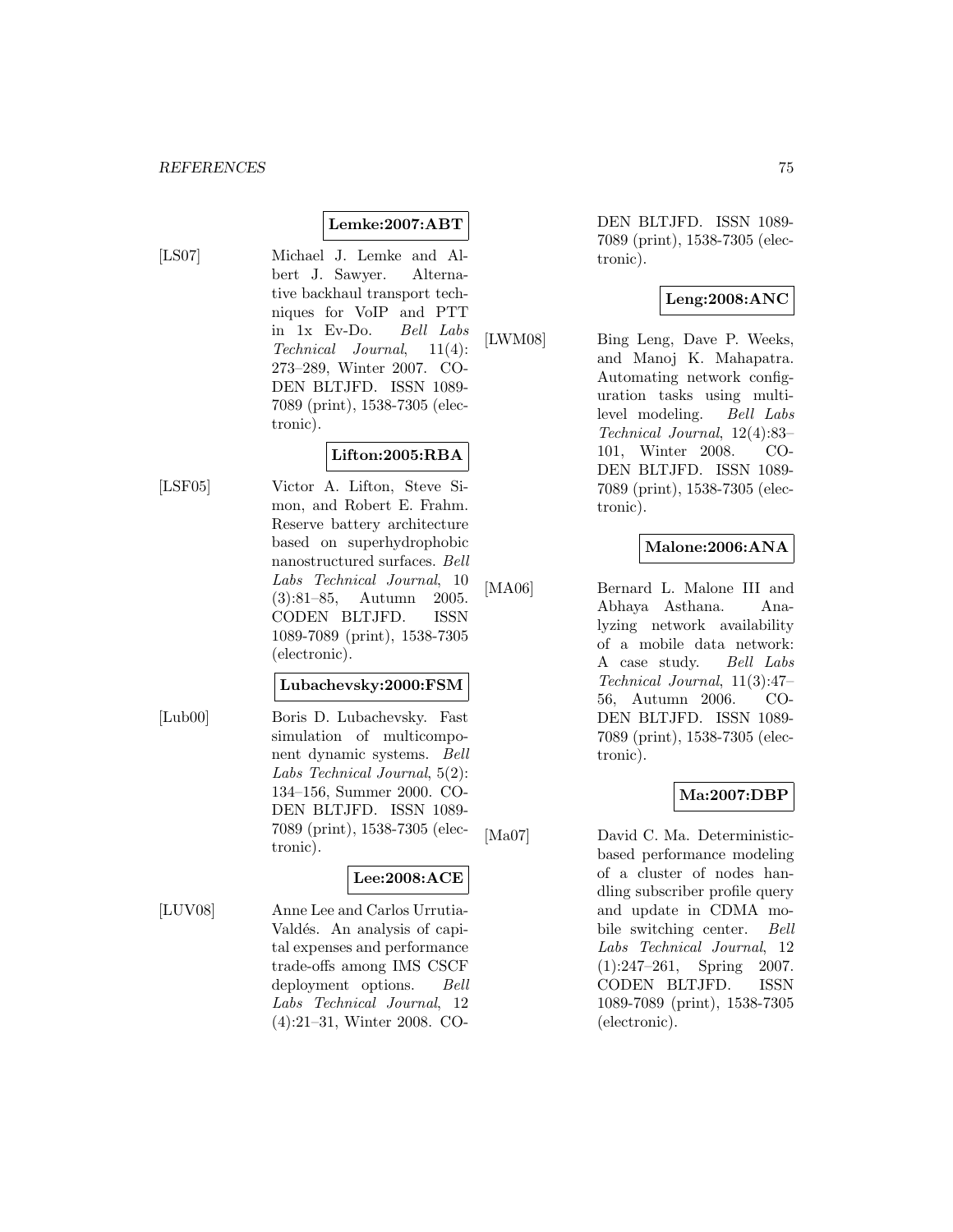### **Macwan:2004:AIA**

[Mac04] Anil Macwan. Approach for identification and analysis of human vulnerabilities in protecting telecommunications infrastructure. Bell Labs Technical Journal, 9(2): 85–89, Summer 2004. CO-DEN BLTJFD. ISSN 1089- 7089 (print), 1538-7305 (electronic).

### **Malone:2004:WSR**

[Mal04] Bernard L. Malone III. Wireless search and rescue: Concepts for improved capabilities. Bell Labs Technical Journal,  $9(2):37-49$ , Summer 2004. CODEN BLTJFD. ISSN 1089-7089 (print), 1538-7305 (electronic).

# **Mankiewich:2002:Oa**

[Man02a] Paul M. Mankiewich. Overview. Bell Labs Technical Journal, 7(2):1–2, Summer 2002. CO-DEN BLTJFD. ISSN 1089- 7089 (print), 1538-7305 (electronic).

# **Mankiewich:2002:Ob**

[Man02b] Paul M. Mankiewich. Overview. Bell Labs Technical Journal, 7(3):1–3, Autumn 2002. CO-DEN BLTJFD. ISSN 1089- 7089 (print), 1538-7305 (electronic).

#### **Mazzarella:2006:AHI**

[Maz06] Nick J. Mazzarella. Advantages of harmonized IMSbased charging architecture

in different access technologies. Bell Labs Technical Journal,  $10(4):109-$ 115, Winter 2006. CO-DEN BLTJFD. ISSN 1089- 7089 (print), 1538-7305 (electronic).

### **McKiou:2003:DDF**

[MB03] Kevin W. McKiou and Frank R. Buckley Jr. Datadriven fault management within a distributed objectoriented OAM&P framework. Bell Labs Technical Journal, 8(1):157–179, Spring 2003. CODEN BLTJFD. ISSN 1089-7089 (print), 1538-7305 (electronic).

### **Meyer:2005:O**

[MB05] John Meyer and Alvin Barshefsky. Overview. Bell Labs Technical Journal, 9 (4):1–4, Winter 2005. CO-DEN BLTJFD. ISSN 1089- 7089 (print), 1538-7305 (electronic).

#### **Meeuwissen:2000:FPS**

[MBB00] Hendrik B. Meeuwissen, Harold J. Batteram, and John-Luc Bakker. The FRIENDS platform — A software platform for advanced services and applications. Bell Labs Technical Journal, 5(3):59–75, Autumn 2000. CODEN BLTJFD. ISSN 1089-7089 (print), 1538-7305 (electronic).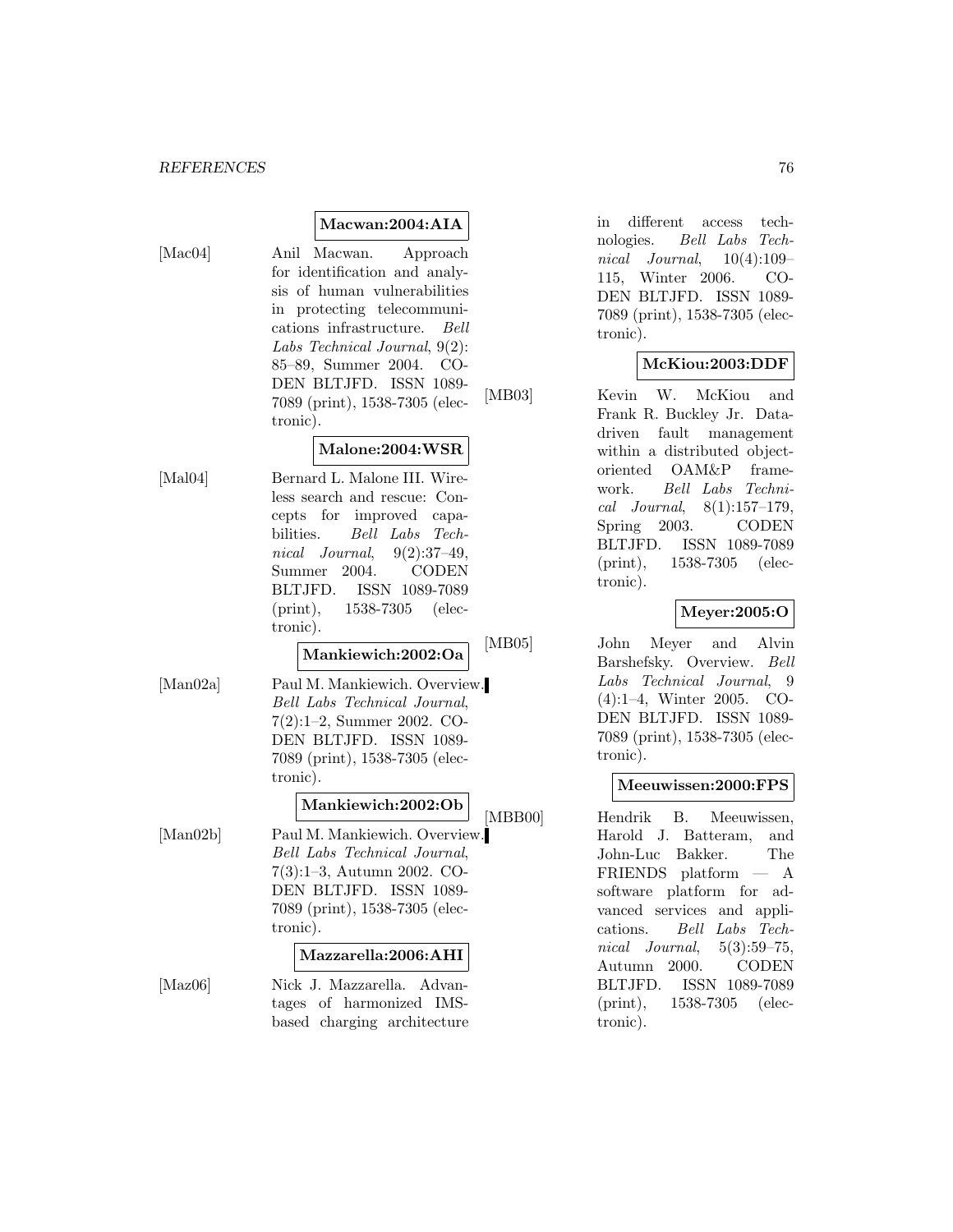## **McGee:2007:UBL**

[MBC<sup>+</sup>07] Andrew R. McGee, Frank A. Bastry, Uma Chandrashekhar, S. Rao Vasireddy, and Lori A. Flynn. Using the Bell Labs security framework to enhance the ISO 17799/27001 Information Security Management System. Bell Labs Technical Journal, 12(3):39– 54, Autumn 2007. CO-DEN BLTJFD. ISSN 1089- 7089 (print), 1538-7305 (electronic).

### **Mezhoudi:2006:IOT**

[MC06] Mohcene Mezhoudi and Chi-Hung Kelvin Chu. Integrating optical transport quality, availability, and cost through reliability-based optical network design. Bell Labs Technical Journal, 11(3):91– 104, Autumn 2006. CO-DEN BLTJFD. ISSN 1089- 7089 (print), 1538-7305 (electronic).

### **McGee:2003:BFB**

[MCP<sup>+</sup>03] Andrew R. McGee, Chun K. Chan, David D. Picklesimer, Uma Chandrashekhar, Steven H. Richman, and Edwin O. Lambert. A brink of failure and breach of security detection and recovery system. Bell Labs Technical Journal, 8(1):113– 130, Spring 2003. CO-DEN BLTJFD. ISSN 1089- 7089 (print), 1538-7305 (electronic).

### **McPhail:2006:RRR**

[McP06] Charles Eugene McPhail. Respond, restore, resolve: Achieving 7-nines availability telecommunications systems in the field. Bell Labs Technical Journal, 11 (3):173–189, Autumn 2006. CODEN BLTJFD. ISSN 1089-7089 (print), 1538-7305 (electronic).

### **Martin:2002:TDT**

[MD02] Cynthia E. Martin and Jeffrey H. Dunn. Test development and test automation for the PacketStar(R) PSAX product. Bell Labs Technical Journal, 7(1):183– 195, Spring 2002. CO-DEN BLTJFD. ISSN 1089- 7089 (print), 1538-7305 (electronic).

# **Martin:2004:AMC**

[MD04] Cynthia E. Martin and Jeffrey H. Dunn. Authentication mechanisms for call control message integrity and origin verification. Bell Labs Technical Journal, 8(4):71– 91, Winter 2004. CO-DEN BLTJFD. ISSN 1089- 7089 (print), 1538-7305 (electronic).

### **McBride:2003:ICT**

[MDMF03] Alan J. McBride, Mario Lobo Del Olmo, Brian T. Martin, and Francis J. Finnegan. Increased competitiveness through component technol-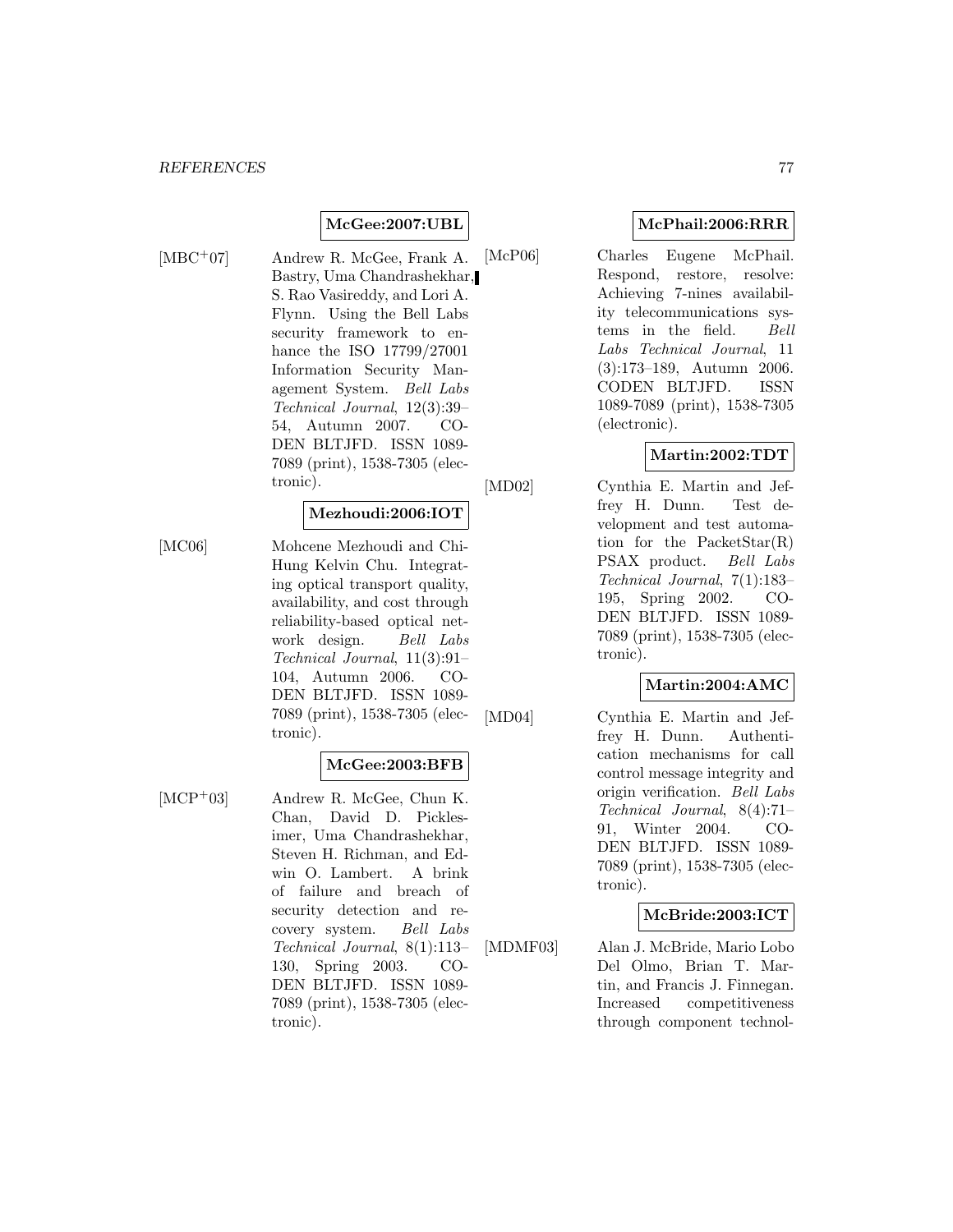ogy for element management systems. Bell Labs Technical Journal, 8(3):31– 49, Autumn 2003. CO-DEN BLTJFD. ISSN 1089- 7089 (print), 1538-7305 (electronic).

#### **McKiou:2000:OMT**

[ME00] Kevin W. McKiou and Daniel Esposito. OneLink Manager<sup>TM</sup> EMS for the  $7R/E^{\tilde{T}M}$  Switch. Bell Labs Technical Journal, 5(4):80– 96, Winter 2000. CO-DEN BLTJFD. ISSN 1089- 7089 (print), 1538-7305 (electronic).

#### **Mezhoudi:2006:NSP**

[MESG06] Mohcene Mezhoudi, Mohamed L. El-Sayed, and Paul F. Gagen. Network service providers: Practical considerations for optical network planning. Bell Labs Technical Journal, 11 (2):145–155, Summer 2006. CODEN BLTJFD. ISSN 1089-7089 (print), 1538-7305 (electronic).

#### **Maknavicius:2008:CSC**

[MGKO08] Linas Maknavicius, Arnaud Gonguet, Gunn-Kristin Klungsøyr, and Terje Ormhaug. Converged service continuity: A challenge for the merchant and the architect. Bell Labs Technical Journal, 13 (2):185–192, Summer 2008. CODEN BLTJFD. ISSN

1089-7089 (print), 1538-7305 (electronic).

### **Malis:2005:QCL**

[MGS<sup>+</sup>05] Oana Malis, Claire Gmachl, Deborah L. Sivco, Loren N. Pfeiffer, A. Michael Sergent, and Kenneth W. West. The quantum cascade laser: A versatile high-power semiconductor laser for mid-infrared applications. Bell Labs Technical Journal, 10(3):199– 214, Autumn 2005. CO-DEN BLTJFD. ISSN 1089- 7089 (print), 1538-7305 (electronic).

# **McMahon:2005:OVA**

[MHH05] Thomas J. McMahon, Markus Hofmann, and Volker Hilt. Opportunities for VoIP application integration services. Bell Labs Technical Journal, 9(4):25–30, Winter 2005. CODEN BLTJFD. ISSN 1089-7089 (print), 1538-7305 (electronic).

#### **Macwan:2006:RCN**

[MHM06] Anil P. Macwan, Robert S. Hanmer, and Kailash K. Mutha. Reliability and communications networks. Bell Labs Technical Journal, 11 (3):1–6, Autumn 2006. CO-DEN BLTJFD. ISSN 1089- 7089 (print), 1538-7305 (electronic).

#### **Milonas:2000:ENN**

[Mil00] Argyrios C. Milonas. Enterprise networking for the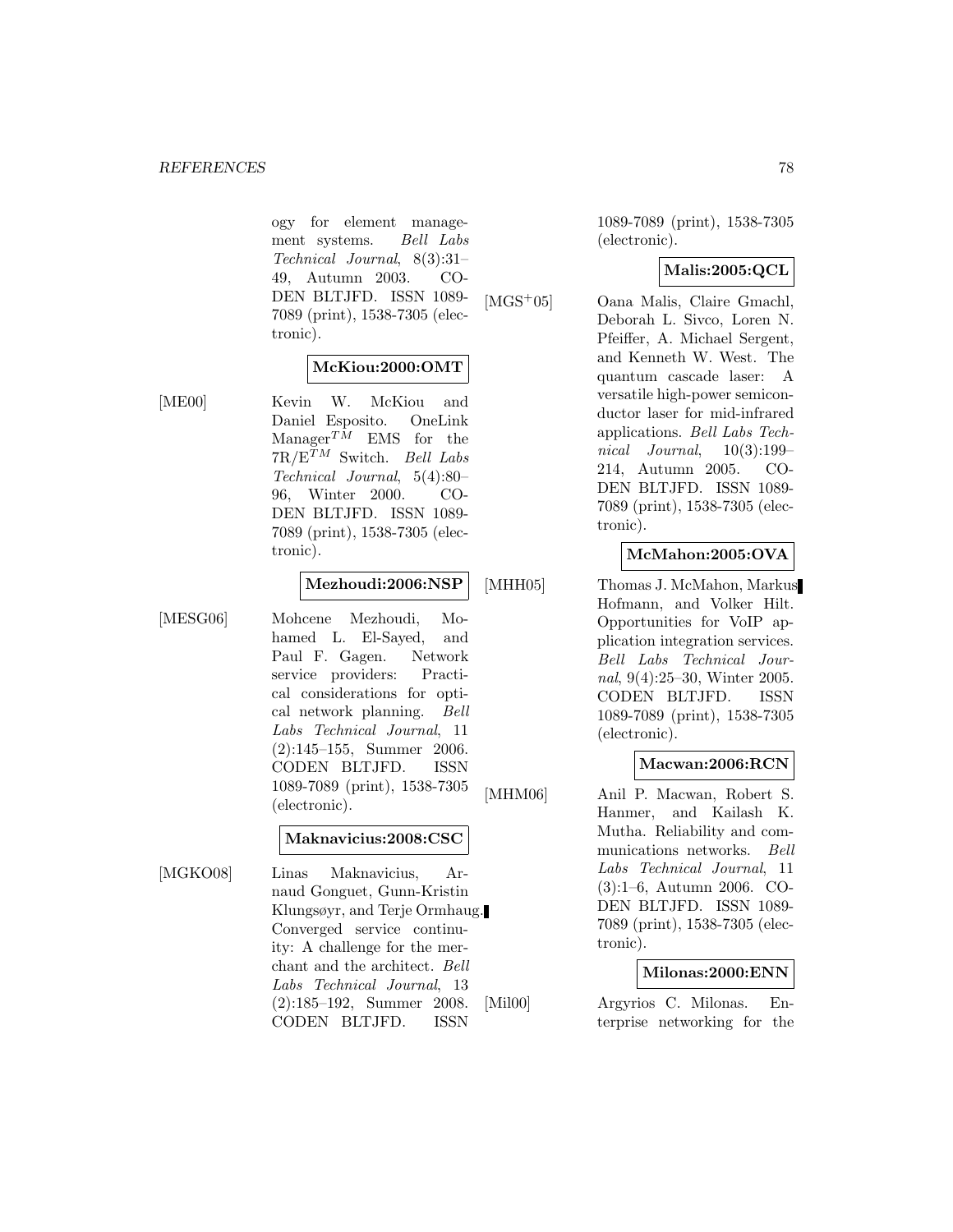new millennium. Bell Labs Technical Journal, 5(1):73– 94, Spring 2000. CO-DEN BLTJFD. ISSN 1089- 7089 (print), 1538-7305 (electronic).

### **Moganti:2001:FUN**

[MK01] Madhav Moganti and Steven F. Knittel. A framework for understanding network intelligence. Bell Labs Technical Journal, 6(1):163– 191, Spring 2001. CO-DEN BLTJFD. ISSN 1089- 7089 (print), 1538-7305 (electronic).

### **Mukherjee:2005:WER**

[MKL<sup>+</sup>05] Sarit Mukherjee, Anand Kagalkar, John Lin, Sarang Gadgil, and Sanjoy Paul. The wireless edge router: A network processor-based packet data serving node for a CDMA2000 network. Bell Labs Technical Journal, 10 (1):83–104, Spring 2005. CO-DEN BLTJFD. ISSN 1089- 7089 (print), 1538-7305 (electronic).

#### **Masood:2008:SXR**

[MMBDK08] Khurram Masood, Ashraf Matrawy, Bashar Bou-Diab, and Ross Kouhi. Scalable XML routed network topology generation. Bell Labs Technical Journal, 13(3):87– 93, Autumn 2008. CO-DEN BLTJFD. ISSN 1089- 7089 (print), 1538-7305 (electronic).

### **McGoogan:2000:ESA**

[MMD00] Judith R. McGoogan, Joseph E. Merritt, and Yogesh J. Dave. Evolution of switching architecture to support voice telephony over ATM. Bell Labs Technical Journal, 5(2): 157–168, Summer 2000. CO-DEN BLTJFD. ISSN 1089- 7089 (print), 1538-7305 (electronic).

### **Moongilan:2004:DRI**

[Moo04] Dheena D. Moongilan. Distributed RF immunity hardening design approach for telecommunication hardware and installation sites. Bell Labs Technical Journal, 9(2): 51–58, Summer 2004. CO-DEN BLTJFD. ISSN 1089- 7089 (print), 1538-7305 (electronic).

#### **Maes:2008:MDS**

[MPGS08] Jochen Maes, Michael Peeters, Mamoun Guenach, and Charles Storry. Maximizing digital subscriber line performance. Bell Labs Technical Journal,  $13(1):105-$ 115, Spring 2008. CO-DEN BLTJFD. ISSN 1089- 7089 (print), 1538-7305 (electronic).

### **Mitra:2001:TTE**

[MR01] Debasis Mitra and K. G. Ramakrishnan. Techniques for traffic engineering of multiservice, multipriority networks. Bell Labs Tech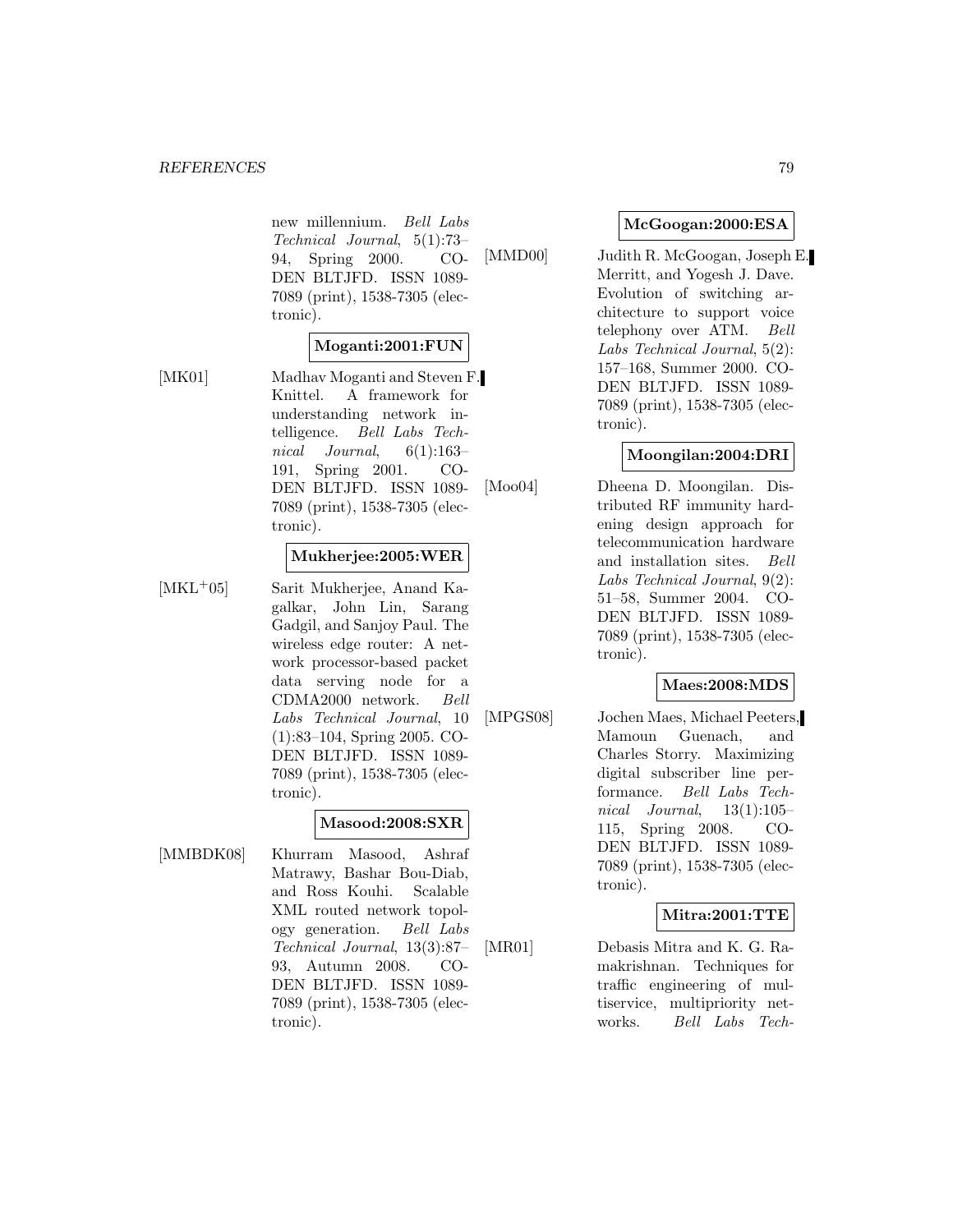nical Journal, 6(1):139– 151, Spring 2001. CO-DEN BLTJFD. ISSN 1089- 7089 (print), 1538-7305 (electronic).

### **Maltzman:2005:DNU**

[MRD<sup>+</sup>05] Richard Maltzman, Kevin M. Rembis, Marirosa Donisi, Matthew Farley, Roberto C. Sanchez, and Augustine Y. Ho. Design for networks — The ultimate design for X. Bell Labs Technical Journal, 9(4):5–23, Winter 2005. CO-DEN BLTJFD. ISSN 1089- 7089 (print), 1538-7305 (electronic).

#### **Meeuwissen:2007:IPC**

[MRL07] Erik Meeuwissen, Paul Reinold, and Cynthia Liem. Inferring and predicting context of mobile users. Bell Labs Technical Journal, 12(2):79– 86, Summer 2007. CO-DEN BLTJFD. ISSN 1089- 7089 (print), 1538-7305 (electronic).

### **Mitra:2000:NDS**

[MSSS00] Debasis Mitra, Kenan E. Sahin, Ravi Sethi, and Avi Silberschatz. New directions in services management. Bell Labs Technical Journal, 5(1): 17–34, Spring 2000. CO-DEN BLTJFD. ISSN 1089- 7089 (print), 1538-7305 (electronic).

### **Malhotra:2003:MSL**

[MvHdMvE03] Richa Malhotra, Ronald van Haalen, Ronald de Man, and Michiel van Everdingen. Managing service-level agreements in metro Ethernet networks using backpressure. Bell Labs Technical Journal, 8(2):83–95, Summer 2003. CODEN BLTJFD. ISSN 1089-7089 (print), 1538-7305 (electronic).

### **McGee:2001:DVP**

[MVJ<sup>+</sup>01] Andrew R. McGee, S. Rao Vasireddy, K. Jeffrey Johnson, Uma Chandrashekhar, Steven H. Richman, and Mohamed El-Sayed. Dynamic virtual private networks. Bell Labs Technical Journal, 6(2): 116–135, Summer 2001. CO-DEN BLTJFD. ISSN 1089- 7089 (print), 1538-7305 (electronic).

### **McGee:2004:FEN**

[MVX<sup>+</sup>04] Andrew R. McGee, S. Rao Vasireddy, Chen Xie, David D. Picklesimer, Uma Chandrashekhar, and Steven H. Richman. A framework for ensuring network security. Bell Labs Technical Journal, 8(4):7–27, Winter 2004. CO-DEN BLTJFD. ISSN 1089- 7089 (print), 1538-7305 (electronic).

### **Mockus:2000:PRS**

[MW00] Audris Mockus and David M. Weiss. Predicting risk of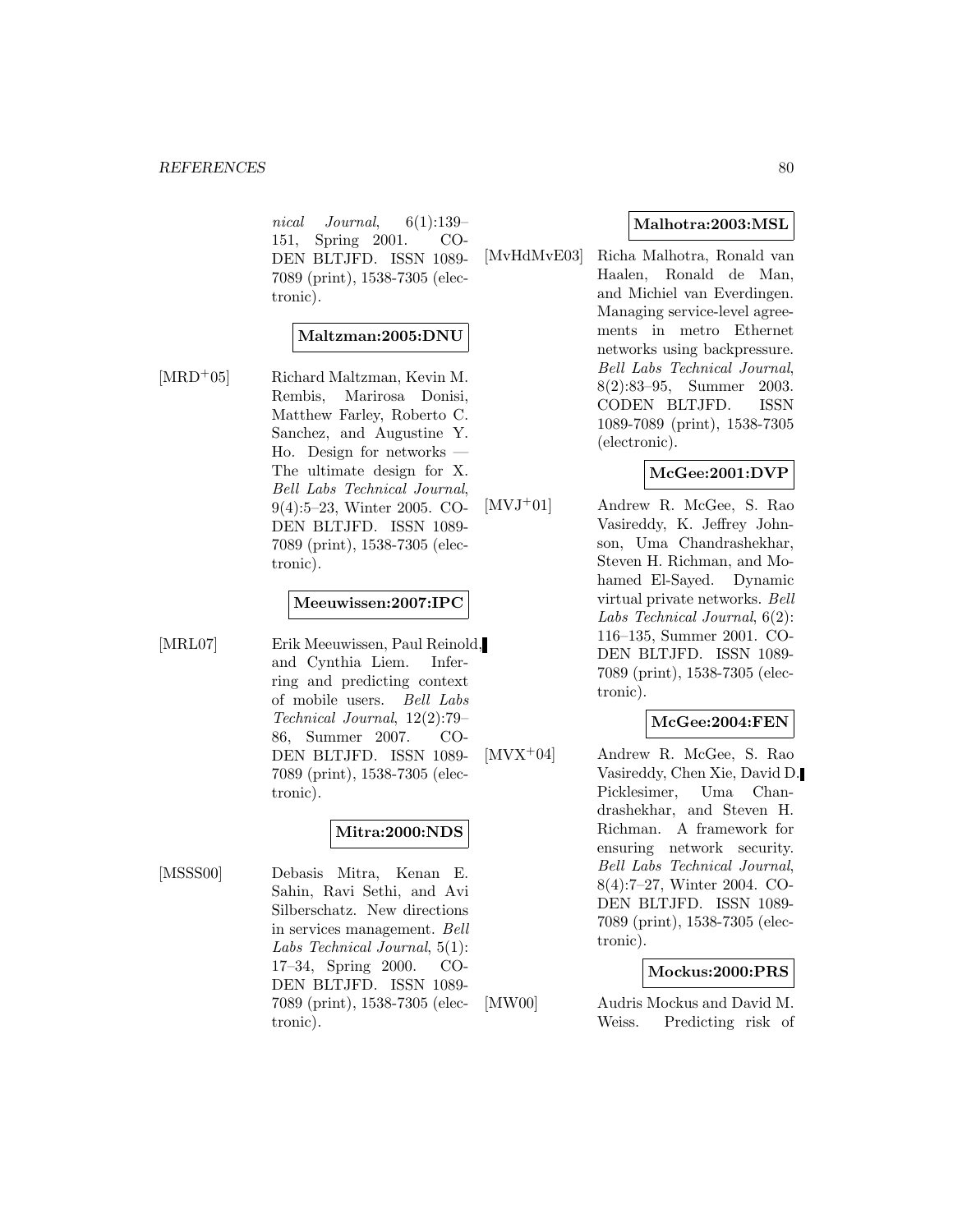software changes. Bell Labs Technical Journal, 5(2):169– 180, Summer 2000. CO-DEN BLTJFD. ISSN 1089- 7089 (print), 1538-7305 (electronic).

#### **Makowski:2006:PPA**

[MWW06] Steven Makowski, Anwar Walid, and Indra Widjaja. Packet path assurance for IP networks. Bell Labs Technical Journal, 11(1):99– 106, Spring 2006. CO-

tronic).

### **Mizikovsky:2007:CED**

DEN BLTJFD. ISSN 1089- 7089 (print), 1538-7305 (elec-

[MWZ07] Semyon Mizikovsky, Zhibi Wang, and Hongru Zhu. CDMA 1x Ev-DO security. Bell Labs Technical Journal, 11(4):291–305, Winter 2007. CODEN BLTJFD. ISSN 1089-7089 (print), 1538-7305 (electronic).

#### **Ma:2009:RPW**

[MZP<sup>+</sup>09] Zhengxiang Ma, Michael Zierdt, John Pastalan, Arnold Siegel, Tod Sizer, Adriaan J. de Lind van Wijngaarden, Praveen R. Kasireddy, and Dragan M. Samardzija. RADIOSTAR: Providing wireless coverage over Gigabit Ethernet. Bell Labs Technical Journal, 14(1): 7–24, Spring 2009. CO-DEN BLTJFD. ISSN 1089- 7089 (print), 1538-7305 (electronic).

### **Nakata:2003:MEA**

[Nak03] Tsuneo Nakata. Multievent algorithms and protocols for fast and robust distributed mesh provisioning and restoration. Bell Labs Technical Journal, 7(4): 23–39, Winter 2003. CO-DEN BLTJFD. ISSN 1089- 7089 (print), 1538-7305 (electronic).

### **Noirie:2009:SNF**

[NDC<sup>+</sup>09] Ludovic Noirie, Emmanuel

Dotaro, Giovanna Carofiglio, Arnaud Dupas, Pascal Pecci, Daniel Popa, and Georg Post. Semantic networking: Flowbased, traffic-aware, and selfmanaged networking. Bell Labs Technical Journal, 14 (2):23–38, Summer 2009. CODEN BLTJFD. ISSN 1089-7089 (print), 1538-7305 (electronic).

### **Neilson:2006:WSS**

[NDM<sup>+</sup>06] David T. Neilson, Christopher R. Doerr, Dan M. Marom, Roland Ryf, and Mark P. Earnshaw. Wavelength selective switching for optical bandwidth management. Bell Labs Technical Journal,  $11(2):105-$ 128, Summer 2006. CO-DEN BLTJFD. ISSN 1089- 7089 (print), 1538-7305 (electronic).

### **Netravali:2000:WNB**

[Net00] Arun N. Netravali. When networking becomes second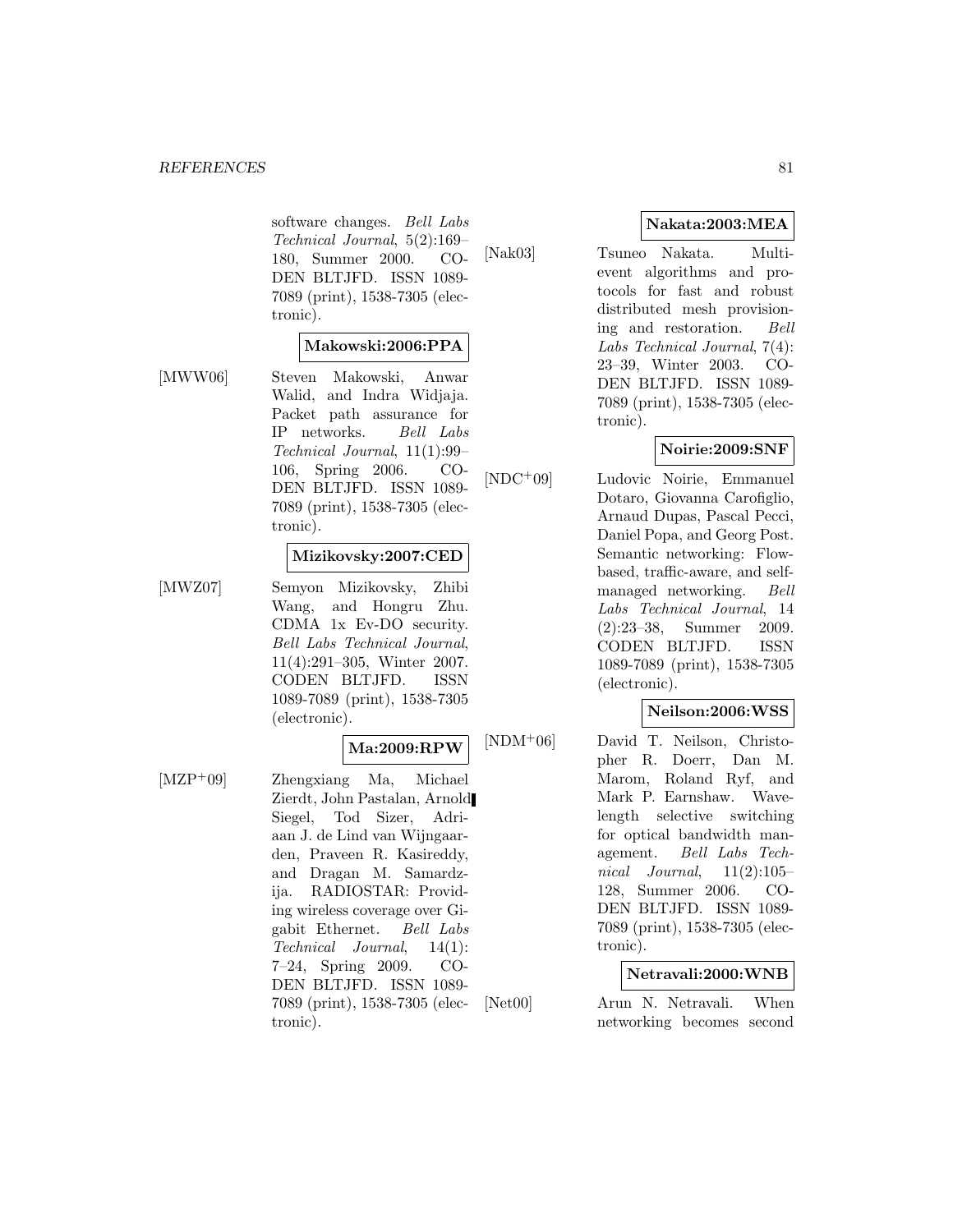nature: The next 25 years ... and beyond. Bell Labs Technical Journal, 5(1):203– 214, Spring 2000. CO-DEN BLTJFD. ISSN 1089- 7089 (print), 1538-7305 (electronic).

### **Nithi:2005:NCR**

[NNT05] Nachi K. Nithi, Carl J. Nuzman, and Benjamin Y. C. Tang. Network capacity recovery and efficient capacity deployment in switching centers. Bell Labs Technical Journal, 9(4):83– 100, Winter 2005. CO-DEN BLTJFD. ISSN 1089- 7089 (print), 1538-7305 (electronic).

# **Nagarajan:2008:NGA**

[NO08] Ramesh Nagarajan and Sven Ooghe. Next-generation access network architectures for video, voice, interactive gaming, and other emerging applications: challenges and directions. Bell Labs Technical Journal, 13(1):69– 86, Spring 2008. CO-DEN BLTJFD. ISSN 1089- 7089 (print), 1538-7305 (electronic).

# **Nagarajan:2001:FTM**

[NQR<sup>+</sup>01] Ramesh Nagarajan, M. Akber Qureshi, Bharathkumar Ramanna, Christopher J. Hunt, Rakesh Chandwani, Basudeb Das, and Abha Shrotriya. A fault-tolerant MPLS-based control and

communication network for the Lucent LambdaRouter. Bell Labs Technical Journal, 6(2):153–169, Summer 2001. CODEN BLTJFD. ISSN 1089-7089 (print), 1538-7305 (electronic).

### **Nguyen:2003:RAS**

[NS03] Ai G. Nguyen and Richard L. Sohn. Refactoring administrative services module platform software. Bell Labs Technical Journal, 8(3):105– 110, Autumn 2003. CO-DEN BLTJFD. ISSN 1089- 7089 (print), 1538-7305 (electronic).

## **Nguyen:2009:EDM**

[NT09] Van Minh Nguyen and Laurent Thomas. Efficient dynamic multi-step paging for cellular wireless networks. Bell Labs Technical Journal, 14(2):203–221, Summer 2009. CODEN BLTJFD. ISSN 1089-7089 (print), 1538-7305 (electronic).

# **OReilly:2008:ODP**

[OC08] Gerard P. O'Reilly and Chi-Hung Kelvin Chu. Optimal deployment of power reserves across telecom critical infrastructures. Bell Labs Technical Journal, 12 (4):127–141, Winter 2008. CODEN BLTJFD. ISSN 1089-7089 (print), 1538-7305 (electronic).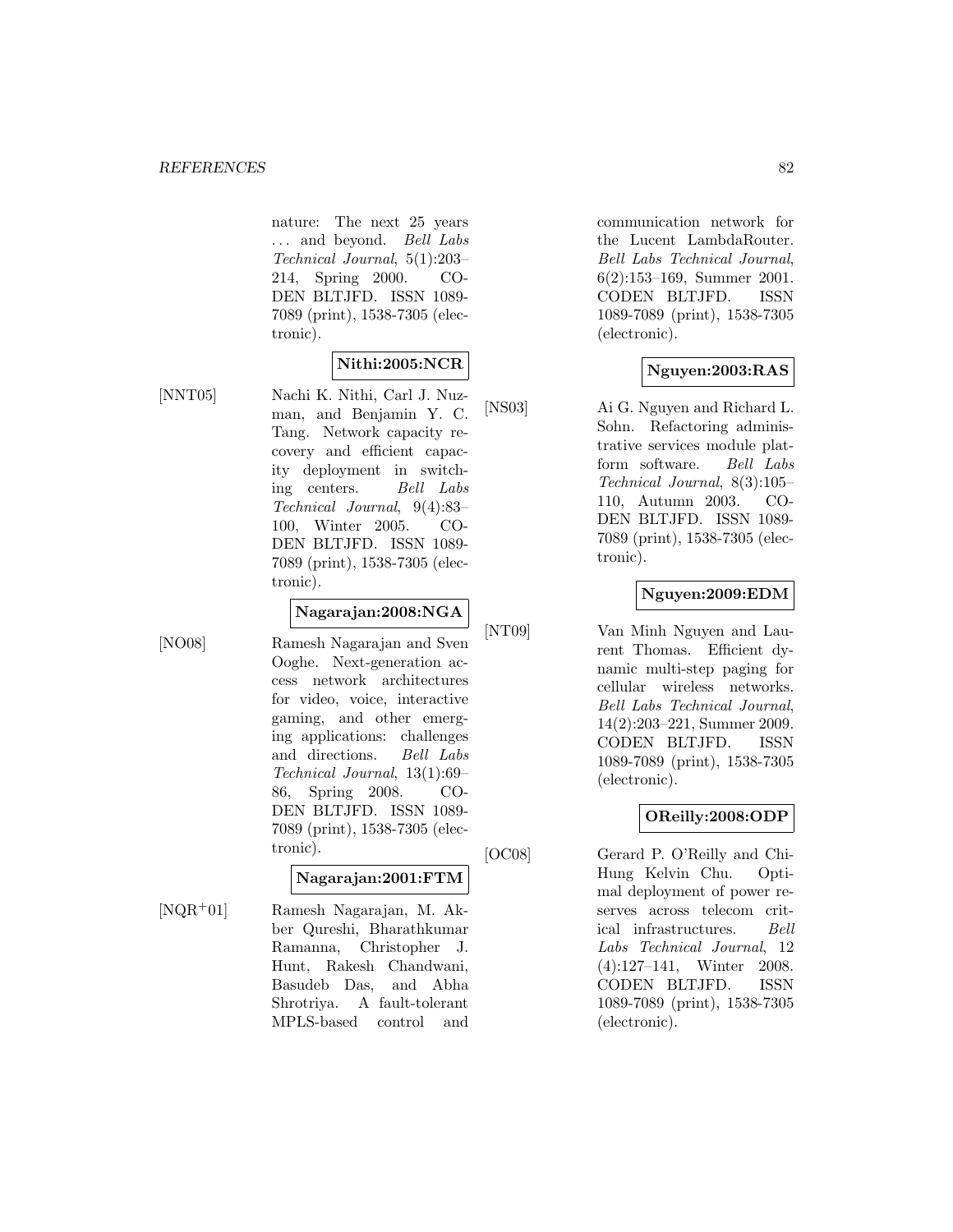# **OShea:2004:LPB**

[OJ04] William T. O'Shea and Jeffrey M. Jaffe. Letter from President, Bell Labs, and President, Bell Labs Advanced Technologies. Bell Labs Technical Journal, 9 (2):fmv–fmvi, Summer 2004. CODEN BLTJFD. ISSN 1089-7089 (print), 1538-7305 (electronic).

## **Ooghe:2008:RAC**

[OVN08] Sven Ooghe, Adrianus Van Ewijk, and Ramesh Nagarajan. Resource admission control in access networks. Bell Labs Technical Journal, 13 (1):87–104, Spring 2008. CO-DEN BLTJFD. ISSN 1089- 7089 (print), 1538-7305 (electronic).

### **Panchmatia:2006:III**

[Pan06] Manish V. Panchmatia. Intelligent integrated insight into wireless networks. Bell Labs Technical Journal, 11 (1):197–202, Spring 2006. CODEN BLTJFD. ISSN 1089-7089 (print), 1538-7305 (electronic).

### **Pallec:2009:TFD**

[PBDS09] Michel Le Pallec, Dinh Thai Bui, François Dorgeuille, and Nicolas Le Sauze. Time and frequency distribution over packet switched networks. Bell Labs Technical Journal, 14(2):131–153, Summer 2009. CODEN BLTJFD. ISSN 1089-7089 (print), 1538-7305 (electronic).

### **Pant:2008:RNG**

[PCR<sup>+</sup>08] Himanshu Pant, Chi-Hung Kelvin Chu, Steven H. Richman, Ahmad Jrad, and Gerard P. O'Reilly. Reliability of nextgeneration networks with a focus on IMS architecture. Bell Labs Technical Journal, 12(4):109–125, Winter 2008. CODEN BLTJFD. ISSN 1089-7089 (print), 1538-7305 (electronic).

## **Pouyllau:2009:ETP**

[PDDS09] Hélia Pouyllau, Richard Douville, Nabil Bachir Djarallah, and Nicolas Le Sauze. Economic and technical propositions for inter-domain services. Bell Labs Technical Journal,  $14(1):185-$ 202, Spring 2009. CO-DEN BLTJFD. ISSN 1089- 7089 (print), 1538-7305 (electronic).

### **Pant:2006:OAS**

[PMCR06] Himanshu Pant, Andrew R. McGee, Uma Chandrashekhar, and Steven H. Richman. Optimal availability and security for IMS-based VoIP networks. Bell Labs Technical Journal,  $11(3):211-$ 223, Autumn 2006. CO-DEN BLTJFD. ISSN 1089- 7089 (print), 1538-7305 (electronic).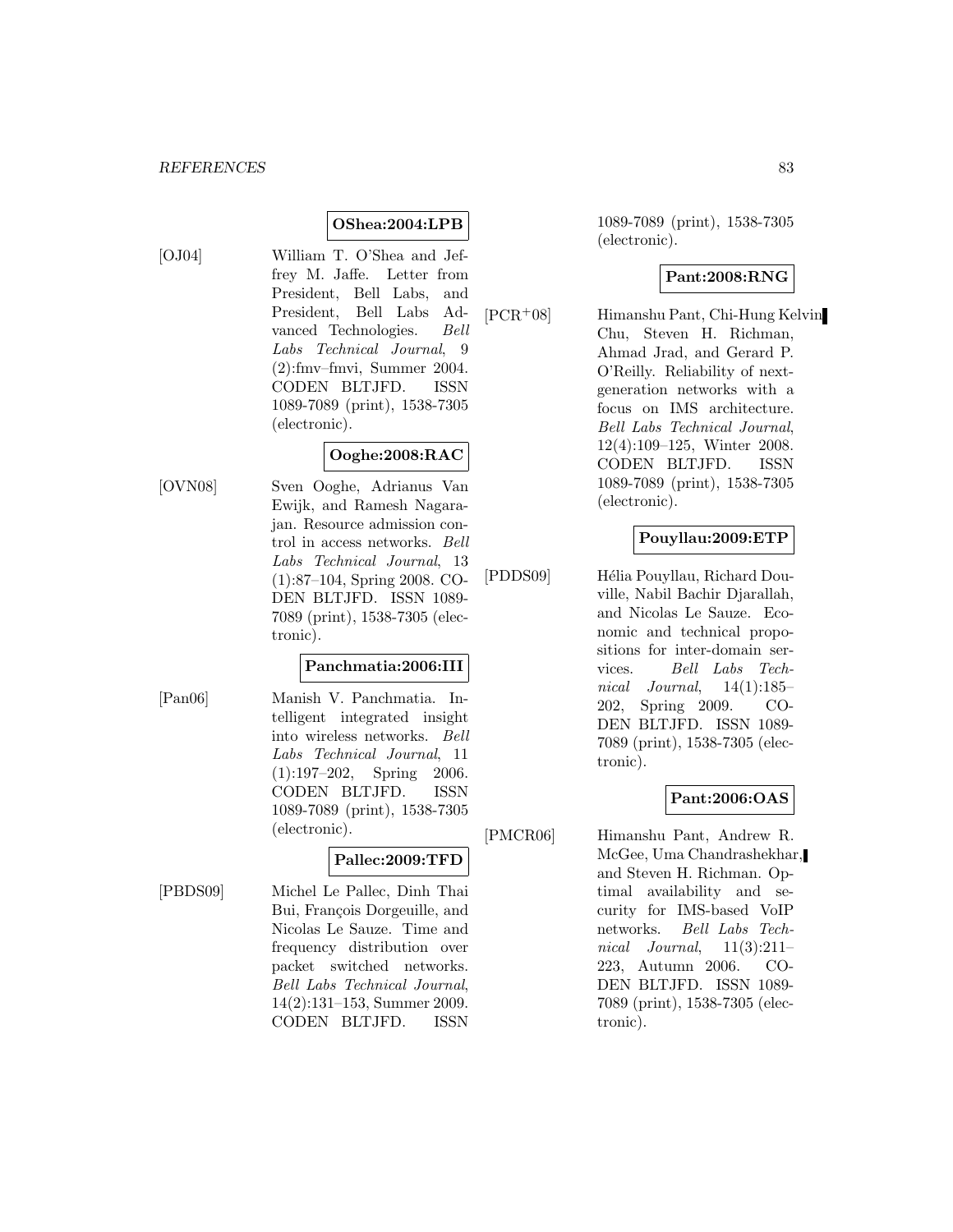# **Powell:2004:LCF**

- 
- [Pow04] Michael K. Powell. Letter from Chairman, Federal Communications Commission. Bell Labs Technical Journal, 9(2):fmi, Summer 2004. CODEN BLTJFD. ISSN 1089-7089 (print), 1538-7305 (electronic).

## **Popa:2009:FHA**

[PPN09] Daniel Popa, Georg Post, and Ludovic Noirie. A fast hierarchical arbitration scheme for multi-Tb/s packet switches with shared memory switching. Bell Labs Technical Journal, 14(2):81– 95, Summer 2009. CO-DEN BLTJFD. ISSN 1089- 7089 (print), 1538-7305 (electronic).

# **Patel:2001:SWI**

[PRS01] Sarvar Patel, Zulfikar Ramzan, and Ganapathy S. Sundaram. Security for wireless Internet access. Bell Labs Technical Journal, 6(2): 74–83, Summer 2001. CO-DEN BLTJFD. ISSN 1089- 7089 (print), 1538-7305 (electronic).

#### **Prabhakar:2005:OAR**

[PRT05] Gokul Prabhakar, Rajeev Rastogi, and Marina Thottan. OSS architecture and requirements for VoIP networks. Bell Labs Technical Journal, 10(1):31–45, Spring 2005. CODEN BLTJFD.

ISSN 1089-7089 (print), 1538-7305 (electronic).

### **Park:2007:IBR**

[PS07] Seyong Park and Alexandro Salvarani. IP-based radio access network implementation cost vs. network security trade-off. Bell Labs Technical Journal, 12(3):95– 99, Autumn 2007. CO-DEN BLTJFD. ISSN 1089- 7089 (print), 1538-7305 (electronic).

### **Prakash:2007:EAC**

[PSST07] Subramanian Prakash, Abdol Saleh, Salman Shaikh, and David Tsay. Economic analysis of class 5 migration to IMS. Bell Labs Technical Journal, 12(1):77– 93, Spring 2007. CO-DEN BLTJFD. ISSN 1089- 7089 (print), 1538-7305 (electronic).

### **Peterson:2007:WTI**

[PT07] James S. Peterson and Joseph A. Tarallo. Wireless technology issue overview. Bell Labs Technical Journal, 11(4):1–4, Winter 2007. CO-DEN BLTJFD. ISSN 1089- 7089 (print), 1538-7305 (electronic).

#### **Pattabhiraman:2007:EAP**

[PUV07] Ramesh Pattabhiraman, Musa Unmehopa, and Kumar Vemuri. Enhanced active phone book services: Blended lifestyle services made real!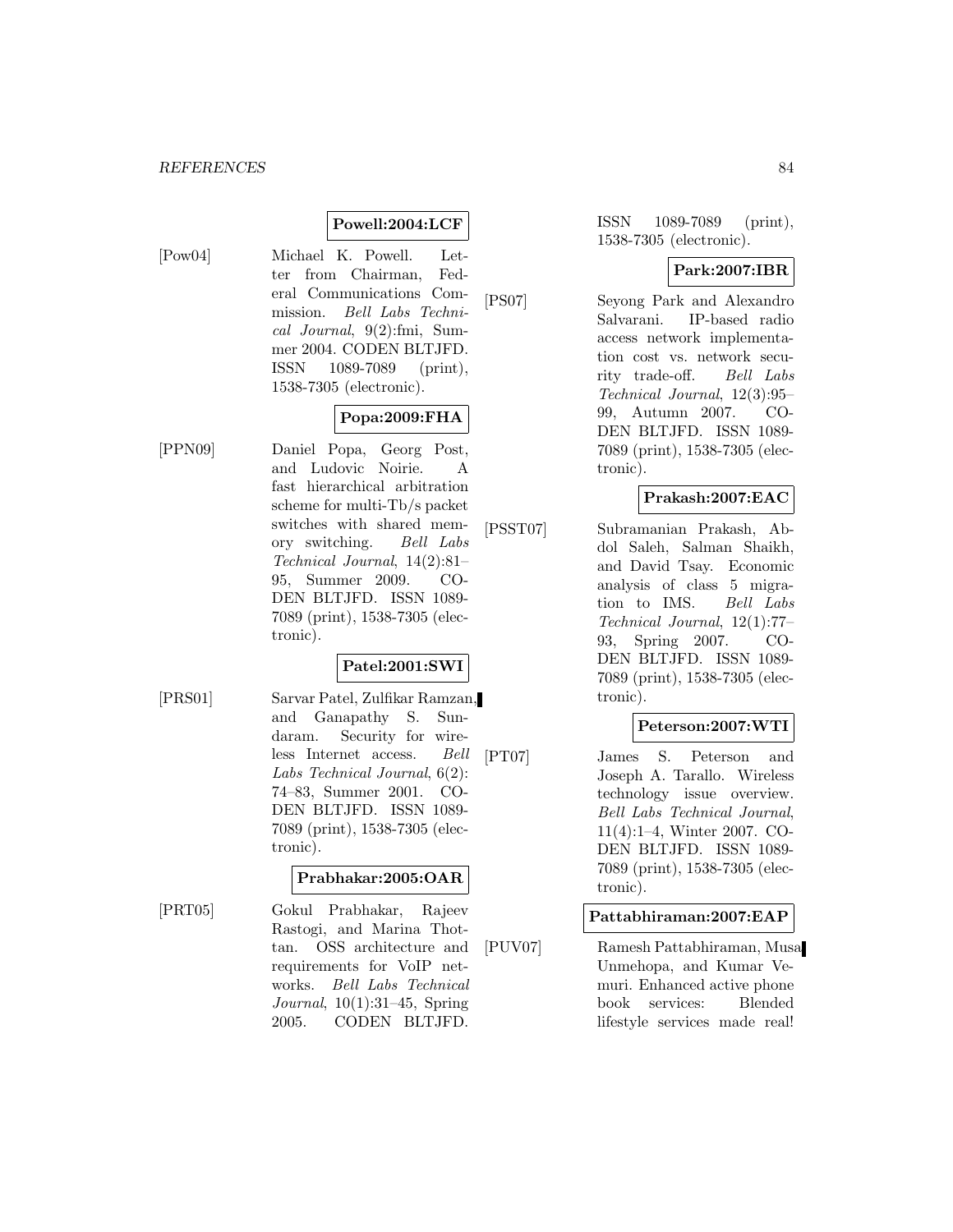Bell Labs Technical Journal, 11(4):315–326, Winter 2007. CODEN BLTJFD. ISSN 1089-7089 (print), 1538-7305 (electronic).

### **Patel:2000:RDC**

[PWHH00] Vipin N. Patel, Christopher K. Wiese, Fedde M. Hiemstra, and Steven C. Himes. Rapid development and commercialization of products — A business imperative in the global telecommunication landscape. Bell Labs Technical Journal, 5(4):157–170, Winter 2000. CODEN BLTJFD. ISSN 1089-7089 (print), 1538-7305 (electronic).

#### **Pfeiffer:2005:NGF**

[PWW<sup>+</sup>05] Loren N. Pfeiffer, Kenneth W. West, Robert L. Willett, Hidefumi Akiyama, and Leonid P. Rokhinson. Nanostructures in GaAs fabricated by molecular beam epitaxy. Bell Labs Technical Journal,  $10(3):151-$ 159, Autumn 2005. CO-DEN BLTJFD. ISSN 1089- 7089 (print), 1538-7305 (electronic).

# **Pyritz:2003:CVE**

[Pyr03a] Bill Pyritz. Craftsmanship versus engineering: Computer programming — An art or a science? Bell Labs Technical Journal, 8(3):101– 104, Autumn 2003. CO-

DEN BLTJFD. ISSN 1089- 7089 (print), 1538-7305 (electronic).

### **Pyritz:2003:EPT**

[Pyr03b] Bill Pyritz. Extreme programming in the telecommunications domain. Bell Labs Technical Journal, 8(3):97– 100, Autumn 2003. CO-DEN BLTJFD. ISSN 1089- 7089 (print), 1538-7305 (electronic).

### **Peelen:2003:SQB**

[PZBT03] Bastien Peelen, Miroslav Zivkovic, Dennis Bijwaard, and Harold Teunissen. Supporting QoS in broadband wireless and wired access. Bell Labs Technical Journal, 8(2):65–81, Summer 2003. CODEN BLTJFD. ISSN 1089-7089 (print), 1538-7305 (electronic).

### **Qutub:2005:APM**

[QW05] S. Shehryar Qutub and Indaka N. Weerasekera. Advances in policy management standardization in mobility networks. Bell Labs Technical Journal, 10(1):77– 82, Spring 2005. CO-DEN BLTJFD. ISSN 1089- 7089 (print), 1538-7305 (electronic).

#### **Radhakrishnan:2004:AAC**

[Rad04] Ganesan Radhakrishnan. Adaptive application caching. Bell Labs Technical Journal, 9(1):165–175, Spring 2004.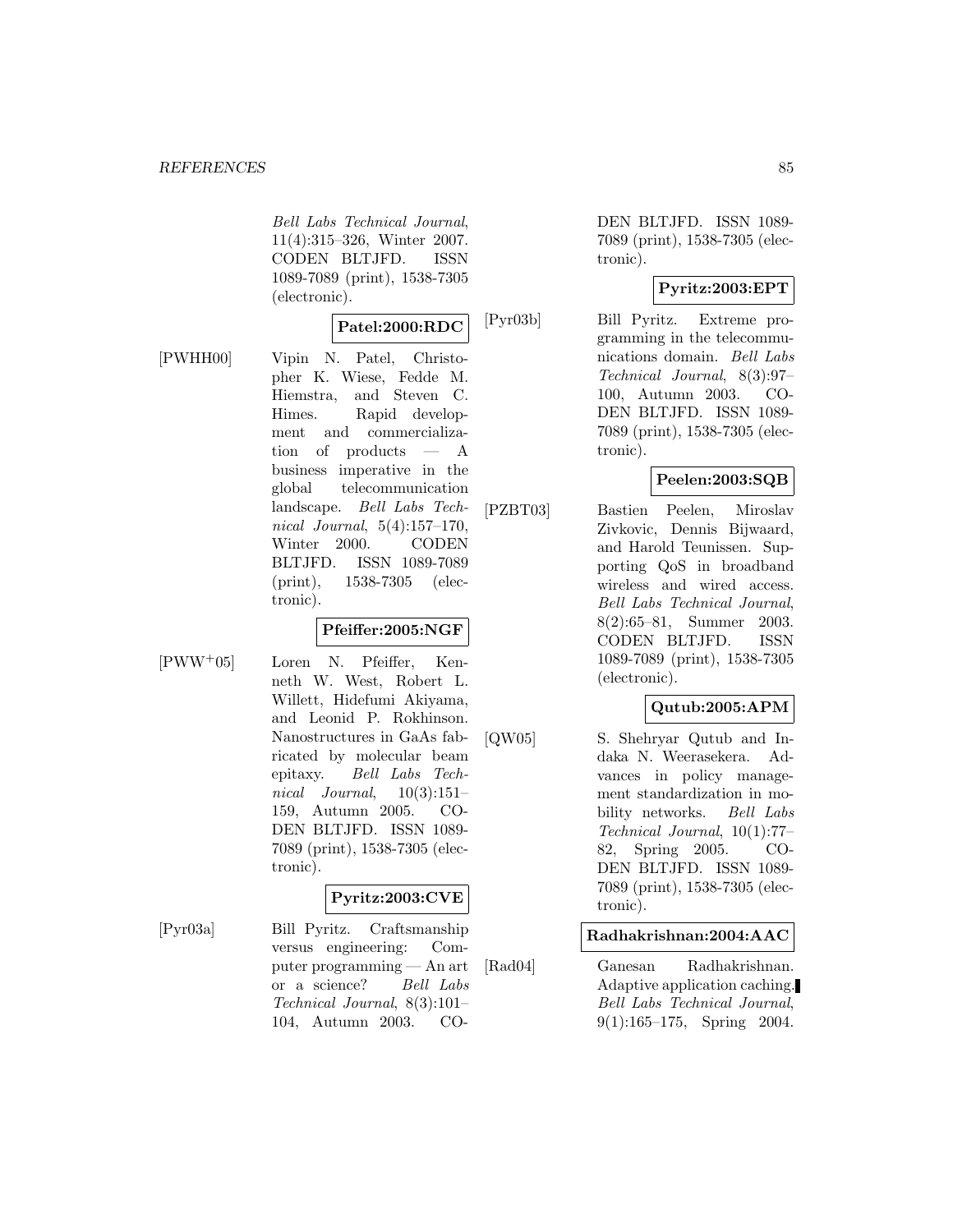CODEN BLTJFD. ISSN 1089-7089 (print), 1538-7305 (electronic).

#### **Radhakrishnan:2007:PCN**

[Rad07] Ganesan Radhakrishnan. Provisioning in complex networks. Bell Labs Technical Journal, 12(1):41–55, Spring 2007. CODEN BLTJFD. ISSN 1089-7089 (print), 1538-7305 (electronic).

### **Ramakrishnan:2004:SRM**

[Ram04] Murali Ramakrishnan. Software release management. Bell Labs Technical Journal, 9(1):205–210, Spring 2004. CODEN BLTJFD. ISSN 1089-7089 (print), 1538-7305 (electronic).

### **Ramirez:2005:CNS**

[Ram05] Arthur P. Ramirez. Carbon nanotubes for science and technology. Bell Labs Technical Journal, 10(3): 171–185, Autumn 2005. CO-DEN BLTJFD. ISSN 1089- 7089 (print), 1538-7305 (electronic).

### **Ramirez:2007:CSI**

[Ram07] David Ramirez. Case study: ITU-T recommendation X.805 applied to an enterprise environment banking. Bell Labs Technical Journal, 12(3):55– 64, Autumn 2007. CO-DEN BLTJFD. ISSN 1089- 7089 (print), 1538-7305 (electronic).

### **Rao:2006:AOF**

[Rao06] Venkatesh S. Rao. Analysis of optimal failure group distribution in a hierarchical aggregated architecture. Bell Labs Technical Journal, 11(3):83–89, Autumn 2006. CODEN BLTJFD. ISSN 1089-7089 (print), 1538-7305 (electronic).

# **Rauscher:2004:PCI**

[Rau04] Karl F. Rauscher. Protecting communications infrastructure. Bell Labs Technical Journal, 9(2):1– 4, Summer 2004. CO-DEN BLTJFD. ISSN 1089- 7089 (print), 1538-7305 (electronic).

#### **Rimac:2008:PAC**

[RBW08] Ivica Rimac, Sem Borst, and Anwar Walid. Peerassisted content distribution networks: performance gains and server capacity savings. Bell Labs Technical Journal, 13(3):59–69, Autumn 2008. CODEN BLTJFD. ISSN 1089-7089 (print), 1538-7305 (electronic).

# **Ryf:2009:ALM**

[RCB<sup>+</sup>09] Roland Ryf, Gang Chen, Nagesh Basavanhally, Mihaela Dinu, Alex Duque, Yee L. Low, Jay M. Wiesenfeld, Yulia Shapiro, and Randy Giles. The Alcatel– Lucent microprojector: What every cell phone needs. Bell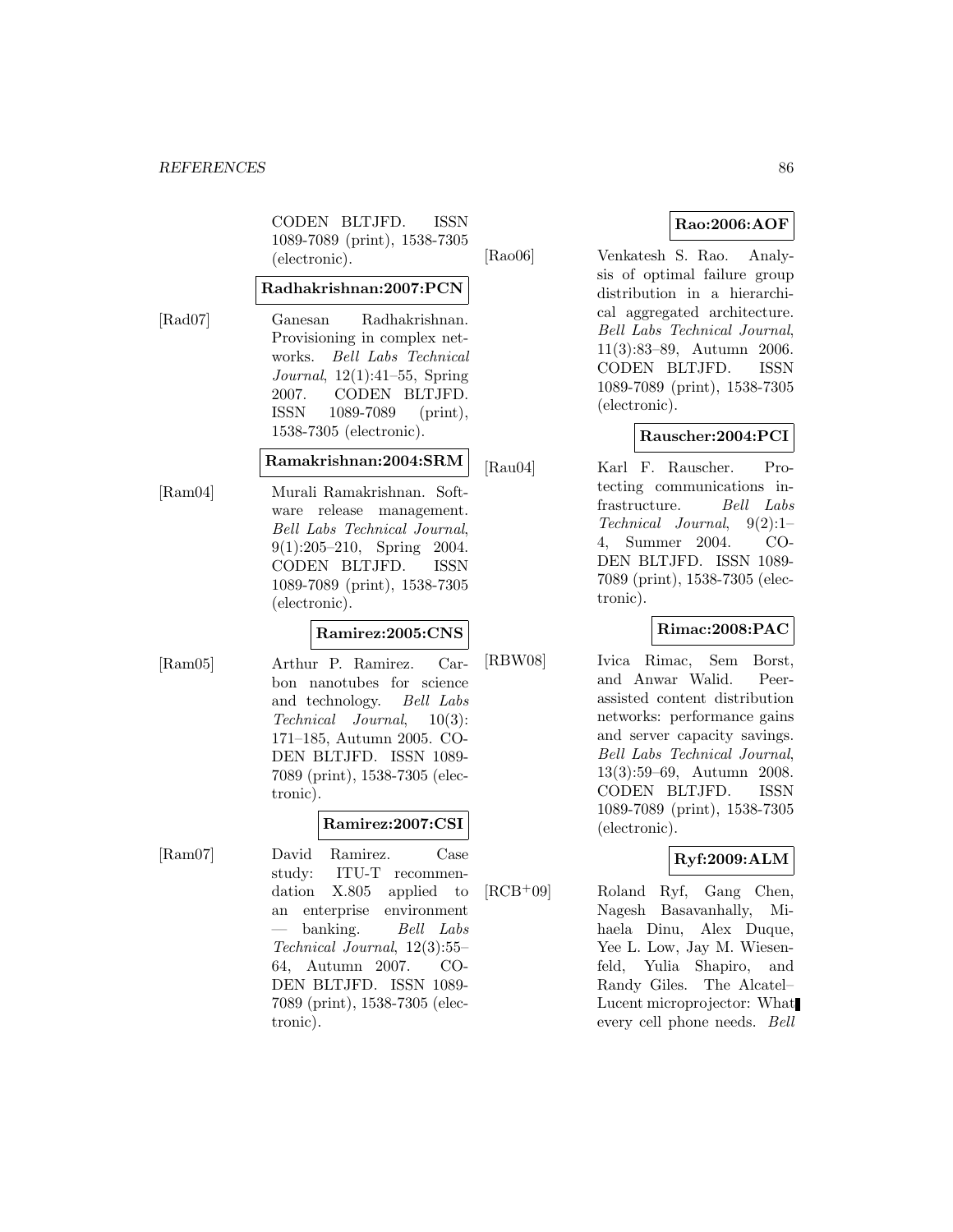Labs Technical Journal, 14 (3):99–112, Autumn 2009. CODEN BLTJFD. ISSN 1089-7089 (print), 1538-7305 (electronic).

#### **Rajkumar:2004:SSB**

[RFBJ04] Ajay Rajkumar, Peretz Feder, Steven Benno, and Tom Janiszewski. Seamless SIP-based VoIP in disparate wireless systems and networks. Bell Labs Technical Journal, 9(1):65–82, Spring 2004. CODEN BLTJFD. ISSN 1089-7089 (print), 1538-7305 (electronic).

### **Raghavan:2001:VPN**

[RGAK01] Narasimhan Raghavan, Rajat Gopal, Sashidhar Annaluru, and Shasidhar Kura. Virtual private networks and their role in e-business. Bell Labs Technical Journal, 6(2): 99–115, Summer 2001. CO-DEN BLTJFD. ISSN 1089- 7089 (print), 1538-7305 (electronic).

#### **Romijn:2003:ENM**

[RHSG03] Willem A. Romijn, Geert Jan Hoekstra, Joan Serrat, and Eduardo Grampin. Enhancing network management by applying policy management principles. Bell Labs Technical Journal, 8(1):151– 156, Spring 2003. CO-DEN BLTJFD. ISSN 1089- 7089 (print), 1538-7305 (electronic).

#### **Reichmanis:2005:PED**

[RKKM05] Elsa Reichmanis, Howard Katz, Christian Kloc, and Ashok Maliakal. Plastic electronic devices: From materials design to device applications. Bell Labs Technical Journal, 10(3):87– 105, Autumn 2005. CO-DEN BLTJFD. ISSN 1089- 7089 (print), 1538-7305 (electronic).

### **Rauscher:2006:EIC**

[RKR06] Karl F. Rauscher, Richard E. Krock, and James P. Runyon. Eight ingredients of communications infrastructure: A systematic and comprehensive framework for enhancing network reliability and security. Bell Labs Technical Journal, 11(3):73– 81, Autumn 2006. CO-DEN BLTJFD. ISSN 1089- 7089 (print), 1538-7305 (electronic).

### **Rangarajan:2005:CWH**

[RLP05] Sampath Rangarajan, John Lin, and Sanjoy Paul. A campus-wide hybrid 802.11/ 3G network and its implementation. Bell Labs Technical Journal, 10(2):21– 38, Summer 2005. CO-DEN BLTJFD. ISSN 1089- 7089 (print), 1538-7305 (electronic).

### **Royer:2008:MIS**

[RNMP08] Julien Royer, Hang Nguyen, Olivier Martinot, and Françoise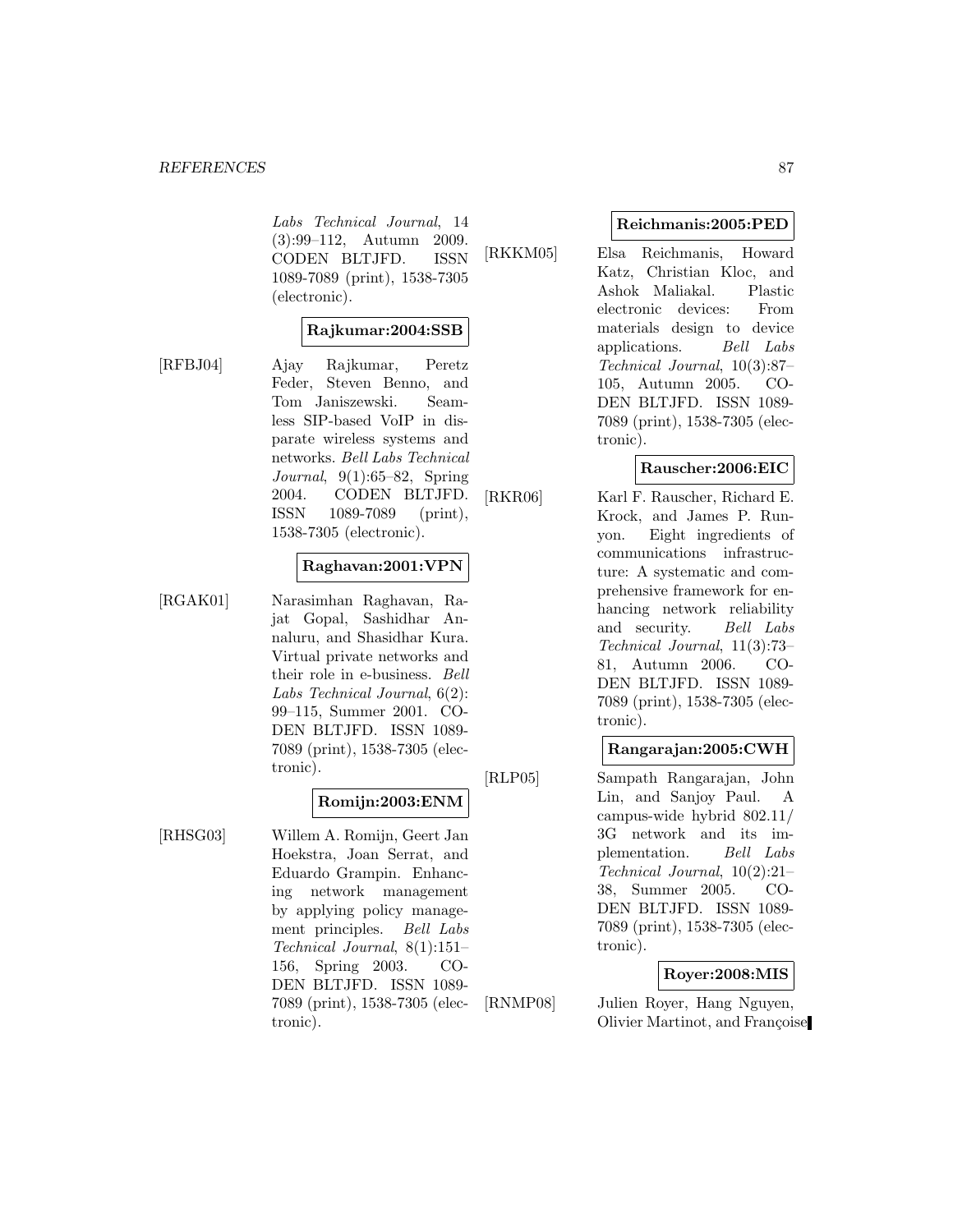Prêteux. Multimedia interactive services automation based on content indexing. Bell Labs Technical Journal, 13(2):147–154, Summer 2008. CODEN BLTJFD. ISSN 1089-7089 (print), 1538-7305 (electronic).

#### **Richman:2008:RCN**

[RP08] Steven H. Richman and Himanshu Pant. Reliability concerns for next-generation networks. Bell Labs Technical Journal, 12(4):103– 108, Winter 2008. CO-DEN BLTJFD. ISSN 1089- 7089 (print), 1538-7305 (electronic).

#### **Romijn:2004:MMS**

[RPB<sup>+</sup>04] Willem A. Romijn, Dirk-Jaap Plas, Dennis Bijwaard, Erik Meeuwissen, and Gijs van Ooijen. Mobility management for SIP sessions in a heterogeneous network environment. Bell Labs Technical Journal, 9(3):237– 253, Autumn 2004. CO-DEN BLTJFD. ISSN 1089- 7089 (print), 1538-7305 (electronic).

#### **Ramakrishnan:2001:ORS**

[RR01] K. G. Ramakrishnan and Manoel A. Rodrigues. Optimal routing in shortest-path data networks. Bell Labs Technical Journal, 6(1):117– 138, Spring 2001. CO-DEN BLTJFD. ISSN 10897089 (print), 1538-7305 (electronic).

#### **Rissen:2009:ES**

[RS09] Jean-Paul Rissen and Robert Soni. The evolution to 4G systems. Bell Labs Technical Journal, 13(4): 1–5, Winter 2009. CO-DEN BLTJFD. ISSN 1089- 7089 (print), 1538-7305 (electronic).

### **Rangarajan:2004:AVT**

[RTM<sup>+</sup>04] Sampath Rangarajan, Anil Takkallapalli, Sarit Mukherjee, Sanjoy Paul, and Scott Miller. Adaptive VPN: Tradeoff between security levels and value-added services in virtual private networks. Bell Labs Technical Journal, 8(4):93–113, Winter 2004. CODEN BLTJFD. ISSN 1089-7089 (print), 1538-7305 (electronic).

### **Rubio:2009:PGD**

[Rub09] Alberto E. Rubio. Practical guide to designing a DVB-SH network for RF engineers. Bell Labs Technical Journal, 13(4):207–225, Winter 2009. CODEN BLTJFD. ISSN 1089-7089 (print), 1538-7305 (electronic).

### **Russo:2004:LCC**

[Rus04] Patricia F. Russo. Letter from Chairman and CEO, Lucent Technologies. Bell Labs Technical Journal, 9(2):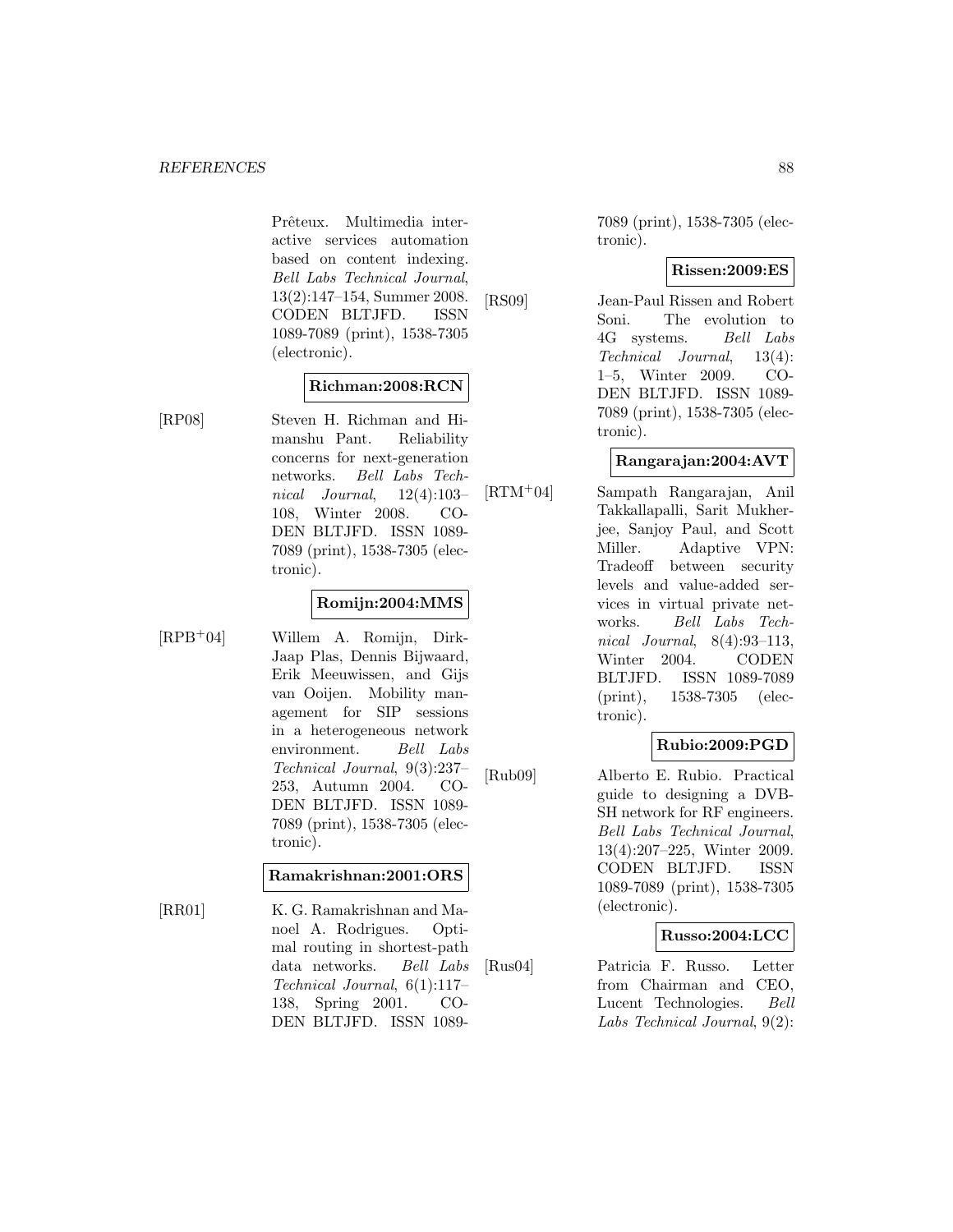fmiii, Summer 2004. CO-DEN BLTJFD. ISSN 1089- 7089 (print), 1538-7305 (electronic).

$$
{\rm Rao:} 2009{:}{\rm LHR}
$$

[RWGS09] Anil M. Rao, Andreas Weber, Sridhar Gollamudi, and Robert Soni. LTE and HSPA+: Revolutionary and evolutionary solutions for global mobile broadband. Bell Labs Technical Journal, 13(4):7–34, Winter 2009. CODEN BLTJFD. ISSN 1089-7089 (print), 1538-7305 (electronic).

### **Sahin:2000:O**

[Sah00] Kenan E. Sahin. Overview. Bell Labs Technical Journal, 5(2):3–6, Summer 2000. CO-DEN BLTJFD. ISSN 1089- 7089 (print), 1538-7305 (electronic).

#### **Samuel:2003:LBP**

[SAN03] Isaac Samuel, Kishore Arora, and Bhuvarahamurthy Narasimhan. Location-based performancemeasuring techniques in UMTS. Bell Labs Technical Journal, 8(2):15–32, Summer 2003. CODEN BLTJFD. ISSN 1089-7089 (print), 1538-7305 (electronic).

#### **Sharp:2001:SBN**

[SBC<sup>+</sup>01] Ronald L. Sharp, Michaela Blott, Michael J. Coss, Bruce K. Ellis, David L. Majette, and Vinay Purohit.

Starburst: Building nextgeneration Internet devices. Bell Labs Technical Journal, 6(2):6–17, Summer 2001. CODEN BLTJFD. ISSN 1089-7089 (print), 1538-7305 (electronic).

### **Sigle:2009:MRI**

[SBEW09] Rolf Sigle, Oliver Blume, Lutz Ewe, and Wieslawa Wajda. Multi-radio infrastructure for 4G. Bell Labs Technical Journal, 13(4): 257–276, Winter 2009. CO-DEN BLTJFD. ISSN 1089- 7089 (print), 1538-7305 (electronic).

### **Sabnani:2009:O**

[SBG09] Krishan K. Sabnani, Milind M. Buddhikot, and Katherine H. Guo. Overview. Bell Labs Technical Journal, 14(2):1– 4, Summer 2009. CO-DEN BLTJFD. ISSN 1089- 7089 (print), 1538-7305 (electronic).

#### **Skraba:2008:PIM**

[SBLD08] Ryan Skraba, Olivier Le Berre, Patrick Legrand, and Johann Daigremont. Promoting innovative mobile applications via a third party IMSenabled ecosystem. Bell Labs Technical Journal, 13(2):57– 73, Summer 2008. CO-DEN BLTJFD. ISSN 1089- 7089 (print), 1538-7305 (electronic).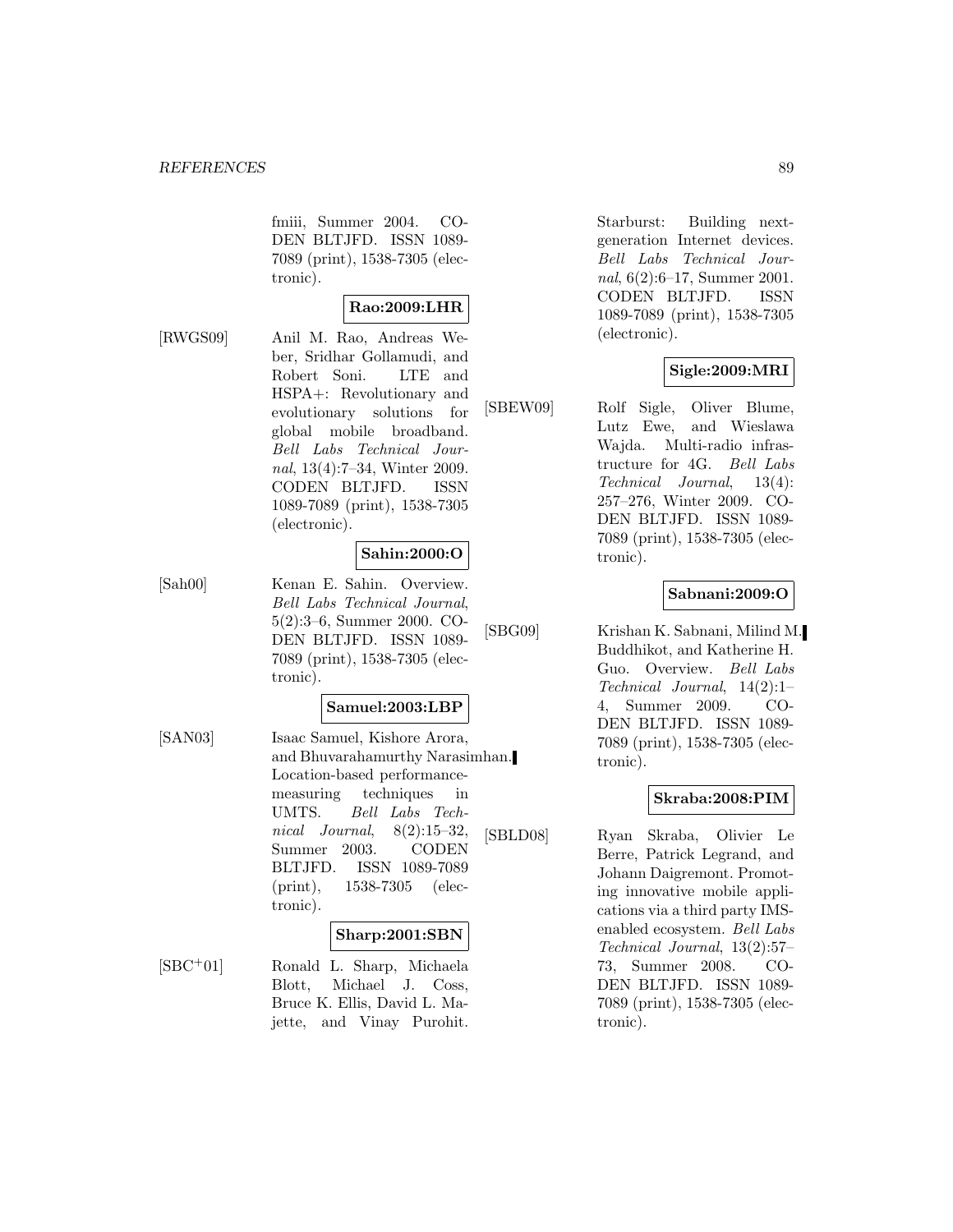#### **Silverman:2000:TVN**

[SBS00] Kurt S. Silverman, Michael R. Brenner, and Gregory E. Shannon. Toward a vision for network and service management. Bell Labs Technical Journal, 5(4):21– 30, Winter 2000. CO-DEN BLTJFD. ISSN 1089- 7089 (print), 1538-7305 (electronic).

# **Sijben:2001:ALC**

[SBSS01] Paul G. A. Sijben, Mike Buckley, John P. L. Segers, and Louise F. A. Spergel. Application-level control of IP networks: IP beyond the Internet. Bell Labs Technical Journal, 6(1):98– 116, Spring 2001. CO-DEN BLTJFD. ISSN 1089- 7089 (print), 1538-7305 (electronic).

#### **Schlaerth:2000:SNM**

[Sch00] Joseph P. Schlaerth. Service and network management strategies for ATM in wireless networks. Bell Labs Technical Journal, 5(4):126– 137, Winter 2000. CO-DEN BLTJFD. ISSN 1089- 7089 (print), 1538-7305 (electronic).

### **Sridhar:2008:EED**

[SDC08] Kamakshi Sridhar, Gérard Damm, and Hakki C. Cankaya. End-to-end diagnostics in IPTV architectures. Bell Labs Technical Journal, 13

(1):29–34, Spring 2008. CO-DEN BLTJFD. ISSN 1089- 7089 (print), 1538-7305 (electronic).

### **Stiliadis:2007:ESD**

[SFK<sup>+</sup>07] Dimitrios Stiliadis, Andrea Francini, Sanjay Kamat, Mansoor Alicherry, Adiseshu Hari, Pramod V. Koppol, Ashok K. Gupta, and Dor Skuler. Evros: A servicedelivery platform for extending security coverage and IT reach. Bell Labs Technical Journal,  $12(3):101-$ 119, Autumn 2007. CO-DEN BLTJFD. ISSN 1089- 7089 (print), 1538-7305 (electronic).

### **Soljanin:2009:NCE**

[SGK09] Emina Soljanin, Piyush Gupta, and Gerhard Kramer. Network coding for efficient network multicast. Bell Labs Technical Journal, 14 (3):157–166, Autumn 2009. CODEN BLTJFD. ISSN 1089-7089 (print), 1538-7305 (electronic).

### **Siddiqui:2004:EEQ**

[SGRP04] M. Ali Siddiqui, Katherine Guo, Sampath Rangarajan, and Sanjoy Paul. End-to-end QoS support for SIP sessions in CDMA2000 networks. Bell Labs Technical Journal, 9(3): 135–153, Autumn 2004. CO-DEN BLTJFD. ISSN 1089- 7089 (print), 1538-7305 (electronic).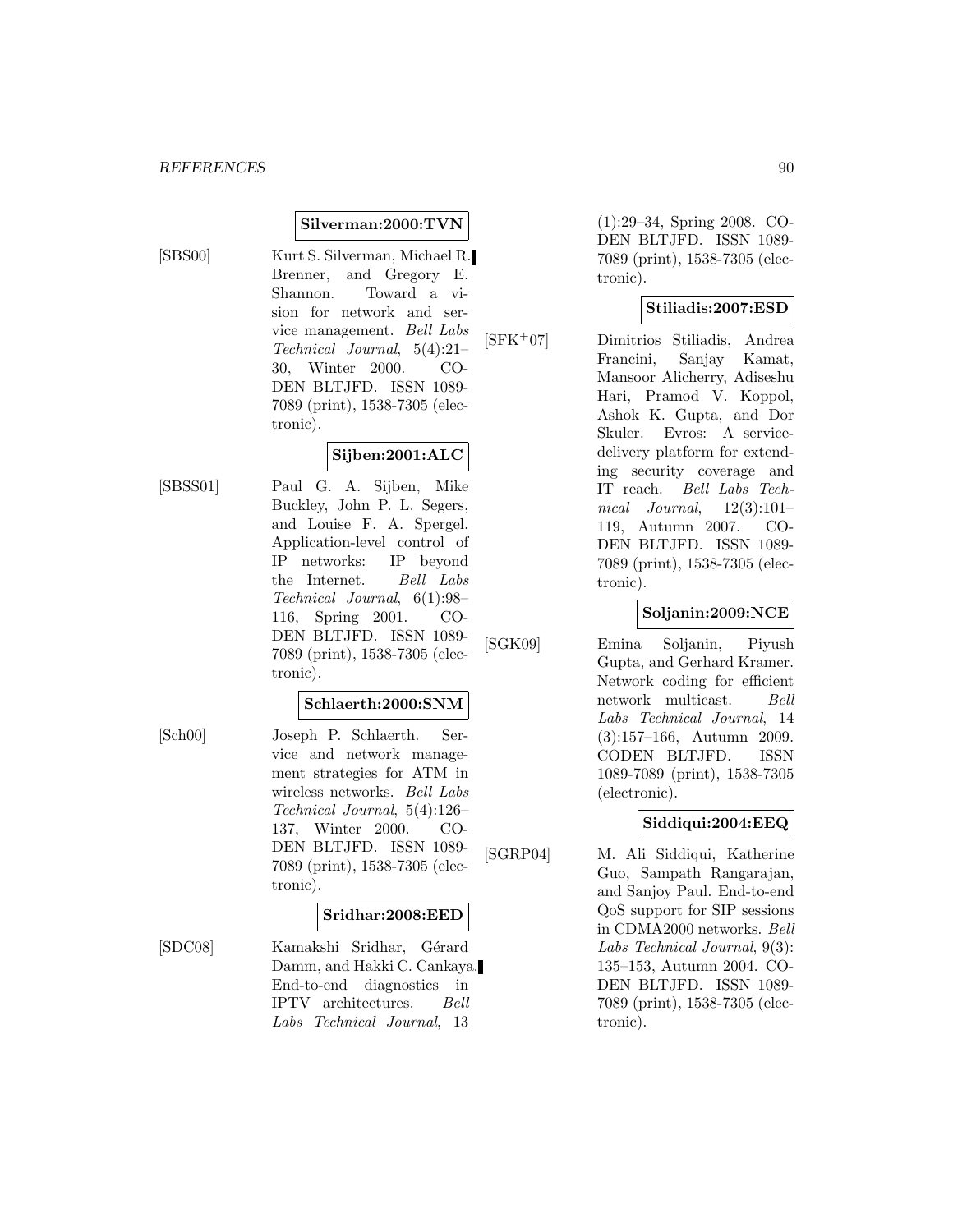#### **Sharma:2004:IDI**

[Sha04] Vivek Sharma. Intrusion detection in infrastructure wireless LANs. Bell Labs Technical Journal, 8(4):115– 119, Winter 2004. CO-DEN BLTJFD. ISSN 1089- 7089 (print), 1538-7305 (electronic).

## **Shaw:2007:UCC**

[Sha07] Bradley D. Shaw. The use of conduction to cool small form-factor pluggable optical transceivers. Bell Labs Technical Journal, 12 (2):143–146, Summer 2007. CODEN BLTJFD. ISSN 1089-7089 (print), 1538-7305 (electronic).

### **Sheehan:2007:SPF**

[She07] Michael J. Sheehan. Secure parallel file distribution through a streaming worm network. Bell Labs Technical Journal, 12(1): 237–246, Spring 2007. CO-DEN BLTJFD. ISSN 1089- 7089 (print), 1538-7305 (electronic).

### **Siegel:2001:NSA**

[Sie01] Steven A. Siegel. Networksupported applications. Bell Labs Technical Journal, 6(2): 30–46, Summer 2001. CO-DEN BLTJFD. ISSN 1089- 7089 (print), 1538-7305 (electronic).

#### **Streilein:2001:ERG**

[SJ01] Patricia Streilein and Joe John. Enabling revenuegenerating services — The evolution of next-generation networks. Bell Labs Techni $cal Journal, 6(1):3-12, Spring$ 2001. CODEN BLTJFD. ISSN 1089-7089 (print), 1538-7305 (electronic).

### **Sun:2004:SEA**

[SJM<sup>+</sup>04] Dong Sun, Jean-Philippe Joseph, Francis R. Magee, Jr., Amit Mukhopadhyay, and Benjamin Tang. A SIP-enabled all-IP architecture for converged nextgeneration networks. Bell Labs Technical Journal, 9(3): 15–37, Autumn 2004. CO-DEN BLTJFD. ISSN 1089- 7089 (print), 1538-7305 (electronic).

### **Schuh:2009:TTG**

 $[SLJ^+09]$  Karsten Schuh, Eugen Lach, Bernhard Junginger, Gustav Veith, Jeremie Renaudier, Gabriel Charlet, and Patrice Tran. 8 Tb/s  $(80 \times 107)$ Gb/s) DWDM NRZ-VSB transmission over 510 km NZDSF with 1 bit/s/Hz spectral efficiency. Bell Labs Technical Journal, 14(1):89– 104, Spring 2009. CO-DEN BLTJFD. ISSN 1089- 7089 (print), 1538-7305 (electronic).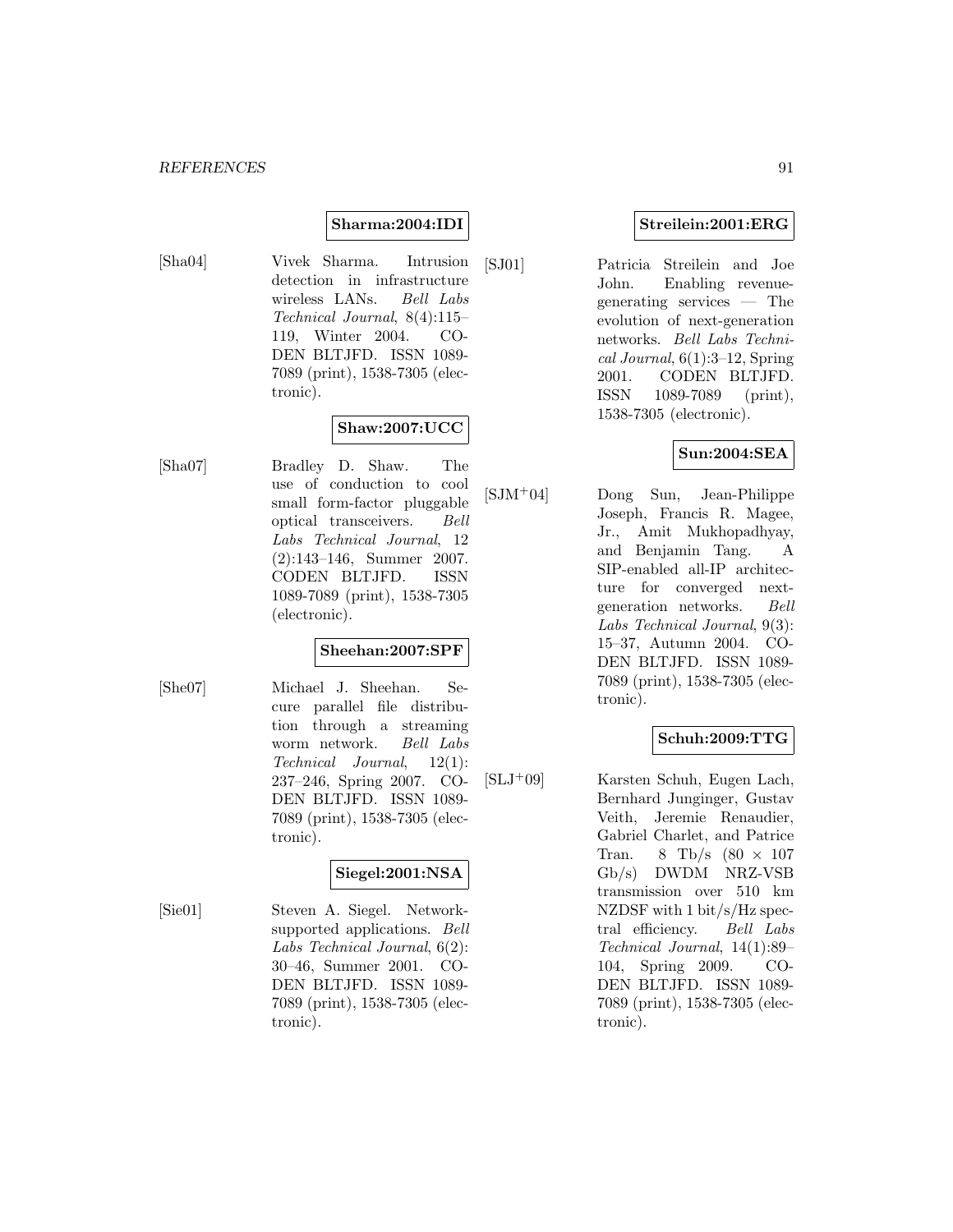#### **Sayadi:2009:MIE**

- 
- [SLK<sup>+</sup>09] Bessem Sayadi, Yann Leprovost, Sylvaine Kerboeuf, Marie Line Alberi-Morel, and Laurent Roullet. MPE-IFEC: An enhanced burst error protection for DVB-SH systems. Bell Labs Technical Journal, 14(1):25– 40, Spring 2009. CO-DEN BLTJFD. ISSN 1089- 7089 (print), 1538-7305 (electronic).

### **Sayadi:2009:ERM**

[SLKAM09] Bessem Sayadi, Yann Leprovost, Sylvaine Kerboeuf, and Marie Line Alberi-Morel. Efficient repair mechanism of real-time broadcast services in hybrid DVB-SH and cellular systems. Bell Labs Technical Journal, 14(1):41– 54, Spring 2009. CO-DEN BLTJFD. ISSN 1089- 7089 (print), 1538-7305 (electronic).

#### **Sohraby:2002:NGS**

[SLM02] Kazem Sohraby, Victor Lawrence, and Sukant Mohapatra. The Next-Generation Signaling System for switching and control in integrated optical networks. Bell Labs Technical Journal, 7(1):121– 133, Spring 2002. CO-DEN BLTJFD. ISSN 1089- 7089 (print), 1538-7305 (electronic).

### **Shen:2009:MHR**

[SLW<sup>+</sup>09] Gang Shen, Jimin Liu, Dongyao Wang, Jikang Wang, and Shan Jin. Multihop relay for next-generation wireless access networks. Bell Labs Technical Journal, 13 (4):175–193, Winter 2009. CODEN BLTJFD. ISSN 1089-7089 (print), 1538-7305 (electronic).

### **Shah:2005:IMC**

[SM05] Nikhil B. Shah and Sukant K. Mohapatra. Integrating and managing converged multiservice networks. Bell Labs Technical Journal, 10(1): 139–156, Spring 2005. CO-DEN BLTJFD. ISSN 1089- 7089 (print), 1538-7305 (electronic).

### **Sienel:2009:OTD**

 $[SMZ<sup>+</sup>09]$  Jürgen Sienel, Alberto León Martín, Carlos Baladrón Zorita, Laurent-Walter Goix, Álvaro Martínez Reol, and Belén Carro Martínez. OP-UCE: A telco-driven service mash-up approach. Bell Labs Technical Journal, 14 (1):203–218, Spring 2009. CODEN BLTJFD. ISSN 1089-7089 (print), 1538-7305 (electronic).

# **Solari:2007:DS**

[Sol07] Carlos Solari. Designing for security. Bell Labs Technical Journal, 12(3):1– 6, Autumn 2007. CO-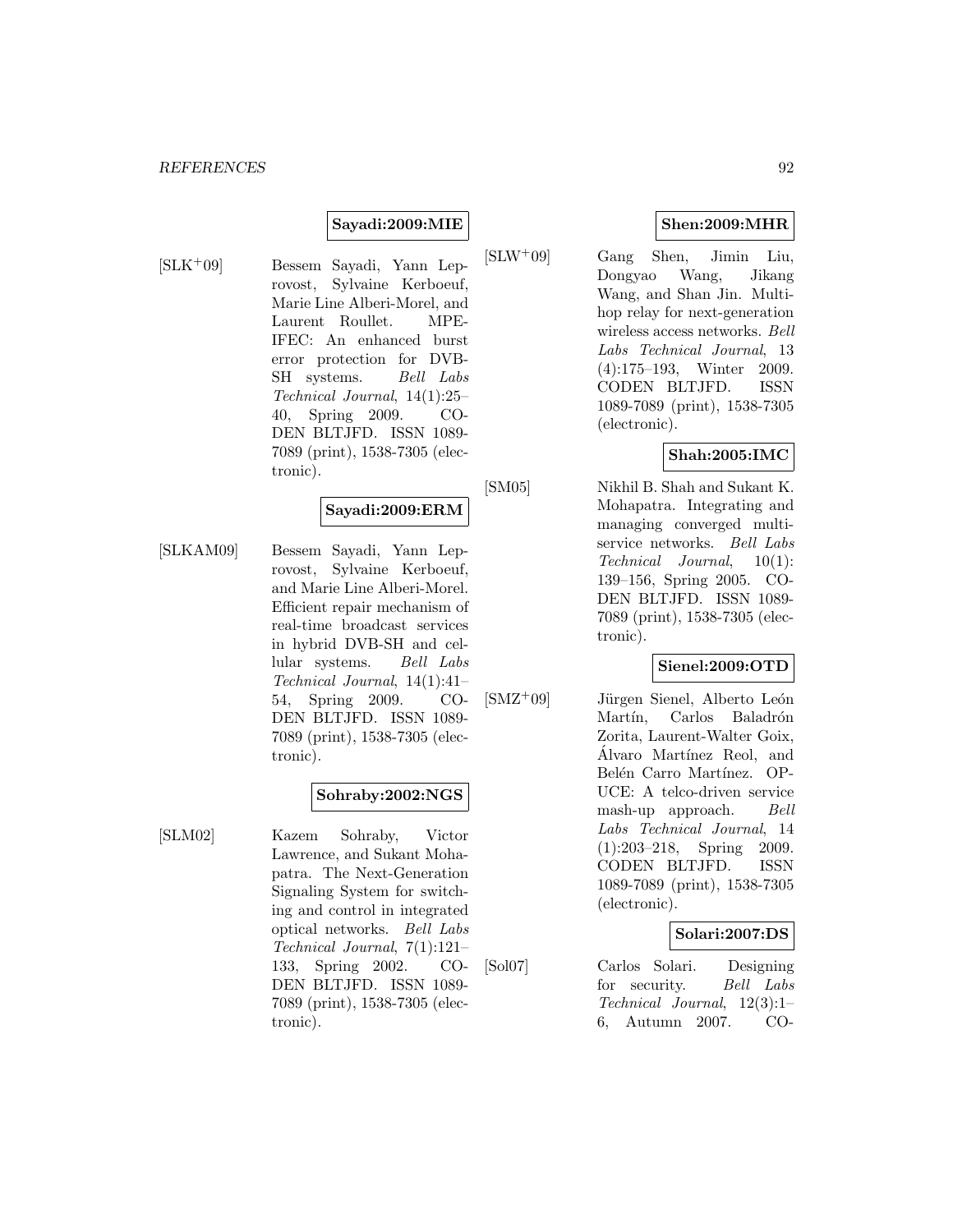DEN BLTJFD. ISSN 1089- 7089 (print), 1538-7305 (electronic).

### **Sripad:2003:SCN**

[SPNR03] Anekal B. Sripad, Stanislas Peijffers, Ramesh Nagarajan, and Jaap W. Rodenburg. Signaling communications network architectures for Service Intelligent<sup>TM</sup> optical transport networks. Bell Labs Technical Journal, 7(4): 3–22, Winter 2003. CO-DEN BLTJFD. ISSN 1089- 7089 (print), 1538-7305 (electronic).

#### **Schaepperle:2009:ETF**

[SR09] Joerg Schaepperle and Andreas R¨uegg. Enhancement of throughput and fairness in 4G wireless access systems by non-orthogonal signaling. Bell Labs Technical Journal, 13(4):59–77, Winter 2009. CODEN BLTJFD. ISSN 1089-7089 (print), 1538-7305 (electronic).

### **Skraba:2008:ESI**

[SRR08] Ryan Skraba, David Roxburgh, and Simon Ringland. Enabling structured interactions between third party mobile applications and the user terminal. Bell Labs Technical Journal, 13(2):49– 55, Summer 2008. CO-DEN BLTJFD. ISSN 1089- 7089 (print), 1538-7305 (electronic).

### **Strauss:2008:MTN**

[SSC<sup>+</sup>08] Thomas Strauss, Yuzhong

Shen, Duan Chen, Juan Wu, and Hong Tang. Media telecom network: A Telco approach to peer-to-peer delivery of streaming content. Bell Labs Technical Journal, 13(3):71–77, Autumn 2008. CODEN BLTJFD. ISSN 1089-7089 (print), 1538-7305 (electronic).

### **Shah:2000:WDN**

[SSM<sup>+</sup>00] Nitin J. Shah, Anil S. Sawkar, John A. Marinho, Krishan K. Sabnani, Thomas F. La Porta, and Tung Ching Chiang. Wireless data networking, standards, and applications. Bell Labs Technical Journal, 5(1):130– 149, Spring 2000. CO-DEN BLTJFD. ISSN 1089- 7089 (print), 1538-7305 (electronic).

### **Sijben:2000:BBD**

[SSSK00] Paul G. A. Sijben, John P. L. Segers, Louise F. A. Spergel, and Jack Kozik. Building the bridge: Devising an architecture to migrate voice-band calls to packet transport and multimedia services. Bell Labs Technical Journal, 5(3): 166–185, Autumn 2000. CO-DEN BLTJFD. ISSN 1089- 7089 (print), 1538-7305 (electronic).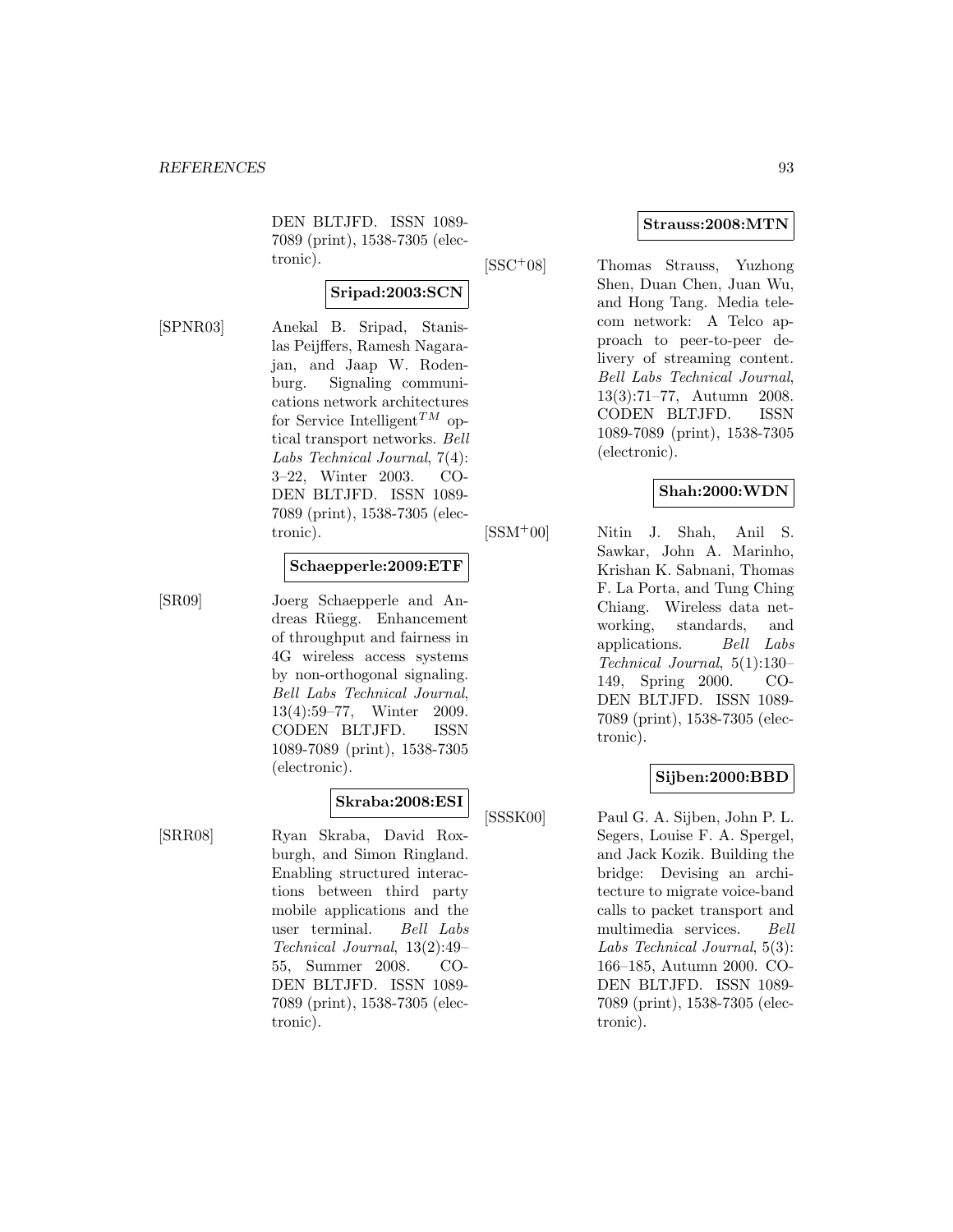**Stoll:2007:RPW**

- 
- [STB07] Dieter Stoll, Wolfgang Thomas, and Martin Belzner. The role of pseudo-wires for layer 2 services in intelligent transport networks. Bell Labs Technical Journal, 12(1): 207–220, Spring 2007. CO-DEN BLTJFD. ISSN 1089- 7089 (print), 1538-7305 (electronic).

### **Sundresh:2005:MCS**

[Sun05] Tippure S. Sundresh. Macroscopic characterization of software and its relationship to reliability. Bell Labs Technical Journal, 10(1): 169–174, Spring 2005. CO-DEN BLTJFD. ISSN 1089- 7089 (print), 1538-7305 (electronic).

#### **Sundresh:2006:SRM**

[Sun06] Tippure S. Sundresh. Semantic reliability of multi-agent intelligent systems. Bell Labs Technical Journal, 11 (3):225–236, Autumn 2006. CODEN BLTJFD. ISSN 1089-7089 (print), 1538-7305 (electronic).

### **Sijben:2002:MCM**

[SvWdBvdG02] Paul Sijben, Willem van Willigenburg, Michel de Boer, and Sietse van der Gaast. Middleboxes: Controllable media firewalls. Bell Labs Technical Journal, 7(1):141– 157, Spring 2002. CO-DEN BLTJFD. ISSN 10897089 (print), 1538-7305 (electronic).

### **Saniee:2009:DPR**

[SW09] Iraj Saniee and Indra Widjaja. Design and performance of randomized schedules for time-domain wavelength interleaved networks. Bell Labs Technical Journal, 14(2):97– 111, Summer 2009. CO-DEN BLTJFD. ISSN 1089- 7089 (print), 1538-7305 (electronic).

### **Sweldens:2003:O**

[Swe03] Wim Sweldens. Overview. Bell Labs Technical Journal, 8(3):1–2, Autumn 2003. CO-DEN BLTJFD. ISSN 1089- 7089 (print), 1538-7305 (electronic).

### **Storry:2008:ADS**

[SZVdLvW08] Charles Storry, Miroslav Zivković, Jan Verlinden, and Adriaan J. de Lind van Wijngaarden. Aspects of dynamic spectrum management level 3. Bell Labs Technical Journal,  $13(1):117-$ 127, Spring 2008. CO-DEN BLTJFD. ISSN 1089- 7089 (print), 1538-7305 (electronic).

### **Tushman:2004:MSI**

[TA04] Michael Tushman and Philip Anderson, editors. Managing strategic innovation and change: a collection of readings. Oxford University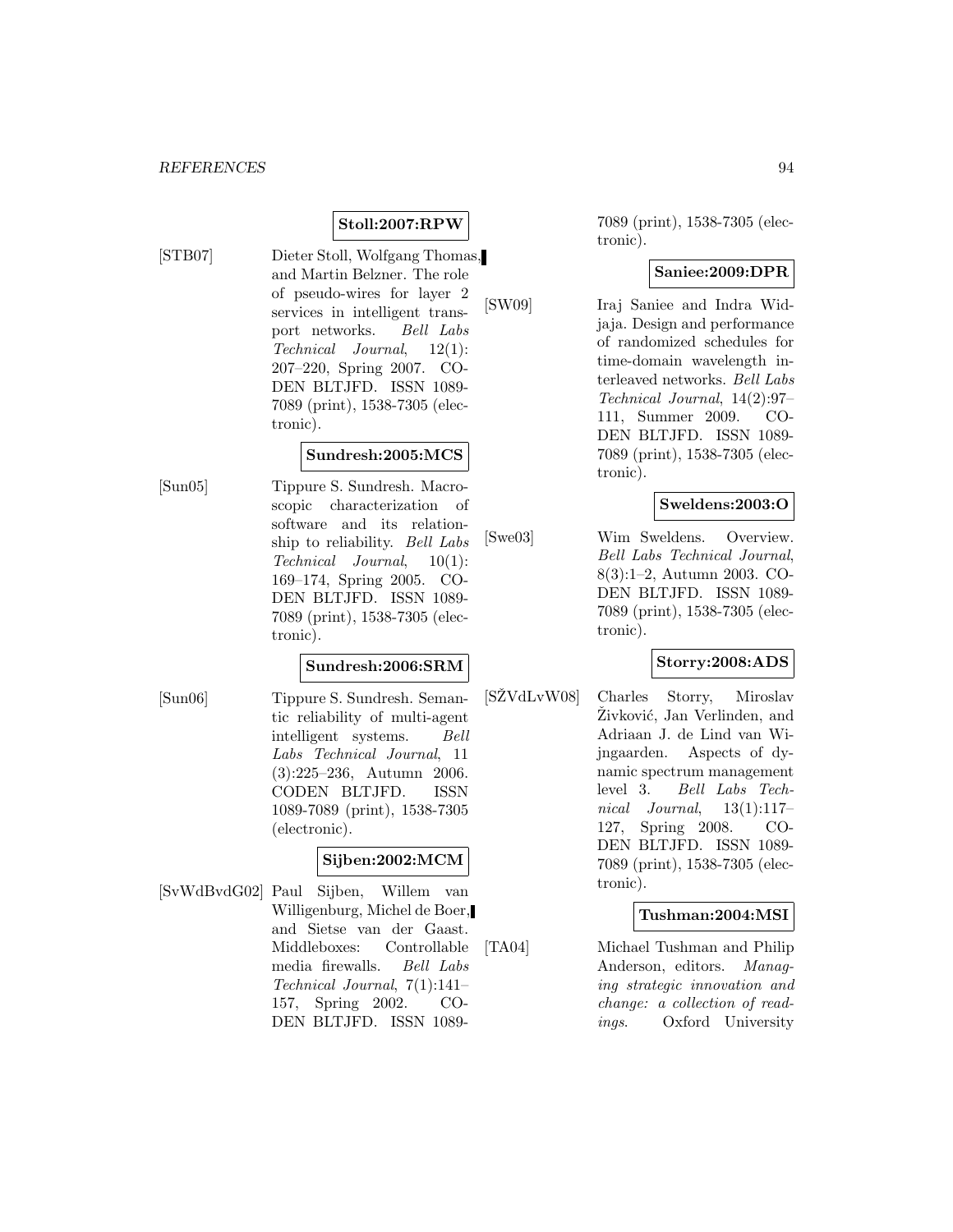Press, Walton Street, Oxford OX2 6DP, UK, second edition, 2004. ISBN 0-19- 513577-6 , 0-19-513578-4 (paperback).  $xix + 635$  pp. LCCN HD31 .M29425 2004. URL http://www.loc.gov/ catdir/enhancements/fy0615/ 2003061008-d.html; http: //www.loc.gov/catdir/enhancements/ fy0636/2003061008-t.html; http://www.loc.gov/catdir/ enhancements/fy0723/2003061008-<br>b.html. [TBVV08] b.html.

# **Tahat:2007:DMS**

[TAS<sup>+</sup>07] Luay H. Tahat, Erik E. Anderlind, Ashok P. Shah, Anthony J. Wycklendt, Edward A. Clark, and Dupyo Choi. Dual mode service: Learning from integrating an IP multimedia subsystem service into existing live networks. Bell Labs Technical Journal, 11 (4):135–150, Winter 2007. CODEN BLTJFD. ISSN 1089-7089 (print), 1538-7305 (electronic).

# **Trickey:2004:ACA**

[TB04] Hemi Trickey and Alvin Barshefsky. An access control architecture for managing large-scale network applications. Bell Labs Technical Journal, 8(4):29– 38, Winter 2004. CO-DEN BLTJFD. ISSN 1089- 7089 (print), 1538-7305 (electronic).

## **Tuijn:2008:SMS**

[TB08] Jasper Aartse Tuijn and Dennis Bijwaard. Spanning a multimedia session across multiple devices. Bell Labs Technical Journal, 12 (4):179–193, Winter 2008. CODEN BLTJFD. ISSN 1089-7089 (print), 1538-7305 (electronic).

### **TJoens:2008:MHA**

Yves T'Joens, Tom Bostoen, Sven Van den Bosch, and Piet Vandaele. Managing home and access domains in modern broadband networks. Bell Labs Technical Journal, 13(1):247–262, Spring 2008. CODEN BLTJFD. ISSN 1089-7089 (print), 1538-7305 (electronic).

### **Thompson:2007:PMD**

[TF07] Gerald R. Thompson and Lori A. Flynn. Polymorphic malware detection and identification via contextfree grammar homomorphism. Bell Labs Technical Journal, 12(3):139– 147, Autumn 2007. CO-DEN BLTJFD. ISSN 1089- 7089 (print), 1538-7305 (electronic).

# **Trappeniers:2008:CME**

[TGC<sup>+</sup>08] Lieven Trappeniers, Marc Godon, Laurence Claeys, Olivier Martinot, and Emmanuel Marilly. Crossmedia experiences: Ambient community interactions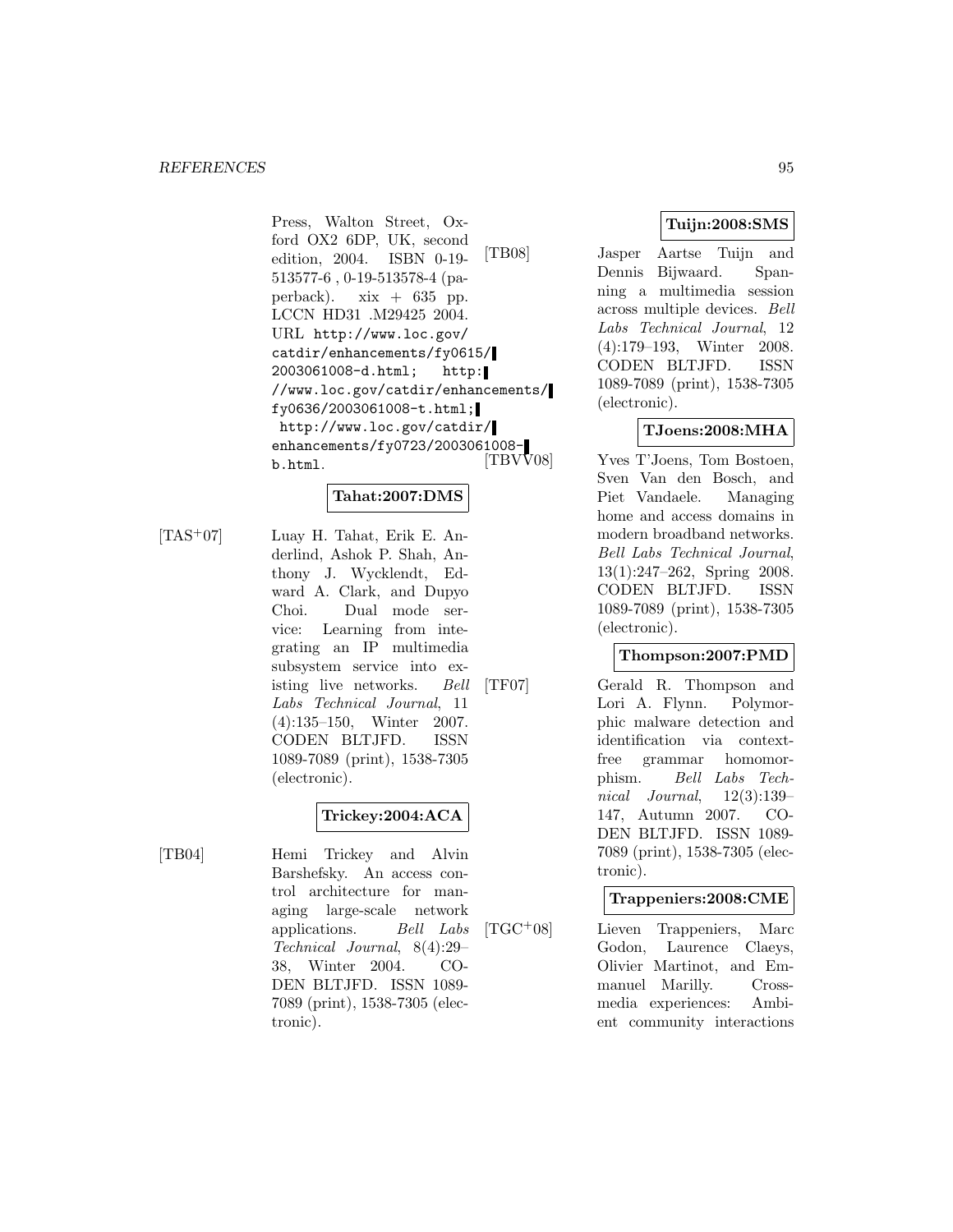in the city. Bell Labs Technical Journal, 13(2):5– 11, Summer 2008. CO-DEN BLTJFD. ISSN 1089- 7089 (print), 1538-7305 (electronic).

# **Tsay:2005:MCA**

[TM05] David Tsay and Elissa Pariser Matthews. Metrics for comparative analysis of operations competency. Bell Labs Technical Journal, 10(1): 175–179, Spring 2005. CO-DEN BLTJFD. ISSN 1089- 7089 (print), 1538-7305 (electronic).

#### **Tonello:2002:AMM**

[Ton02] Andrea M. Tonello. Asynchronous multicarrier multiple access: Optimal and sub-optimal detection and decoding. Bell Labs Technical Journal, 7(3):191–217, Autumn 2002. CODEN BLTJFD. ISSN 1089-7089 (print), 1538-7305 (electronic).

#### **Torabi:2000:SMN**

[Tor00] Mohammad Torabi. A shift in the mobile network service provisioning paradigm. Bell Labs Technical Journal, 5(3): 112–129, Autumn 2000. CO-DEN BLTJFD. ISSN 1089- 7089 (print), 1538-7305 (electronic).

### **Torabi:2002:MVR**

[Tor02] Mohammad Torabi. Mobile virtual reality services. Bell

Labs Technical Journal, 7(2): 185–193, Summer 2002. CO-DEN BLTJFD. ISSN 1089- 7089 (print), 1538-7305 (electronic).

## **Trimble:2002:JCH**

[Tri02] William F. Trimble. Jerome C. Hunsaker and the rise of American aeronautics. Smithsonian history of aviation and spaceflight series. Smithsonian Institution Press, Washington, DC, USA, 2002. ISBN 1- 58834-006-6. xi + 284 pp. LCCN TL540.H85 T75 2002. URL http:/ /www.loc.gov/catdir/toc/ fy032/2001042038.html.

### **Tsay:2000:ASO**

[Tsa00] David Tsay. Analysis of service operations cost for TDM and packet tandem networks. Bell Labs Technical Journal, 5(4):97–112, Winter 2000. CODEN BLTJFD. ISSN 1089-7089 (print), 1538-7305 (electronic).

#### **Thottan:2003:SSB**

[TSC<sup>+</sup>03] Marina K. Thottan, George K. Swanson, Michael Cantone, Tin Kam Ho, Jennifer Ren, and Sanjoy Paul. SEQUIN: An SNMP-based MPLS network monitoring system. Bell Labs Technical Journal, 8(1): 95–111, Spring 2003. CO-DEN BLTJFD. ISSN 1089- 7089 (print), 1538-7305 (electronic).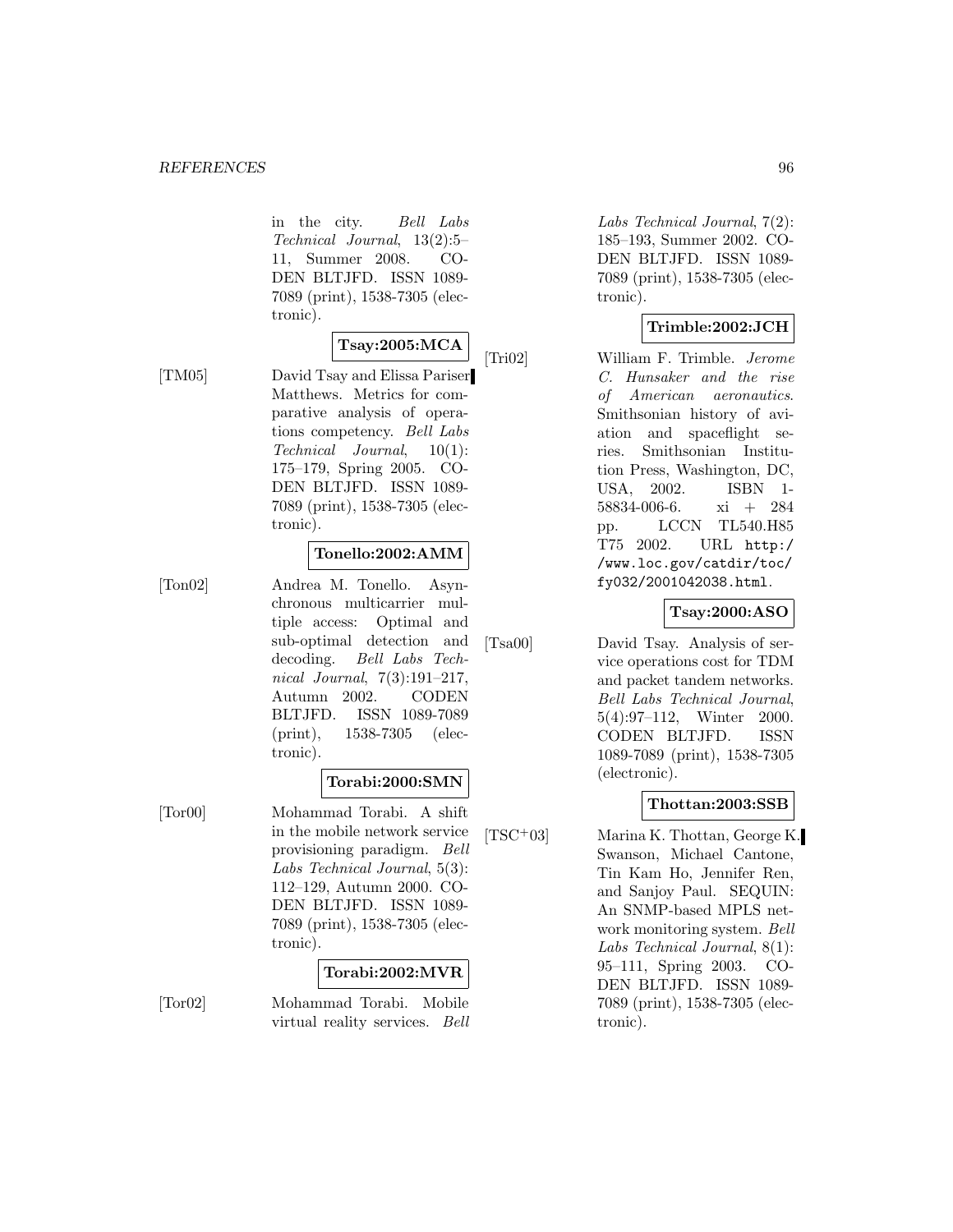#### **Unmehopa:2001:SMI**

[UGDS01] Musa R. Unmehopa, Michel L. F. Grech, Janusz A. Dobrowolski, and John J. Stanaway Jr. The support of mobile Internet applications in UMTS networks through the open service access. Bell Labs Technical Journal, 6(2): 47–64, Summer 2001. CO-DEN BLTJFD. ISSN 1089- 7089 (print), 1538-7305 (electronic).

#### **Urrutia-Valdes:2004:SWN**

[UVMES<sup>+</sup>04] Carlos Urrutia-Valdés, Amit Mukhopadhyay, Mohamed El-Sayed, Zulfiquar Sayeed, and Dong Sun. SIP in 3G wireless networks: Service models, architecture, and network design. Bell Labs Technical Journal, 9(3):101– 126, Autumn 2004. CO-DEN BLTJFD. ISSN 1089- 7089 (print), 1538-7305 (electronic).

#### **Urrutia-Valdes:2006:PAI**

[UVMES06] Carlos Urrutia-Valdés, Amit Mukhopadhyay, and Mohamed El-Sayed. Presence and availability with IMS: Applications architecture, traffic analysis, and capacity impacts. Bell Labs Technical Journal, 10(4): 101–107, Winter 2006. CO-DEN BLTJFD. ISSN 1089- 7089 (print), 1538-7305 (electronic).

## **Vanguri:2005:WPS**

[Van05] Raghava Rao V. Vanguri. Wireless provisioning service solution and deployment — A real-life experience in global project management. Bell Labs Technical Journal, 9(4):35–48, Winter 2005. CODEN BLTJFD. ISSN 1089-7089 (print), 1538-7305 (electronic).

#### **vanderGaast:2008:EPC**

[vdGB08] Sietse van der Gaast and Dennis Bijwaard. Efficiency of personalized content distribution. Bell Labs Technical Journal,  $13(2):135-$ 145, Summer 2008. CO-DEN BLTJFD. ISSN 1089- 7089 (print), 1538-7305 (electronic).

### **vanderGaast:2004:QSS**

[vdGHM04] Sietse van der Gaast, Abdelkader Hajjaoui, and Erik Meeuwissen. Quality of service for SIP sessions in 3GPP-based networks. Bell Labs Technical Journal, 9(3): 127–134, Autumn 2004. CO-DEN BLTJFD. ISSN 1089- 7089 (print), 1538-7305 (electronic).

### **Verhoeyen:2008:CSA**

[VDR08] Marc Verhoeyen, Danny De Vleeschauwer, and Dave Robinson. Content storage architectures for boosted IPTV service. Bell Labs Technical Journal, 13(3):29–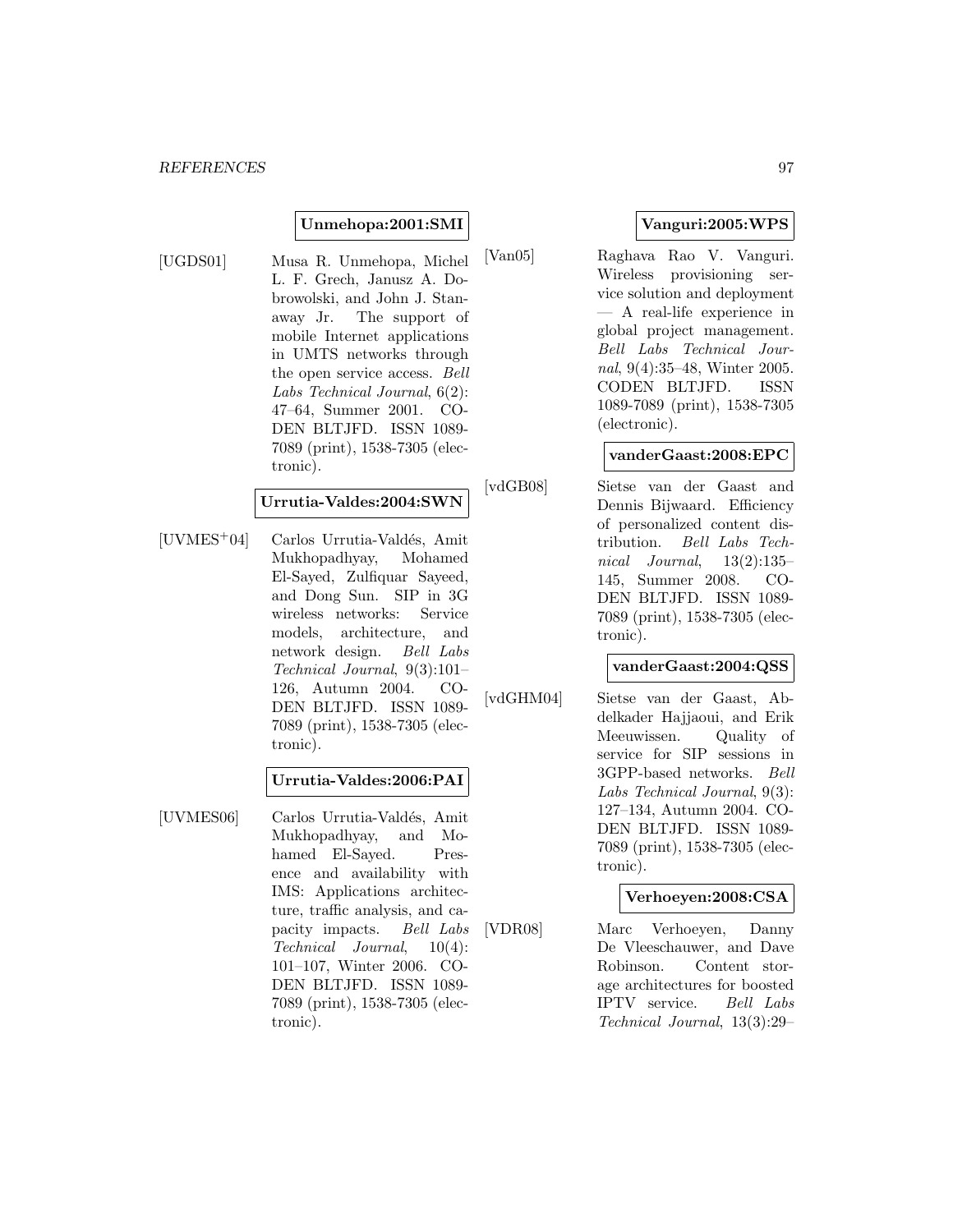43, Autumn 2008. CO-DEN BLTJFD. ISSN 1089- 7089 (print), 1538-7305 (electronic).

#### **Verhoeyen:2009:PIN**

[VDR09] Marc Verhoeyen, Danny De Vleeschauwer, and Dave Robinson. Public IP network infrastructure evolutions to support emerging digital video services. Bell Labs Technical Journal, 14 (2):39–55, Summer 2009. CODEN BLTJFD. ISSN 1089-7089 (print), 1538-7305 (electronic).

#### **Vetter:2008:RMS**

[VFRO08] Peter Vetter, François Fredricx, Govinda Rajan, and Karsten Oberle. Recommendations for a multi-service access architecture from the European MUSE project. Bell Labs Technical Journal, 13 (1):11–28, Spring 2008. CO-DEN BLTJFD. ISSN 1089- 7089 (print), 1538-7305 (electronic).

### **Valenzuela:2005:FWC**

[VK05] Reinaldo A. Valenzuela and Kristin F. Kocan. Future wireless communications. Bell Labs Technical Journal, 10(2):1–3, Summer 2005. CODEN BLTJFD. ISSN 1089-7089 (print), 1538-7305 (electronic).

#### **Vlachos:2003:NNP**

[Vla03] Kyriakos G. Vlachos. A novel network processor for security applications in highspeed data networks. Bell Labs Technical Journal, 8(1): 131–149, Spring 2003. CO-DEN BLTJFD. ISSN 1089- 7089 (print), 1538-7305 (electronic).

### **Caenegem:2008:MVQ**

[VSL<sup>+</sup>08] Tom N. M. Van Caenegem, Kris O. Struyve, Koen Laevens, Danny De Vleeschauwer, and Randy Sharpe. Maintaining video quality and optimizing video delivery over the bandwidth constrained DSL last mile through intelligent packet drop. Bell Labs Technical Journal, 13(1):53–68, Spring 2008. CODEN BLTJFD. ISSN 1089-7089 (print), 1538-7305 (electronic).

### **Viswanathan:2009:NSA**

[VVL<sup>+</sup>09] Harish Viswanathan, Tom Van Leeuwen, Werner Liekens, Bruno Van Bogaert, and Willem Acke. Network and service architecture for emerging services based on home sensor networks. Bell Labs Technical Journal, 14 (2):235–249, Summer 2009. CODEN BLTJFD. ISSN 1089-7089 (print), 1538-7305 (electronic).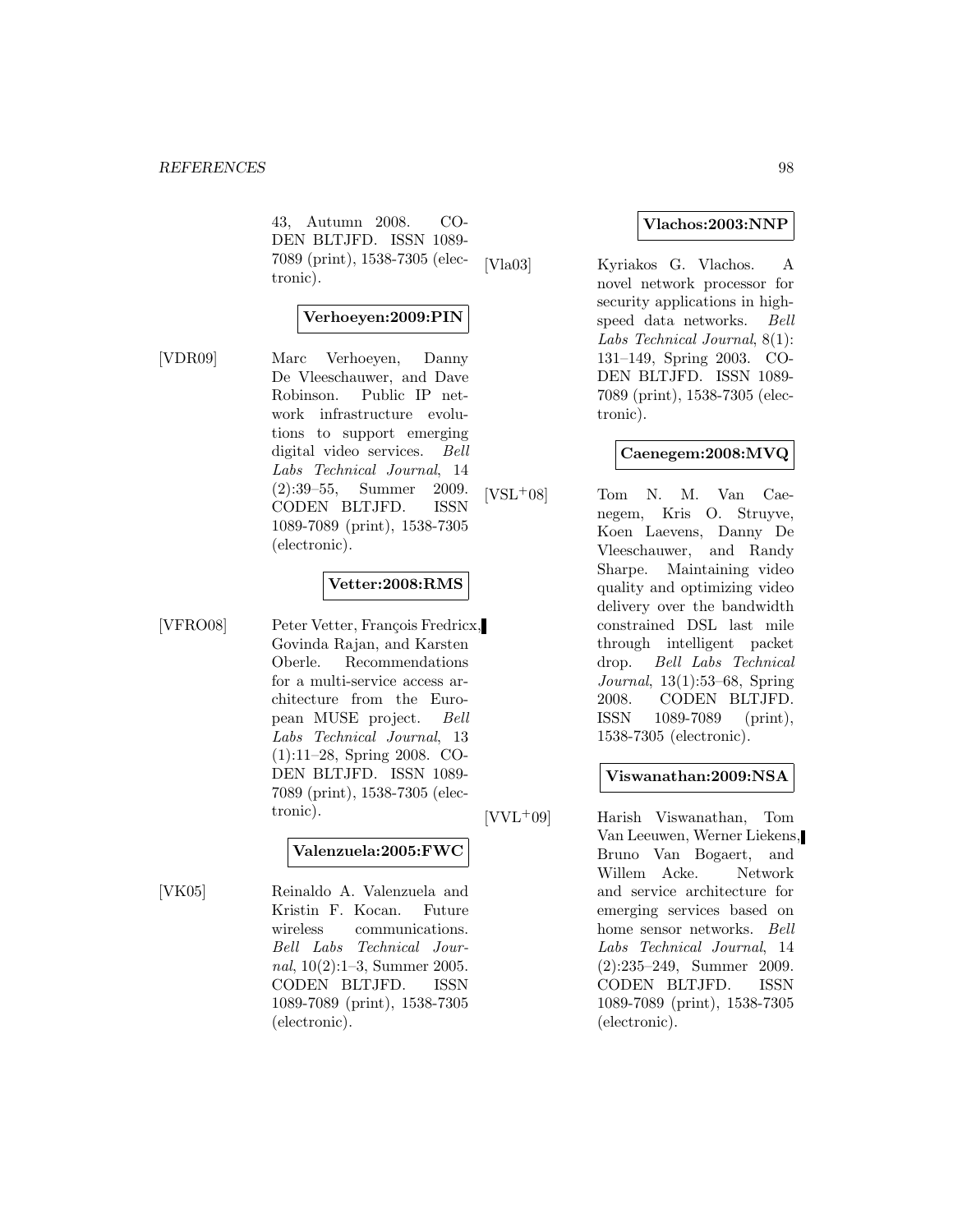#### *REFERENCES* 99

#### **vanVeen:2005:ATE**

- 
- [vVWBH05] Doutje T. van Veen, Marcus K. Weldon, Charles C. Bahr, and Edward E. Harstead. An analysis of the technical and economic essentials for providing video over fiber-tothe-premises networks. Bell Labs Technical Journal, 10 (1):181–200, Spring 2005. CODEN BLTJFD. ISSN 1089-7089 (print), 1538-7305 (electronic).

#### **Viswanathan:2008:PCA**

[VW08] Ramesh Viswanathan and Thomas L. Wood. Portable call agent: A model for rapid development and emulation of network services. Bell Labs Technical Journal, 12(4):159–172, Winter 2008. CODEN BLTJFD. ISSN 1089-7089 (print), 1538-7305 (electronic).

#### **Vasireddy:2004:SPC**

[VWC<sup>+</sup>04] Rao Vasireddy, Steven Wolter, Uma Chandrashekhar, Robert J. Thornberry Jr., and Andrew R. McGee. Security posture for civilian and noncivilian networks. Bell Labs Technical Journal, 8(4):187– 202, Winter 2004. CO-DEN BLTJFD. ISSN 1089- 7089 (print), 1538-7305 (electronic).

#### **Whiting:2008:PRD**

[WAB<sup>+</sup>08] Phil Whiting, Alexei Ashikhmin, Sem Borst, Jean Jennen,

Gerhard Kramer, Adriaan J. de Lind van Wijngaarden, and Miroslav Živković. Performance results for digital subscriber line precoders. Bell Labs Technical Journal, 13(1):147–161, Spring 2008. CODEN BLTJFD. ISSN 1089-7089 (print), 1538-7305 (electronic).

#### **Wang:2000:RCW**

[Wan00] Yih-Chen S. Wang. Reducing the complexity of wireless Q3 adapter development. Bell Labs Technical Journal, 5(2): 181–188, Summer 2000. CO-DEN BLTJFD. ISSN 1089- 7089 (print), 1538-7305 (electronic).

#### **Wang:2001:TGI**

[Wan01] Jay J. Wang. A traffic generator implementation framework for packet switched networks. Bell Labs Technical Journal, 6(1): 152–162, Spring 2001. CO-DEN BLTJFD. ISSN 1089- 7089 (print), 1538-7305 (electronic).

### **Wang:2006:WCM**

[Wan06] Hongzhou Wang. Warranty cost models considering imperfect repair and preventive maintenance. Bell Labs Technical Journal, 11(3): 147–159, Autumn 2006. CO-DEN BLTJFD. ISSN 1089- 7089 (print), 1538-7305 (electronic).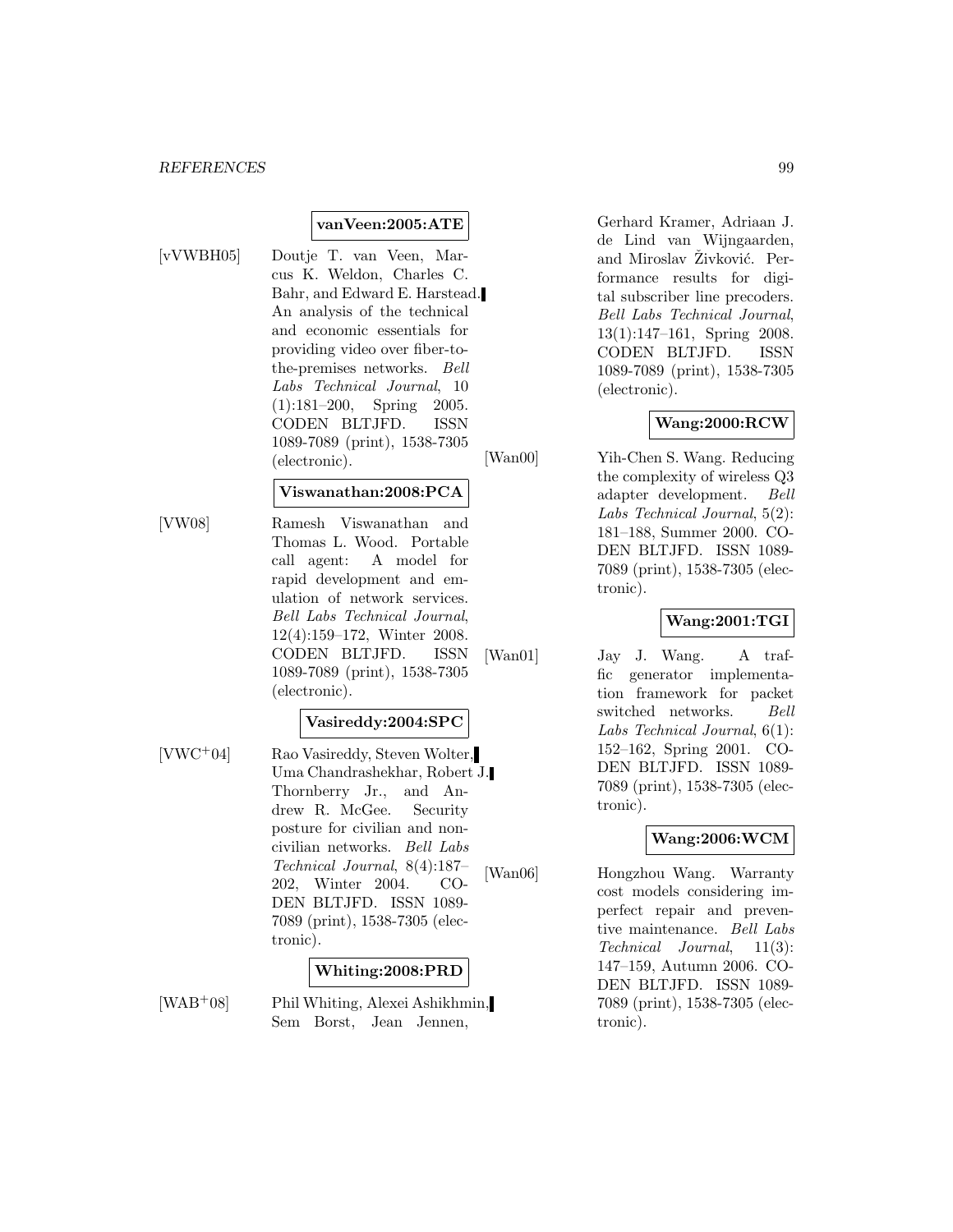### **Wang:2007:XBT**

[Wan07] Daping Wang. An XMLbased testing strategy for probing security vulnerabilities in the diameter protocol. Bell Labs Technical Journal, 12(3):79–93, Autumn 2007. CODEN BLTJFD. ISSN 1089-7089 (print), 1538-7305 (electronic).

# **White:2008:PMU**

[WC08] Susan A. White and Mark M. Clougherty. PSTN migration using IMS. Bell Labs Technical Journal, 13(1): 199–219, Spring 2008. CO-DEN BLTJFD. ISSN 1089- 7089 (print), 1538-7305 (electronic).

#### **Wang:2005:FSN**

[WDC<sup>+</sup>05] Jian Jim Wang, Xuegong Deng, Lei Chen, Paul F. Sciortino Jr., Feng Liu, Stephen Tai, Xiaoming Liu, Anguel Nikolov, and Barry J. Weinbaum. Free-space nanooptical devices and integration: Design, fabrication, and manufacturing. Bell Labs Technical Journal, 10 (3):107–127, Autumn 2005. CODEN BLTJFD. ISSN 1089-7089 (print), 1538-7305 (electronic).

#### **Weimann:2009:IDC**

[WHK<sup>+</sup>09] Nils Weimann, Vincent Houtsma, Rose Kopf, Yves Baeyens, Joseph Weiner, Alaric Tate, John Frackoviak,

Young-Kai Chen, Gregory Raybon, Jean Godin, Muriel Riet, Virginie Nodjiadjim, Agnieszka Konczykowska, Jean-Yves Dupuy, Filipe Jorge, André Scavennec, and Gabriel Charlet. InP DHBT circuits: From device physics to 40Gb/s and 100Gb/s transmission system experiments. Bell Labs Technical Journal, 14(3):43– 62, Autumn 2009. CO-DEN BLTJFD. ISSN 1089- 7089 (print), 1538-7305 (electronic).

#### **Wischoeffer:2004:TDP**

[Wis04] W. Shawn Wischoeffer. The transcend data production solution. Bell Labs Technical Journal, 9(1):197– 203, Spring 2004. CO-DEN BLTJFD. ISSN 1089- 7089 (print), 1538-7305 (electronic).

### **Wang:2007:QCS**

[WPK<sup>+</sup>07] Yalou Wang, Tony Putman, Nidal N. Khrais, Ching-Roung Chou, Gopal Kumar, and Freddy Goh. QoS control for streaming service in UMTS networks. Bell Labs Technical Journal, 11 (4):185–200, Winter 2007. CODEN BLTJFD. ISSN 1089-7089 (print), 1538-7305 (electronic).

### **Wahl:2009:SIA**

[WRL<sup>+</sup>09] Stefan Wahl, Konrad Rieck, Pavel Laskov, Peter Dom-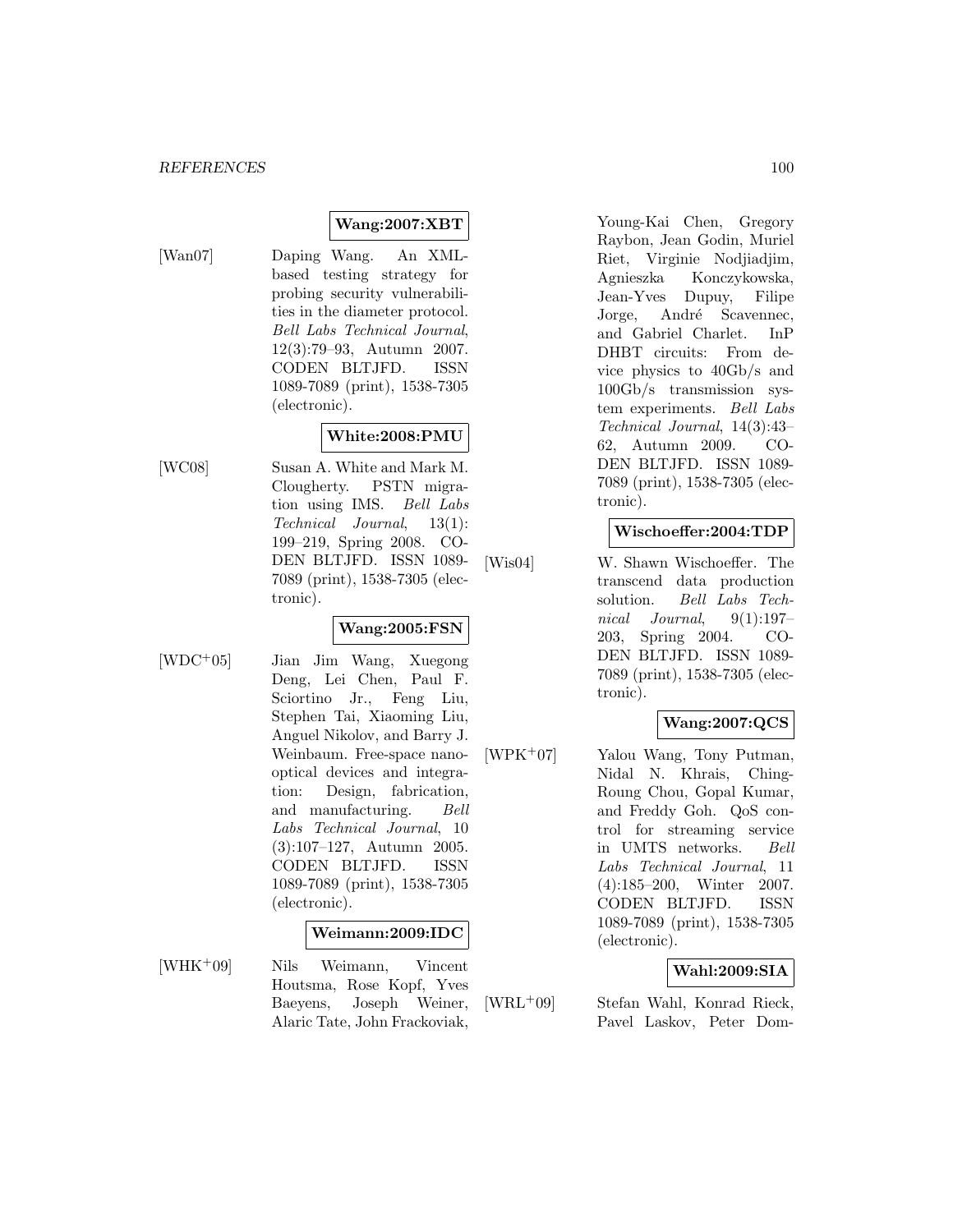schitz, and Klaus-Robert Müller. Securing IMS against novel threats. Bell Labs Technical Journal, 14(1): 243–257, Spring 2009. CO-DEN BLTJFD. ISSN 1089- 7089 (print), 1538-7305 (electronic).

### **Ward:2006:DMI**

[WSS<sup>+</sup>06] Denise M. Ward, David P. Strand, Wayne A. Senneke, Barbara L. Knolinski, Randall J. Scheer, and Alan J. McBride. Domain management of IMS. Bell Labs Technical Journal, 10(4): 233–254, Winter 2006. CO-DEN BLTJFD. ISSN 1089- 7089 (print), 1538-7305 (electronic).

#### **Weldon:2008:NGA**

- 
- [WvLS08] Marcus K. Weldon, Thierry van Landegem, and Edward S. Szurkowski. Nextgeneration access networks: A preview. Bell Labs Technical Journal, 13(1): 1–10, Spring 2008. CO-DEN BLTJFD. ISSN 1089- 7089 (print), 1538-7305 (electronic).

# **Wang:2008:CTO**

- 
- [WXT<sup>+</sup>08] Qingwen Wang, Cao Xingang, Zhong Tao, Jin Qianfu, and Wang Bin. China Telecom operators: Applications platform overview. Bell Labs Technical Journal, 13 (2):223–235, Summer 2008. CODEN BLTJFD. ISSN

1089-7089 (print), 1538-7305 (electronic).

### **Weldon:2003:EFH**

[WZ03] Marcus K. Weldon and Francis Zane. The economics of fiber to the home revisited. Bell Labs Technical Journal, 8(1):181–206, Spring 2003. CODEN BLTJFD. ISSN 1089-7089 (print), 1538-7305 (electronic).

## **Xu:2001:GMB**

[XLVN01] Yangguang Xu, Patrice N. Lamy, Eve L. Varma, and Ramesh Nagarajan. Generalized MPLS-based distributed control architecture for automatically switched transport networks. Bell Labs Technical Journal, 6(1):33– 49, Spring 2001. CO-DEN BLTJFD. ISSN 1089- 7089 (print), 1538-7305 (electronic).

# **Yan:2002:MCD**

[Yan02] Bolin Yan. A multi-criteria decision-making model and its application in system solution engineering. Bell Labs Technical Journal, 7(1):197– 214, Spring 2002. CO-DEN BLTJFD. ISSN 1089- 7089 (print), 1538-7305 (electronic).

### **Yue:2006:ARO**

[YJY06] Chen Wen Yue, Yu Jie, and Jiang Wen Yuan. Achieving reliability in OEM/ODM CPE products. Bell Labs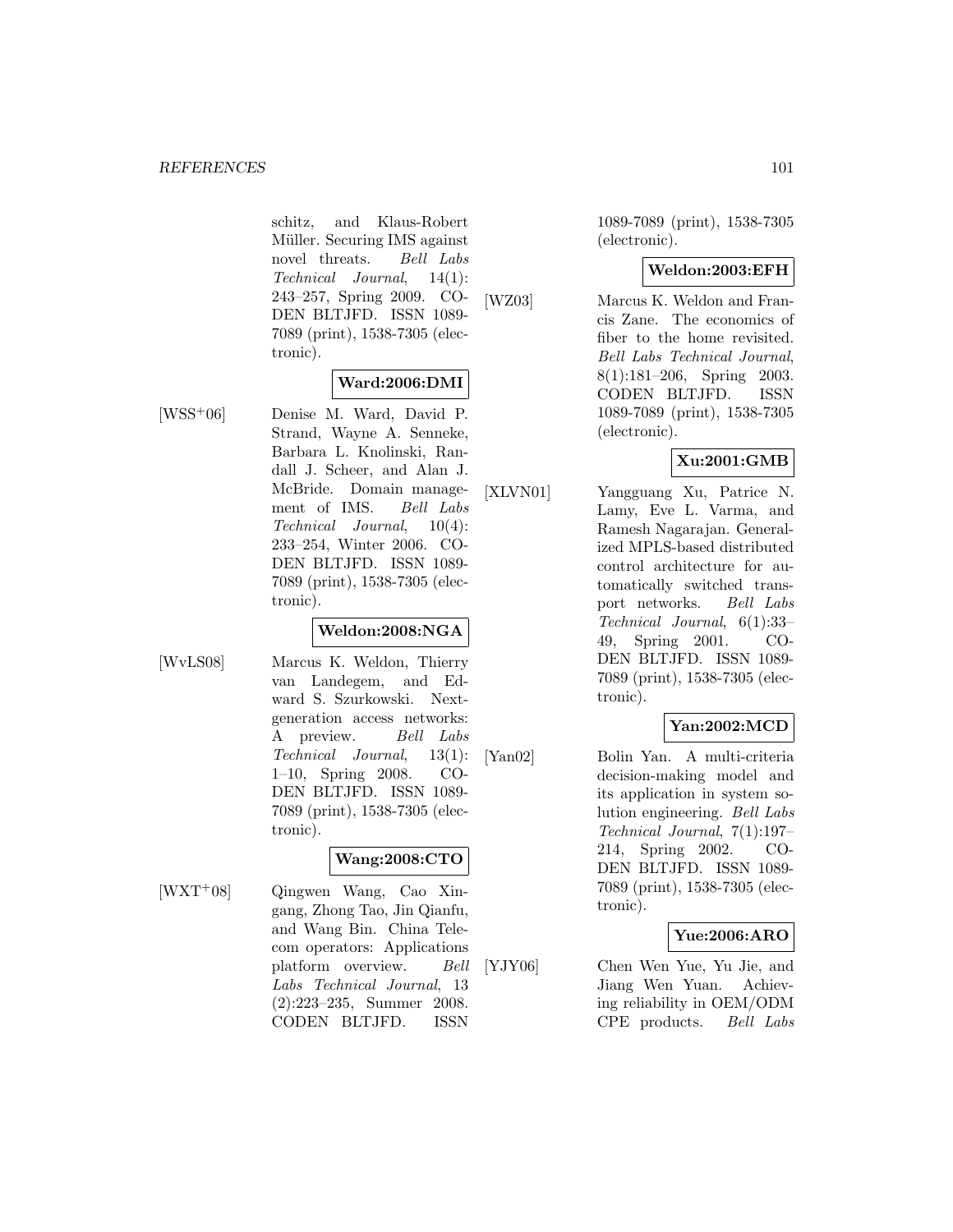#### *REFERENCES* 102

Technical Journal, 11(1): 209–213, Spring 2006. CO-DEN BLTJFD. ISSN 1089- 7089 (print), 1538-7305 (electronic).

### **Zivkovic:2005:AAH**

 $[\text{ZBLvB05}]$  Miroslav Živković, Milind M. Buddhikot, Ko Lagerberg, and Jeroen van Bemmel. Authentication across heterogeneous networks. Bell Labs Technical Journal, 10(2):39– 56, Summer 2005. CO-DEN BLTJFD. ISSN 1089- 7089 (print), 1538-7305 (electronic).

## **Zenner:2004:SIP**

[Zen04] Guy J. Zenner. Session Initiation Protocol. Bell Labs Technical Journal, 9(3): 1–3, Autumn 2004. CO-DEN BLTJFD. ISSN 1089- 7089 (print), 1538-7305 (electronic).

#### **Zenner:2003:EUS**

[ZJP03] Guy J. Zenner, Mark H. Jones, and Amit A. Patel. Emerging uses of SIP in service provider networks. Bell Labs Technical Journal, 8(1): 43–63, Spring 2003. CO-DEN BLTJFD. ISSN 1089- 7089 (print), 1538-7305 (electronic).

#### **Zivkovic:2008:PDS**

 $[\text{ŽKN}^{+}08]$  Miroslav Živković, Gerhard Kramer, Carl J. Nuzman, Carl Posthuma, James Wheeler, Phil Whiting, and

Adriaan J. de Lind van Wijngaarden. Performance of digital subscriber line spectrum optimization algorithms. Bell Labs Technical Journal, 13 (1):129–146, Spring 2008. CODEN BLTJFD. ISSN 1089-7089 (print), 1538-7305 (electronic).

### **Zhang:2008:IDI**

[ZMS08] Peng Zhang, Juntao Ma, and Xiaorong Sun. Intelligent delivery of interactive advertisement content. Bell Labs Technical Journal, 13 (3):143–158, Autumn 2008. CODEN BLTJFD. ISSN 1089-7089 (print), 1538-7305 (electronic).

### **Zeng:2008:EVS**

[ZS08] Yugu Zeng and Thomas Strauss. Enhanced video streaming network with hybrid P2P technology. Bell Labs Technical Journal, 13 (3):45–58, Autumn 2008. CODEN BLTJFD. ISSN 1089-7089 (print), 1538-7305 (electronic).

# **Zysman:2000:TEM**

 $[ZTH^+00]$  George I. Zysman, Joseph A. Tarallo, Richard E. Howard, John Freidenfelds, Reinaldo A. Valenzuela, and Paul M. Mankiewich. Technology evolution for mobile and personal communications. Bell Labs Technical Journal, 5(1): 107–129, Spring 2000. CO-DEN BLTJFD. ISSN 1089-